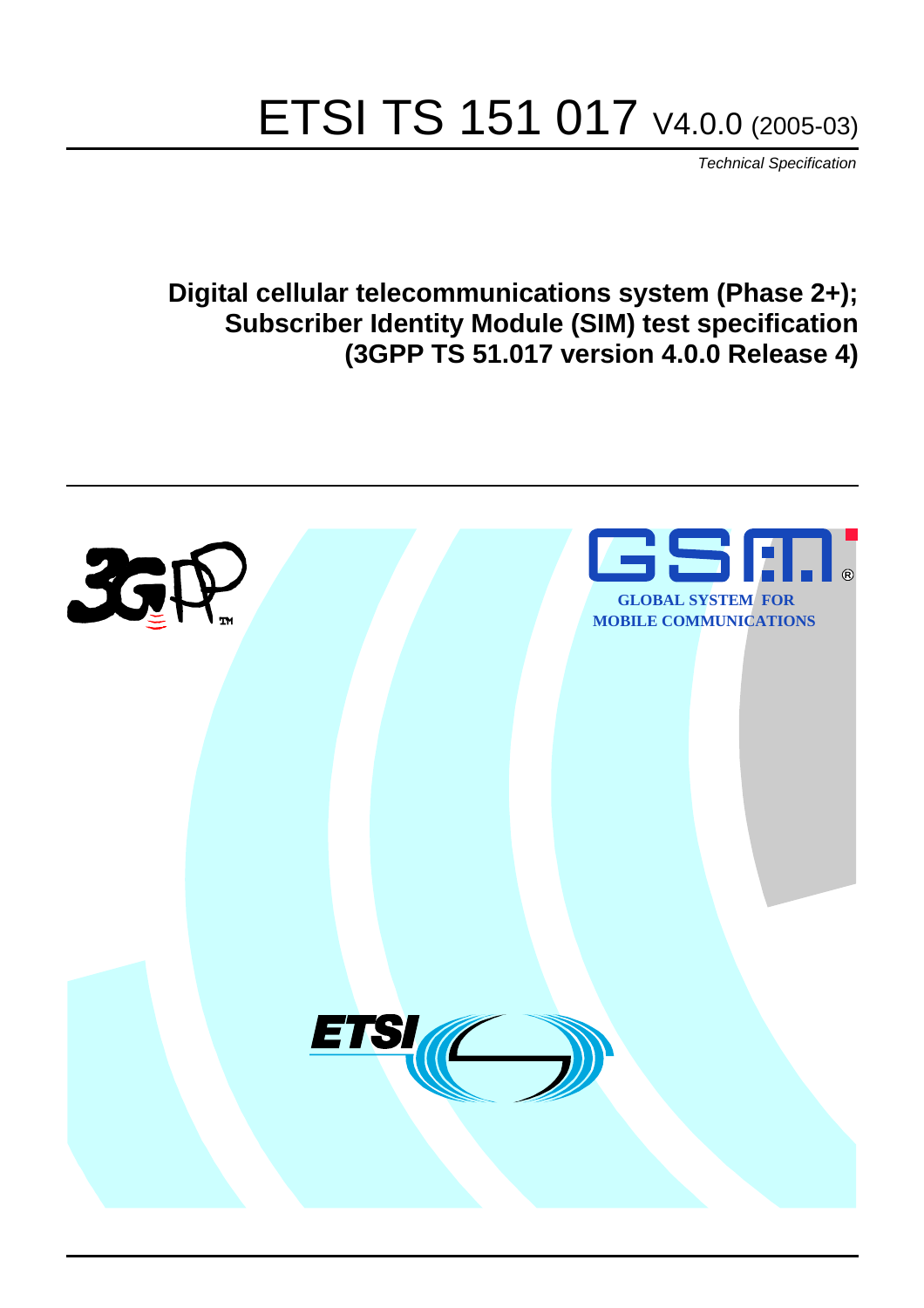Reference DTS/TSGC-0651017v400

> Keywords GSM

#### **ETSI**

#### 650 Route des Lucioles F-06921 Sophia Antipolis Cedex - FRANCE

Tel.: +33 4 92 94 42 00 Fax: +33 4 93 65 47 16

Siret N° 348 623 562 00017 - NAF 742 C Association à but non lucratif enregistrée à la Sous-Préfecture de Grasse (06) N° 7803/88

#### **Important notice**

Individual copies of the present document can be downloaded from: [http://www.etsi.org](http://www.etsi.org/)

The present document may be made available in more than one electronic version or in print. In any case of existing or perceived difference in contents between such versions, the reference version is the Portable Document Format (PDF). In case of dispute, the reference shall be the printing on ETSI printers of the PDF version kept on a specific network drive within ETSI Secretariat.

Users of the present document should be aware that the document may be subject to revision or change of status. Information on the current status of this and other ETSI documents is available at <http://portal.etsi.org/tb/status/status.asp>

If you find errors in the present document, please send your comment to one of the following services: [http://portal.etsi.org/chaircor/ETSI\\_support.asp](http://portal.etsi.org/chaircor/ETSI_support.asp)

#### **Copyright Notification**

No part may be reproduced except as authorized by written permission. The copyright and the foregoing restriction extend to reproduction in all media.

> © European Telecommunications Standards Institute 2005. All rights reserved.

**DECT**TM, **PLUGTESTS**TM and **UMTS**TM are Trade Marks of ETSI registered for the benefit of its Members. **TIPHON**TM and the **TIPHON logo** are Trade Marks currently being registered by ETSI for the benefit of its Members. **3GPP**TM is a Trade Mark of ETSI registered for the benefit of its Members and of the 3GPP Organizational Partners.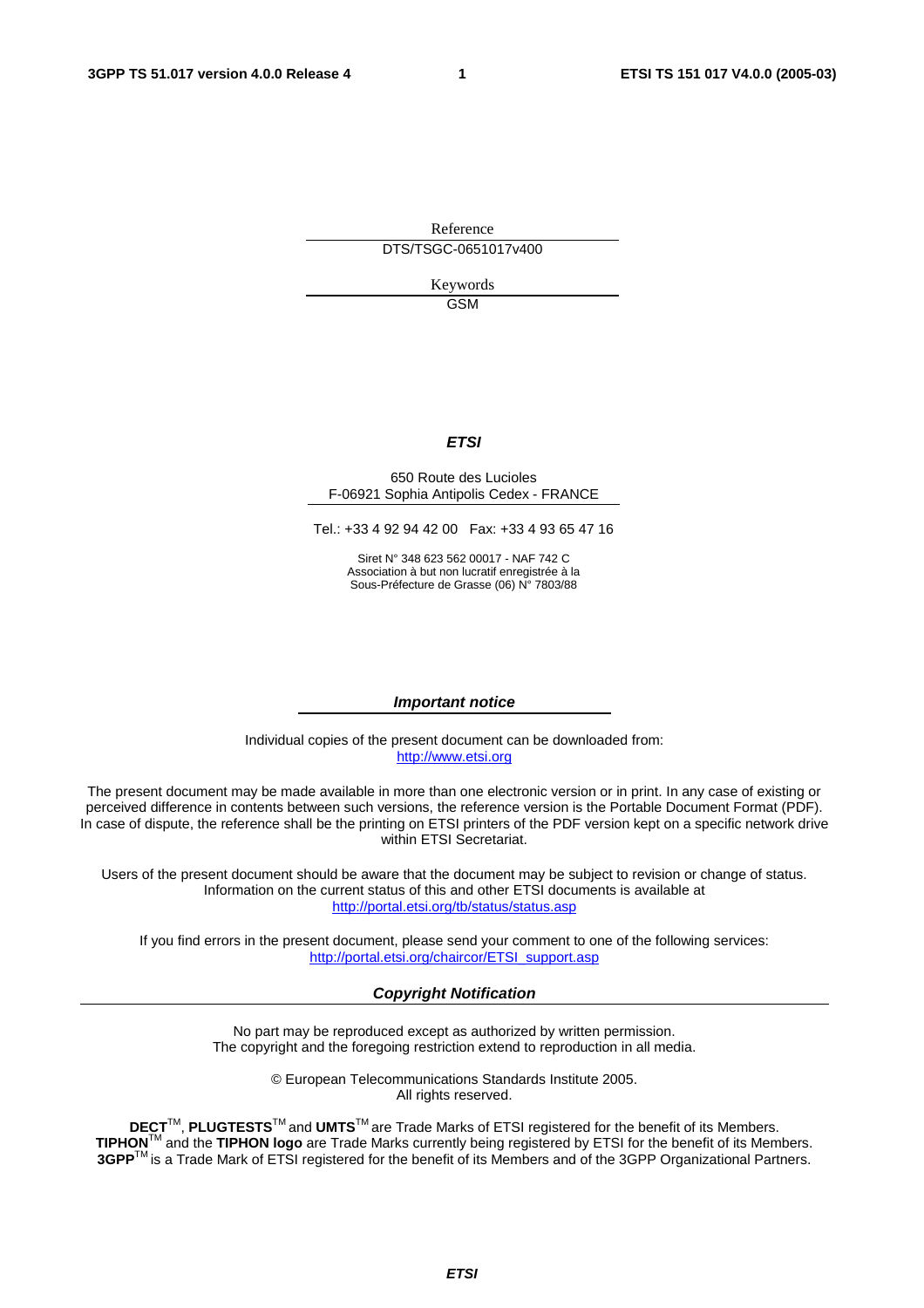## Intellectual Property Rights

IPRs essential or potentially essential to the present document may have been declared to ETSI. The information pertaining to these essential IPRs, if any, is publicly available for **ETSI members and non-members**, and can be found in ETSI SR 000 314: *"Intellectual Property Rights (IPRs); Essential, or potentially Essential, IPRs notified to ETSI in respect of ETSI standards"*, which is available from the ETSI Secretariat. Latest updates are available on the ETSI Web server (<http://webapp.etsi.org/IPR/home.asp>).

Pursuant to the ETSI IPR Policy, no investigation, including IPR searches, has been carried out by ETSI. No guarantee can be given as to the existence of other IPRs not referenced in ETSI SR 000 314 (or the updates on the ETSI Web server) which are, or may be, or may become, essential to the present document.

## Foreword

This Technical Specification (TS) has been produced by ETSI 3rd Generation Partnership Project (3GPP).

The present document may refer to technical specifications or reports using their 3GPP identities, UMTS identities or GSM identities. These should be interpreted as being references to the corresponding ETSI deliverables.

The cross reference between GSM, UMTS, 3GPP and ETSI identities can be found under <http://webapp.etsi.org/key/queryform.asp>.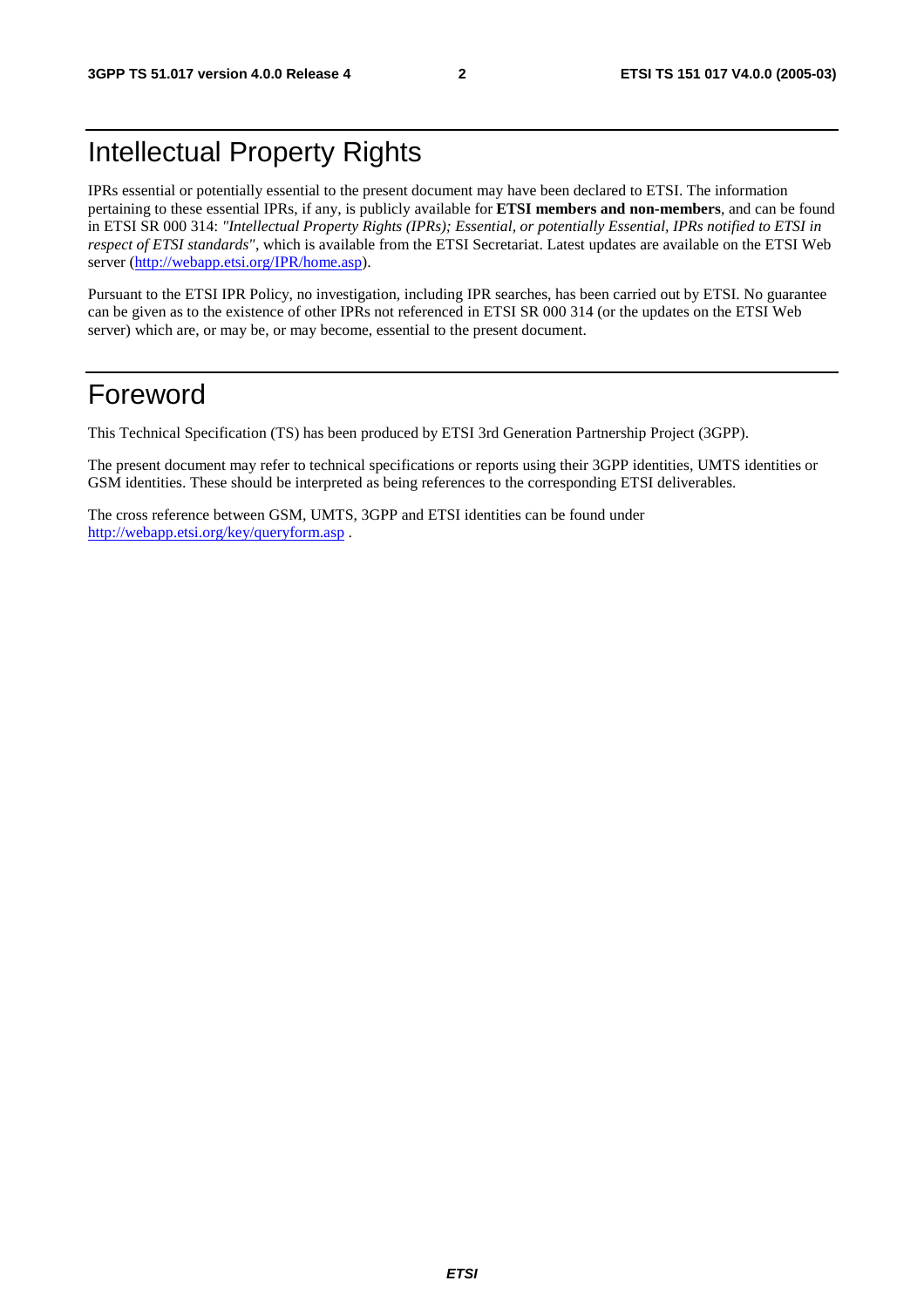$\mathbf{3}$ 

## Contents

| 1                      |  |  |  |
|------------------------|--|--|--|
| 2                      |  |  |  |
| 2.1                    |  |  |  |
|                        |  |  |  |
| 3                      |  |  |  |
| 3.1                    |  |  |  |
| 3.2                    |  |  |  |
| 4                      |  |  |  |
| 4.1                    |  |  |  |
| 4.1.1                  |  |  |  |
| 4.1.2                  |  |  |  |
| 4.1.2.1                |  |  |  |
| 4.1.2.2                |  |  |  |
| 4.1.2.3                |  |  |  |
| 4.1.2.4                |  |  |  |
| 4.1.3                  |  |  |  |
| 4.1.4                  |  |  |  |
| 4.1.5                  |  |  |  |
| 4.1.6                  |  |  |  |
| 4.1.7                  |  |  |  |
| 4.1.8                  |  |  |  |
| 4.1.9<br>4.2           |  |  |  |
| 4.3                    |  |  |  |
| 4.4                    |  |  |  |
| 4.5                    |  |  |  |
| 4.6                    |  |  |  |
|                        |  |  |  |
| 5                      |  |  |  |
| 5.1                    |  |  |  |
| 5.2                    |  |  |  |
| 5.3                    |  |  |  |
| 5.4                    |  |  |  |
| 5.5                    |  |  |  |
| 5.6<br>5.7             |  |  |  |
| 5.8                    |  |  |  |
| 5.9                    |  |  |  |
|                        |  |  |  |
| 6                      |  |  |  |
| 6.1                    |  |  |  |
| 6.1.1                  |  |  |  |
| 6.1.1.1                |  |  |  |
| 6.1.1.1.1              |  |  |  |
| 6.1.1.1.2              |  |  |  |
| 6.1.1.1.3              |  |  |  |
| 6.1.1.1.4              |  |  |  |
| 6.1.1.2                |  |  |  |
| 6.1.1.2.1<br>6.1.1.2.2 |  |  |  |
| 6.1.1.2.3              |  |  |  |
| 6.1.1.2.4              |  |  |  |
|                        |  |  |  |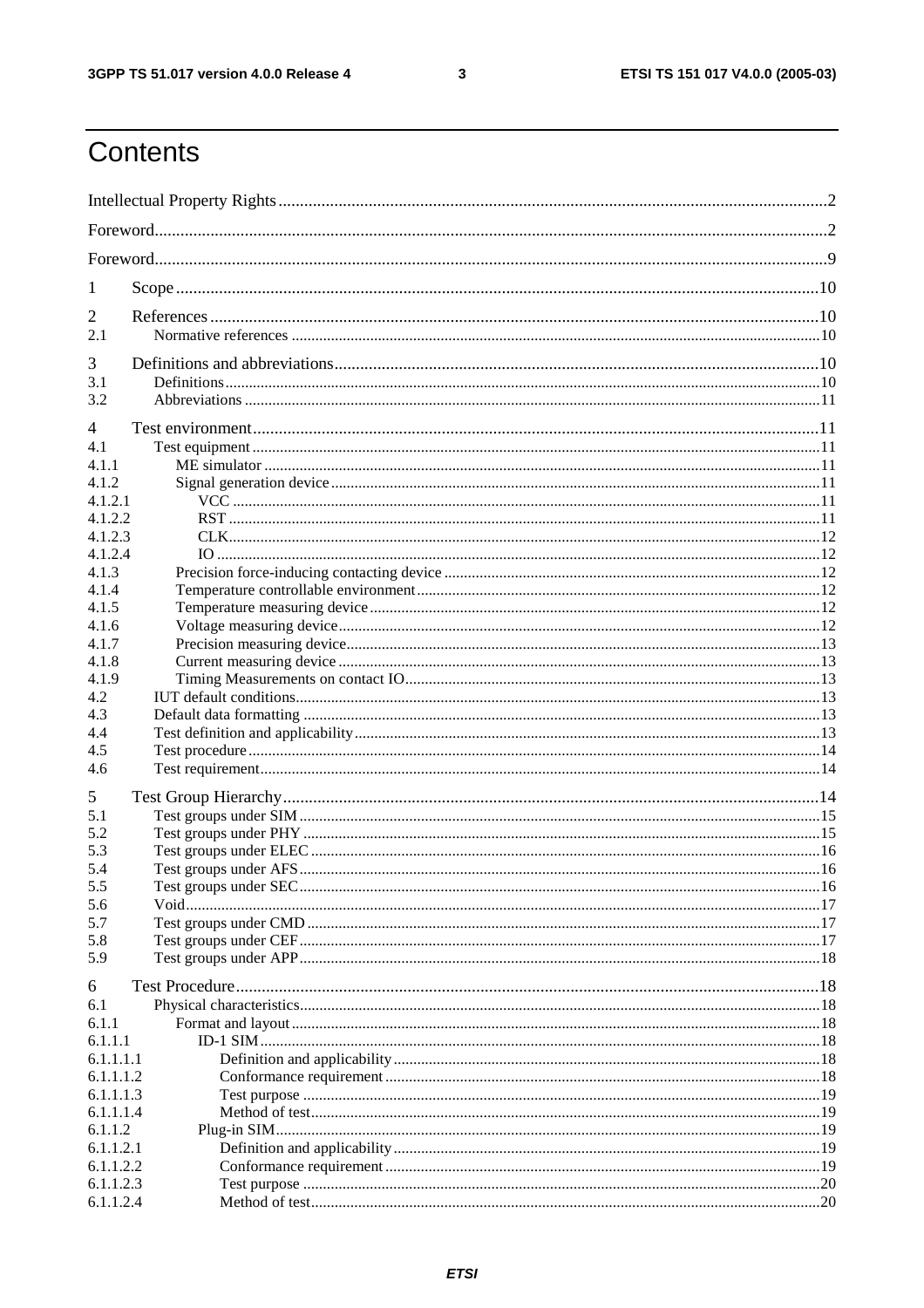$\overline{\mathbf{4}}$ 

| 6.1.2     |  |
|-----------|--|
| 6.1.2.1   |  |
| 6.1.2.2   |  |
| 6.1.2.3   |  |
| 6.1.2.4   |  |
| 6.1.3     |  |
| 6.1.3.1   |  |
| 6.1.3.2   |  |
| 6.1.3.3   |  |
| 6.1.3.4   |  |
| 6.2       |  |
| 6.2.1     |  |
| 6.2.1.1   |  |
| 6.2.1.1.1 |  |
| 6.2.1.1.2 |  |
| 6.2.1.1.3 |  |
| 6.2.1.1.4 |  |
| 6.2.1.2   |  |
| 6.2.1.2.1 |  |
| 6.2.1.2.2 |  |
| 6.2.1.2.3 |  |
| 6.2.1.2.4 |  |
| 6.2.1.3   |  |
| 6.2.1.3.1 |  |
| 6.2.1.3.2 |  |
| 6.2.1.3.3 |  |
| 6.2.1.3.4 |  |
| 6.2.1.3.5 |  |
| 6.2.1.4   |  |
| 6.2.1.4.1 |  |
| 6.2.1.4.2 |  |
| 6.2.1.4.3 |  |
| 6.2.1.4.4 |  |
| 6.2.1.5   |  |
| 6.2.1.5.1 |  |
| 6.2.1.5.2 |  |
| 6.2.1.5.3 |  |
| 6.2.1.5.4 |  |
| 6.2.2     |  |
| 6.2.2.1   |  |
| 6.2.2.1.1 |  |
| 6.2.2.1.2 |  |
| 6.2.2.1.3 |  |
| 6.2.2.1.4 |  |
| 6.2.3     |  |
| 6.2.3.1   |  |
| 6.2.3.1.1 |  |
| 6.2.3.1.2 |  |
| 6.2.3.1.3 |  |
| 6.2.3.1.4 |  |
| 6.2.3.2   |  |
| 6.2.3.2.1 |  |
| 6.2.3.2.2 |  |
| 6.2.3.2.3 |  |
| 6.2.3.2.4 |  |
| 6.2.4     |  |
| 6.2.4.1   |  |
| 6.2.4.1.1 |  |
| 6.2.4.1.2 |  |
| 6.2.4.1.3 |  |
| 6.2.4.1.4 |  |
| 6.2.5     |  |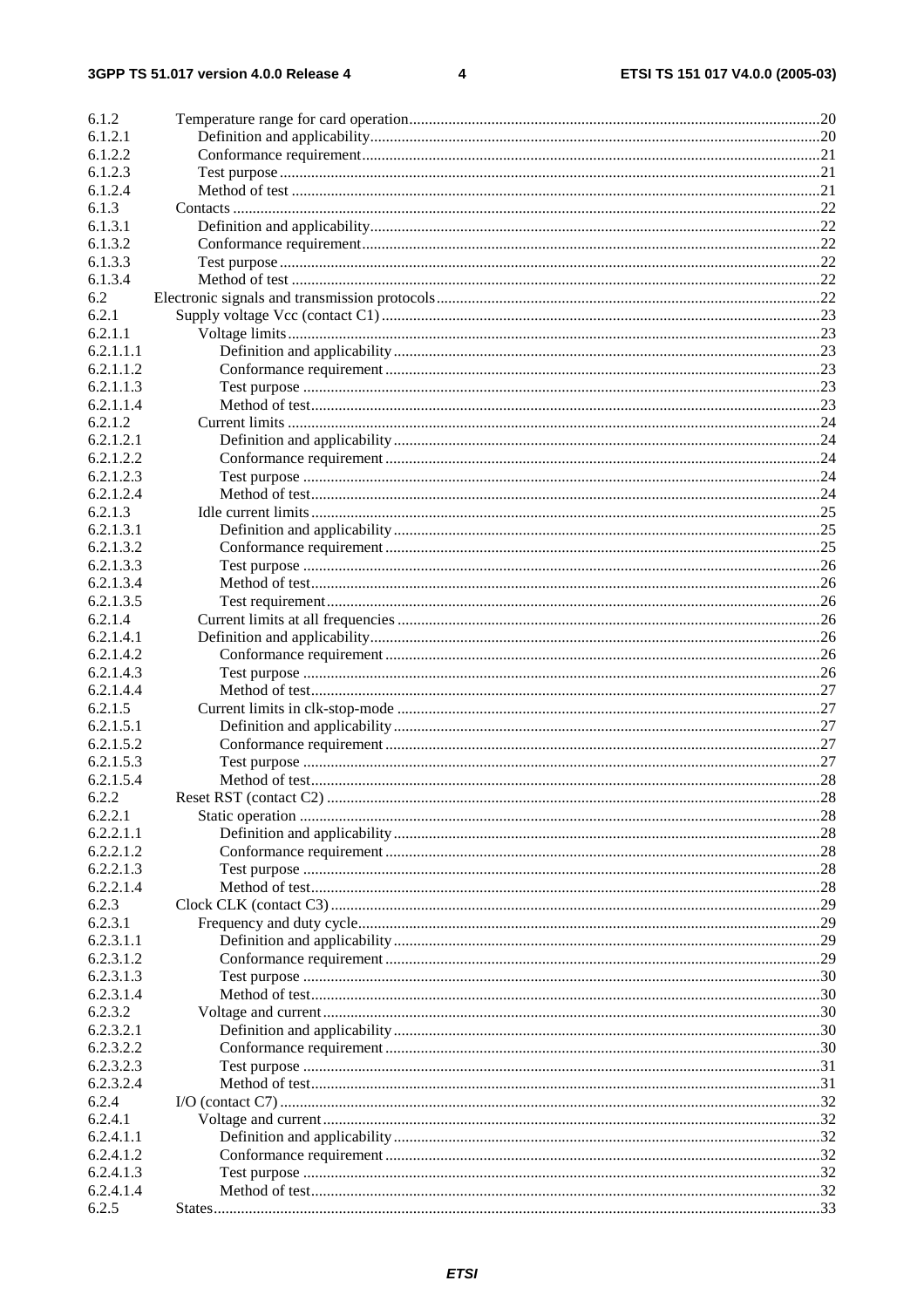#### $\overline{\mathbf{5}}$

| 6.2.5.1   |                |     |
|-----------|----------------|-----|
| 6.2.5.2   |                |     |
| 6.2.5.3   |                |     |
| 6.2.5.4   |                |     |
| 6.2.6     |                |     |
|           |                |     |
| 6.2.6.1   |                |     |
| 6.2.6.1.1 |                |     |
| 6.2.6.1.2 |                |     |
| 6.2.6.1.3 |                |     |
| 6.2.6.1.4 |                |     |
| 6.2.6.2   |                |     |
| 6.2.6.2.1 |                |     |
|           |                |     |
| 6.2.6.2.2 |                |     |
| 6.2.6.2.3 |                |     |
| 6.2.6.2.4 |                |     |
| 6.2.7     |                |     |
| 6.2.7.1   |                |     |
| 6.2.7.2   |                |     |
| 6.2.7.3   |                |     |
| 6.2.7.4   |                |     |
|           |                |     |
| 6.2.7.5   |                |     |
| 6.3       |                |     |
| 6.3.1     |                |     |
| 6.3.1.1   |                |     |
| 6.3.1.1.1 |                |     |
| 6.3.1.1.2 |                |     |
| 6.3.1.1.3 |                |     |
| 6.3.1.1.4 |                |     |
|           |                |     |
| 6.3.1.2   |                |     |
| 6.3.1.2.1 |                |     |
| 6.3.1.2.2 |                |     |
| 6.3.1.2.3 |                |     |
| 6.3.1.2.4 |                |     |
| 6.3.1.2.5 |                |     |
| 6.3.2     |                |     |
| 6.3.2.1   |                |     |
| 6.3.2.2   |                |     |
|           |                |     |
| 6.3.2.3   |                |     |
| 6.3.2.4   | Method of test | .39 |
| 6.3.3     |                |     |
| 6.3.3.1   |                |     |
| 6.3.3.2   |                |     |
| 6.3.3.3   |                |     |
| 6.3.3.4   |                |     |
| 6.3.4     |                |     |
| 6.3.4.1   |                |     |
|           |                |     |
| 6.3.4.2   |                |     |
| 6.3.4.3   |                |     |
| 6.3.4.4   |                |     |
| 6.3.5     |                |     |
| 6.3.5.1   |                |     |
| 6.3.5.2   |                |     |
| 6.3.5.3   |                |     |
| 6.3.5.4   |                |     |
|           |                |     |
| 6.4       |                |     |
| 6.4.1     |                |     |
| 6.4.2     |                |     |
| 6.4.2.1   |                |     |
| 6.4.2.2   |                |     |
| 6.4.2.3   |                |     |
| 6.4.2.4   |                |     |
| 6.5       |                |     |
|           |                |     |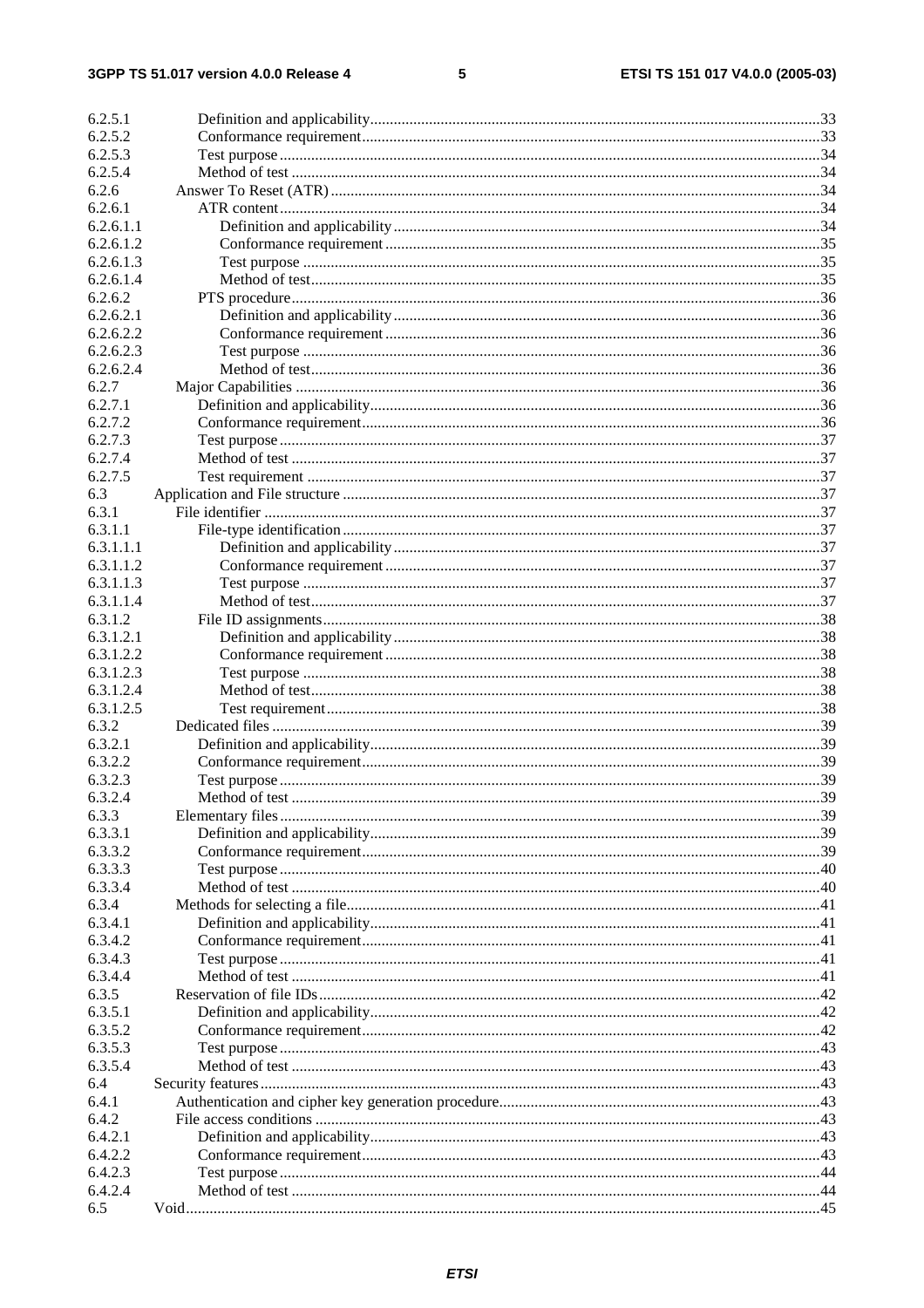#### $\bf 6$

| 6.6                  |  |
|----------------------|--|
| 6.6.1                |  |
| 6.6.1.1              |  |
| 6.6.1.2              |  |
| 6.6.1.3              |  |
| 6.6.1.4              |  |
| 6.6.2                |  |
| 6.6.2.1              |  |
| 6.6.2.1.1            |  |
| 6.6.2.1.2            |  |
| 6.6.2.1.3            |  |
| 6.6.2.1.4            |  |
| 6.6.2.2              |  |
| 6.6.2.2.1            |  |
| 6.6.2.2.2            |  |
| 6.6.2.2.3            |  |
| 6.6.2.2.4            |  |
| 6.6.2.3              |  |
| 6.6.2.3.1            |  |
| 6.6.2.3.2            |  |
| 6.6.2.3.3            |  |
| 6.6.2.3.4            |  |
| 6.6.2.4              |  |
| 6.6.2.4.1            |  |
| 6.6.2.4.2            |  |
| 6.6.2.4.3            |  |
| 6.6.2.4.4            |  |
| 6.6.2.5              |  |
| 6.6.2.5.1            |  |
| 6.6.2.5.2            |  |
| 6.6.2.5.3            |  |
| 6.6.2.5.4            |  |
| 6.6.2.6<br>6.6.2.6.1 |  |
| 6.6.2.6.2            |  |
| 6.6.2.6.3            |  |
| 6.6.2.6.4            |  |
| 6.6.2.7              |  |
| 6.6.2.7.1            |  |
| 6.6.2.7.2            |  |
| 6.6.2.7.3            |  |
| 6.6.2.7.4            |  |
| 6.6.2.8              |  |
| 6.6.2.8.1            |  |
| 6.6.2.8.2            |  |
| 6.6.2.8.3            |  |
| 6.6.2.8.4            |  |
| 6.6.2.9              |  |
| 6.6.2.9.1            |  |
| 6.6.2.9.2            |  |
| 6.6.2.9.3            |  |
| 6.6.2.9.4            |  |
| 6.6.2.10             |  |
| 6.6.2.10.1           |  |
| 6.6.2.10.2           |  |
| 6.6.2.10.3           |  |
| 6.6.2.10.4           |  |
| 6.6.2.11             |  |
| 6.6.2.11.1           |  |
| 6.6.2.11.2           |  |
| 6.6.2.11.3           |  |
| 6.6.2.11.4           |  |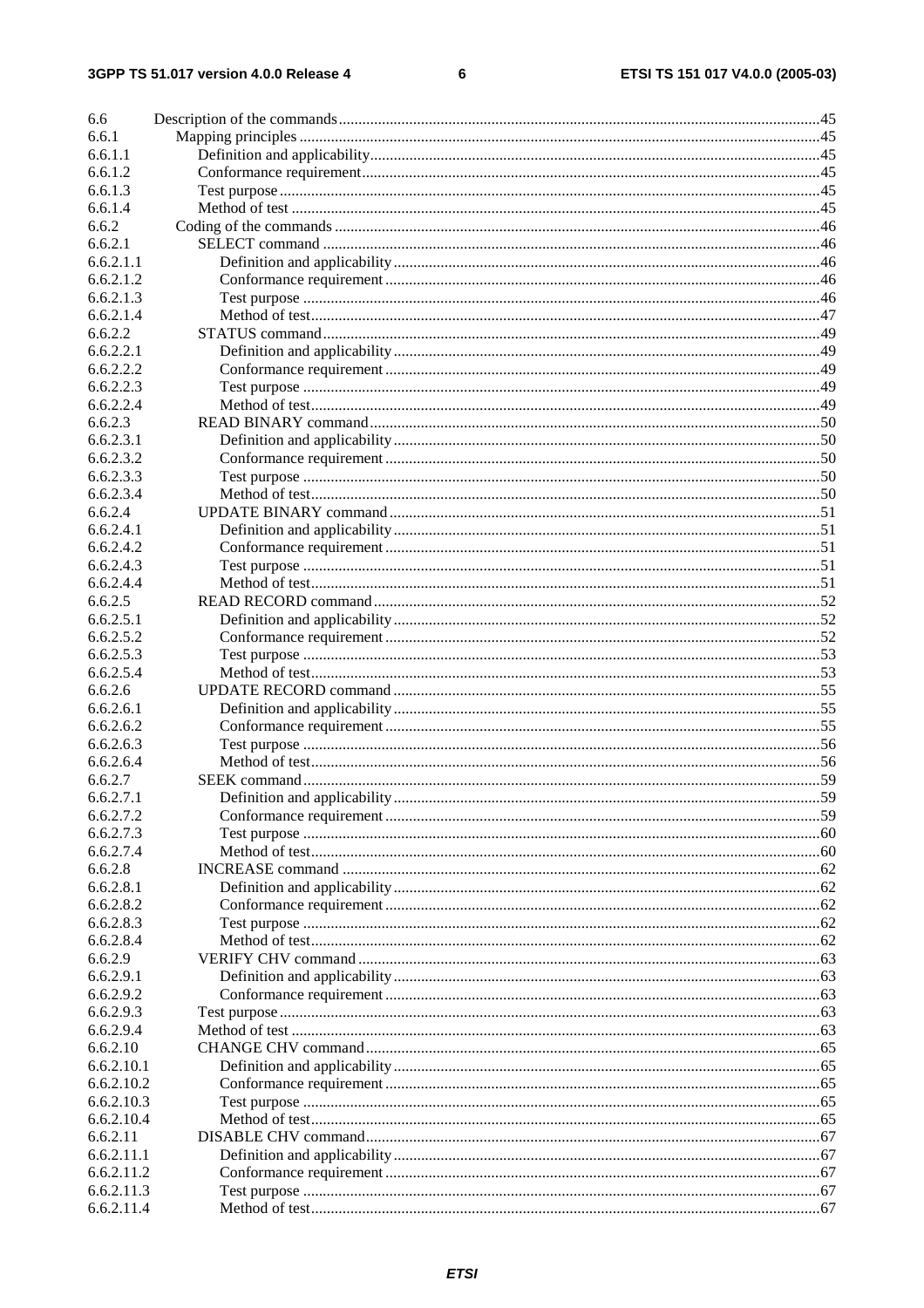#### $\overline{7}$

| 6.6.2.12   |  |
|------------|--|
| 6.6.2.12.1 |  |
| 6.6.2.12.2 |  |
| 6.6.2.12.3 |  |
| 6.6.2.12.4 |  |
| 6.6.2.13   |  |
| 6.6.2.13.1 |  |
| 6.6.2.13.2 |  |
| 6.6.2.13.3 |  |
| 6.6.2.13.4 |  |
|            |  |
| 6.6.2.14   |  |
| 6.6.2.14.1 |  |
| 6.6.2.14.2 |  |
| 6.6.2.14.3 |  |
| 6.6.2.14.4 |  |
| 6.6.2.15   |  |
| 6.6.2.15.1 |  |
| 6.6.2.15.2 |  |
| 6.6.2.15.3 |  |
| 6.6.2.15.4 |  |
| 6.6.2.16   |  |
| 6.6.2.16.1 |  |
| 6.6.2.16.2 |  |
| 6.6.2.16.3 |  |
| 6.6.2.16.4 |  |
| 6.6.2.17   |  |
| 6.6.2.17.1 |  |
| 6.6.2.17.2 |  |
| 6.6.2.17.3 |  |
| 6.6.2.17.4 |  |
| 6.6.2.18   |  |
| 6.6.2.18.1 |  |
| 6.6.2.18.2 |  |
| 6.6.2.18.3 |  |
| 6.6.2.18.4 |  |
| 6.6.3      |  |
| 6.6.3.1    |  |
| 6.6.3.2    |  |
| 6.6.3.3    |  |
| 6.6.3.4    |  |
| 6.6.4      |  |
| 6.6.4.1    |  |
| 6.6.4.1.1  |  |
| 6.6.4.1.2  |  |
| 6.6.4.1.3  |  |
| 6.6.4.1.4  |  |
| 6.6.4.2    |  |
| 6.6.4.2.1  |  |
|            |  |
| 6.6.4.2.2  |  |
| 6.6.4.2.3  |  |
| 6.6.4.2.4  |  |
| 6.6.4.2.5  |  |
| 6.7        |  |
| 6.7.1      |  |
| 6.7.2      |  |
| 6.7.3      |  |
| 6.7.4      |  |
| 6.8        |  |
| 6.8.1      |  |
| 6.8.1.1    |  |
| 6.8.1.2    |  |
| 6.8.1.3    |  |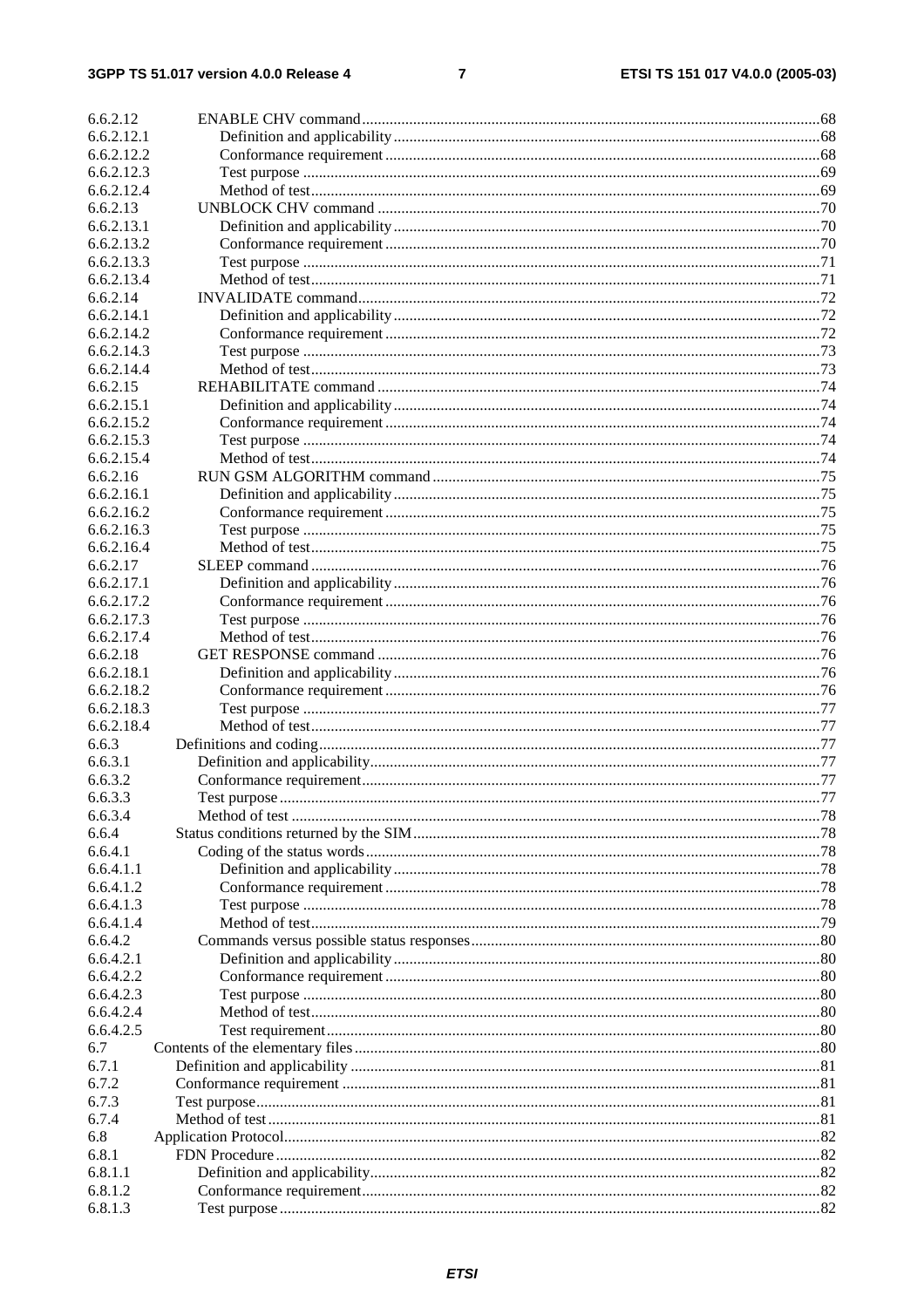$\bf 8$ 

| 6.8.1.4 |  |  |
|---------|--|--|
|         |  |  |
|         |  |  |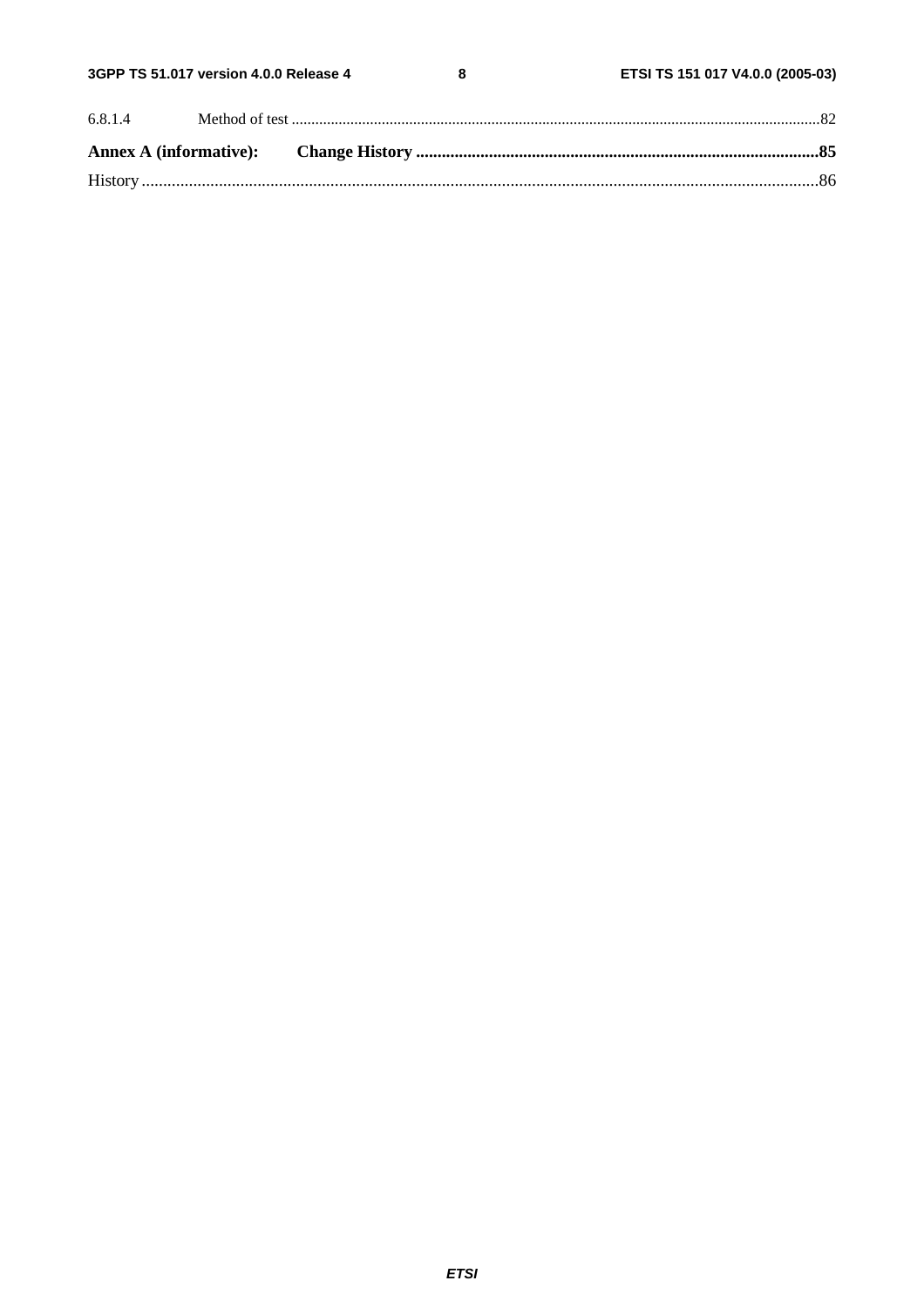## Foreword

This Technical Specification has been produced by the 3<sup>rd</sup> Generation Partnership Project (3GPP).

The contents of the present document are subject to continuing work within the TSG and may change following formal TSG approval. Should the TSG modify the contents of the present document, it will be re-released by the TSG with an identifying change of release date and an increase in version number as follows:

Version x.y.z

where:

- x the first digit:
	- 1 presented to TSG for information;
	- 2 presented to TSG for approval;
	- 3 or greater indicates TSG approved document under change control.
- y the second digit is incremented for all changes of substance, i.e. technical enhancements, corrections, updates, etc.
- z the third digit is incremented when editorial only changes have been incorporated in the document.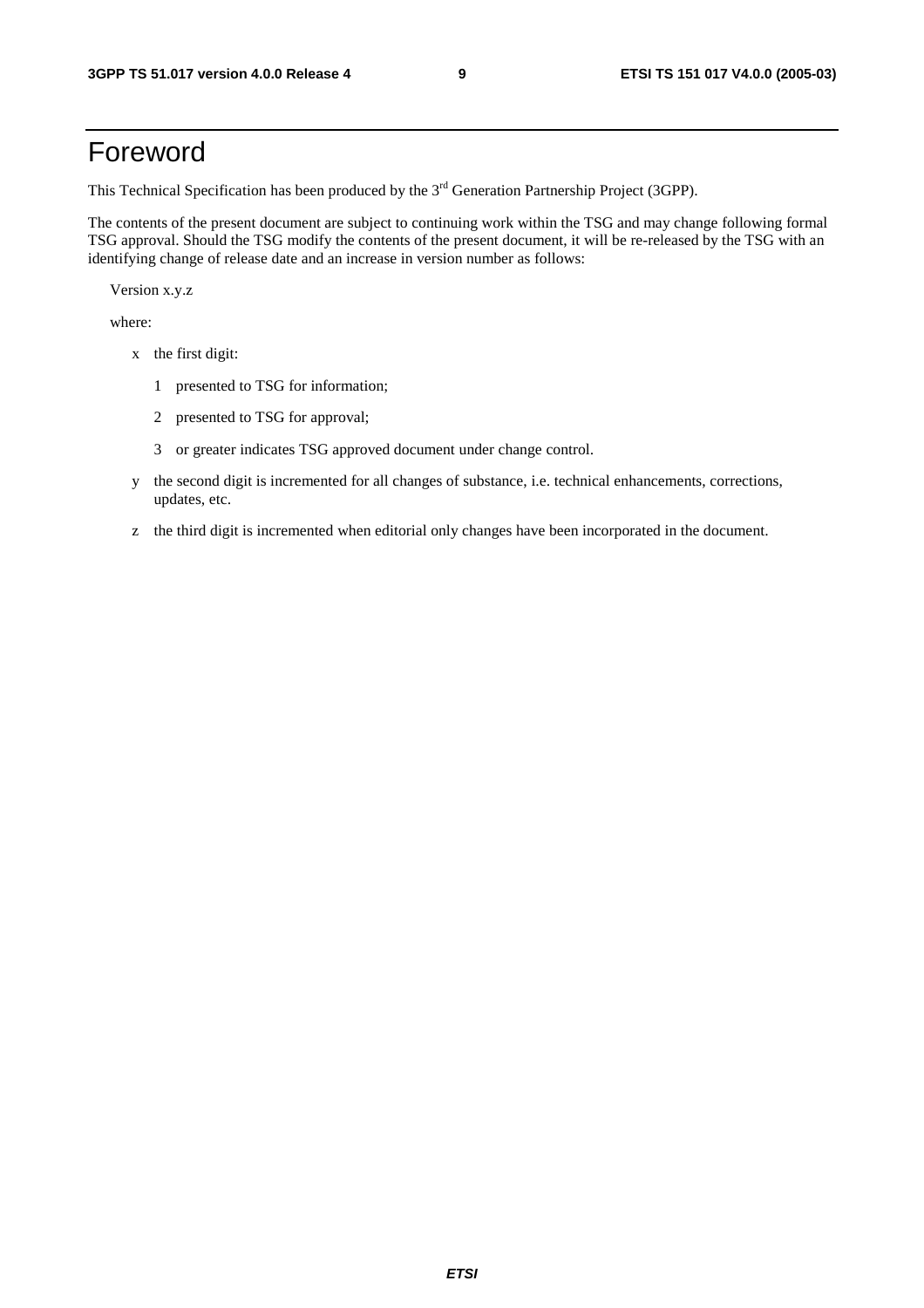## 1 Scope

The present document provides the Conformance Test Specification for the Subscriber Identity Module defined in 3GPP TS 51.011, 3GPP TS 51.012 and 3GPP TS 51.018.

## 2 References

The following documents contain provisions which, through reference in this text, constitute provisions of the present document.

- References are either specific (identified by date of publication, edition number, version number, etc.) or non-specific.
- For a specific reference, subsequent revisions do not apply.
- For a non-specific reference, the latest version applies. In the case of a reference to a 3GPP document (including a GSM document), a non-specific reference implicitly refers to the latest version of that document *in the same Release as the present document*.

### 2.1 Normative references

[1] 3GPP TS 51.011: " Specification of the Subscriber Identity Module - Mobile Equipment (SIM - ME) interface".

[2] Void.

- [3] ISO/IEC 7816-1 (1998): "Identification cards Integrated circuit(s) cards with contacts, Part 1: Physical characteristics".
- [4] ISO/IEC 7816-2 (1988): "Information technology Identification cards Integrated circuit(s) cards with contacts, Part 2: Dimensions and location of the contacts".
- [5] ISO/IEC 7816-3 (1997): "Information technology Identification cards Integrated circuit(s) cards with contacts, Part 3: Electronic signals and transmission protocols".
- [6] ISO/IEC 7811-1 (1995): "Identification cards Recording technique Part 1: Embossing".
- [7] ISO/IEC 7811-3 (1995): "Identification cards Recording technique Part 3: Location of embossed characters on ID-1 cards".
- [8] 3GPP TS 51.012: "Specification of the 3 Volt Subscriber Identity Module Mobile Equipment (SIM - ME) interface".
- [9] 3GPP TS 51.018: "Specification of the 1.8 Volt Subscriber Identity Module Mobile Equipment (SIM - ME) interface".
- [10] ETSI ETS 300 641: "Specification of the 3 Volt Subscriber Identity Module Mobile Equipment (SIM - ME) interface (GSM 11.12)".

## 3 Definitions and abbreviations

## 3.1 Definitions

For the purposes of the present document, the terms and definitions given 3GPP TS 51.011 and the following apply: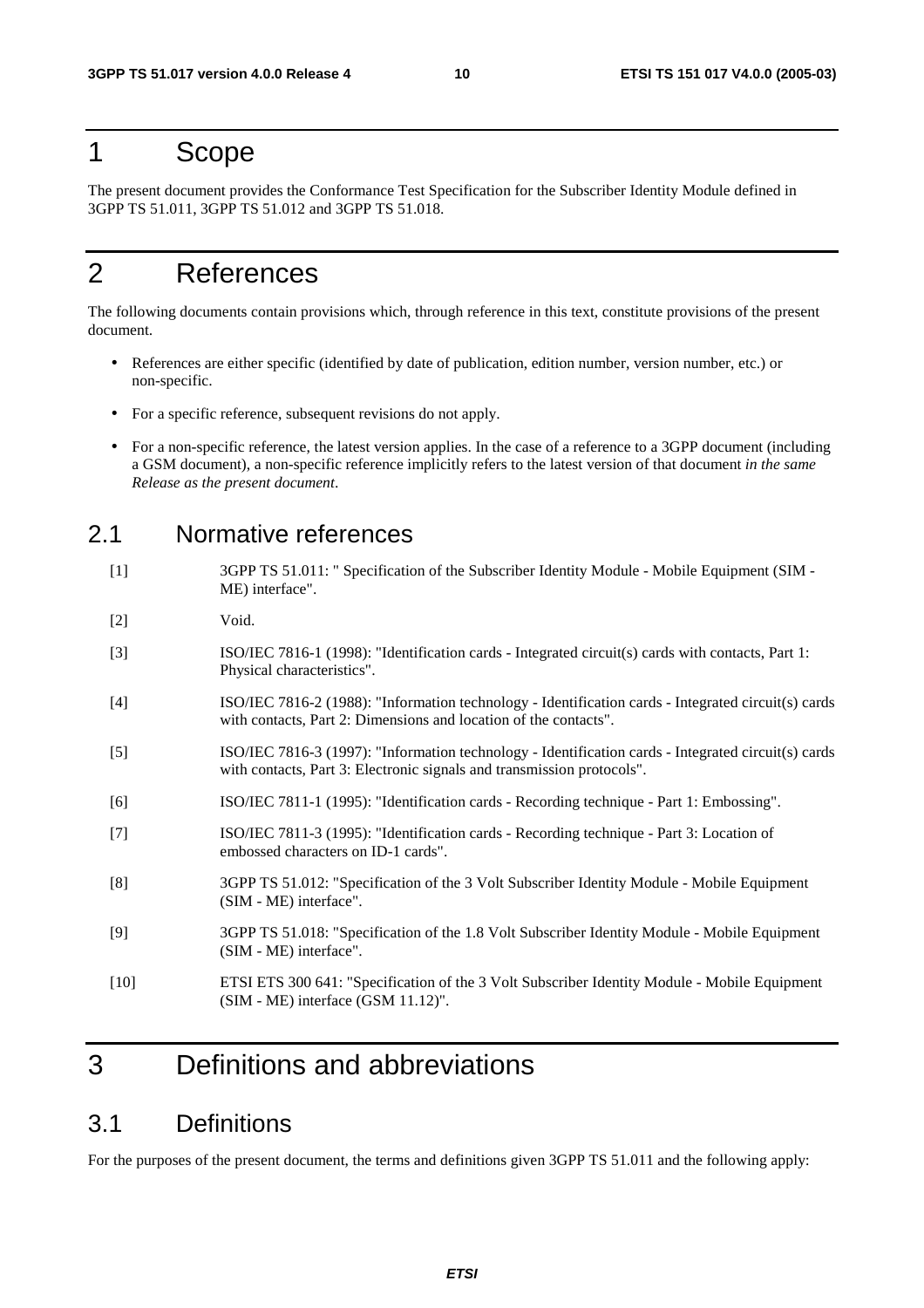**Implementation Conformance Statement (ICS):** statement made by the supplier of an implementation or system claimed to conform to a given specification, stating which capabilities have been implemented The ICS can take several forms: protocol ICS, profile ICS, profile specific ICS, information object ICS, etc.

**ICS proforma:** document, in the form of a questionnaire, which when completed for an implementation or system becomes an ICS

### 3.2 Abbreviations

For the purposes of the present document, the following abbreviations apply:

| <b>CRn</b> | Conformance Requirement 'n'                 |
|------------|---------------------------------------------|
| FT         | <b>Fixed Termination</b>                    |
| <b>ICS</b> | <b>Implementation Conformance Statement</b> |
| <b>IUT</b> | <b>Implementation Under Test</b>            |
| ME         | Mobile Equipment                            |
| <b>MS</b>  | <b>Mobile Station</b>                       |
| <b>SIM</b> | Subscriber Identity Module                  |
| TS         | <b>Test Specification</b>                   |
|            |                                             |

## 4 Test environment

This clause specifies several requirements which shall be met, and a number of rules which shall be adhered to before testing can proceed.

## 4.1 Test equipment

This subclause recommends a minimum specification for each of the items of test equipment referenced in the tests.

### 4.1.1 ME simulator

This item of equipment shall allow T=0 protocol communications to take place on both ID-1 and plug-in SIM cards. It shall be able to generate and send any command APDU and receive any of the possible responses. These commands may be generated manually, one at a time, or automatically from a predefined batch procedure containing one or more commands.

The ME simulator shall be able to support clock stop modes.

The ME simulator shall be able to accept an external clock signal to drive CLK (contact C3) of the SIM.

It shall be possible to access all the SIM contacts either directly or through test points.

### 4.1.2 Signal generation device

### 4.1.2.1 VCC

The voltage level for VCC (contact C1) of the SIM shall be adjustable between -0,5 V and 6.0 V to an accuracy of 1% of the nominal VCC voltage (e.g. 50 mV for a 5 V card).

The ME simulator shall be able to source current on the VCC contact in the range -2 mA to 12 mA statically and to deliver charges of > 400 nAs without lowering the VCC-voltage for more than 10 % of VCC nom.

### 4.1.2.2 RST

The generated voltage level for RST (contact C2) of the SIM shall be adjustable between -0,5 V and 6.0 V to an accuracy of 50 mV.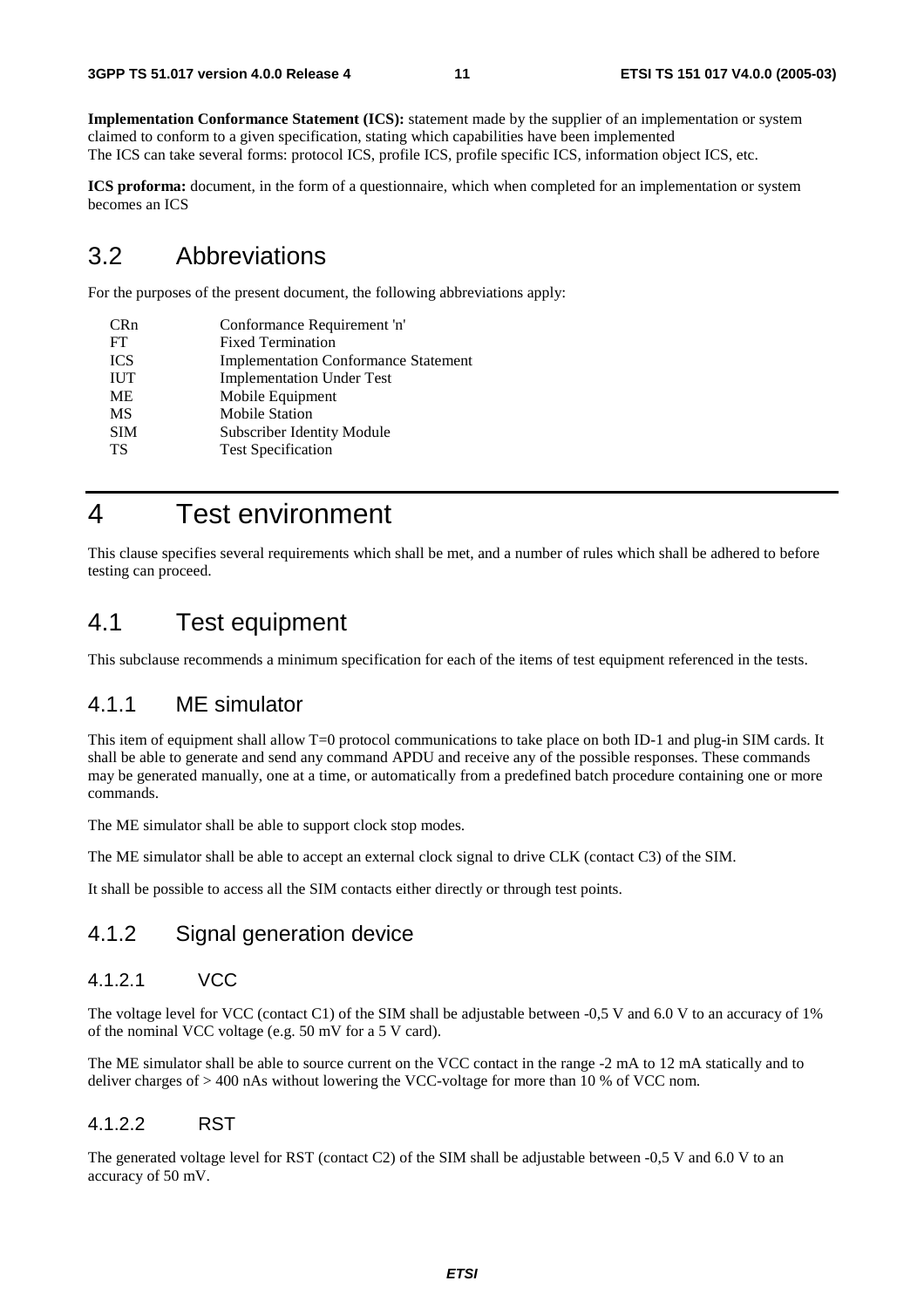#### **3GPP TS 51.017 version 4.0.0 Release 4 12 ETSI TS 151 017 V4.0.0 (2005-03)**

The rise and fall times shall be adjustable from 0 us to 500 us with an accuracy of 5 us. *(to check if the SIM works with the defined rise and fall times.)*

The beginning of the rising edge is programmable from 1 clk-cycle to 50000 clk-cycles after enabling the clk-line.

### 4.1.2.3 CLK

This item of equipment shall be able to generate square wave signals for the clock on the SIM, any of which can be a single-shot or continuous signal, in the range 1 MHz to 5 MHz. The voltage levels for both high and low states shall be adjustable between -0,5 V and 6,0 V to an accuracy of 0.1 V. The duty cycle of the clock signal shall be adjustable between 40 % and 60 % to an accuracy of 1%. It shall also provide control over the following parameters.

The voltage levels for both high and low states shall be adjustable between 0 V and 6 V to an accuracy of 1 % of the nominal VCC voltage. The duty cycle of the clock signal shall be adjustable between 40 % and 60 % to an accuracy of 1 % or 5 ns whichever is the worst.

It shall also provide control over the following parameters:

rise and fall time to an accuracy of 1 % or 5 ns whichever is the worst *(5 ns = 2.5 % accuracy for*  $f_{max} = 5 \text{ MHz}$ *).* 

### 4.1.2.4 IO

The equipment shall be able to generate IO-Signals according to 3GPP TS 51.011.

The voltage levels for high and low states shall be adjustable between -0.5 V and 6 V to an accuracy of 1 % of the nominal VCC voltage. The IO line in transmission mode (high bit) shall be programmable between state A (active driven output) and state Z (IO-voltage-driver inactive, current source I-IO-high active).

It shall also provide control over the rise and fall time of 100 ns to 1000 ns with an accuracy of 50 ns.

The ME simulator shall be able to source and sink currents on the IO contact in the range -20 uA to +20 uA in state high and 0 mA -1 mA in state low (receiving mode) and shall be able to switch in transmission mode (outputting a high Bit) between voltage and current driving mode.

The timing of the bitstream (jitter, guardtime, etu-value, etc.) on the IO-Line shall be programmable with an accuracy of  $\leq 0.01$  etu or 2 clk-cycles whichever is the worst.

## 4.1.3 Precision force-inducing contacting device

This item of equipment shall be able to apply a prescribed and maintained level of force onto one or more contacts of a SIM. The range shall be between 0 N and 0.5 N and accurate to 0.01 N.

### 4.1.4 Temperature controllable environment

This item of equipment shall be able to control the temperature of a chamber large enough to enclose a SIM and card reader. The range of temperature control shall be between -25°C and +85°C to an accuracy of 0.5°C.

### 4.1.5 Temperature measuring device

This item of equipment shall be able to measure the temperature of the SIM to within 0.5°C. The range of this device shall allow measurement of temperatures between -25°C and +85°C.

### 4.1.6 Voltage measuring device

This item of equipment shall be able to measure static and transient voltages on any one of the contacts of the SIM. The measurable voltage range shall be between -2 V and +7 V to an accuracy of 1 % of the nom. VCC voltage (e.g. 30 mV for 3 V cards) with a timebase accuracy of 25 ns.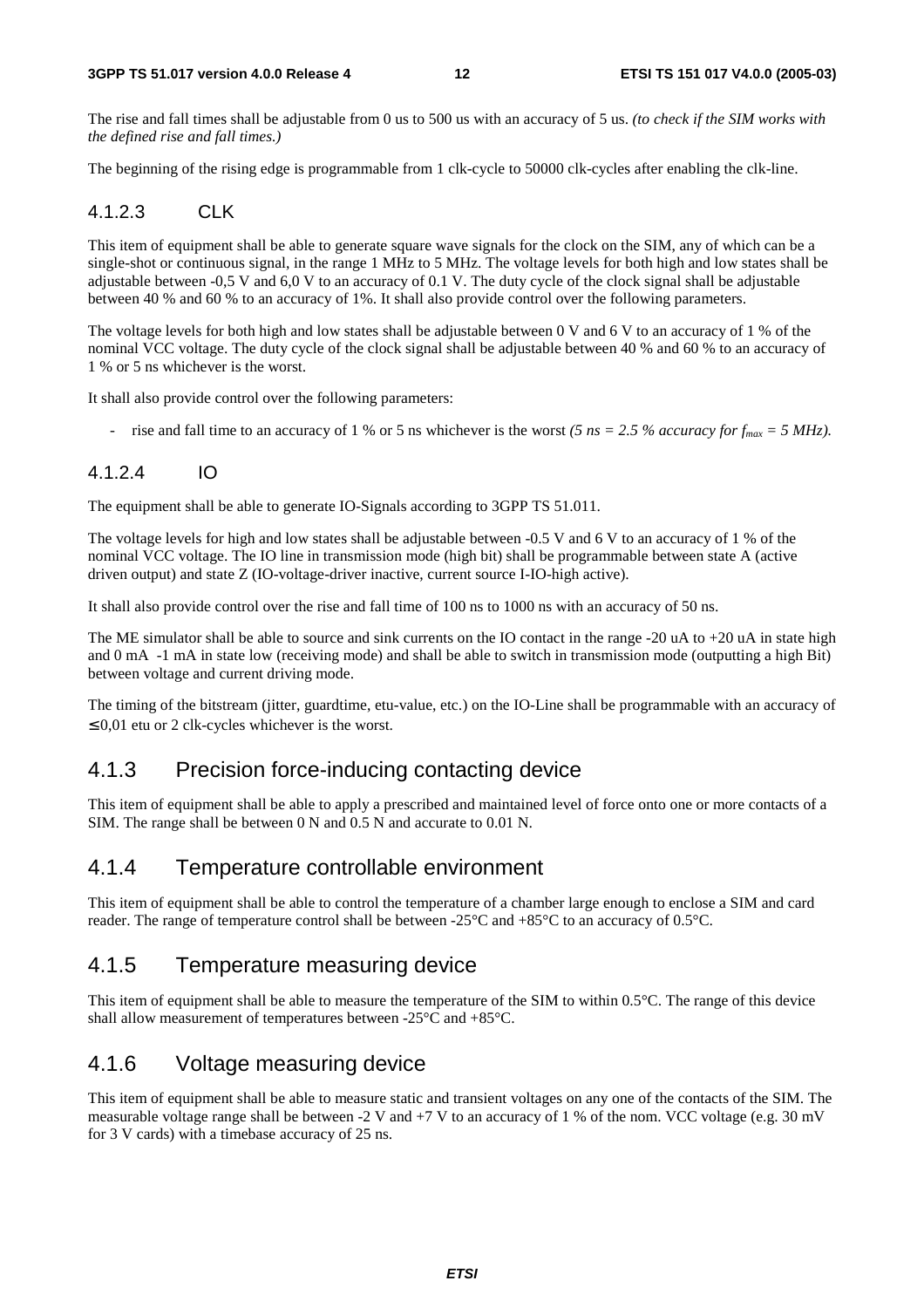## 4.1.7 Precision measuring device

This item of equipment shall be able to measure both linear and radius of curvature dimensions to an accuracy of 0.01 mm.

## 4.1.8 Current measuring device

This item of equipment shall be able to supervise the current levels for any one of the contacts of the SIM.

The Simulator shall be able to detect an over- or underload with a time resolution of  $\leq 100$  ns.

| <b>Channel</b>     | <b>Minimum</b>  | <b>Maximum</b> | <b>Resolution</b> |
|--------------------|-----------------|----------------|-------------------|
| VCC high           | $-2$ mA         | $+12.5$ mA     | 125 uA            |
| VCC high           | $-2$ mA         | $+12.5$ mA     | 125 uA            |
|                    |                 |                |                   |
| <b>VCC Burst</b>   | $12 \text{ mA}$ | $+250$ mA      | $2.5 \text{ mA}$  |
| RST/CLK high state | $-50 uA$        | $+50 uA$       | 1 uA              |
| RST/CLK low state  | $-250$ uA       | $+250$ uA      | 2.5 uA            |
| IO high state      | $-50 uA$        | $+50 uA$       | 1 uA              |
| IO low state       | $-1500 uA$      | $+1500 uA$     | 15 uA             |

## 4.1.9 Timing Measurements on contact IO

To verify the timing of the IO transmission from the SIM the ME Simulator shall be able to measure the IO-Bit-Timing in CLK-Cycles with an accuracy of  $\leq 0.01$  etu or 2 clk-cycles whichever is the worst.

## 4.2 IUT default conditions

Unless otherwise stated, the following is default:

- The voltage level for VCC (contact C1) is set to  $5.0$  V.
- The voltage levels for CLK (contact C3) are set to 0 V and 5.0 V for low and high respectively.
- The clock frequency CLK (contact C3) is set to 5 MHz with duty cycle 50 %.
- The ME simulator generated low transmission voltage level for I/O (contact C7) is set to 0 V and the current sources for high transmission and reception are set to  $\pm 20$  uA respectively
- CHV1 on the SIM is enabled and three VERIFY CHV1 attempts and ten UNBLOCK CHV1 attempts remain.
- Three VERIFY CHV2 attempts and ten UNBLOCK CHV2 attempts remain for CHV2.

## 4.3 Default data formatting

All numeric data enclosed in single quotes (' ') in the present document are hexadecimal data.

Where 'X' is used in place of a hexadecimal digit, X ranges from '0' to 'F'. For example, the data '6X' ranges from '60' to '6F' inclusive.

Where data is expressed as a group of bytes, it shall be in the following format: 'XX XX XX... XX', indicating first byte, second byte, third byte etc. in that order.

## 4.4 Test definition and applicability

The following statements are applicable to the Test definition and applicability clause for all test purposes contained within the present document:

Unless otherwise stated, tests apply to both plug-in and ID-1 SIM cards.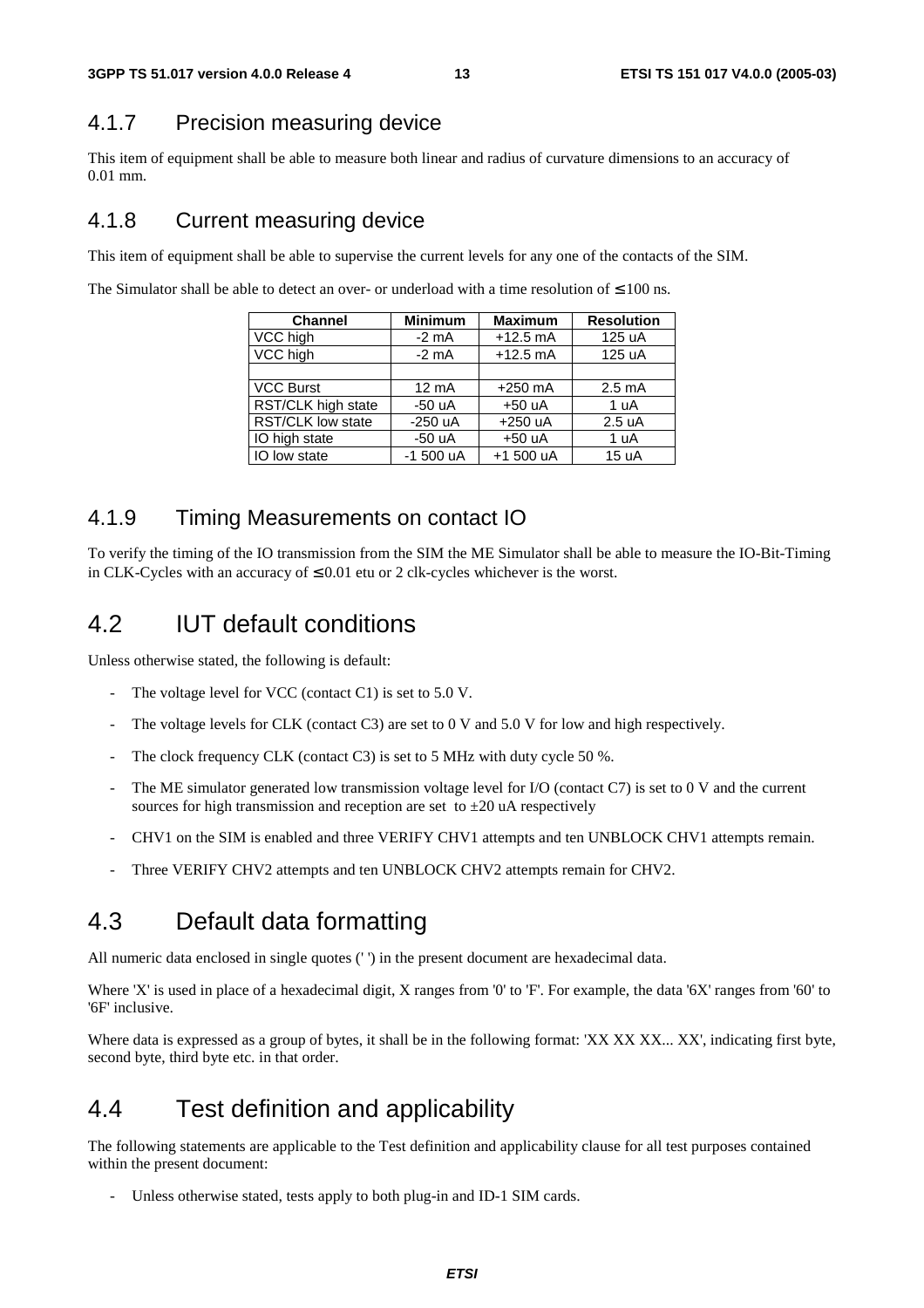## 4.5 Test procedure

The following statements are applicable to the Test Procedure clause for all test purposes contained within the present document:

- Unless otherwise stated, all steps with the test procedure are to be carried out in order.
- Where steps indicate that an ME simulator shall select a particular DF or EF using an unspecified number of SELECT commands, the ME simulator is to send the correct sequence of SELECT commands in order to select the required file ID from the current file ID (this may be achieved most easily by selecting from the MF down each time).
- Unless otherwise stated, the length (P3) for all READ RECORD and UPDATE RECORD commands sent by the ME simulator is to be that of the record length of the EF currently selected. In the case where an EF is not currently selected, the length sent is to be 1 unless otherwise stated.
- Unless otherwise stated, the offset for all READ BINARY and UPDATE BINARY commands sent by the ME simulator is to be '00 00'.
- Unless otherwise stated, the length (P3) for all STATUS and GET RESPONSE commands sent by the ME simulator is to be such that all available data is read.
- Unless otherwise stated, the CHV and UNBLOCK CHV presented for VERIFY CHV, CHANGE CHV, DISABLE CHV, ENABLE CHV and UNBLOCK CHV commands sent by the ME simulator is to be correct.
- Unless otherwise stated, the "CHV No." (P2) for VERIFY CHV, CHANGE CHV, DISABLE CHV, ENABLE CHV and UNBLOCK CHV commands sent by the ME simulator is to be 1.
- Unless otherwise stated, all files accessed in the test procedures should not be invalidated.

## 4.6 Test requirement

Where steps within a test procedure involve an ME simulator sending one or more commands to the SIM, these commands are required to be correctly executed, with the SIM responding with status conditions of '90 00' or '9F XX', unless otherwise stated in the Test Requirements subclause for the test.

## 5 Test Group Hierarchy

This clause contains the Test Group Hierarchy diagrams which provide a structure for the test purposes and also a correlation between the base specification, ICS and this Test Specification.

The information contained in each node for each of the diagrams is as follows:

| mnemonic for test group   |  |
|---------------------------|--|
| reference to clause in TS |  |

As the Test Group Hierarchy for the SIM is large, it has been broken into sections to aid presentation.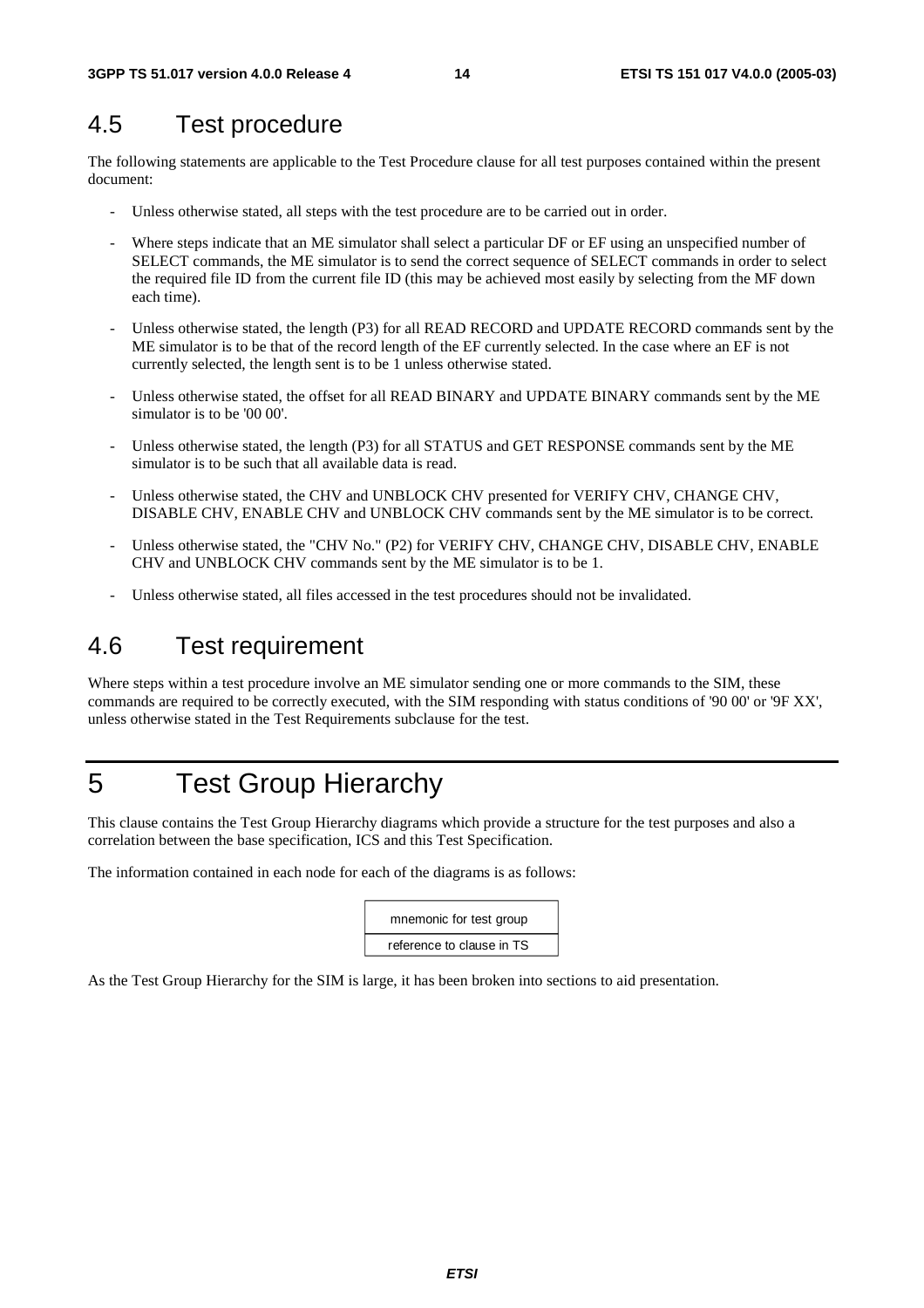## 5.1 Test groups under SIM



#### **Figure 1: Top Level Test Group Hierarchy**

The mnemonics chosen for this test group are as follows:

| PHY:  | Physical characteristics - 3GPP TS 51.011, clause 4.                      |
|-------|---------------------------------------------------------------------------|
| ELEC: | Electronic signals and transmission protocols - 3GPP TS 51.011, clause 5. |
| AFS:  | Application and File structure - 3GPP TS 51.011, clause 6.                |
| SEC:  | Security features - 3GPP TS 51.011, clause 7.                             |
| CMD:  | Description of the commands - 3GPP TS 51.011, clause 9.                   |
| CEF:  | Contents of the elementary files - 3GPP TS 51.011, clause 10.             |
| APP:  | Application Protocol - 3GPP TS 51.011, clause 11.                         |

The Test Groups "PHY", "ELEC", "AFS", "SEC", "CMD", "CEF" and "APP", shown in figure 1, are broken down further, as shown in the following diagrams.

## 5.2 Test groups under PHY



**Figure 2: Breakdown of "PHY" Test Group** 

The mnemonics chosen for this test group are as follows:

- FMT: Format and layout 3GPP TS 51.011, subclause 4.
- ID1: ID-1 card 3GPP TS 51.011, subclause 4.
- PIC: Plug-in card 3GPP TS 51.011, subclause 4.
- TMP: Temperature range for card operation 3GPP TS 51.011, subclause 4.
- CNT: Contacts 3GPP TS 51.011, subclause 4.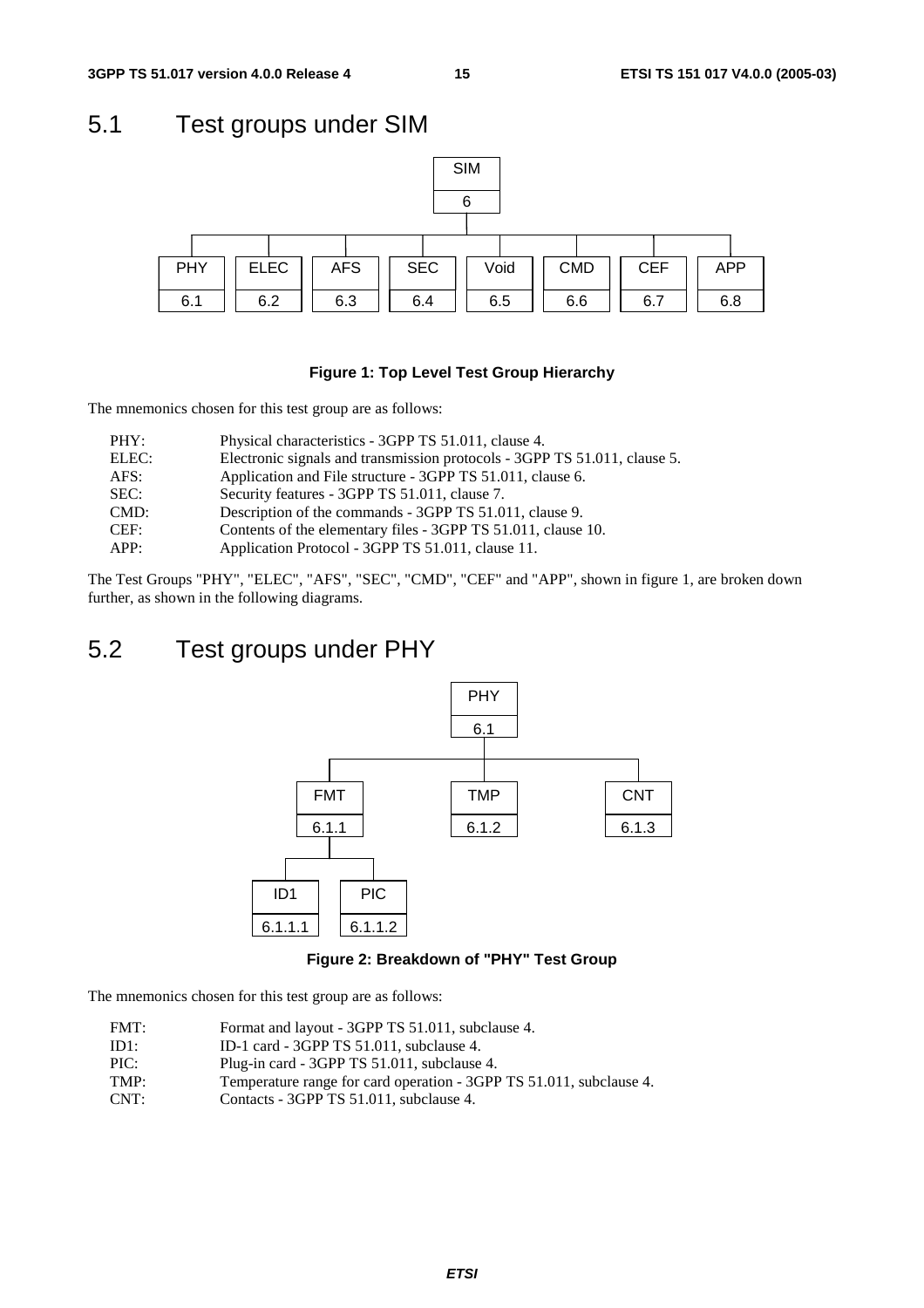## 5.3 Test groups under ELEC



#### **Figure 3: Breakdown of "ELEC" Test Group**

The mnemonics chosen for this test group are as follows:

| VCC:  | Supply voltage Vcc (contact C1) - 3GPP TS 51.011, subclause 5. |
|-------|----------------------------------------------------------------|
| RST:  | Reset RST (contact C2) - 3GPP TS 51.011, subclause 5.          |
| CLK:  | Clock CLK (contact C3) - 3GPP TS 51.011, subclause 5.          |
| IO:   | I/O (contact $C7$ ) - 3GPP TS 51.011, subclause 5.             |
| STAT: | States - 3GPP TS 51.011, subclause 5.                          |
| ATR:  | Answer To Reset (ATR) - 3GPP TS 51.011, subclause 5.           |
| MAJ:  | Major Capabilities - 3GPP TS 51.011, clause 5.                 |
|       |                                                                |

## 5.4 Test groups under AFS



### **Figure 4: Breakdown of "AFS" Test Group**

The mnemonics chosen for this test group are as follows:

| FID:            | File identifier - 3GPP TS 51.011, subclause 6.                |
|-----------------|---------------------------------------------------------------|
| DF:             | Dedicated Files - 3GPP TS 51.011, subclause 6.4.1.            |
| EF              | Elementary Files - 3GPP TS 51.011, subclause 6.4.2.           |
| <b>SELFILE:</b> | Methods for selecting a file - 3GPP TS 51.011, subclause 6.5. |
| RSVD:           | Reservation of file IDs - 3GPP TS 51.011, subclause 6.        |

## 5.5 Test groups under SEC



**Figure 5: Breakdown of "SEC" Test Group**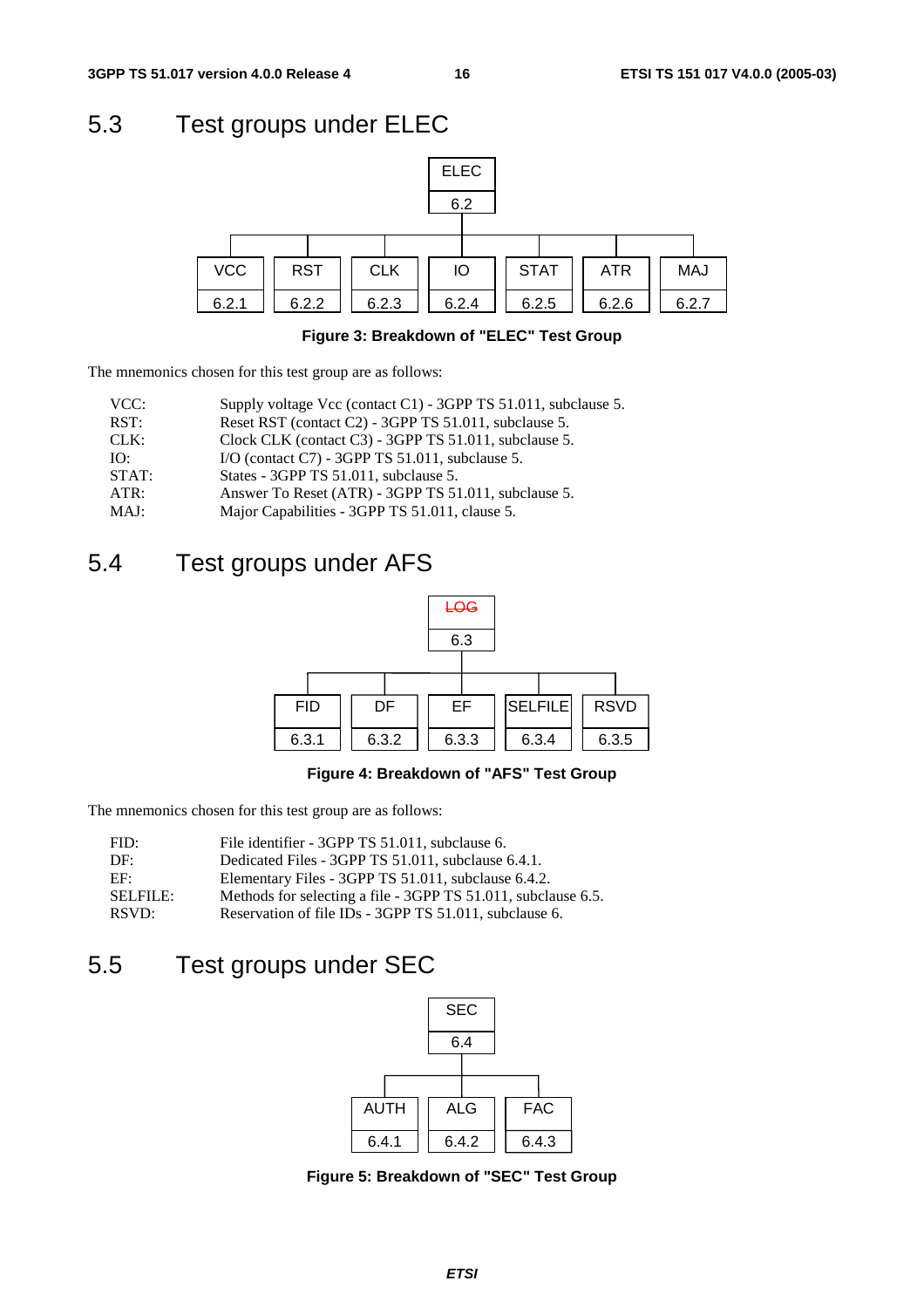#### **3GPP TS 51.017 version 4.0.0 Release 4 17 ETSI TS 151 017 V4.0.0 (2005-03)**

The mnemonics chosen for this test group are as follows:

| AUTH: | Authentication and cipher key generation procedures - 3GPP TS 51.011, subclause 7.1. |
|-------|--------------------------------------------------------------------------------------|
| ALG:  | Algorithms and processes - 3GPP TS 51.011, subclause 7.2.                            |
| FAC:  | File access conditions - 3GPP TS 51.011, subclause 7.3.                              |

## 5.6 Void

## 5.7 Test groups under CMD



**Figure 7: Breakdown of "CMD" Test Group** 

The mnemonics chosen for this test group are as follows:

| MAP: | Mapping principles - 3GPP TS 51.011, subclause 9.1.                          |
|------|------------------------------------------------------------------------------|
| COD: | Coding of the commands - 3GPP TS 51.011, subclause 9.2.                      |
| DEF: | Definitions and coding - 3GPP TS 51.011, subclause 9.3.                      |
| SC:  | Status conditions returned by the Card - 3GPP TS 51.011, subclause 9.4.      |
| SW:  | Coding of the status words-3GPP TS 51.011, subclause 9.4.1 to 9.4.6.         |
| CSR: | Commands versus possible status responses - 3GPP TS 51.011, subclause 9.4.7. |

## 5.8 Test groups under CEF



### **Figure 8: Breakdown of "CEF" Test Group**

The mnemonics chosen for this test group are as follows:

| MF:<br>Contents of the EFs at the MF level - 3GPP TS 51.011, subclause 10.1. |  |
|------------------------------------------------------------------------------|--|
|------------------------------------------------------------------------------|--|

- GSM: Contents of EFs at the GSM application level 3GPP TS 51.011, subclause 10.3.
- TEL: Contents of the EFs at the Telecom level 3GPP TS 51.011, subclause 10.5.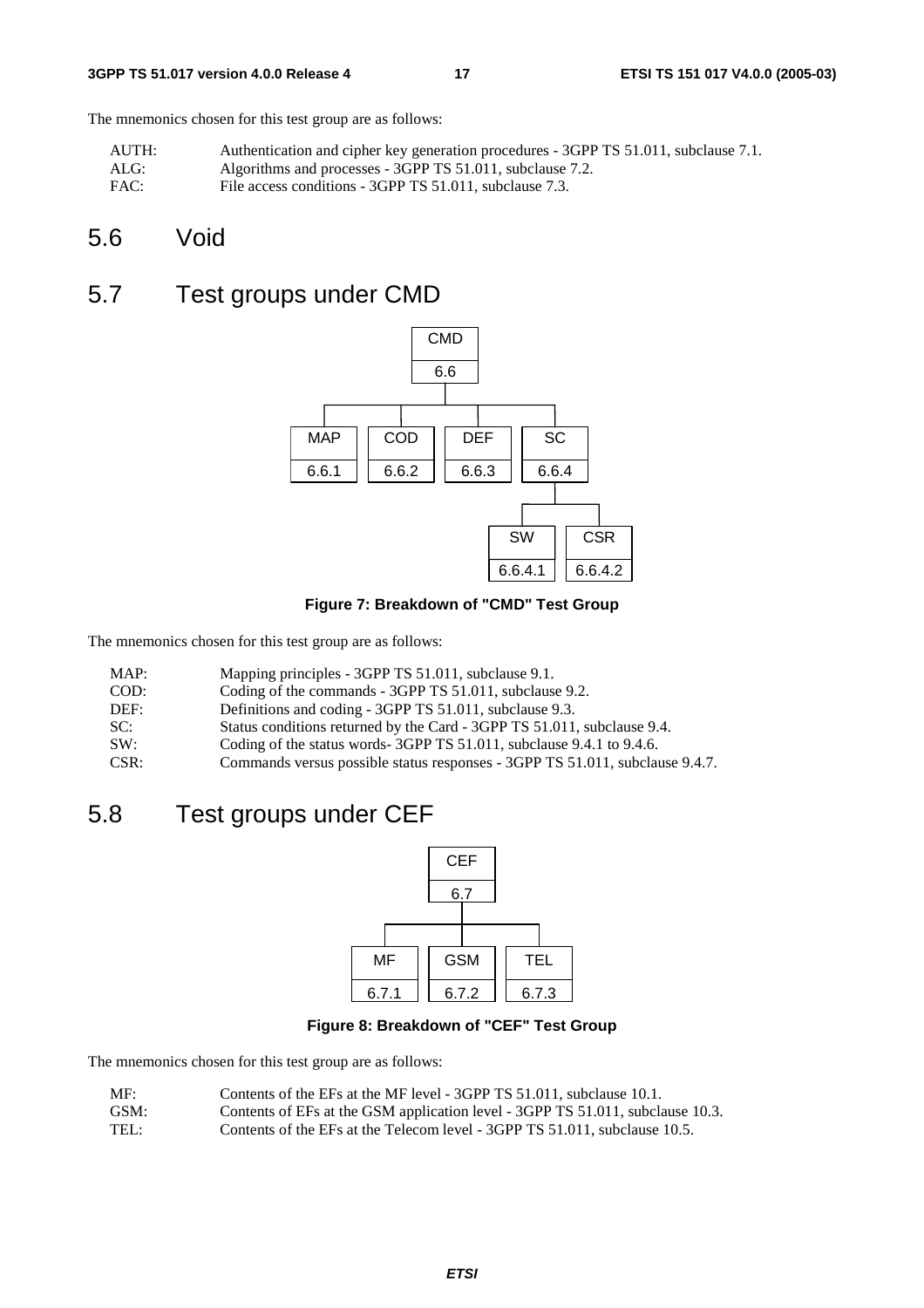## 5.9 Test groups under APP

#### **[TBD]**

#### **Figure 9: Breakdown of "APP" Test Group**

All of the tests in the "APP" test group relate to 3GPP TS 51.011, clause 11.

## 6 Test Procedure

This clause details each of the tests in each of the test groups within the Test Group Hierarchy. This test suite allows testing of the IUT against the base specification with respect to:

- Physical characteristics.
- Electronic signals and transmission protocols.
- Logical model.
- Security services and facilities.
- Functions.
- Commands.
- Contents of the elementary files.

The numbering of this clause correlates with the numbering of the accompanying ICS to allow for referencing between the documents.

## 6.1 Physical characteristics

The tests in this subclause ensure that the IUT conforms to the specification for both format and layout and contacts.

### 6.1.1 Format and layout

### 6.1.1.1 ID-1 SIM

#### 6.1.1.1.1 Definition and applicability

The format and layout characteristics shall be adhered to, in order to ensure proper operation in the GSM environment.

This test applies to ID-1 SIM cards.

Currents defined as positive are flowing into the SIM.

Voltages declared as  $V_0$  are delivered by the ME (ME Simulator)  $V_1$  is generated by the SIM.

#### 6.1.1.1.2 Conformance requirement

| CR <sub>1</sub> : | Format and layout of the ID-1 card shall be in accordance with ISO/IEC 7816-1 and                  |
|-------------------|----------------------------------------------------------------------------------------------------|
|                   | ISO/IEC 7816-2, unless otherwise specified.                                                        |
| CR2:              | The information on the exterior of the ID-1 SIM card shall include at least the individual account |
|                   | identifier and the check digit.                                                                    |
| CR3:              | The card may have a polarization mark which indicates how the user should insert the card into the |
|                   | ME.                                                                                                |
| CR4:              | Any embossing on the card shall be in accordance with ISO 7811-1 and ISO/IEC 7811-3                |
|                   | (conditional).                                                                                     |
| CR5               | The contacts shall be located on the front (embossed face) of the card                             |

CR5: The contacts shall be located on the front (embossed face) of the card.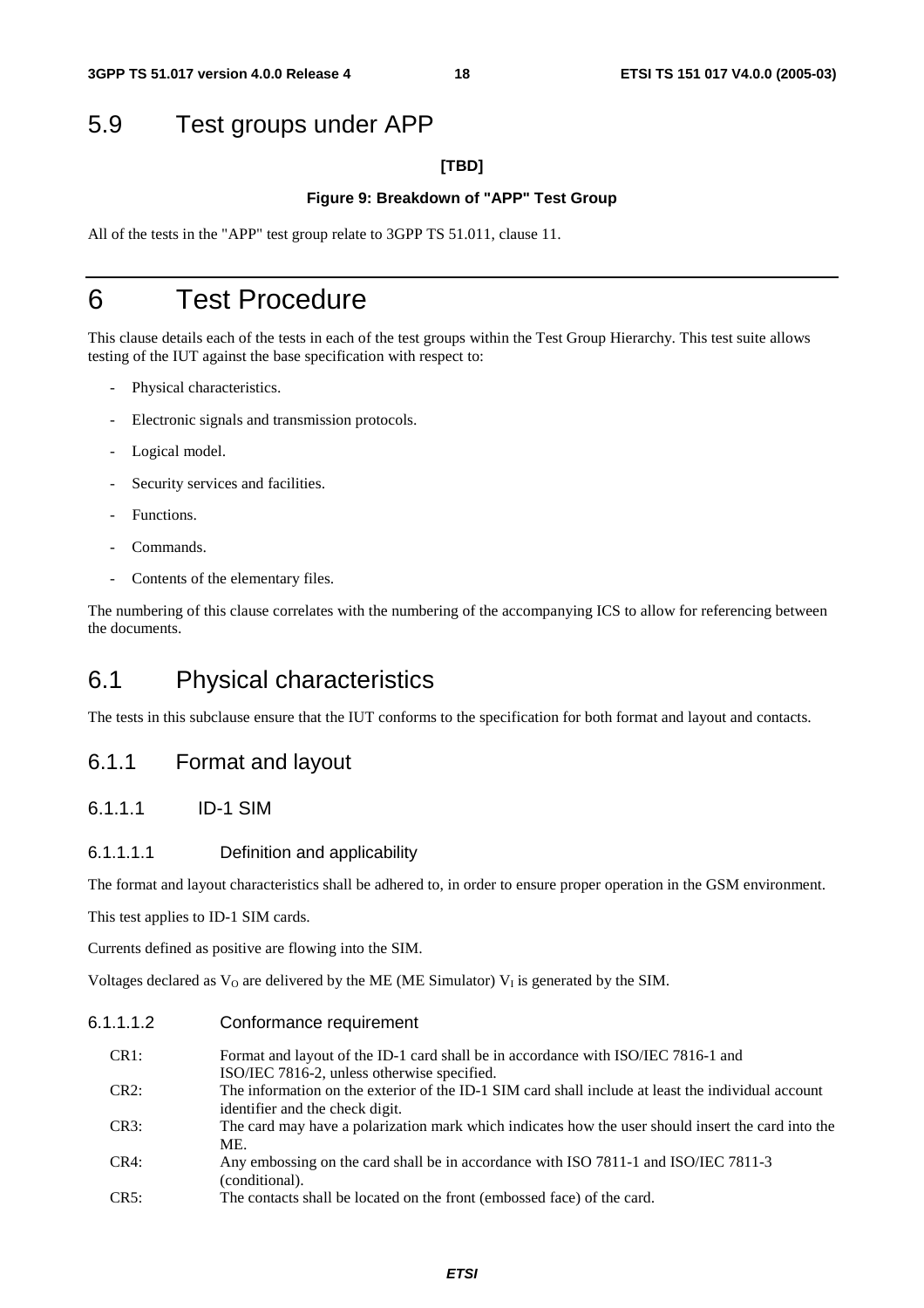Reference: 3GPP TS 51.011, clause 4.

Test Group Reference (TGR): TGR\_SIM\_PHY\_FMT\_ID1.

Test Procedure Reference (TPR): TPR\_SIM\_PHY\_FMT\_ID1.

#### 6.1.1.1.3 Test purpose

To verify that the SIM conforms to the above requirements.

- NOTE 1: The testing of CR1 is outside the scope of the present document. Please refer to the TS for ISO/IEC 7816-1 and ISO/IEC 7816-2.
- NOTE 2: The testing of CR4 is outside the scope of the present document. Please refer to the TS for ISO/IEC 7811-1 and ISO/IEC 7811-3.

#### 6.1.1.1.4 Method of test

#### **Initial conditions**

None.

#### **Test procedure**

- a) The card is examined for the following:
	- identification number;
	- polarization mark;
	- contact location.

 *The card shall have been observed to exhibit the following [CR2,3]:* 

- *identification number located on the exterior of the card;*
- *polarization mark indicating how the user should insert the card into the ME;*
- *contact location on the front or the back of the card.*
- b) The SIM is connected to an ME simulator.
- c) The ME simulator resets the SIM.
- d) The ME simulator sends a SELECT command to the SIM to select  $EF_{\text{ICTD}}$ .
- e) The ME simulator sends a READ BINARY command to the SIM to read the identification number.

 *The individual account identifier read from the SIM shall be identical with that on the exterior of the card [CR2].* 

### 6.1.1.2 Plug-in SIM

#### 6.1.1.2.1 Definition and applicability

The format and layout characteristics shall be adhered to, in order to ensure proper operation in the GSM environment.

This test applies to plug-in SIM cards.

- 6.1.1.2.2 Conformance requirement
	- CR1: Format and layout of the plug-in card shall be in accordance with ISO/IEC 7816-1 and ISO/IEC 7816-2 unless otherwise specified.
	- CR2: The information on the exterior of the plug-in card shall include at least the individual account identifier and the check digit.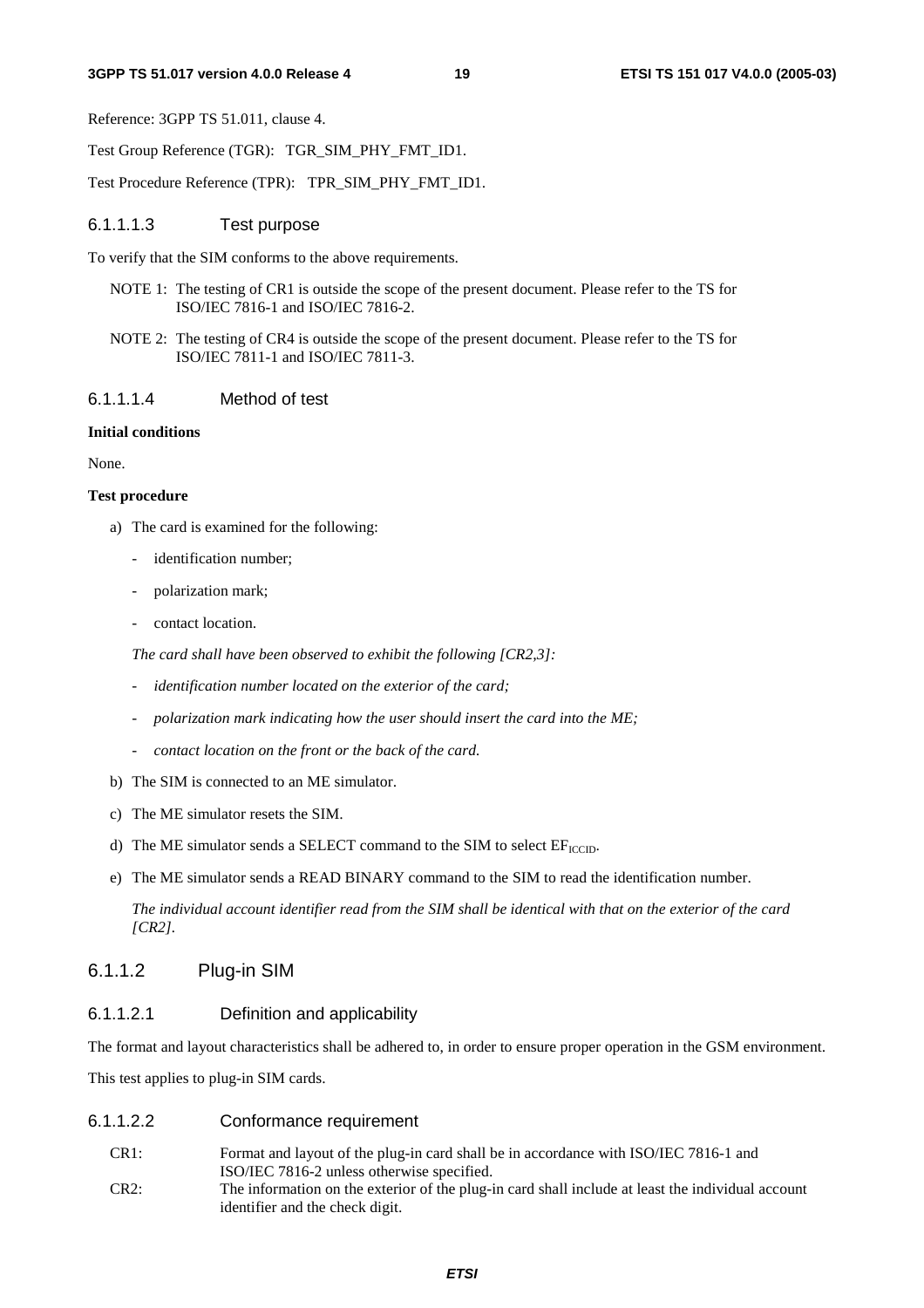CR3: The dimensions of the plug-in SIM shall be in accordance with annex A of 3GPP TS 51.011.

Reference: 3GPP TS 51.011, clause 4.

Test Group Reference (TGR): TGR\_SIM\_PHY\_FMT\_PIC.

Test Procedure Reference (TPR): TPR\_SIM\_PHY\_FMT\_PIC.

#### 6.1.1.2.3 Test purpose

To verify that the SIM conforms to the above requirements.

NOTE: The testing of CR1 is outside the scope of the present document. Please refer to the TS for ISO/IEC 7816-1 and ISO/IEC 7816-2.

#### 6.1.1.2.4 Method of test

#### **Initial conditions**

None.

#### **Test procedure**

- a) The card is examined for the following:
	- individual account identifier and check digit;
	- width:
	- height;
	- thickness;
	- feature for orientation.

 *The card shall have been observed to exhibit the following [CR2]:* 

- *at least the individual account identifier and check digit located on the exterior of the card;*
- *correct width, height and thickness;*
- *feature for orientation.*
- b) The SIM is connected to an ME simulator.
- c) The ME simulator resets the SIM.
- d) The ME simulator sends a SELECT command to the SIM to select  $EF_{\text{ICCD}}$ .
- e) The ME simulator sends a READ BINARY command to the SIM to read the identification number.

*The account identifier and check digit read from the SIM shall be present and identical with that on the exterior of the card [CR2]*.

### 6.1.2 Temperature range for card operation

#### 6.1.2.1 Definition and applicability

The temperature range for full operational use shall be adhered to, in order to ensure proper operation in the GSM environment.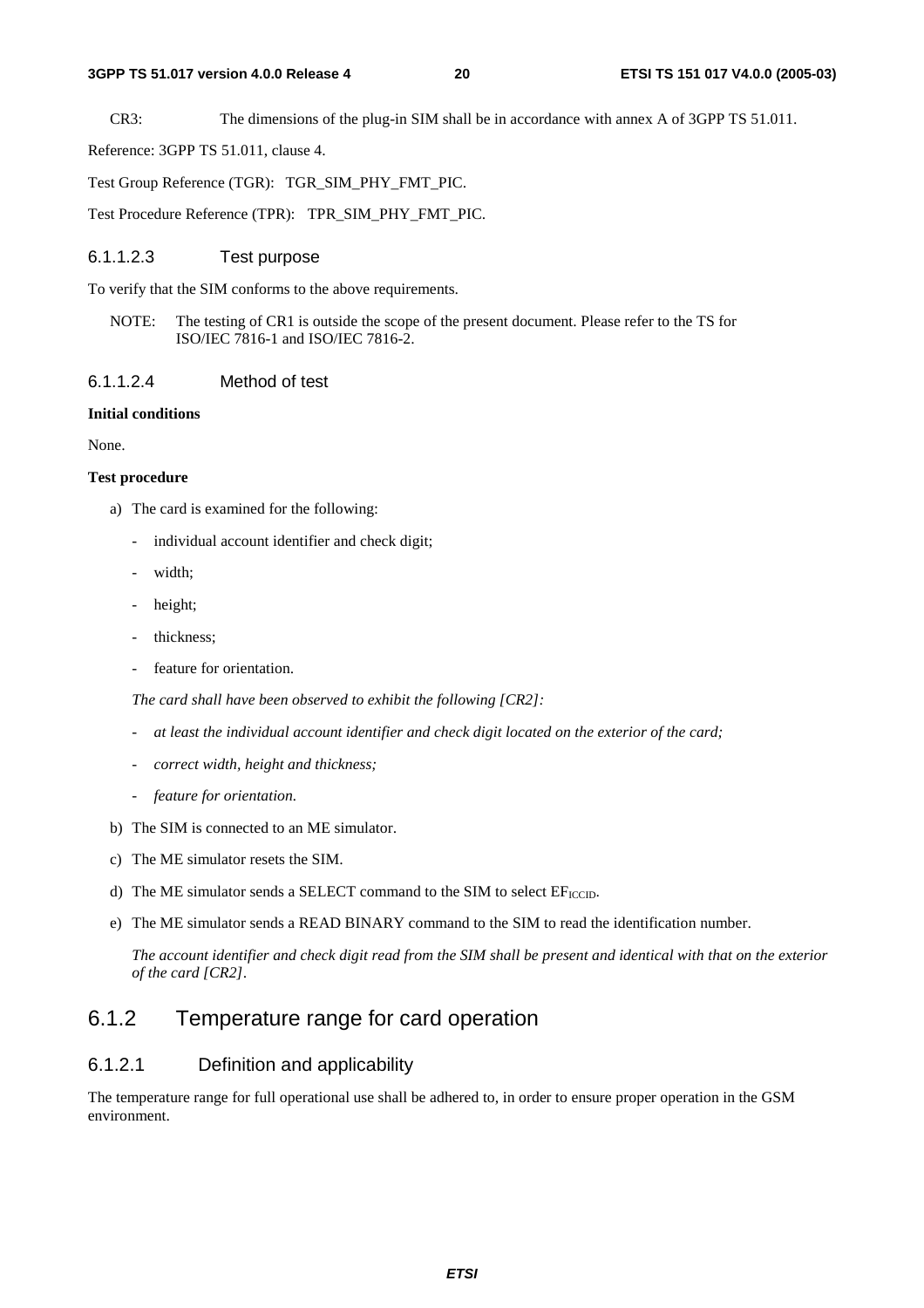### 6.1.2.2 Conformance requirement

CR1: The temperature range for full operational use shall be between  $-25^{\circ}$ C and  $+70^{\circ}$ C with occasional peaks of up to +85°C, where "occasional" means not more than 4 hours each time and not over 100 times during the life time of the card.

Reference: 3GPP TS 51.011, subclause 4.

Test Group Reference (TGR): TGR\_SIM\_PHY\_TMP.

Test Procedure Reference (TPR): TPR\_SIM\_PHY\_TMP.

### 6.1.2.3 Test purpose

To verify that the SIM conforms to the above requirements.

### 6.1.2.4 Method of test

#### **Initial conditions**

- 1) The SIM is placed in a temperature-controllable environment and connected to an ME simulator.
- 2) A temperature measuring device is connected to the surface of the SIM.
- 3) The SIM shall have passed the Format and Layout tests in subclause 6.1.1.

#### **Test procedure**

- a) The temperature of the SIM is set to +25°C.
- b) The ME simulator resets the SIM.
- c) The ME simulator performs the SIM initialization procedure, as defined in 3GPP TS 51.011, subclause 11.2.1. The SIM shall operate successfully [CR1].
- d) The temperature of the SIM is reduced to -25°C.
- e) Steps b) and c) are repeated.

The SIM shall operate successfully [CR1].

- f) The temperature of the SIM is increased to  $+70^{\circ}$ C.
- g) Steps b) and c) are repeated.

The SIM shall operate successfully [CR1].

- h) The temperature of the SIM is increased to  $+85^{\circ}$ C.
- i) Steps b) and c) are repeated continually for a period of 4 hours.

The SIM shall operate successfully [CR1].

The SIM shall have satisfied the test requirements of subclause 6.1.1.

- j) The temperature of the SIM is reduced to  $+25^{\circ}$ C.
- k) Steps h), i) and j) are repeated a further 99 times. The SIM shall operate successfully [CR1].
- l) Carry out the tests in subclause 6.1.1 again.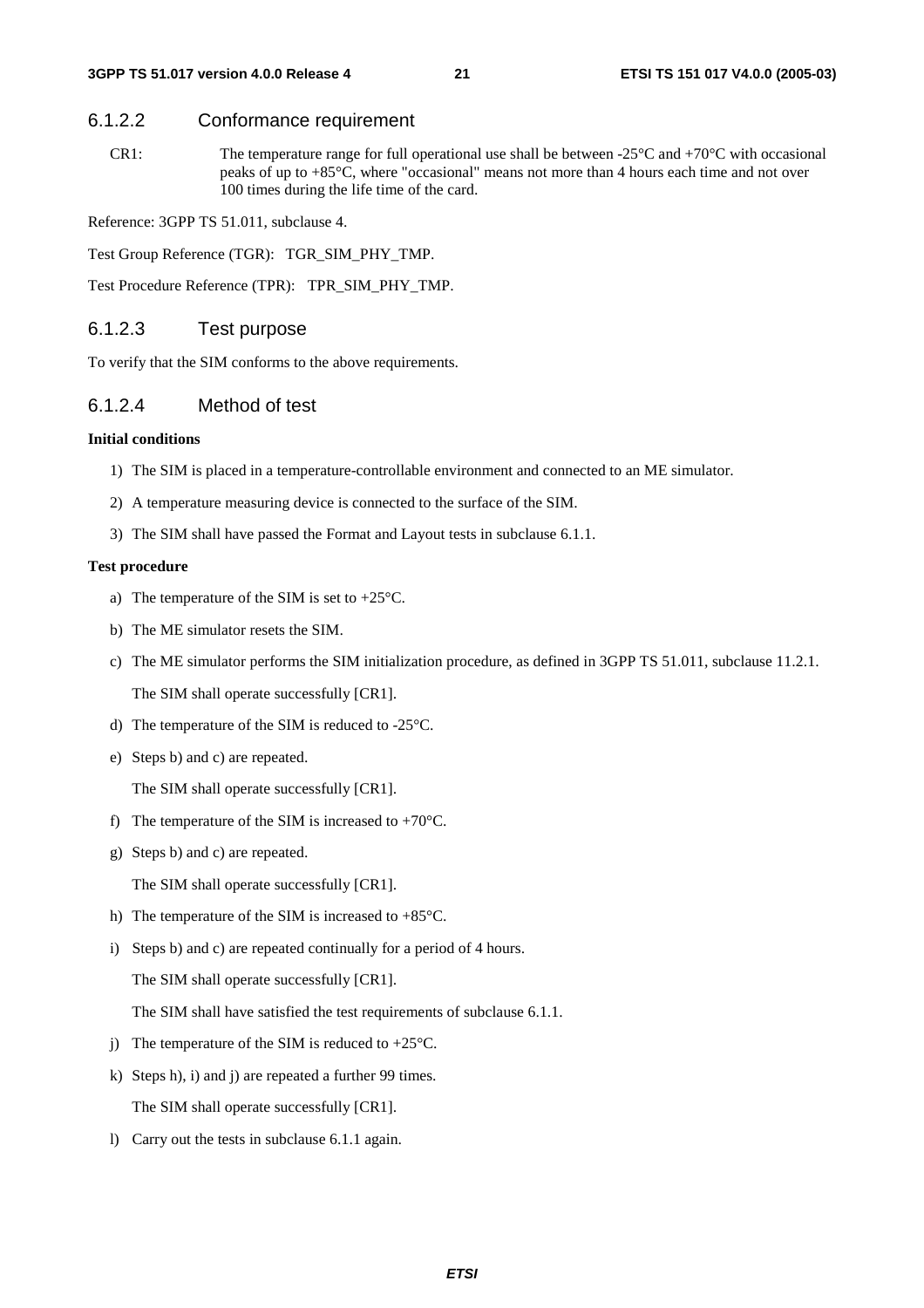### 6.1.3 Contacts

#### 6.1.3.1 Definition and applicability

The shape, robustness and provision of contacts shall be adhered to, in order to maintain good electrical contact with the ME, ensuring proper operation in the GSM environment.

#### 6.1.3.2 Conformance requirement

CR2: Contact C6 shall not be bonded in the SIM for any function other than supplying Vpp.

Reference: 3GPP TS 51.011, clause 4.

Test Group Reference (TGR): TGR\_SIM\_PHY\_CNT.

Test Procedure Reference (TPR): TPR\_SIM\_PHY\_CNT.

#### 6.1.3.3 Test purpose

To verify that the SIM conforms to the above requirements.

NOTE: As the contacts specified in CR1 and CR3 are optional, the tests specified here shall only be performed on those contacts when the contacts are present.

#### 6.1.3.4 Method of test

#### **Initial conditions**

1) The SIM shall have passed the Format and Layout tests in subclause 6.1.1.

#### **Test procedure**

- a) Contact C6 is connected to ground by the ME simulator.
- b) VCC is applied to contact C1.
- c) Contact C2 (RST) is kept at low level, ground.
- d) A valid clock signal is applied to Contact C3.

*The dc power consumption on Contact C1 shall not exceed 10 mA under any condition [CR2].* 

- NOTE: This test ensures that VPP and VCC are not bonded together in the SIM, if this would be the case VPP would also supply the SIM with current for its operation.
- e) The SIM is connected to an ME simulator.
- f) The ME simulator resets the SIM.

The SIM shall have been reset successfully [CR4].

## 6.2 Electronic signals and transmission protocols

The tests in this subclause ensure that the IUT conforms to the electrical specification for each of the contacts and also the protocol.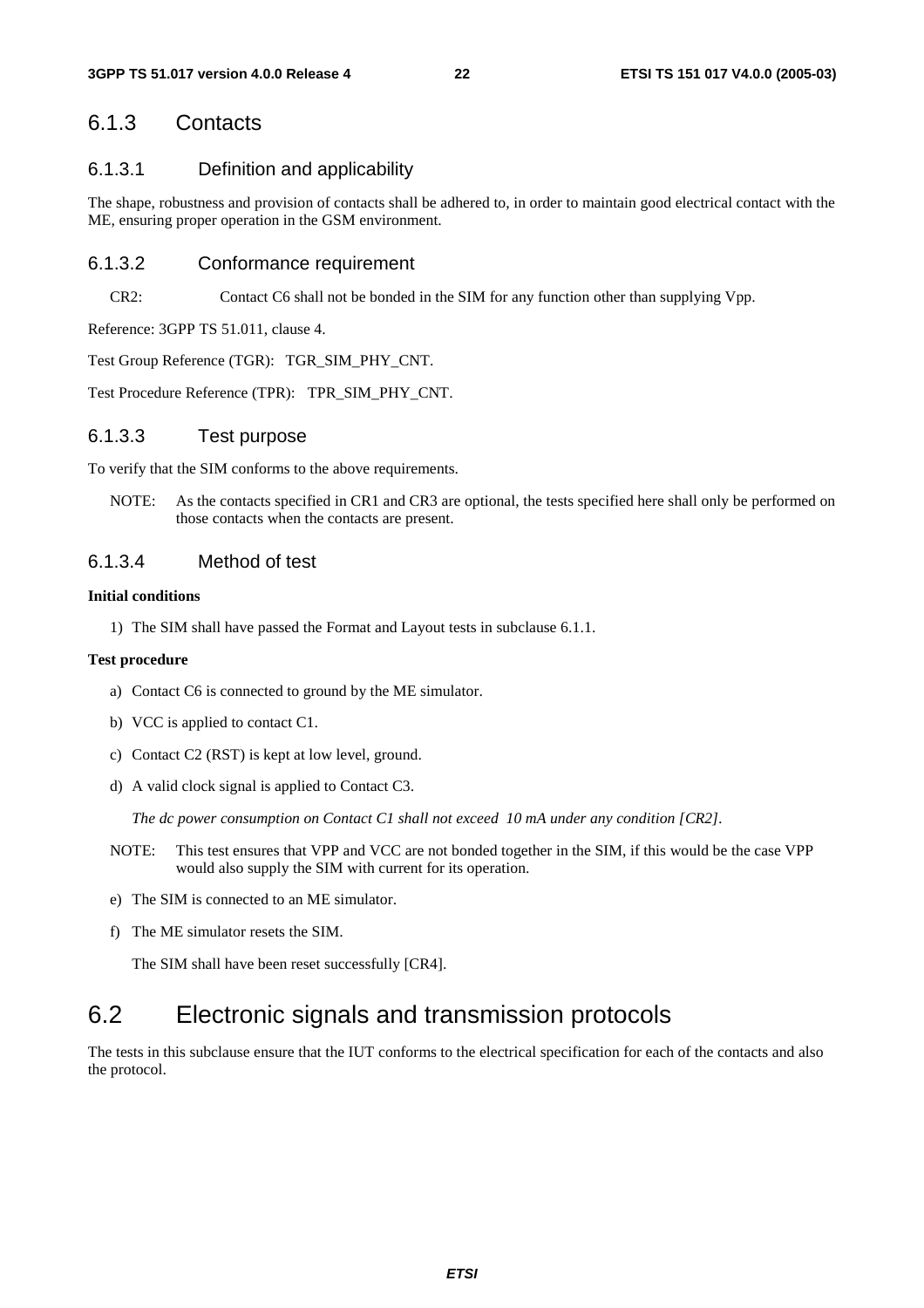## 6.2.1 Supply voltage Vcc (contact C1)

6.2.1.1 Voltage limits

### 6.2.1.1.1 Definition and applicability

In addition to the electronic signals and transmission protocols defined in ISO/IEC 7816-3, the SIM shall operate within the following supply voltage conditions to ensure proper operation in the GSM environment.

This test applies to all SIM implementations with 1.8 V, 3 V and 5 V interfaces.

#### 6.2.1.1.2 Conformance requirement

CR1: The SIM shall operate when the supply voltage on contact C1 (Vcc) is in the following ranges:

| <b>Card Type</b> | Vmin /V                    | $V$ max $N$ |  |
|------------------|----------------------------|-------------|--|
| 5 V type         | 4.5                        | 5.5         |  |
| 3 V type         | 27                         | 3.3         |  |
| 1.8 V type (see  | 1.62                       | 1.98        |  |
| note)            |                            |             |  |
| JOTE:            | Draft EN 301 116 (V0.2.0). |             |  |

Reference: 3GPP TS 51.011, subclause 5.

Test Group Reference (TGR): TGR\_SIM\_ELEC\_VCC.

Test Procedure Reference (TPR): TPR\_SIM\_ELEC\_VCC\_V.

#### 6.2.1.1.3 Test purpose

To verify that the SIM conforms to the above requirements.

#### 6.2.1.1.4 Method of test

#### **Initial conditions**

- 1) The SIM is connected to an ME simulator.
- 2) The CHV1 value is 4 zeros.

#### **Test procedure**

(The voltage Vcc min/max depends on the voltage class the SIM provides)

- a) The voltage source for contact C1 (Vcc) is set to Vcc min, and the SIM interface signals are powered from a Vcc min, source.
- b) The ME simulator resets the SIM.

*The SIM shall send the correct ATR sequence [CR1].* 

- c) The ME simulator sends a CHANGE CHV command to the SIM with new CHV1 value 8 zeros.
- d) The ME simulator sends a CHANGE CHV command to the SIM to return the CHV1 to its original value.
- e) The voltage source for contact C1 (Vcc) is set to Vcc max.
- f) The ME simulator resets the SIM.

*The SIM shall send the correct ATR sequence [CR1].* 

g) The ME simulator sends a CHANGE CHV command to the SIM with new CHV1 value 8 zeros.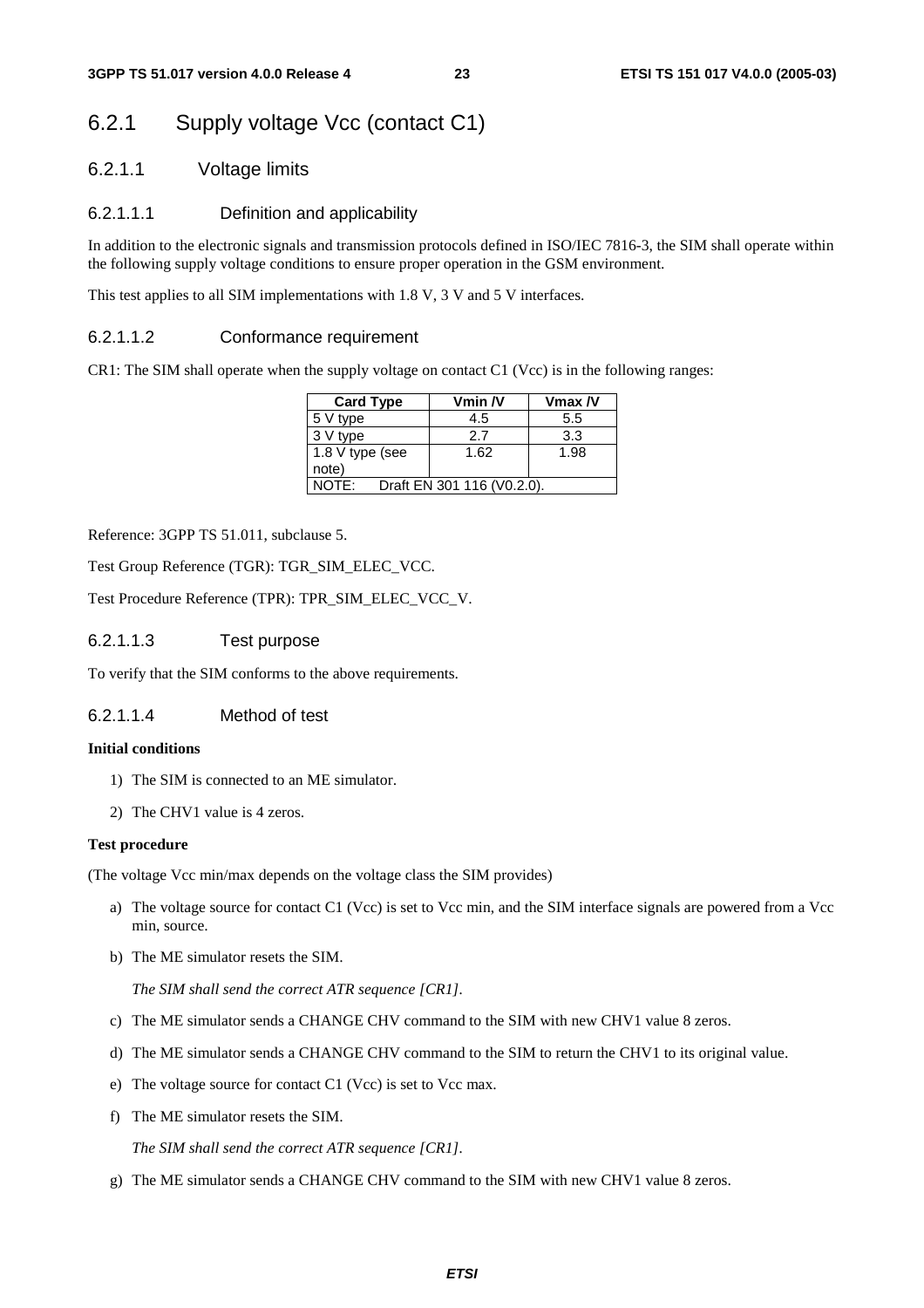- h) The ME simulator sends a CHANGE CHV command to the SIM to return the CHV1 to its original value.
- i) Repeat the test for every voltage class the SIM provides.

#### 6.2.1.2 Current limits

#### 6.2.1.2.1 Definition and applicability

In addition to the electronic signals and transmission protocols defined in ISO/IEC 7816-3, the current consumption shall not exceed the specified limit under normal operating conditions to ensure proper operation in the GSM environment.

| <b>Card Type</b>                   | Imax/mA<br>under normal conditions<br>(average value (see note 2))                 | $f_{\rm max}$ /Mhz<br>(max CLK-frequency under<br>normal conditions) | VCC <sub>max</sub><br>voltage on VCC during<br>testing |
|------------------------------------|------------------------------------------------------------------------------------|----------------------------------------------------------------------|--------------------------------------------------------|
| 5 V type                           |                                                                                    |                                                                      | 5.5V                                                   |
| 3 V type                           |                                                                                    |                                                                      | 3.3V                                                   |
| 1.8 V type (see note 1)            |                                                                                    |                                                                      | 1.98V                                                  |
| NOTE 1: Draft EN 301 116 (V0.2.0). |                                                                                    |                                                                      |                                                        |
|                                    | NOTE 2: Imax is the average value of the Vcc Current including the current spikes. |                                                                      |                                                        |

#### **Table 1: Current consumption on VCC**

#### **Table 2: Current spikes on VCC**

| <b>Card Type</b>      | $I_{\text{max}}$ /mA       | max charge /nAs | max duration /ns |
|-----------------------|----------------------------|-----------------|------------------|
| 5 V type              | 200                        | 40              | 400              |
| 3 V type              | 60                         | 12              | 400              |
| 1.8 V type (see note) | 60                         | ィつ              | 400              |
| NOTE:                 | Draft EN 301 116 (V0.2.0). |                 |                  |

### 6.2.1.2.2 Conformance requirement

CR1: The current consumption of the SIM shall not exceed the max currents values  $(I_{\text{max}})$  as defined in tables 1 and 2 at the max. frequency  $(f_{max})$  and the max. allowed voltage level  $V_{max}$ .

Reference: 3GPP TS 51.011, subclause 5.1.

Test Group Reference (TGR): TGR\_SIM\_ELEC\_VCC.

Test Procedure Reference (TPR): TPR\_SIM\_ELEC\_VCC\_I.

#### 6.2.1.2.3 Test purpose

To verify that the SIM conforms to the above requirements.

#### 6.2.1.2.4 Method of test

#### **Initial conditions**

- 1) The SIM is connected to an ME simulator.
- 2) A current measuring device is connected to the SIM.
- 3) The CHV1 value is 4 zeros.

#### **Test procedure**

- a) The frequency of the clock source is set to 1 MHz.
- b) The ME simulator resets the SIM.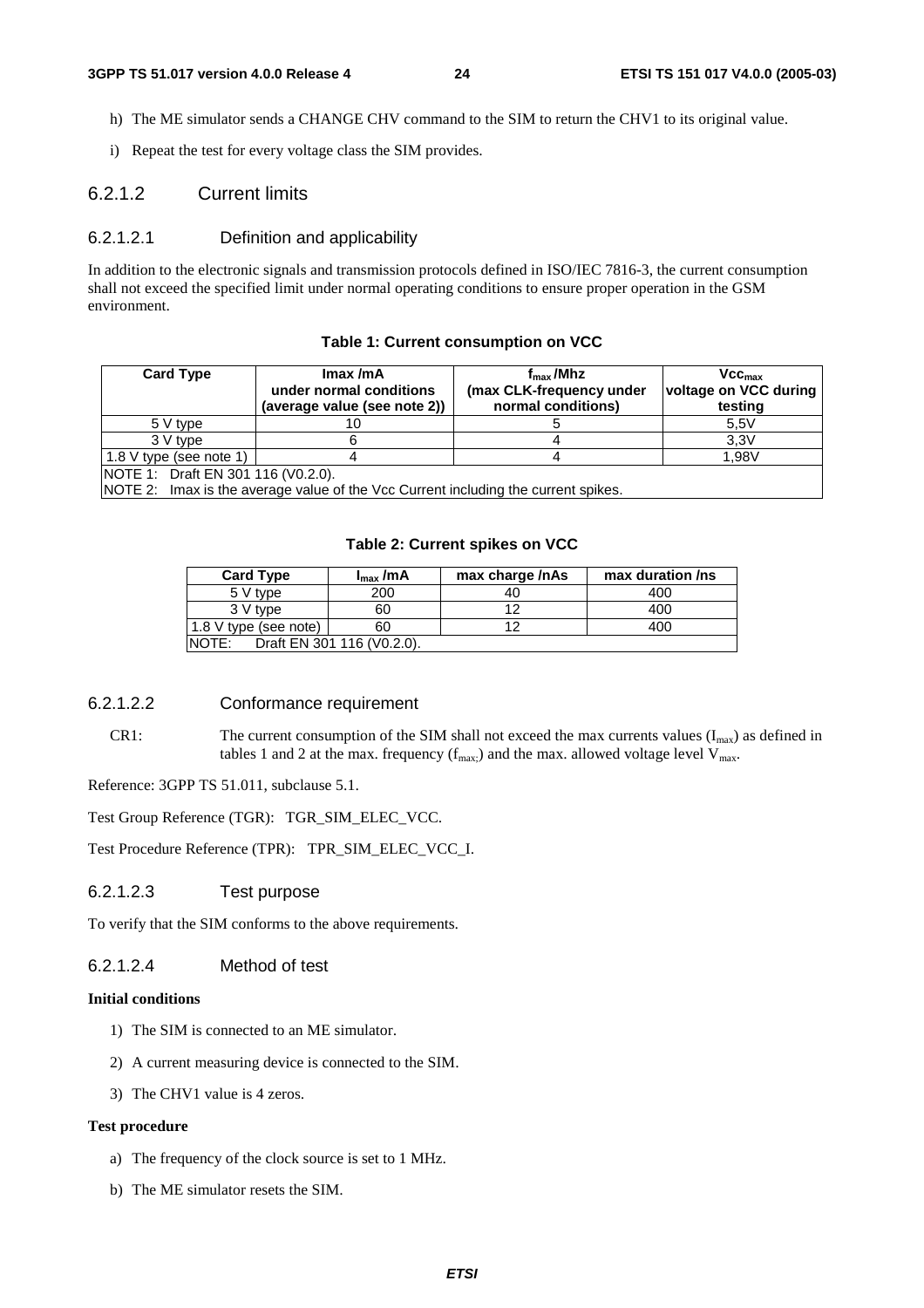- c) The ME simulator performs the SIM initialization procedure during which time the current consumption is measured.
- d) The ME simulator sends a CHANGE CHV command to the SIM with new CHV1 value 8 zeros.
- e) The ME simulator sends a CHANGE CHV command to the SIM to return the CHV1 to its original value.
- f) The frequency of the clock source is set to 3.25 MHz.
- g) The ME simulator resets the SIM.
- h) The ME simulator performs the SIM initialization procedure during which time the current consumption is measured.
- i) The ME simulator sends a CHANGE CHV command to the SIM with new CHV1 value 8 zeros.
- j) The ME simulator sends a CHANGE CHV command to the SIM to return the CHV1 to its original value.
- k) The frequency of the clock source is set to  $f_{\text{max}}$
- l) The ME simulator resets the SIM.
- m) The ME simulator performs the SIM initialization procedure during which time the current consumption is measured.
- n) The ME simulator sends a CHANGE CHV command to the SIM with new CHV1 value 8 zeros.
- o) The ME simulator sends a CHANGE CHV command to the SIM to return the CHV1 to its original value.
- p) Repeat tests a) to o) for all voltage classes the SIM delivers.

 *The current consumption of the SIM shall not exceed the max.current values given in tables 1 and 2 according to the SIM class excluding spikes up to the defined maximum charges, durations and amplitudes during the whole test.* 

#### 6.2.1.3 Idle current limits

#### 6.2.1.3.1 Definition and applicability

In addition to the electronic signals and transmission protocols defined in ISO/IEC 7816-3, the current consumption shall not exceed the specified limit under idle conditions to ensure proper operation in the GSM environment.

| <b>Card Type</b> | Imax /uA in idle state clk frequency | $Vec_{max}N$                       |
|------------------|--------------------------------------|------------------------------------|
|                  | 1 MHz                                | max. voltage on VCC during testing |
| 5 V type         | 200                                  | 5.5                                |
| 3 V type         | 200                                  | 3,3                                |
| 1.8 V type (see  | 200                                  | 1.98                               |
| note)            |                                      |                                    |
| <b>NOTE:</b>     | Draft EN 301 116 (V0.2.0).           |                                    |

#### **Table 3: Current consumption in idle mode**

#### 6.2.1.3.2 Conformance requirement

CR1: The idle current consumption of the SIM shall not exceed  $I_{max}$  at 1 MHz, +25<sup>o</sup>C and  $V_{max}$ .

Reference: 3GPP TS 51.011, clause 5 and subclause 5.1.

NOTE: Reference: Draft EN 301 126 (V0.2.0), clause 5.

Test Group Reference (TGR): TGR\_SIM\_ELEC\_VCC.

Test Procedure Reference (TPR): TPR\_SIM\_ELEC\_VCC\_IDLE.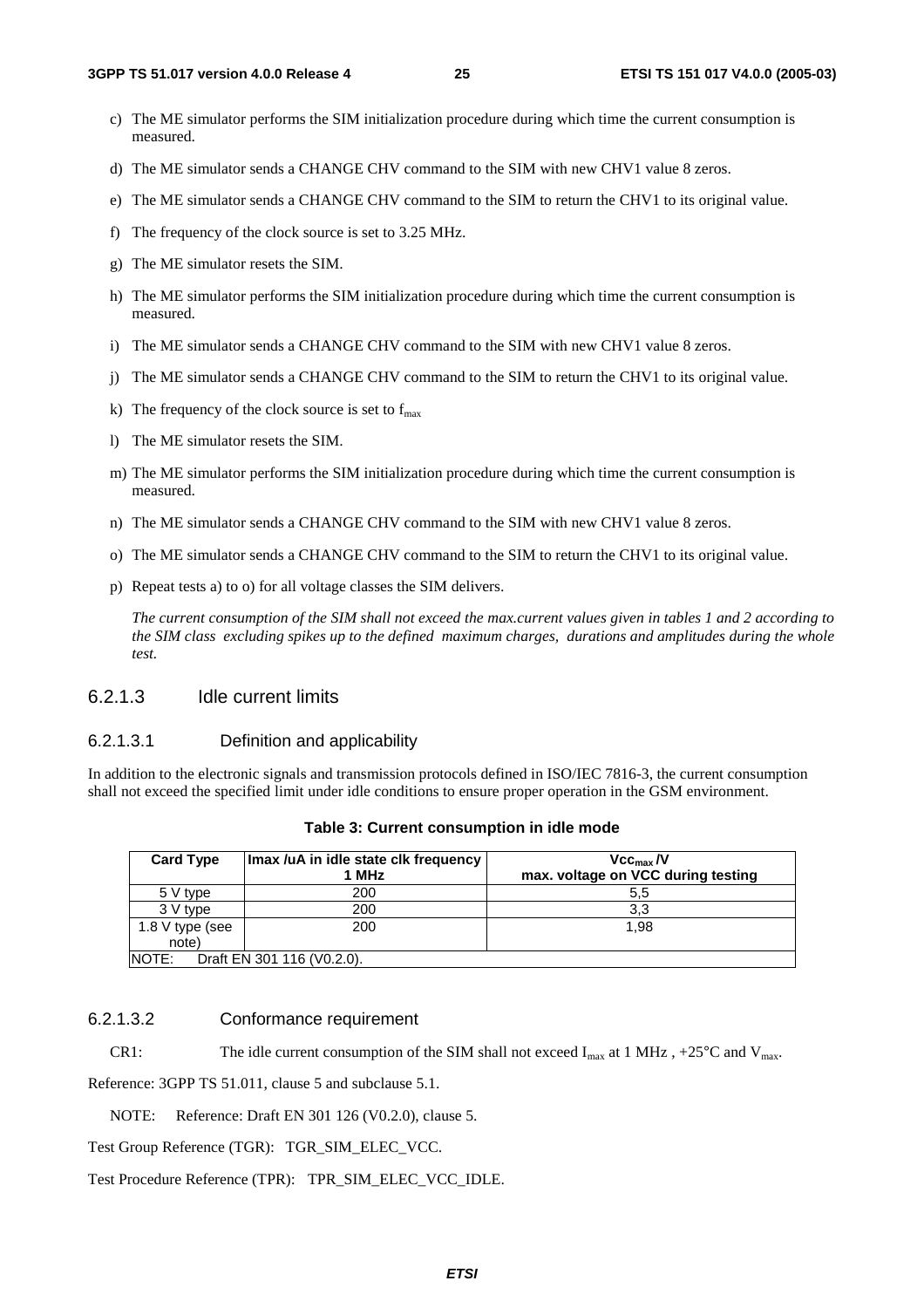#### 6.2.1.3.3 Test purpose

To verify that the SIM conforms to the above requirements.

#### 6.2.1.3.4 Method of test

#### **Initial conditions**

- 1) The SIM is connected to an ME simulator.
- 2) The frequency of the clock source is set to 1 MHz.
- 3) The temperature of the SIM is +25°C.
- 4) The voltage on VCC is set to  $VCC_{\text{max}}$

#### **Test procedure**

- a) The ME simulator resets the SIM.
- b) The idle current consumption is measured after receiving the ATR over a period of 10 s.
- c) repeat test for all voltage classes the SIM supports.

#### 6.2.1.3.5 Test requirement

1) During step b), the current consumption of the SIM shall not exceed  $I_{max}$ 

### 6.2.1.4 Current limits at all frequencies

#### 6.2.1.4.1 Definition and applicability

In addition to the electronic signals and transmission protocols defined in ISO/IEC 7816-3, the current consumption shall not exceed the specified limit under idle conditions to ensure proper operation in the GSM environment.

#### **Table 4: Current consumption in idle mode at max frequency**

| <b>Card Type</b> | Imax /uA in idle state<br>(average value) | Vcc <sub>max</sub> /V<br>max. voltage on VCC during<br>testing | $f_{\rm max}$ /Mhz<br>max CLK frequency in idle mode |
|------------------|-------------------------------------------|----------------------------------------------------------------|------------------------------------------------------|
| 5 V type         | 1 000                                     | 5.5                                                            |                                                      |
| 3 V type         | 1 000                                     | 3.3                                                            |                                                      |
| 1.8 V type (see  | 1 000                                     | 1.98                                                           |                                                      |
| note)            |                                           |                                                                |                                                      |
| <b>NOTE:</b>     | Draft EN 301 116 (V0.2.0), clause 5.      |                                                                |                                                      |

#### 6.2.1.4.2 Conformance requirement

1) The idle current consumption of the SIM shall not exceed Imax at any frequency fmax.

Reference: 3GPP TS 51.011, subclause 5.1.

Reference: ETS 300 641, clause 5.

Test Group Reference (TGR): TGR\_SIM\_ELEC\_VCC.

Test Procedure Reference (TPR): TPR\_SIM\_ELEC\_VCC\_IF.

#### 6.2.1.4.3 Test purpose

To verify that the SIM conforms to the above requirements.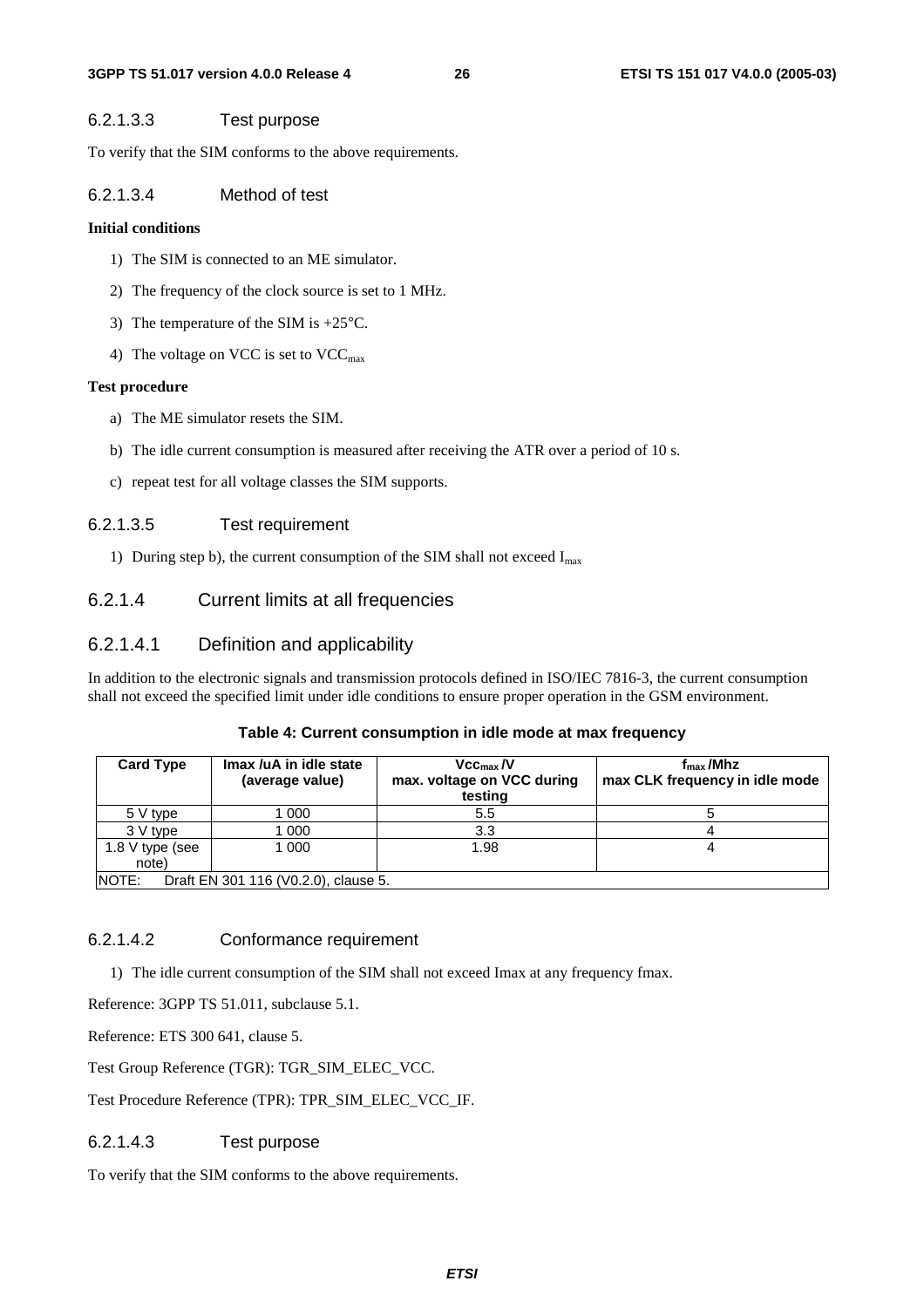#### 6.2.1.4.4 Method of test

#### **Initial conditions**

1) The SIM is connected to an ME simulator.

#### **Test procedure**

- a) The frequency of the clock source is set to 1 MHz.
- b) The ME simulator resets the SIM.
- c) The current consumption is measured after receiving the ATR over a period of 10 s.
- d) The frequency of the clock source is set to 3.25 MHz.
- e) The ME simulator resets the SIM.
- f) The current consumption is measured after receiving the ATR over a period of 10 s.
- g) The frequency of the clock source is set to  $f_{\text{max}}$ .
- h) The ME simulator resets the SIM.*.*
- i) The current consumption is measured after receiving the ATR over a period of 10 s.

 *The current consumption of the SIM shall not exceed 1mA [CR1in average over the whole test.*

#### 6.2.1.5 Current limits in clk-stop-mode

#### 6.2.1.5.1 Definition and applicability

In addition to the electronic signals and transmission protocols defined in ISO/IEC 7816-3, the current consumption shall not exceed the specified limit under clk-stop conditions to ensure proper operation in the GSM environment.

| <b>Card Type</b>              | Imax /uA in clk-stop mode<br>(average value) | Vcc <sub>max</sub> /V<br>max. voltage on VCC during testing |
|-------------------------------|----------------------------------------------|-------------------------------------------------------------|
| 5 V type                      | 200                                          | 5.5                                                         |
| 3 V type                      | 100                                          | 3.3                                                         |
| $\vert$ 1.8 V type (see note) | 100                                          | 1.98                                                        |
| <b>INOTE:</b>                 | Draft EN 301 116 (V0.2.0), clause 5.         |                                                             |

#### **Table 5: Current consumption in clk stop mode**

#### 6.2.1.5.2 Conformance requirement

1) The clk stop mode current consumption of the SIM shall not exceed I<sub>max</sub> if clk stop mode is delivered by the SIM.

Reference: 3GPP TS 51.011, subclause 5.1.

Reference: ETS 300 641, clause 5.

Test Group Reference (TGR): TGR\_SIM\_ELEC\_VCC.

Test Procedure Reference (TPR): TPR\_SIM\_ELEC\_VCC\_CLKSTOP.

#### 6.2.1.5.3 Test purpose

To verify that the SIM conforms to the above requirements.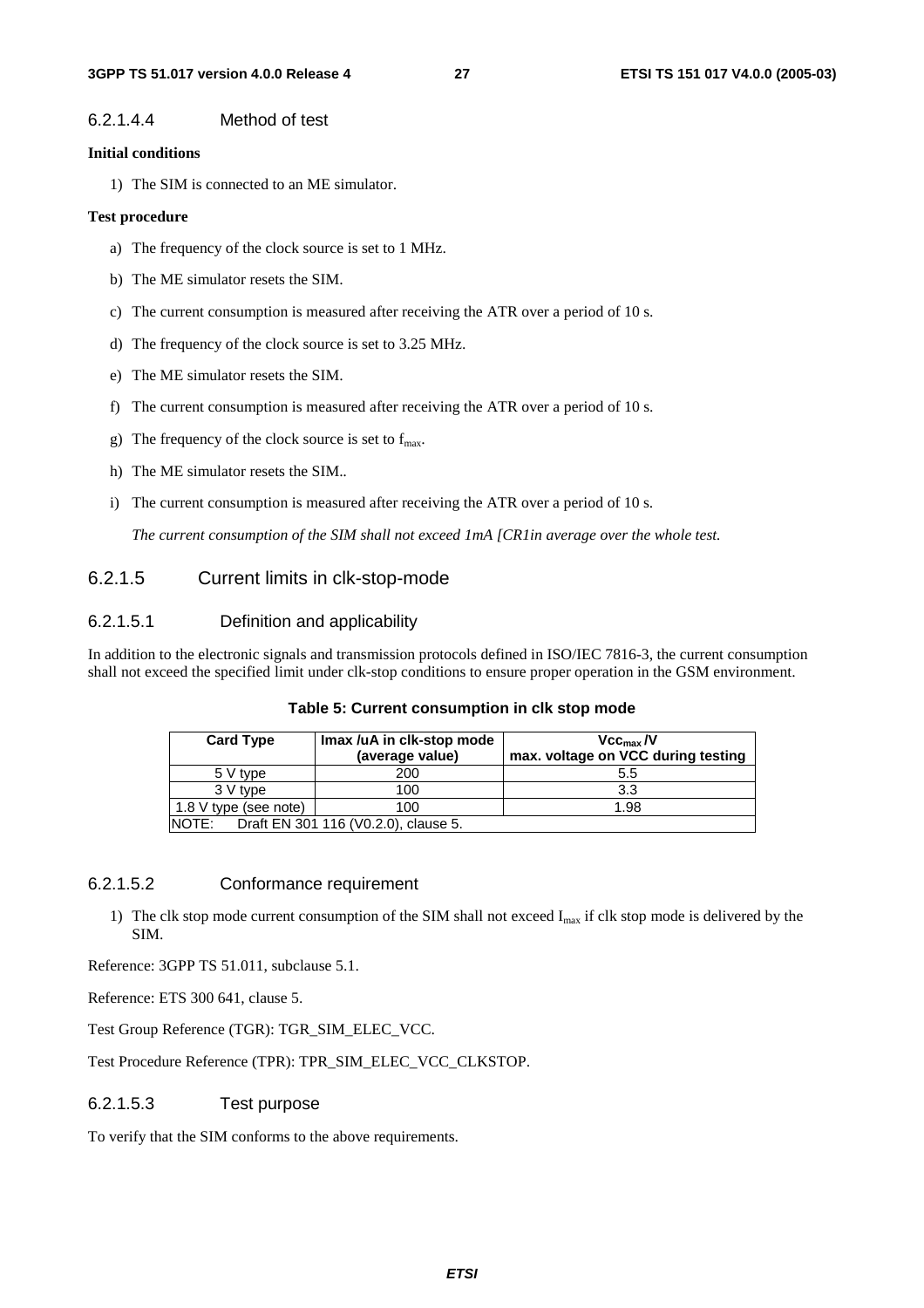#### 6.2.1.5.4 Method of test

#### **Initial conditions**

1) The SIM is connected to an ME simulator.

#### **Test procedure**

- a) The ME simulator resets the SIM.
- b) The ME simulator sends a SELECT command to the SIM to select the MF.
- c) The ME simulator sends a GET RESPONSE command to the SIM using the SW2 returned by the SIM following step b).
- d) The ME simulator stops the clock at least 744 clk according to the clock stop mode read in step c).
- f) The current consumption is measured during clk stop for min 10 s.

*The current consumption of the SIM shall not exceed I<sub>max</sub> in average during clk stop.* 

### 6.2.2 Reset RST (contact C2)

#### 6.2.2.1 Static operation

#### 6.2.2.1.1 Definition and applicability

In addition to the electronic signals and transmission protocols defined in ISO/IEC 7816-3, the SIM shall operate within the following limits regarding the reset RST signal to ensure proper operation in the GSM environment.

#### 6.2.2.1.2 Conformance requirement

CR1: The SIM shall operate within the following limits for RST:

| <b>Card Type</b> | $V_{01}$ min/V                       | $V_{01}$ max/V   | $\ln \text{max/uA}$ | $V_{OH}$ min/V   | $V_{OH}$ max/V | $IOH$ max/uA |
|------------------|--------------------------------------|------------------|---------------------|------------------|----------------|--------------|
| 5 V type         | $-0.3$                               | 0.6              | -200                | $0.7 \times$ Vcc | $Vcc + 0.3 V$  | $+20$        |
| 3 V type         | $-0.3$                               | $0.2 \times$ VCC | $-200$              | $0.8 \times$ VCC | $Vcc + 0.3 V$  | $+20$        |
| 1.8 V type (see  | $-0.3$                               | $0.2 \times$ VCC | $-200$              | $0.8 \times$ VCC | $Vcc + 0.3 V$  | $+200$       |
| note)            |                                      |                  |                     |                  |                |              |
| NOTE:            | Draft EN 301 116 (V0.2.0), clause 5. |                  |                     |                  |                |              |

**Table 6** 

 $t_R$  and  $t_F$  shall not exceeding 400 µs, with  $C_{out}$  and  $C_{in}$  equal to 30 pF.

Reference: 3GPP TS 51.011, subclause 5.

Reference: ETS 300 641, clause 5.

Test Group Reference (TGR): TGR\_SIM\_ELEC\_RST.

Test Procedure Reference (TPR): TPR\_SIM\_ELEC\_RST\_ST.

#### 6.2.2.1.3 Test purpose

To verify that the SIM conforms to the above requirements.

### 6.2.2.1.4 Method of test

#### **Initial conditions**

1) The SIM is connected to an ME simulator.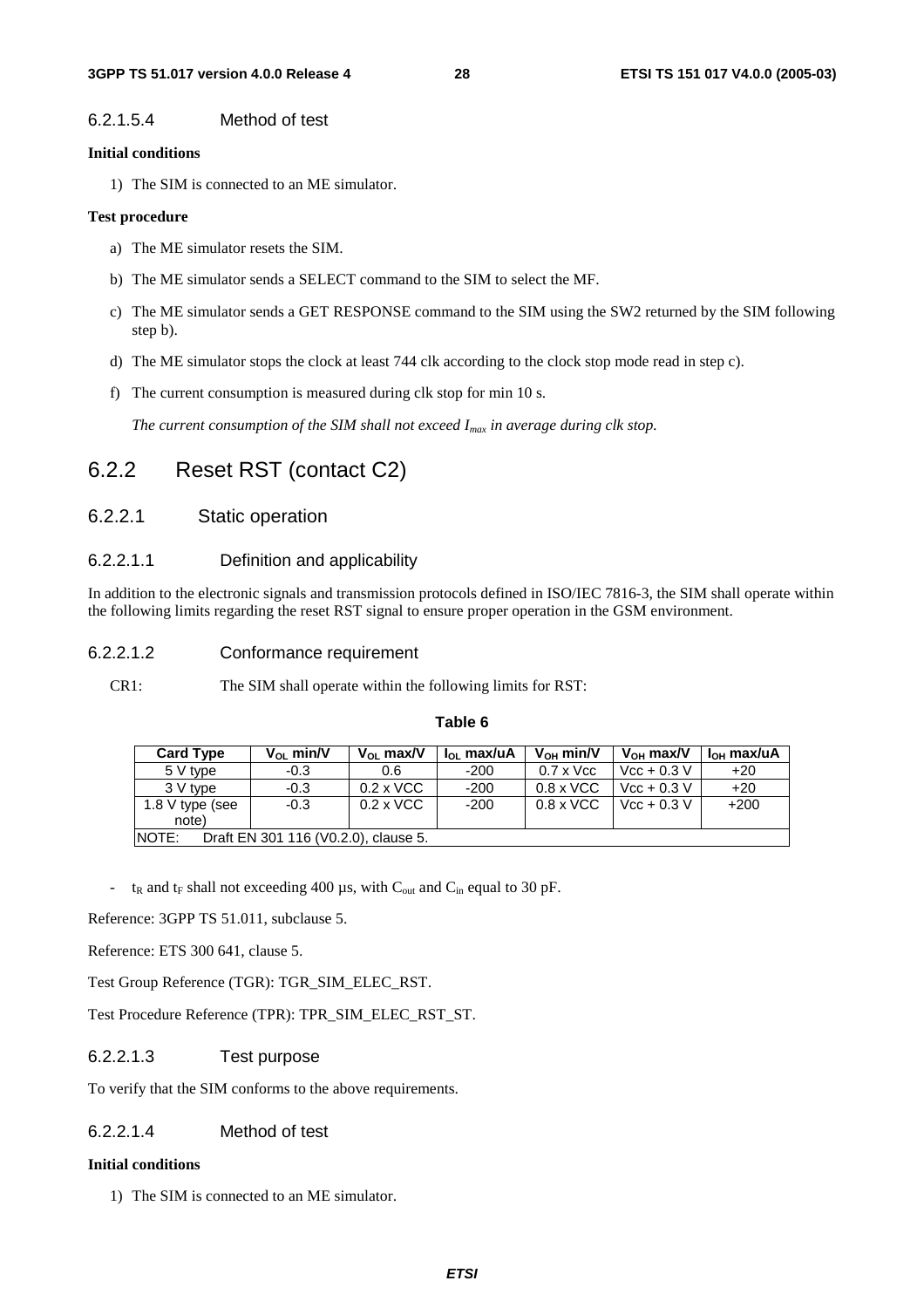- 2) A current measuring device is connected to RST (contact C2) of the SIM.
- 3) The capacitance,  $C_{in}$ , of RST (contact C2) is measured to be 30 pF.

#### **Test procedure**

- a) The following parameters are set for RST:
	- $V_{OH}$  of the RST signal is set to  $V_{OH}$  min.
	- $V_{OL}$  of the RST signal is set to  $V_{OL}$  min.
	- $t_R$  and  $t_F$  are set to 400  $\mu$ S.
- b) The ME simulator resets the SIM.
- c) The following parameters are set for RST:
	- VOH of the RST signal is set to  $VOH<sub>max</sub>$ .
	- VOL of the RST signal is set to VOL<sub>max</sub>.
	- tR and tF are set to 400 µS.
- d) The ME simulator resets the SIM.
- e) Repeat the test for all voltage classes the card supports.

 *The following shall be true for all tests:* 

- $I_{OLmax}$  is measured to be less than or equal to  $I_{OL}$  max [CR1b,c].
- *- I*<sub>OHmax</sub> is measured to be less than or equal to  $I_{OH}$  max [CR1a,c].

### 6.2.3 Clock CLK (contact C3)

#### 6.2.3.1 Frequency and duty cycle

#### 6.2.3.1.1 Definition and applicability

In addition to the electronic signals and transmission protocols defined in ISO/IEC 7816-3, the SIM shall operate within the following limits regarding the reset RST signal to ensure proper operation in the GSM environment.

This test applies to all SIM implementations with 5 V interface.

#### 6.2.3.1.2 Conformance requirement

| CR1:    | The SIM shall <b>not</b> support an internal clock.                                             |
|---------|-------------------------------------------------------------------------------------------------|
| $CR2$ : | The SIM shall support a duty cycle between 40 % and 60 % of the period during stable operation. |
| CR3:    | The SIM shall operate within the following limits for CLK:                                      |

| able |  |
|------|--|
|------|--|

| <b>Card Type</b>                                                                                                                                               | $V_{\Omega}$ min/V | $V_{\Omega}$ max/V | $V_{OH}$ min/V   | $V_{OH}$ max/V | $T_R$ & $T_F$ max           | fmax /MHz |
|----------------------------------------------------------------------------------------------------------------------------------------------------------------|--------------------|--------------------|------------------|----------------|-----------------------------|-----------|
| 5 V type                                                                                                                                                       | $-0.3$             | 0.5                | $0.7 \times$ Vcc | $Vcc + 0.3 V$  | $19%$ with a max, of 0.5 us | 5         |
| 3 V type                                                                                                                                                       | $-0.3$             | $0.2 \times$ VCC   | $0.8 \times$ VCC | $Vec + 0.3 V$  | $50$ ns                     | 4         |
| 1.8 V type                                                                                                                                                     | $-0.3$             | $0.2 \times$ VCC   | $0.8 \times$ VCC | $Vec + 0.3 V$  | $50$ ns                     | 4         |
| (see note 1)                                                                                                                                                   |                    |                    |                  |                |                             |           |
| <b>NOTE 1: Draft EN 301 116 (V0.2.0).</b>                                                                                                                      |                    |                    |                  |                |                             |           |
| NOTE 2: T <sub>R</sub> and T <sub>F</sub> has to be measured between 10 % and 90 % of V <sub>OL</sub> and V <sub>OH</sub> ; C <sub>in</sub> is equal to 30 pF. |                    |                    |                  |                |                             |           |

Reference: 3GPP TS 51.011, subclause 5.4.

Reference: ETS 300 641, clause 5.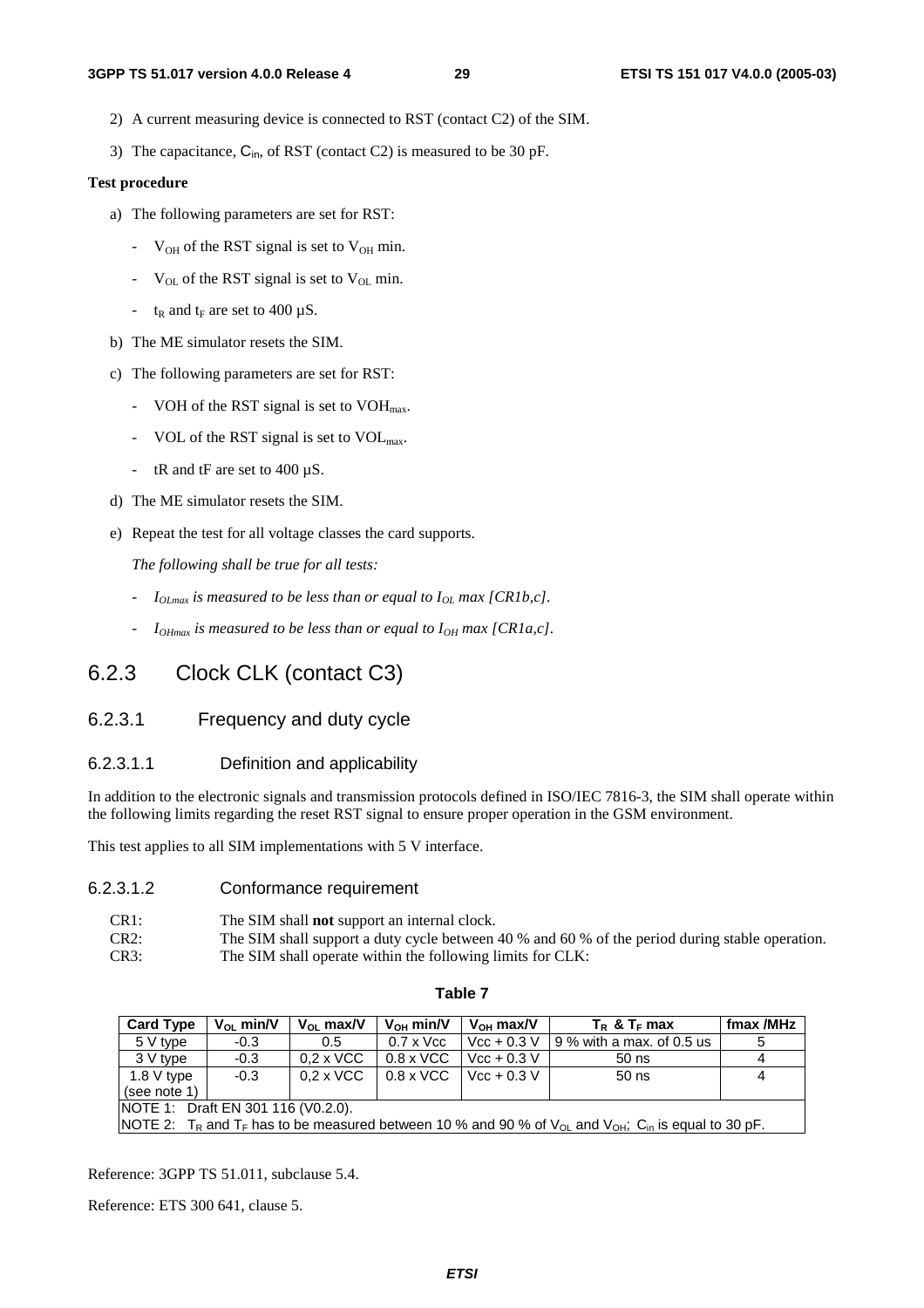Test Group Reference (TGR): TGR\_SIM\_ELEC\_CLK.

Test Procedure Reference (TPR): TPR\_SIM\_ELEC\_CLK\_FREQ.

#### 6.2.3.1.3 Test purpose

To verify that the SIM conforms to the above requirements.

#### 6.2.3.1.4 Method of test

#### **Initial conditions**

1) The SIM is connected to an ME simulator.

#### **Test procedure**

- a) The frequency of the clock source is set to 1MHz.
- b) The duty cycle of the clock source is set to 40 % high.
	- $V_{OH}$  is set to  $V_{OH}$  max,  $V_{OL}$  is set to  $V_{OL}$  min.
- c) The ME simulator resets the SIM.
- d) The duty cycle of the clock source is set to 60% high.
- e) The ME simulator resets the SIM.

 *The SIM shall send the correct ATR sequence [CR1,3].* 

- f) The frequency of the clock source is set to  $f_{\text{max}}$ .
- g) The duty cycle of the clock source is set to 40 % high.
- h) The ME simulator resets the SIM.

 *The SIM shall send the correct ATR sequence [CR1,3].* 

- i) The duty cycle of the clock source is set to 60 % high.
- j) The ME simulator resets the SIM.

 *The SIM shall send the correct ATR sequence [CR1,3].* 

- k) Repeat a) to i) with  $V_{OH}$  set to  $V_{OH}$ <sub>min</sub>;  $V_{OL}$  set to  $V_{OL}$  max.
- l) Repeat a) to j) for all voltage classes supported by the SIM.

#### 6.2.3.2 Voltage and current

#### 6.2.3.2.1 Definition and applicability

In addition to the electronic signals and transmission protocols defined in ISO/IEC 7816-3, the SIM shall operate within the following limits regarding the CLK signal to ensure proper operation in the GSM environment.

#### 6.2.3.2.2 Conformance requirement

CR1: The SIM shall operate within the following limits for CLK: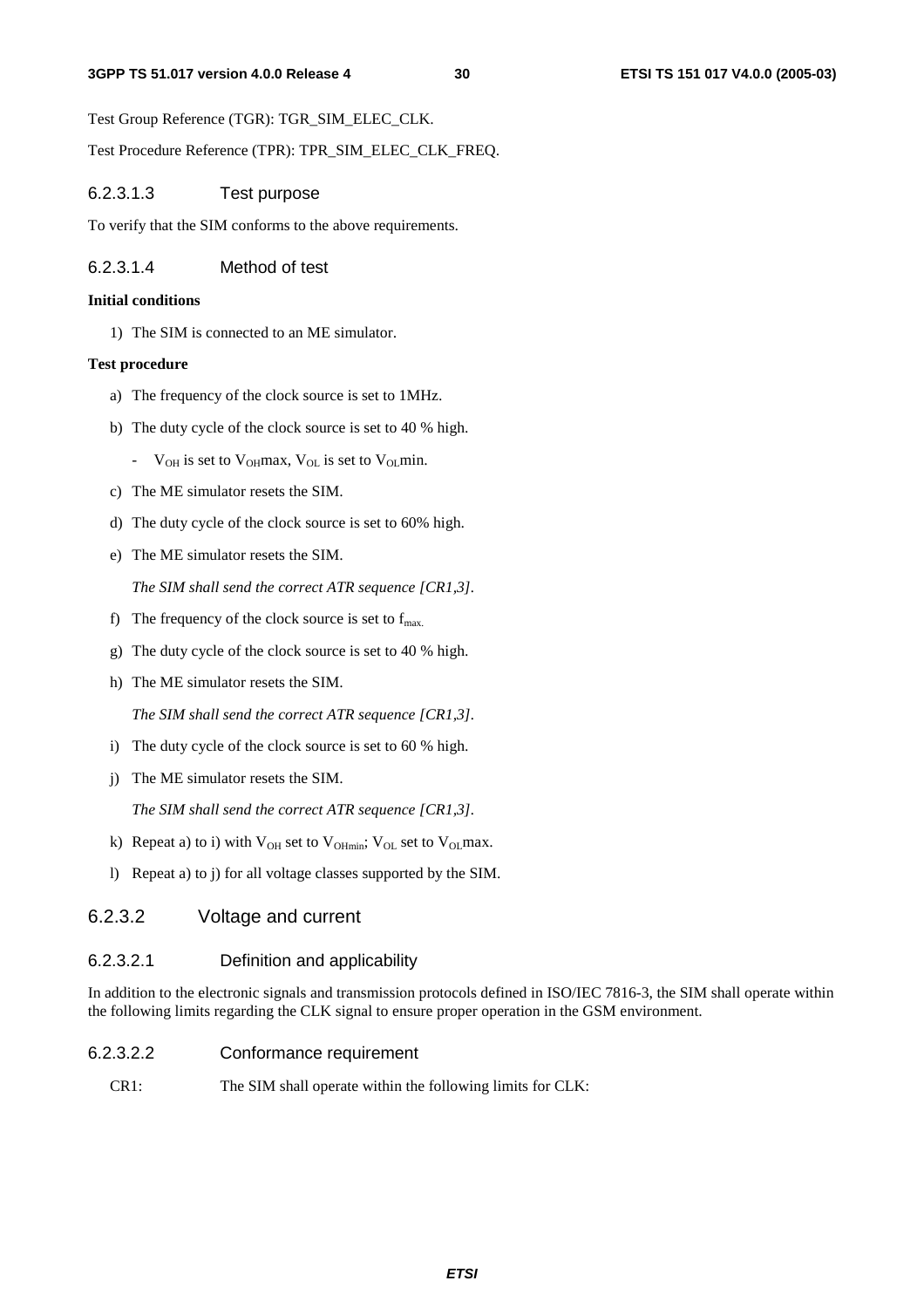| <b>Card Type</b> | $V_{OL}$ min/V | $V_{OL}$ max/V                       | l <sub>o∟</sub> max/uA | $V_{OH}$ min/V   | $V_{OH}$ max/V | l <sub>on</sub> max/uA | $T_R$ & $T_F$ max | fmax /MHz |
|------------------|----------------|--------------------------------------|------------------------|------------------|----------------|------------------------|-------------------|-----------|
| 5 V type         | $-0.3$         | 0.5                                  | $-200$                 | $0.7 \times$ Vcc | $Vcc + 0.3 V$  | $+20$                  | 9 % with a        |           |
|                  |                |                                      |                        |                  |                |                        | max. of 0.5 us    |           |
| 3 V type         | $-0.3$         | $0.2 \times$ VCC                     | -20                    | $0.7 \times$ VCC | $Vcc + 0.3 V$  | $+20$                  | $50$ ns           |           |
| 1.8 V type       | $-0.3$         | $0.2 \times$ VCC                     | $-20$                  | $0.8 \times$ VCC | $Vcc + 0.3 V$  | $+20$                  | $50$ ns           |           |
| (see note)       |                |                                      |                        |                  |                |                        |                   |           |
| NOTE:            |                | Draft EN 301 116 (V0.2.0), clause 5. |                        |                  |                |                        |                   |           |

**Table 8** 

Reference: 3GPP TS 51.011, subclause 5.4.

Reference: ETS 300 641, clause 5.

Test Group Reference (TGR): TGR\_SIM\_ELEC\_CLK.

Test Procedure Reference (TPR): TPR\_SIM\_ELEC\_CLK\_VI.

#### 6.2.3.2.3 Test purpose

To verify that the SIM conforms to the above requirements.

#### 6.2.3.2.4 Method of test

#### **Initial conditions**

- 1) The SIM is connected to an ME simulator.
- 2) A current measuring device is connected to CLK (contact C3) of the SIM.
- 3) The capacitance of CLK (contact C3) is measured to be  $\leq 30$  pF.

#### **Test procedure**

- a) The clock signal is set to 1 MHz.
- b) The following parameters are set for CLK:
	- $V_{OH}$  at  $V_{OH}$  max.
	- $V_{OL}$  at  $V_{OL}$  min.
	- $t_R$  and  $t_F$  is set to  $t_R$ max and  $t_F$ max.
- c) The ME simulator resets the SIM.

 *The following shall be true:* 

*The SIM shall provide an ATR* 

- d) The following parameters are set for CLK:
	- $V_{OH}$  at  $V_{OH}$ min.
	- V<sub>OL</sub> at V<sub>OL</sub>max.
- e) The ME simulator resets the SIM.

 *The following shall be true:* 

- *The SIM shall provide an ATR.*
- f) Repeat test a) to e) with  $f_{clk} = f_{max}$ ,  $T_R = T_R$ max and  $T_F = T_f$ max.
- g) Repeat test a) to f) for all voltage classes delivered by the SIM.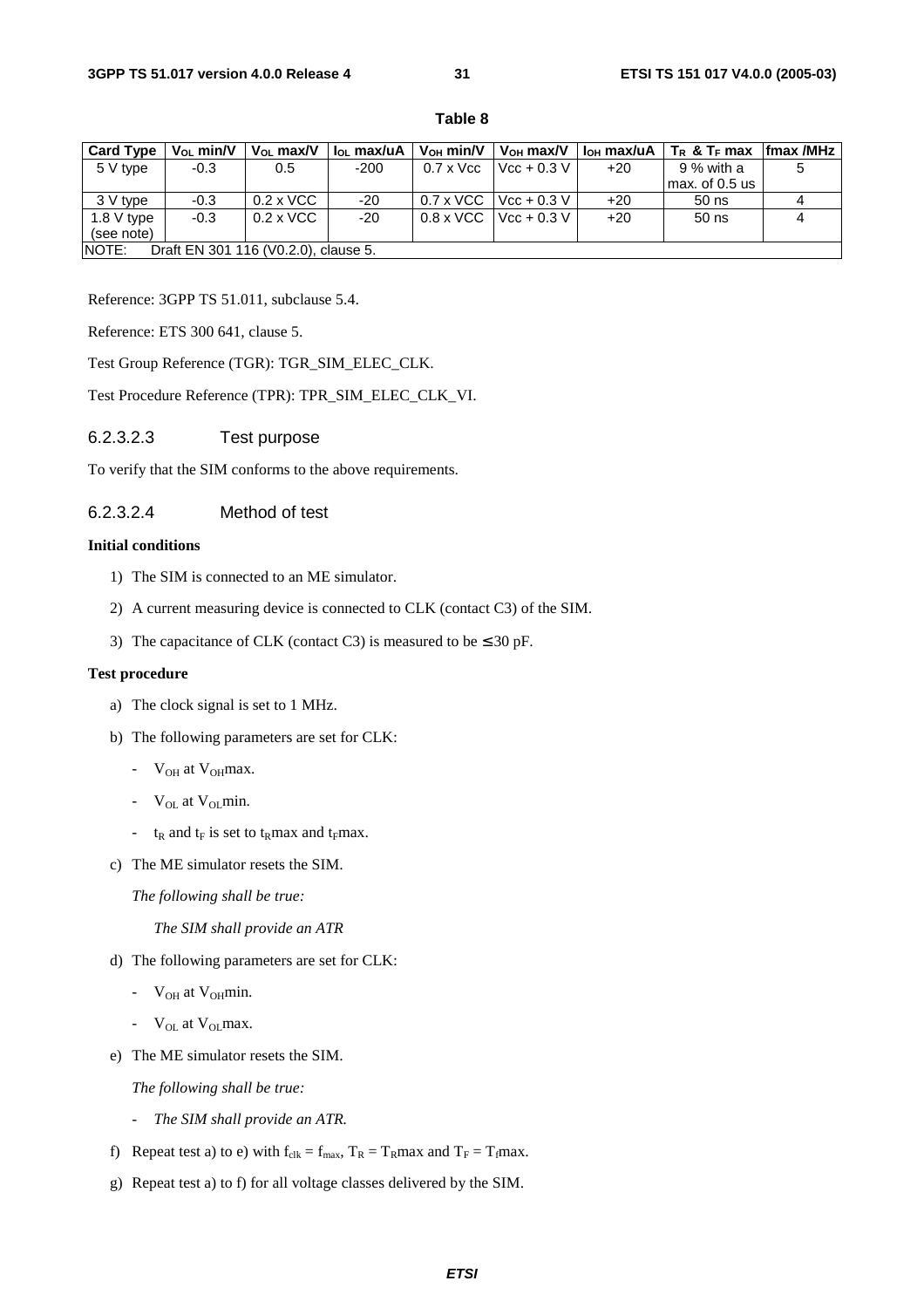*The following shall be true for all tests:* 

- $I_{OHmax}$  *is measured to be less than or equal to +20* $\mu$ *A [CR1a].*
- *IOLmax is measured to be less than or equal to -200*µ*A [CR1b].*
- *The SIM shall provide an ATR after a reset*

### 6.2.4 I/O (contact C7)

#### 6.2.4.1 Voltage and current

#### 6.2.4.1.1 Definition and applicability

In addition to the electronic signals and transmission protocols defined in ISO/IEC 7816-3, the SIM shall operate within the following limits regarding the I/O signal to ensure proper operation in the GSM environment.

#### 6.2.4.1.2 Conformance requirement

CR1: The SIM shall operate within the following limits for I/O:

#### **Table 9**

| <b>Card Type</b> | $V_{01}$ min/V |                                      |         |                  |                         |       | $V_{OL}$ max/V   $I_{OL}$ max/uA   $V_{OH}$ min/V   $V_{OH}$ max/V   $I_{OH}$ max/uA   $T_R$ & $T_F$ max   fmax /MHz |  |
|------------------|----------------|--------------------------------------|---------|------------------|-------------------------|-------|----------------------------------------------------------------------------------------------------------------------|--|
| 5 V type         | $-0.3$         | 0.5                                  | $-1000$ | 3.8              | $Vec + 0.3 V$           | $+20$ | 1 us                                                                                                                 |  |
| 3 V tvpe         | $-0.3$         | 0.4                                  | $-1000$ | $0.7 \times$ VCC | $Vcc + 0.3 V$           | $+20$ | 1 us                                                                                                                 |  |
| 1.8 V type       | $-0.3$         | 0.3                                  | $-1000$ |                  | 0.7 x VCC   Vcc + 0.3 V | $+20$ | 1 us                                                                                                                 |  |
| (see note)       |                |                                      |         |                  |                         |       |                                                                                                                      |  |
| NOTE:            |                | Draft EN 301 116 (V0.2.0), clause 5. |         |                  |                         |       |                                                                                                                      |  |

#### **Table 10**

| <b>Card Type</b>                              | $V_{\parallel}$ min/V | $V_{\rm II}$ max/V | I <sub>II</sub> max/uA | $V_{\text{H}}$ min/V | $\mathsf{V}_{\mathsf{H}}$ max/V       |     | $ I_{\text{H}} $ min/max $ T_{\text{R}} $ & $T_{\text{F}}$ max $ $ fmax /MHz |  |
|-----------------------------------------------|-----------------------|--------------------|------------------------|----------------------|---------------------------------------|-----|------------------------------------------------------------------------------|--|
|                                               |                       |                    |                        |                      |                                       | /uA |                                                                              |  |
| 5 V type                                      | $-0.3$                | 0.8                | $+1000$                |                      | $0.7 \times$ VCC Vcc + 0.3 V          | ±20 | 1 us                                                                         |  |
| 3 V type                                      | $-0.3$                | $0.2 \times$ VCC   | $+1000$                |                      | $0.7 \times$ VCC Vcc + 0.3 V          | ±20 | 1 us                                                                         |  |
| 1.8 V type                                    | $-0.3$                | $0.2 \times$ VCC   | $+1000$                |                      | $0.7 \times \text{VCC}$   Vcc + 0.3 V | ±20 | 1 us                                                                         |  |
| (see note)                                    |                       |                    |                        |                      |                                       |     |                                                                              |  |
| NOTE:<br>Draft EN 301 116 (V0.2.0), clause 5. |                       |                    |                        |                      |                                       |     |                                                                              |  |

Reference: 3GPP TS 51.011, subclause 5.

Reference: ETS 300 641, clause 5.

Test Group Reference (TGR): TGR\_SIM\_ELEC\_IO.

Test Procedure Reference (TPR): TPR\_SIM\_ELEC\_IO\_VI.

#### 6.2.4.1.3 Test purpose

To verify that the SIM conforms to the above requirements.

#### 6.2.4.1.4 Method of test

#### **Initial conditions**

- 1) The SIM is connected to an ME simulator.
- 2) A current measuring device is connected to I/O (contact C7) of the SIM.
- 3) The capacitance,  $C_{\text{out}}$  and  $C_{\text{in}}$ , of I/O (contact C7) is measured to be 30pF.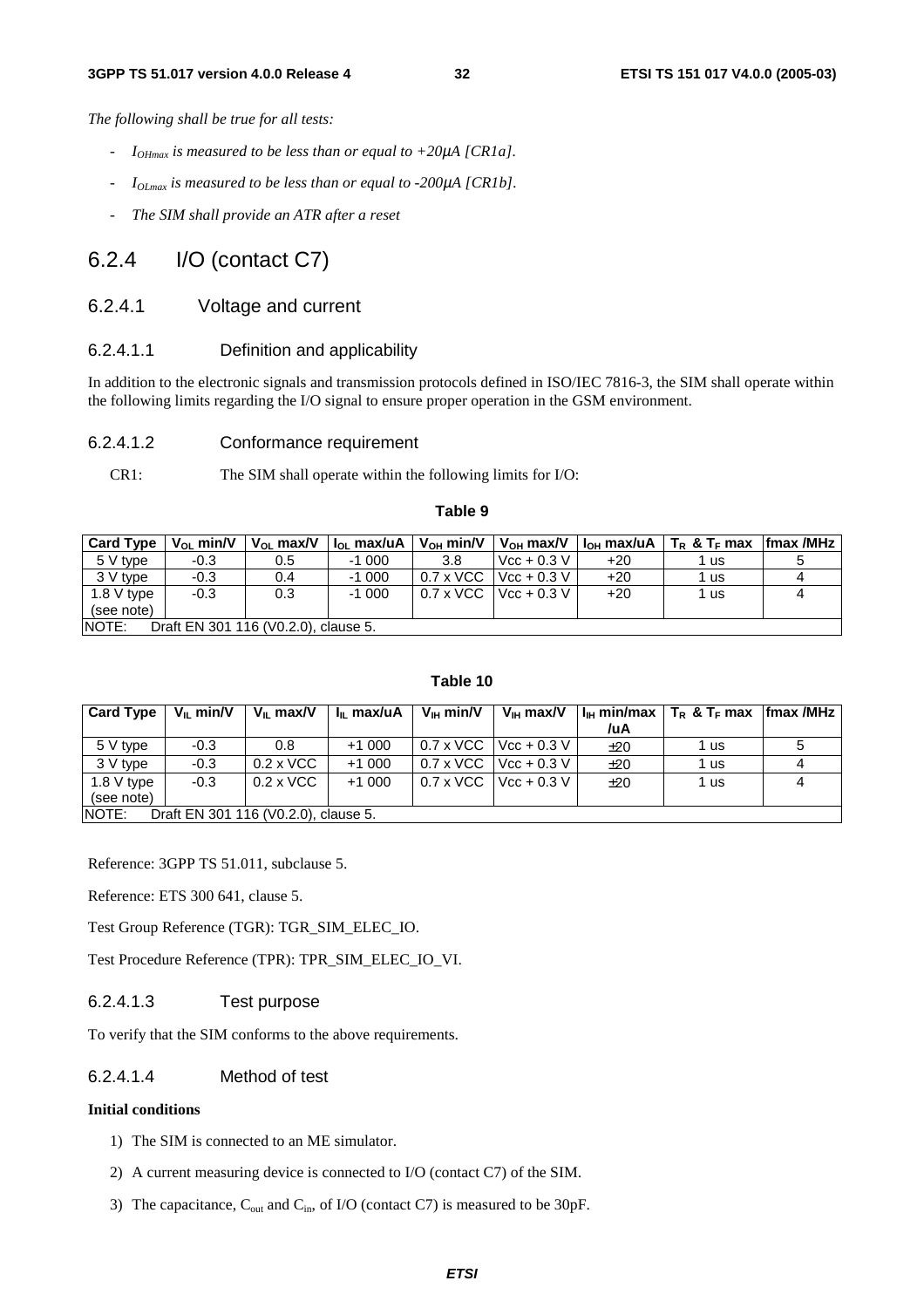#### **Test procedure**

- a) The ME simulator are set to the following max. ranges allowed by the SIM:
	- Vcc to Vcc max.
	- $V_{OL}$  to  $V_{OL}$  min,  $V_{OH}$  to  $V_{OH}$  max.
	- $I_{IL}$  to  $I_{IL}$  max,  $I_{IH}$  to  $I_{IH}$  max.
	- $T_R$  to  $T_R$  max and  $T_F$  to  $T_F$  maxb)

 *The ME simulator resets the SIM.* 

- c) The ME simulator sends a STATUS command to the SIM.
- d) The ME simulator is set to the minimum ranges allowed by the SIM with  $V_{OH}$  inaktiv:
	- $V_{cc}$  to  $V_{cc}$  min.
	- $V_{\text{OL}}$  to  $V_{\text{OL}}$  max,  $V_{\text{OH}}$  to  $V_{\text{OH}}$  min.
	- $I_{II}$  to  $I_{II}$  max,  $I_{III}$  to  $I_{III}$  min.
	- $T_R$  to  $T_R$  max and  $T_F$  to  $T_F$  max.
- e) The ME simulator resets the SIM.
- f) The ME simulator sends a STATUS command to the SIM.
- *g) Repeat test a) to l) for all voltage classes:*

 *Acceptance criterium for all tests:* 

- *- I<sub>OL</sub>* has to be between 0 mA and I<sub>OL</sub> max.
- *-*  $I_{OH}$  has to be  $\leq I_{OH}$  max.
- *-*  $V_{II}$  has to be between  $V_{II}$  min and  $V_{II}$  max.
- $V_{IH}$  has to be between  $V_{IH}$  min and  $V_{IH}$  max.
- $T_R$  and  $T_R$  generated by the SIM have to be  $\leq T_R$  and  $T_F$  max.

### 6.2.5 States

#### 6.2.5.1 Definition and applicability

There are two states for the while the power supply is on, operating state when the SIM is executing a command, and idle state at any other time.

#### 6.2.5.2 Conformance requirement

- CR1: The SIM shall support exactly one of these items:
	- Clock stop allowed, no preferred level.
	- Clock stop allowed, high level preferred.
	- Clock stop allowed, low level preferred.
	- Clock stop not allowed.
	- Clock stop not allowed, unless at high level.
	- Clock stop not allowed, unless at low level.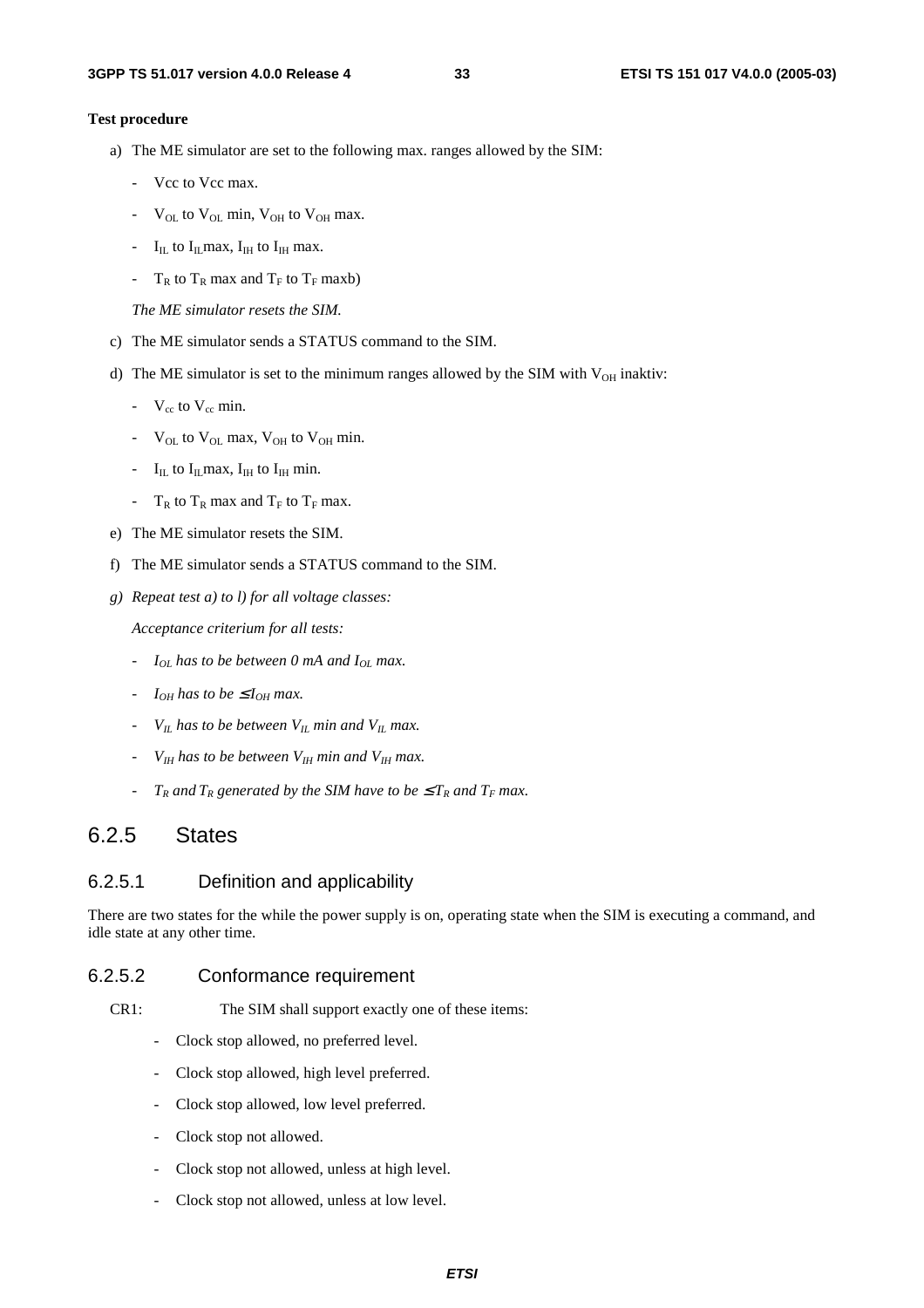CR2: When the SIM is in idle state, all pertinent data shall be retained.

CR3: A SIM of Phase 2 or later shall always send the status information "normal ending of the command" after the successful interpretation of the command SLEEP received from a Phase 1 ME.

Reference: 3GPP TS 51.011, subclauses 5 and 9.2.1.

Test Group Reference (TGR): TGR\_SIM\_ELEC\_STAT.

Test Procedure Reference (TPR): TPR\_SIM\_ELEC\_STAT.

### 6.2.5.3 Test purpose

To verify that the SIM conforms to the above requirements.

#### 6.2.5.4 Method of test

#### **Initial conditions**

1) The SIM is connected to an ME simulator.

#### **Test procedure**

- a) The ME simulator resets the SIM.
- b) The ME simulator sends a SELECT command to the SIM to select the MF.
- c) The ME simulator sends a GET RESPONSE command to the SIM using the SW2 returned by the SIM following step b).

 *The coding of bits 1, 3 and 4 of byte 14 in the response data shall be one in the table below only [CR1].* 

- d) The ME simulator stops the clock according to the clock stop mode read in step c).
- e) The ME simulator pauses for 10 seconds, then starts the clock.
- f) The ME simulator sends a GET RESPONSE command to the SIM using the SW2 returned by the SIM following step b).

The response data read shall be that indicating  $EF_{ICCD}$ .

#### **Table 11**

| Bit 1 | Bit 3 | Bit 4 | Clock stop mode                          |
|-------|-------|-------|------------------------------------------|
|       |       | 0     | Clock stop allowed, no preferred level   |
|       |       | 0     | Clock stop allowed, high level preferred |
|       |       |       | Clock stop allowed, low level preferred  |
|       |       |       | Clock stop not allowed                   |
|       |       | 0     | Clock stop only allowed on high level    |
|       |       |       | Clock stop only allowed on low level     |

### 6.2.6 Answer To Reset (ATR)

### 6.2.6.1 ATR content

#### 6.2.6.1.1 Definition and applicability

The ATR is information presented by the SIM to the ME at the beginning of the card session and gives operational requirements.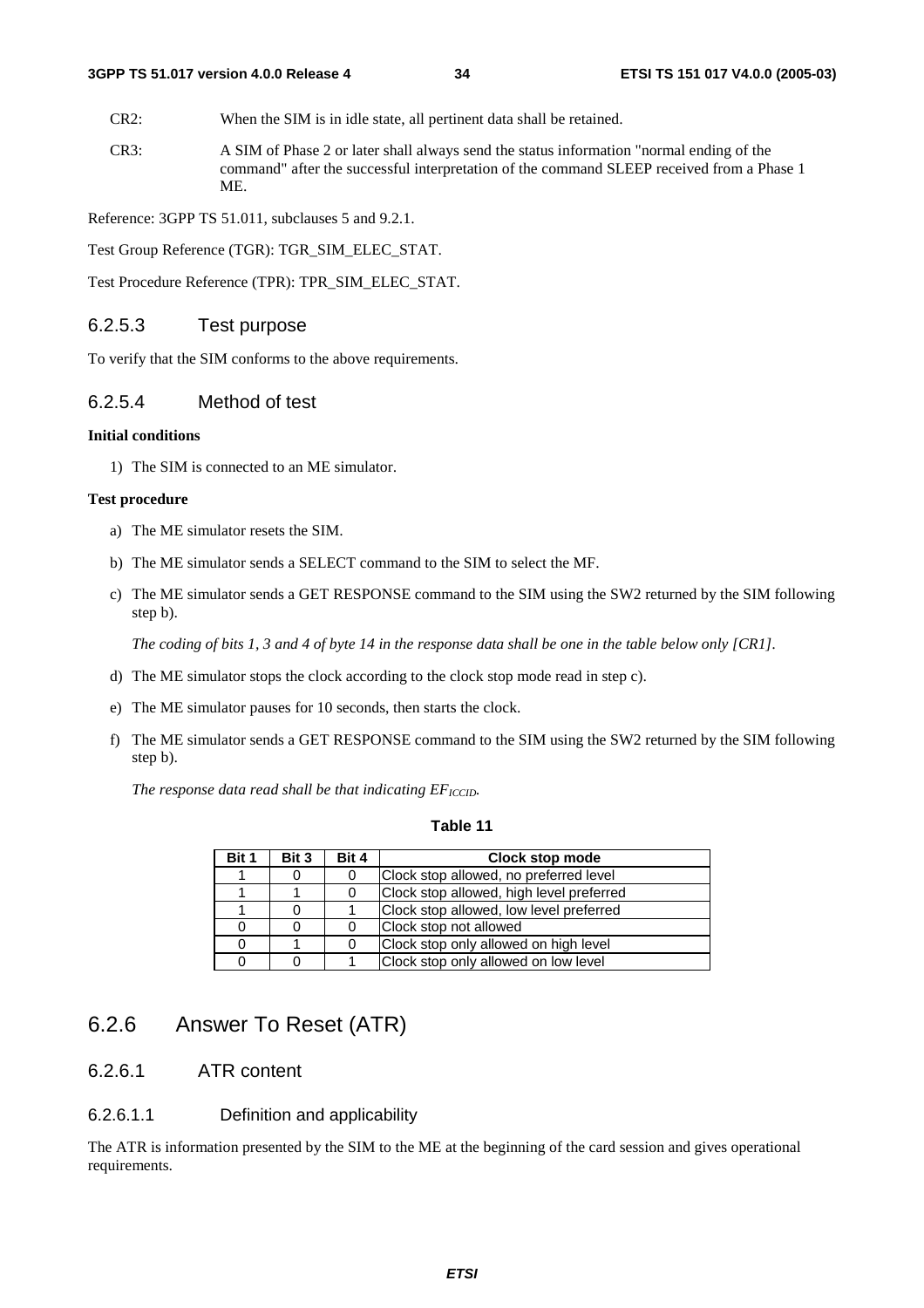6.2.6.1.2 Conformance requirement

| CR1:    | The ATR consists of at the most 33 characters.                             |
|---------|----------------------------------------------------------------------------|
| CR2:    | Initial character TS is sent by the SIM.                                   |
| CR3:    | Format character T0 is sent by the SIM.                                    |
| CR4:    | Interface character (global) TA1 is sent by the SIM (optional).            |
| CR5:    | Interface character (global) TB1 is sent by the SIM (optional).            |
| $CR6$ : | Interface character (global) TC1 is sent by the SIM (optional).            |
| CR7:    | Interface character TD1 is sent by the SIM (optional).                     |
| CR8:    | Interface character (specific) TA2 is sent by the SIM (optional).          |
| CR9:    | Interface character (global) TB2 is <b>never</b> sent by the SIM.          |
| CR10:   | Interface character (specific) TC2 is sent by the SIM (optional).          |
| CR11:   | Interface character TDi is sent by the SIM (optional).                     |
| CR12:   | Interface characters TAi, TBi, TCi $(i>2)$ are sent by the SIM (optional). |
| CR13:   | Historical characters T1, , TK are sent by the SIM (optional).             |
| CR14:   | Check character TCK is sent by the SIM (conditional).                      |
|         |                                                                            |

Reference: 3GPP TS 51.011, subclause 5.

Test Group Reference (TGR): TGR\_SIM\_ELEC\_ATR.

Test Procedure Reference (TPR): TPR\_SIM\_ELEC\_ATR\_CON.

#### 6.2.6.1.3 Test purpose

To verify that the SIM conforms to the above requirements.

#### 6.2.6.1.4 Method of test

#### **Initial conditions**

1) The SIM is connected to an ME simulator.

#### **Test procedure**

a) The ME simulator resets the SIM.

*The SIM shall send the ATR sequence [CR1].* 

 *The total length of the ATR sequence shall not be more than 33 characters [CR1].* 

 *The following characters shall be present and in the following order:* 

 *Initial character TS [CR2].* 

 *Format character T0 [CR3].* 

 *Interface character (global) TA1, if its presence is indicated by T0 [CR4].* 

 *Interface character (global) TB1, if its presence is indicated by T0 [CR5].* 

 *Interface character (global) TC1, if its presence is indicated by T0 [CR6].* 

 *Interface character TD1, if its presence is indicated by T0 [CR7].* 

 *Interface character (specific) TA2, if its presence is indicated by TD1 [CR8].* 

 *Interface character (specific) TC2, if its presence is indicated by TD1 [CR10].* 

 *Interface character TDi, if its presence is indicated by TD(i-1, i>1) [CR11].* 

 *Interface characters TAi, TBi, TCi if their presence is indicated by TD(i-1, i>2) [CR12].* 

 *Historical characters T1,...,TK, if their presence is indicated by T0 [CR13].* 

 *Check character TCK, if an additional protocol type to T=0 is indicated by TD1 [CR14].*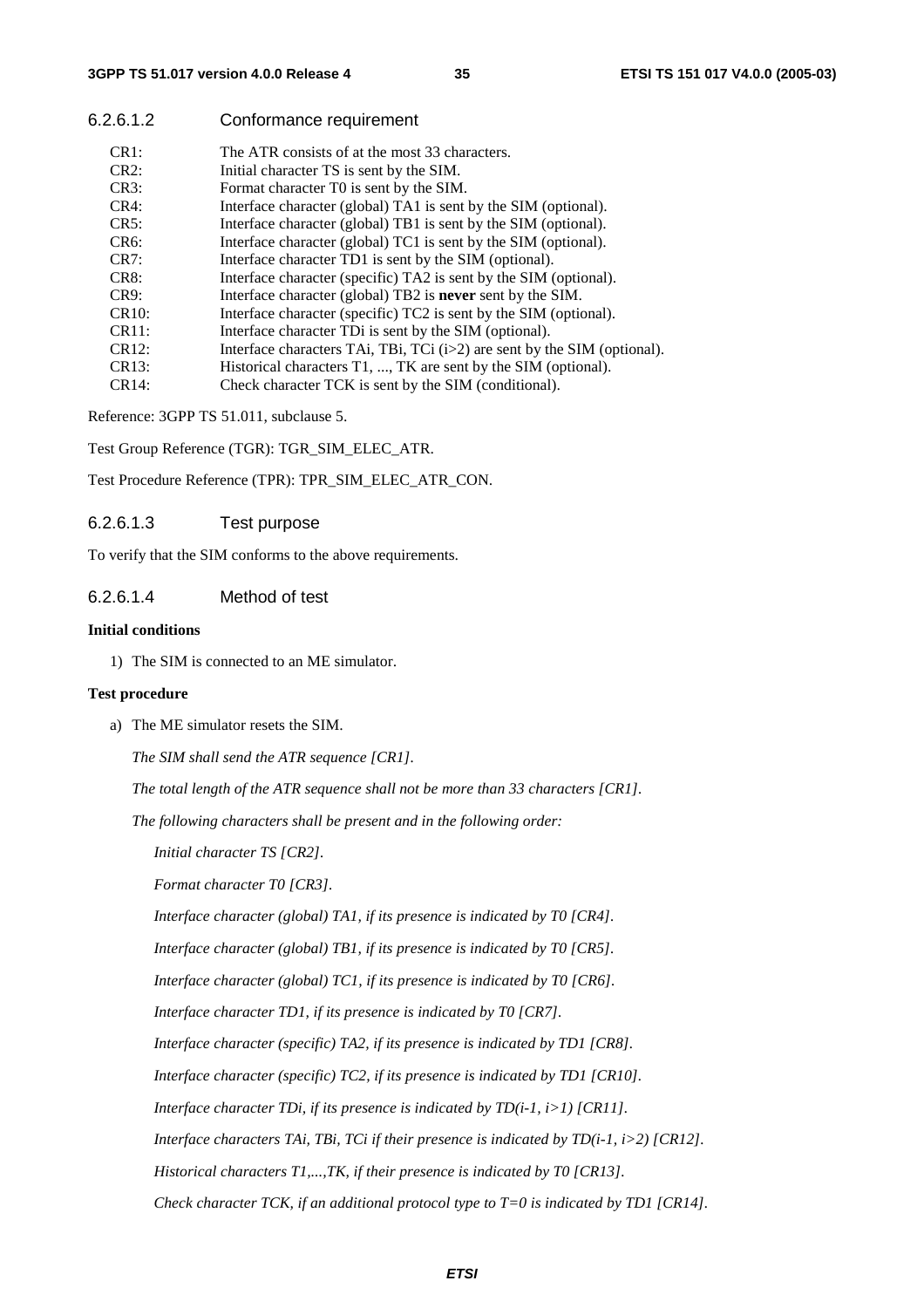*PI1 shall be equal to 0 if TB1 is sent [CR5].* 

 *TC1 shall be either 0 or 255, if sent [CR6].* 

 *The SIM shall never send Interface character (global) TB2 [CR9].* 

# 6.2.6.2 PTS procedure

#### 6.2.6.2.1 Definition and applicability

The ATR indicates which protocols are available for use during a session. The PTS procedure allows one of the available protocol types to be selected.

#### 6.2.6.2.2 Conformance requirement

CR1: The SIM shall respond to a PTS-Request from the ME with a PTS-Response (optional).

Reference: 3GPP TS 51.011, subclause 5.

Test Group Reference (TGR): TGR\_SIM\_ELEC\_ATR.

Test Procedure Reference (TPR): TPR\_SIM\_ELEC\_ATR\_PTS.

#### 6.2.6.2.3 Test purpose

To verify that the SIM conforms to the above requirements.

# 6.2.6.2.4 Method of test

#### **Initial conditions**

1) The SIM is connected to an ME simulator.

#### **Test Procedure**

a) The ME simulator resets the SIM.

 *The SIM shall send the correct ATR sequence.* 

b) The ME simulator sends a PTS-Request to the SIM, selecting T=0 protocol.

 *If the SIM supports PTS procedure it shall send a valid PTS-Response [CR1].* 

# 6.2.7 Major Capabilities

## 6.2.7.1 Definition and applicability

The SIM shall adhere to the electronic signals and transmission protocols defined in 3GPP TS 51.011 and ISO/IEC 7816-3 to ensure proper operation in the GSM environment.

# 6.2.7.2 Conformance requirement

| CR1: | Electronic signals and transmission protocols shall be in accordance with ISO/IEC 7816-3 unless |
|------|-------------------------------------------------------------------------------------------------|
|      | otherwise specified.                                                                            |
| CR2: | The choice of the transmission protocol(s), to be used to communicate between the ME and the    |
|      | SIM, shall at least include that specified and denoted by $T=0$ in ISO/IEC 7816-3.              |
| CR3: | The baudrate for all communications shall be: (clock frequency)/372.                            |
| CR4: | The bit/character duration and sampling time specified in ISO/IEC 7816-3, subclauses 6.1.1 and  |
|      | 6.1.2, are valid for all communications.                                                        |
|      |                                                                                                 |

CR5: Error detection and character repetition is mandatory for the SIM for all communications.

Reference: 3GPP TS 51.011, clause 5.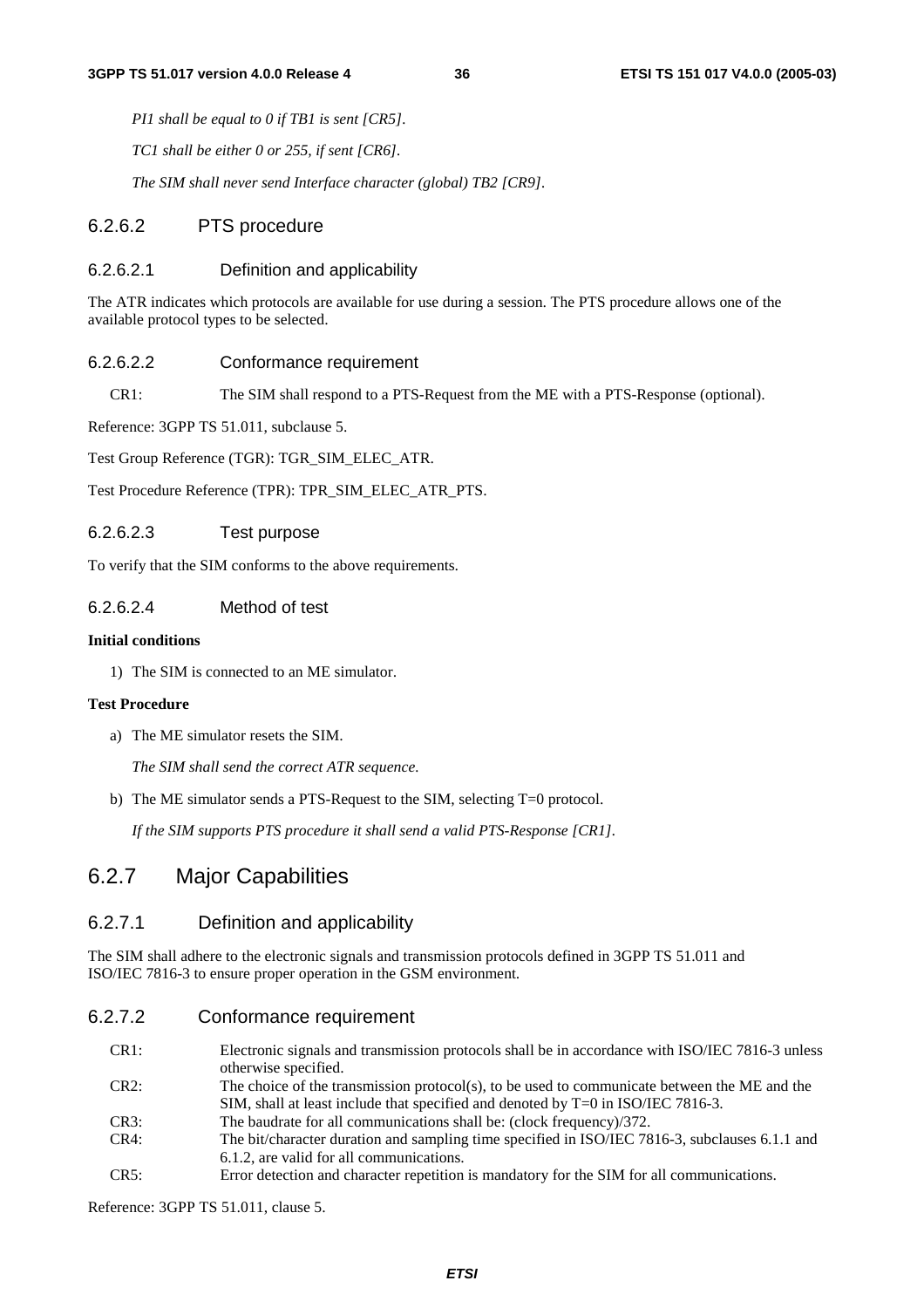Test Group Reference (TGR): TGR\_SIM\_ELEC\_MAJOR.

Test Procedure Reference (TPR): TPR\_SIM\_ELEC\_MAJOR.

# 6.2.7.3 Test purpose

To verify that the SIM conforms to the above requirements.

NOTE: The testing of CR1, CR2, CR3, CR4 and CR5 is outside the scope of the present document.

# 6.2.7.4 Method of test

## **Initial conditions**

N/A

# **Test procedure**

N/A

# 6.2.7.5 Test requirement

N/A

# 6.3 Application and File structure

The tests in this subclause ensure that the IUT is tested against the specification of the logical structure, for a SIM, the code associated with it, and the structure of the files used.

# 6.3.1 File identifier

# 6.3.1.1 File-type identification

# 6.3.1.1.1 Definition and applicability

A file identifier is used to address or identify each specific file.

# 6.3.1.1.2 Conformance requirement

| CR <sub>1</sub> : | For GSM, the Master File shall be coded as '3F 00'.                                        |
|-------------------|--------------------------------------------------------------------------------------------|
| CR2:              | For GSM, file type '7F' shall be used to identify Dedicated Files.                         |
| CR3:              | For GSM, file type '2F' shall be used to identify Elementary Files under the Master File.  |
| CR4:              | For GSM, file type '6F' shall be used to identify Elementary Files under a Dedicated File. |

Reference: 3GPP TS 51.011, subclause 6.

Test Group Reference (TGR): TGR\_SIM\_LOG\_FID.

Test Procedure Reference (TPR): TPR\_SIM\_LOG\_FID\_FTI.

# 6.3.1.1.3 Test purpose

To verify that the SIM conforms to the above requirements.

# 6.3.1.1.4 Method of test

### **Initial conditions**

1) The SIM is connected to an ME simulator.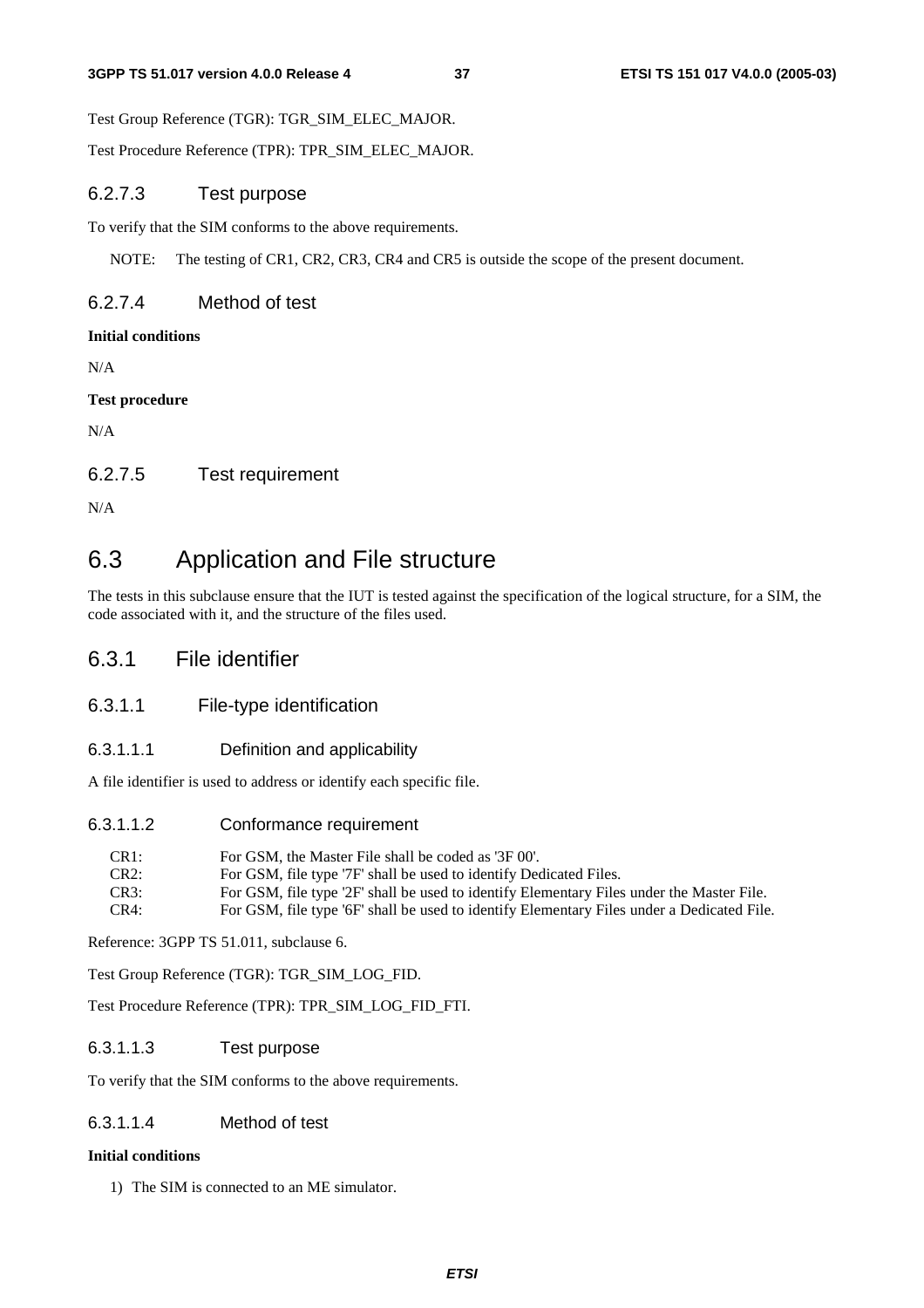#### **Test procedure**

- a) The ME simulator resets the SIM.
- b) For each file of 3GPP TS 51.011, described in subclause 10.7, the ME simulator sends SELECT commands to the SIM to select the file and, if selected successfully, the ME simulator sends a GET RESPONSE command to the SIM.

 *After each successful SELECT and GET RESPONSE, byte 7 of the response data shall conform to the following table:* 

| File ID | <b>Type of File</b> |
|---------|---------------------|
| '3F 00' | 'O I                |
| '7F XX' | 2'                  |
| '2F XX' | '04'                |
| '6F XX' | '04'                |

# 6.3.1.2 File ID assignments

#### 6.3.1.2.1 Definition and applicability

A file identifier is used to address or identify each specific file. There are a number of rules regarding file ID assignment.

#### 6.3.1.2.2 Conformance requirement

| $CR1$ : | A file ID is assigned at the time of creation of the file concerned.                               |
|---------|----------------------------------------------------------------------------------------------------|
| $CR2$ : | Two files under the same parent shall never have the same ID.                                      |
| CR3:    | A child and any parent, either immediate or remote, in the hierarchy shall never have the same ID. |

Reference: 3GPP TS 51.011, subclause 6.

Test Group Reference (TGR): TGR\_SIM\_LOG\_FID.

Test Procedure Reference (TPR): TPR\_SIM\_LOG\_FID\_FIA.

### 6.3.1.2.3 Test purpose

To verify that all files within the SIM structure conform to the above requirements.

NOTE 1: CR1 cannot be tested as the SELECT function requires the file ID in order to select files.

NOTE 2: CR2 and CR3 cannot be tested due to the operation of the SELECT function which should only ever select a single file for a given file ID.

## 6.3.1.2.4 Method of test

#### **Initial conditions**

N/A

#### **Test procedure**

N/A

# 6.3.1.2.5 Test requirement

N/A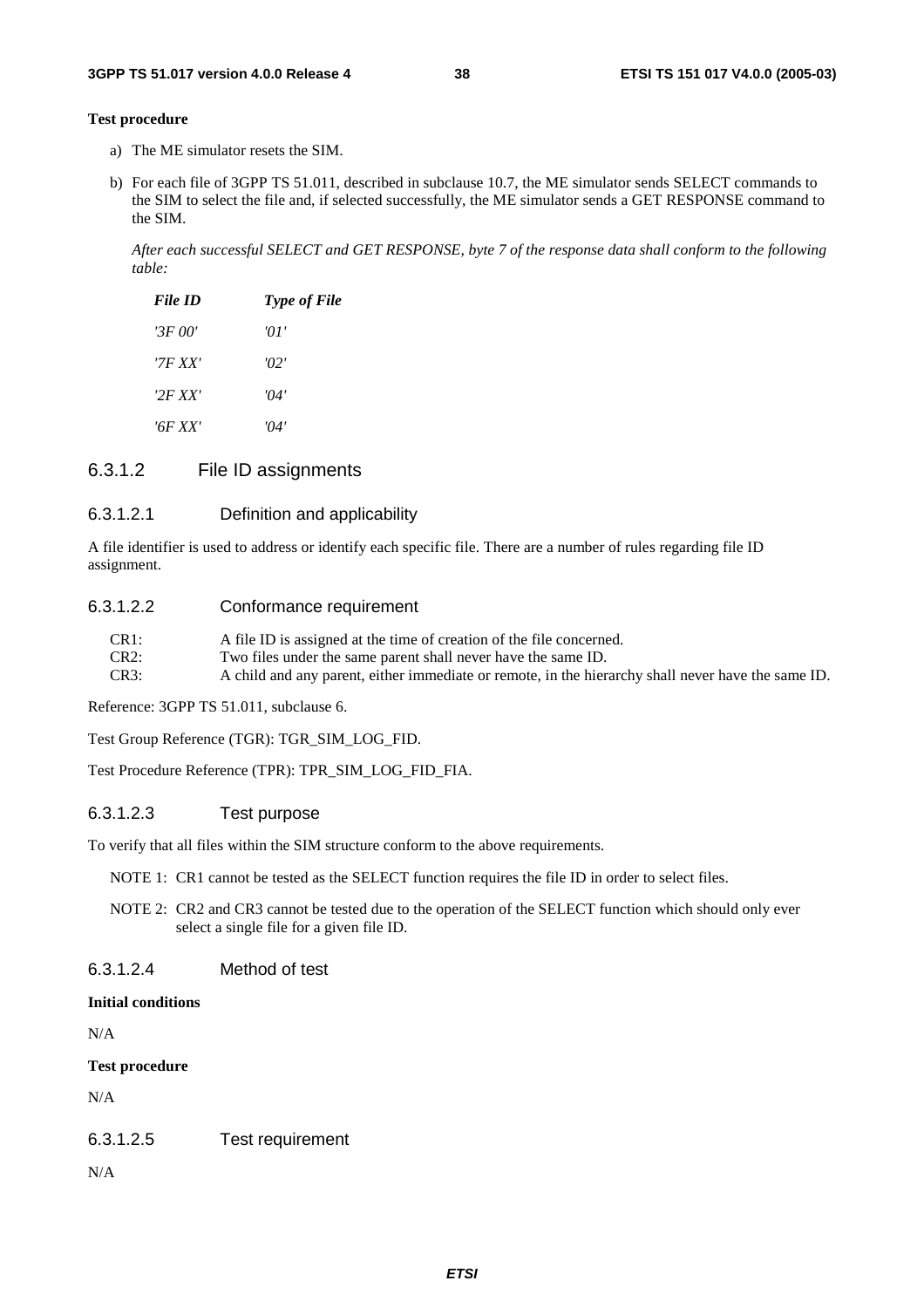# 6.3.2 Dedicated files

# 6.3.2.1 Definition and applicability

Dedicated Files provide a functional grouping of Elementary Files. In this way a structured hierarchy of files can be established on the SIM.

# 6.3.2.2 Conformance requirement

| CR1: | The SIM shall contain $DF_{GSM}$ .                      |
|------|---------------------------------------------------------|
| CR2: | The SIM shall contain DF <sub>TELECOM</sub> (optional). |

Reference: 3GPP TS 51.011, subclauses 6.4.1, 10.2 and 10.3.

Test Group Reference (TGR): TGR\_SIM\_LOG\_DF.

Test Procedure Reference (TPR): TPR\_SIM\_LOG\_DF.

# 6.3.2.3 Test purpose

To verify that the Dedicated Files within the SIM file structure conform to the above requirements.

# 6.3.2.4 Method of test

#### **Initial conditions**

1) The SIM is connected to an ME simulator.

#### **Test procedure**

- a) The ME simulator resets the SIM.
- b) The ME simulator sends a SELECT command to the SIM to select  $DF_{GSM}$ .

*The status condition returned by the SIM shall be SW1='9F', SW2='XX' - length 'XX' of the response data [CR1].* 

- c) The ME simulator resets the SIM.
- d) The ME simulator sends a SELECT command to the SIM to select  $DF_{TELECOM}$ .

 *The status condition returned by the SIM shall be SW1='9F', SW2='XX' - length 'XX' of the response data, if the SIM supports DF<sub>TELECOM</sub>, otherwise the status condition returned by the SIM shall be SW1='94', SW2='04' - file ID not found [CR2].* 

# 6.3.3 Elementary files

# 6.3.3.1 Definition and applicability

Elementary Files structure the way in which information is held on the SIM and provide security on how this information is accessed.

# 6.3.3.2 Conformance requirement

- CR1: The total data length of the body of an EF with transparent structure shall be indicated in the header of the EF.
- CR2: The record length of an EF with linear fixed structure shall be indicated in the header of the EF.
- CR3: The record length multiplied by the number of records of an EF with linear fixed structure shall be indicated in the header of the EF.
- CR4: The SIM shall be able to access records within a linear fixed EF using all of the methods given in subclause 6.4.2.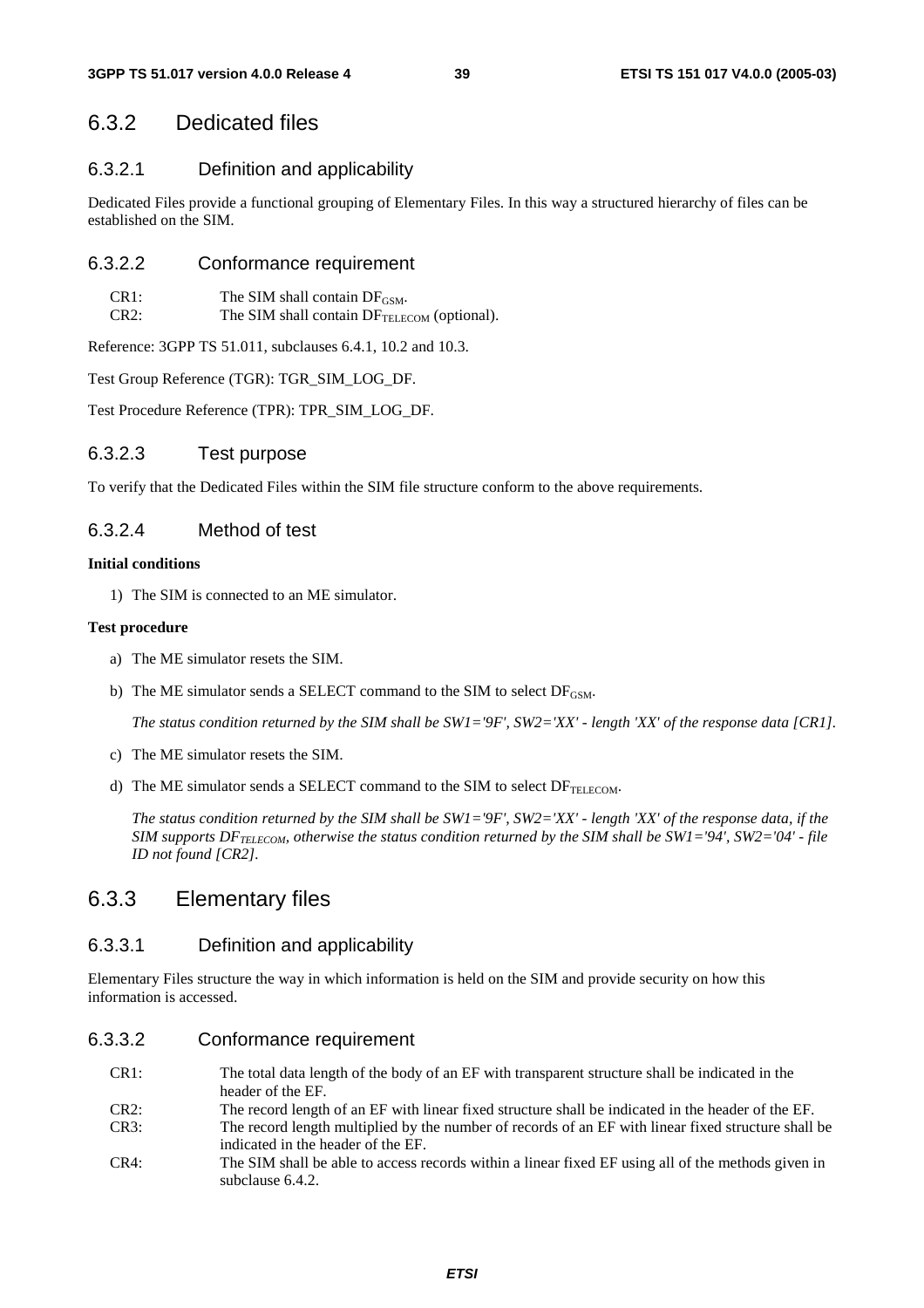CR5: For an EF with cyclic structure, when all the records have been used for storage, then the next storage of data shall overwrite the oldest information. CR6: The SIM shall be able to access records within a cyclic EF using all of the methods given in subclause 6.4.3.

Reference: 3GPP TS 51.011, subclauses 6.4.2.

Test Group Reference (TGR): TGR\_SIM\_LOG\_EF.

Test Procedure Reference (TPR): TPR\_SIM\_LOG\_EF.

### 6.3.3.3 Test purpose

To verify that the EFs within the SIM file structure conform to the above requirements.

NOTE: CR4, CR5 and CR6 are tested in subclauses 6.5.5 and 6.5.6.

# 6.3.3.4 Method of test

#### **Initial conditions**

1) The SIM is connected to an ME simulator, and the ME simulator has reset the SIM.

#### **Test procedure**

The following steps are performed for all EFs in 3GPP TS 51.011, subclause 10.4.

- a) The ME simulator sends a SELECT command to select the required EF in the SIM.
- b) If the EF is successfully selected, the ME simulator sends a GET RESPONSE command to the SIM.
- c) The ME simulator fulfils the READ access condition of the EF.
- d) If the EF is transparent, the ME simulator sends a READ BINARY command to the SIM. The length used shall be that of bytes 3 and 4 of the response data in step b).

 *The status condition returned by the SIM shall be SW1='90', SW2='00' - normal ending of command [CR1].* 

e) If the EF is transparent, the ME simulator sends a READ BINARY command with offset '00 01' to the SIM. The length used shall be that of bytes 3 and 4 of the response data in step b).

*The status condition returned by the SIM shall indicate an error [CR1].* 

f) If the EF is linear fixed or cyclic, the ME simulator sends a READ RECORD using ABSOLUTE mode with record 1 to the SIM. The length used shall be that of byte 15 of the response data in step b).

 *The status condition returned by the SIM shall be SW1='90', SW2='00' - normal ending of command [CR2].* 

g) If the EF is linear fixed or cyclic, the ME simulator sends a READ RECORD using ABSOLUTE mode to the SIM. The record length used shall be that of byte 15 of the response data in step b) and the record number shall be that of bytes 3 and 4 of the response data in step b) divided by the record length.

 *The status condition returned by the SIM shall be SW1='90', SW2='00' - normal ending of command [CR3].* 

h) If the EF is linear fixed or cyclic, the ME simulator sends a READ RECORD using ABSOLUTE mode to the SIM. The record length used shall be that of byte 15 of the response data in step b) and the record number shall be that of bytes 3 and 4 of the response data in step b) divided by the record length, plus 1.

*The status condition returned by the SIM shall be SW1='94', SW2='02' - out of range (invalid address) [CR3].*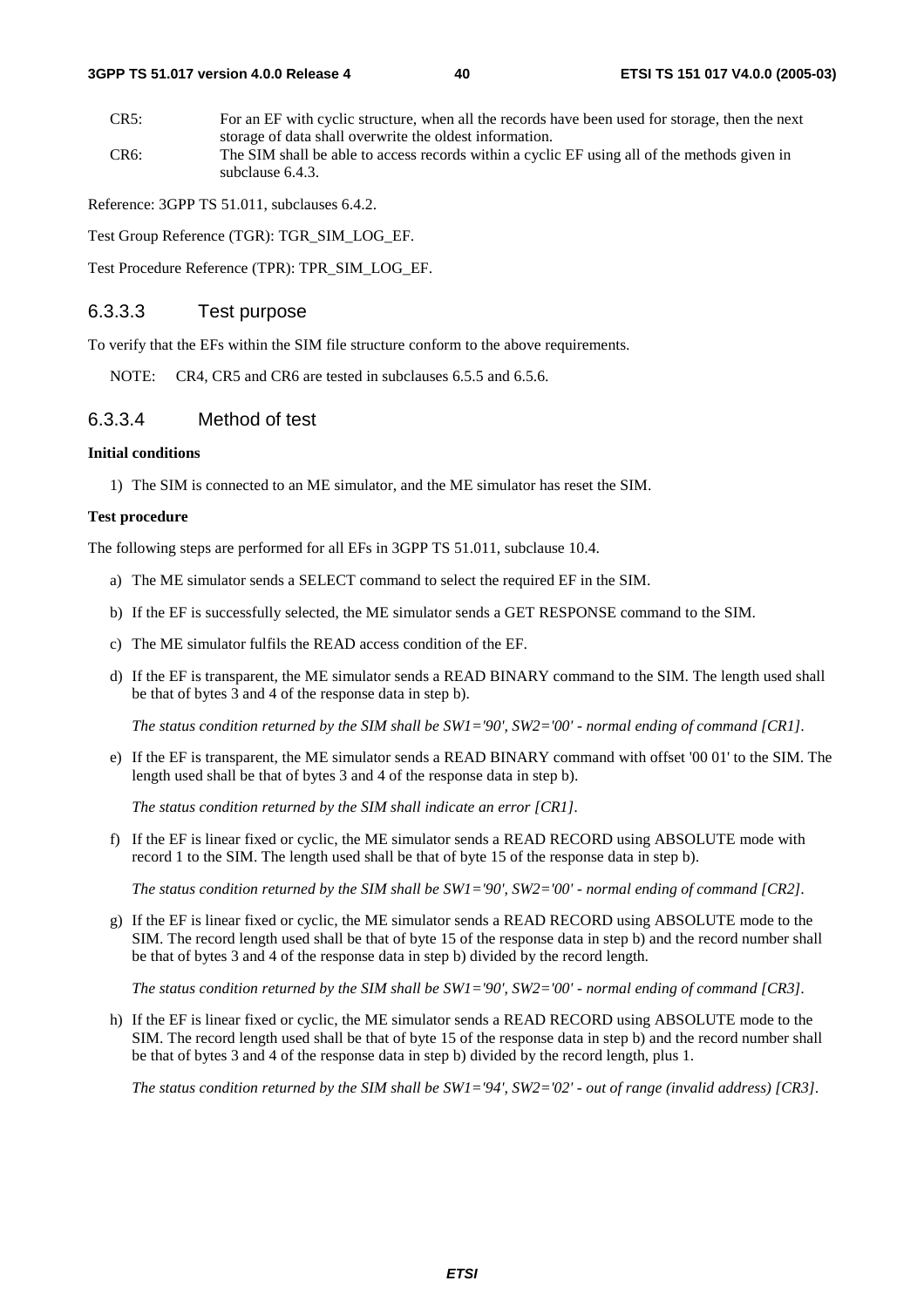# 6.3.4 Methods for selecting a file

## 6.3.4.1 Definition and applicability

The ME accesses information on the SIM navigating around the file structure by selecting DFs and EFs as required. There are a number of rules regarding which file elements may be selected from a given DF or EF.

# 6.3.4.2 Conformance requirement

| CR <sub>1</sub> : | Selection of a DF or MF shall set the current Directory on the SIM.                                 |
|-------------------|-----------------------------------------------------------------------------------------------------|
| CR2:              | After a selection of a DF or MF there shall be no current EF.                                       |
| CR3:              | After a selection of an EF, the current EF shall be set to this EF and the current Directory shall  |
|                   | remain the DF or MF which is the parent of this EF.                                                 |
| CR4:              | Any application specific command shall only be operable if it is specific to the current Directory. |
| CR5:              | It shall be possible to select the following from the last selected file:                           |

- a) any file which is an immediate child of the current Directory
- b) any DF which is an immediate child of the parent of the current DF
- c) the parent of the current Directory
- d) the current DF
- e) the MF
- NOTE: Reselection of the last selected file is allowed.
- CR6: It shall be possible to select any of the 'valid selections' in subclause 6.5 of 3GPP TS 51.011 for each of the 'last selected file' entries.

Reference: 3GPP TS 51.011, subclause 6.5.

Test Group Reference (TGR): TGR\_SIM\_LOG\_SELFILE.

Test Procedure Reference (TPR): TPR\_SIM\_LOG\_SELFILE.

## 6.3.4.3 Test purpose

To verify that the SIM conforms to the above requirements with regard to file selection.

NOTE: CR5 is tested for function RUN GSM ALGORITHM in subclause 6.6.2..16.

# 6.3.4.4 Method of test

#### **Initial conditions**

1) The SIM is connected to an ME simulator.

#### **Test procedure**

- a) The ME simulator resets the SIM.
- b) The ME simulator sends SELECT commands to the SIM to select  $DF_{GSM}$ .
- c) The ME simulator sends a STATUS command to the SIM.

*Bytes 5 and 6 of the response data shall indicate that*  $DF_{GSM}$  *is the currently selected directory [CR1].* 

d) The ME simulator sends a READ BINARY command using a length of 1 byte to the SIM.

 *The status condition returned by the SIM shall be SW1='94', SW2='00' - no EF selected [CR2].* 

e) The ME simulator sends a SELECT command to the SIM to select  $EF_{LP}$ .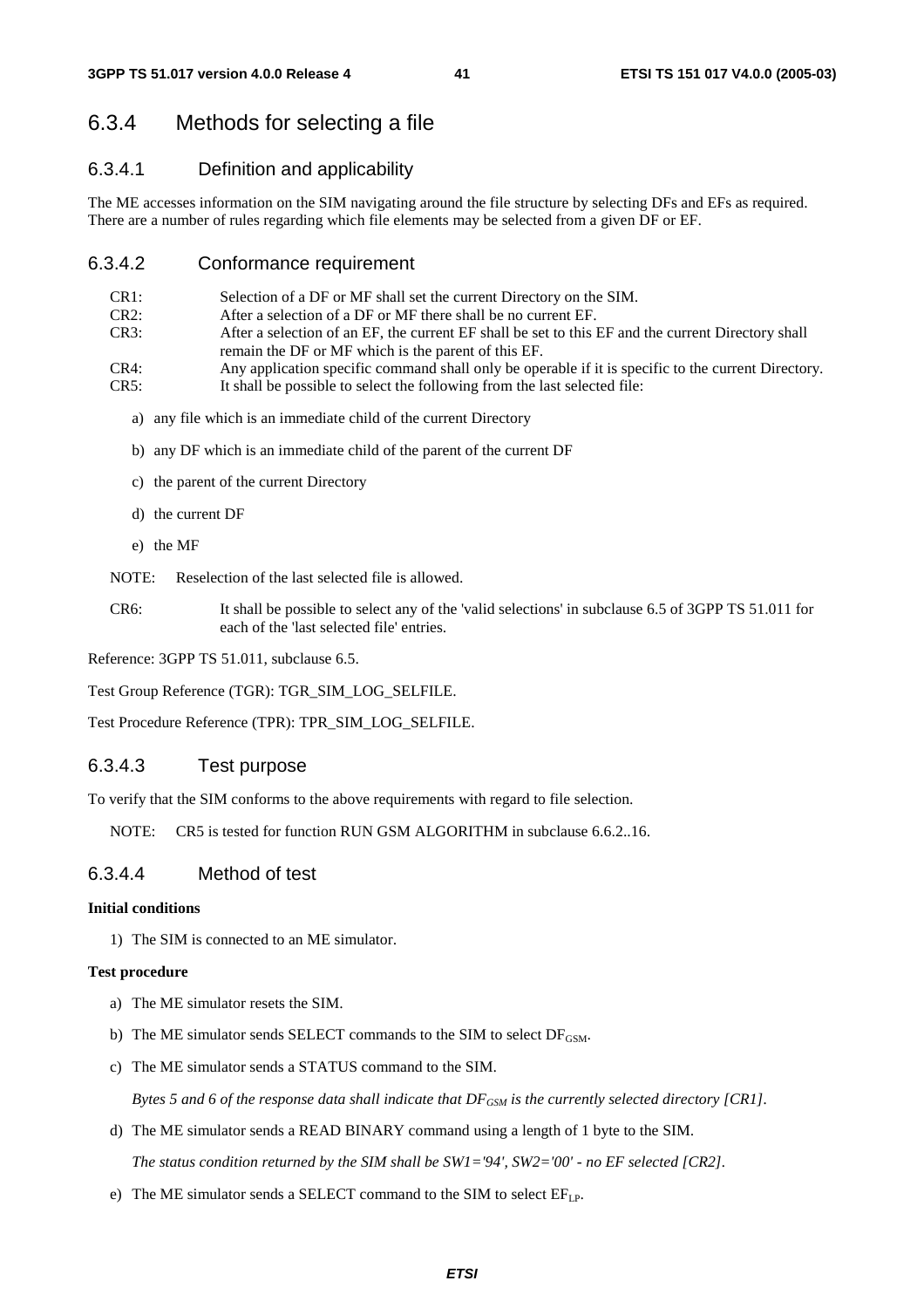f) The ME simulator sends a GET RESPONSE command to the SIM.

*Bytes 5 and 6 of the response data shall indicate that*  $E_{LP}$  *is the currently selected EF [CR3].* 

g) The ME simulator sends a STATUS command to the SIM.

*Bytes 5 and 6 of the response data shall indicate that DF<sub>GSM</sub> is the currently selected directory [CR3].* 

- h) Step i) is carried out for each file in subclause 6.5 of 3GPP TS 51.011.
- i) Step j) is carried out for each one of the 'valid selections' in that line of the table.
- j) Steps k) then l) are carried out in turn.
- k) The ME simulator sends SELECT commands to the SIM to select the 'last selected file'.
- l) The ME simulator sends a SELECT command to the SIM to select the 'valid selection'.

 *The status condition returned by the SIM shall be SW1='9F', SW2='XX' [CR5,6].* 

The following file IDs are used to represent the IDs in the table:

**Table 12: IDs** 

| <b>Table</b>    | <b>Actual</b> |
|-----------------|---------------|
| MF              | MF            |
| DF1             | DFTELECOM     |
| DF <sub>2</sub> | $DF_{GSM}$    |
| EF1             | EFICCID       |
| FF2             | <b>EFADN</b>  |
| EF <sub>3</sub> | $EF_{LP}$     |
| FF4             | EFIMSI        |

NOTE: When  $EF_{ADN}$  is not supported by the SIM, any supported  $EF$  in  $DF_{TEECOM}$  may be chosen.

# 6.3.5 Reservation of file IDs

# 6.3.5.1 Definition and applicability

In order to accommodate planned and possible future requirements, certain file IDs are considered reserved, and may not be used in the SIM file structure.

# 6.3.5.2 Conformance requirement

CR1: The following Dedicated File IDs are reserved for operational use by GSM:

- '7F 10'.
- '7F 2X'.

CR2: The following Elementary File IDs are reserved for operational use by GSM:

- '2F 1X' under MF.
- '6F 2X', '6F 3X' and '6F 4X' under '7F 10' and '7F 2X'.
- CR3: The following Dedicated File IDs are reserved for administrative use by GSM:
	- '7F 4X'.

CR4: The following Elementary File IDs are reserved for administrative use by GSM:

'2F 01', '2F EX' under MF.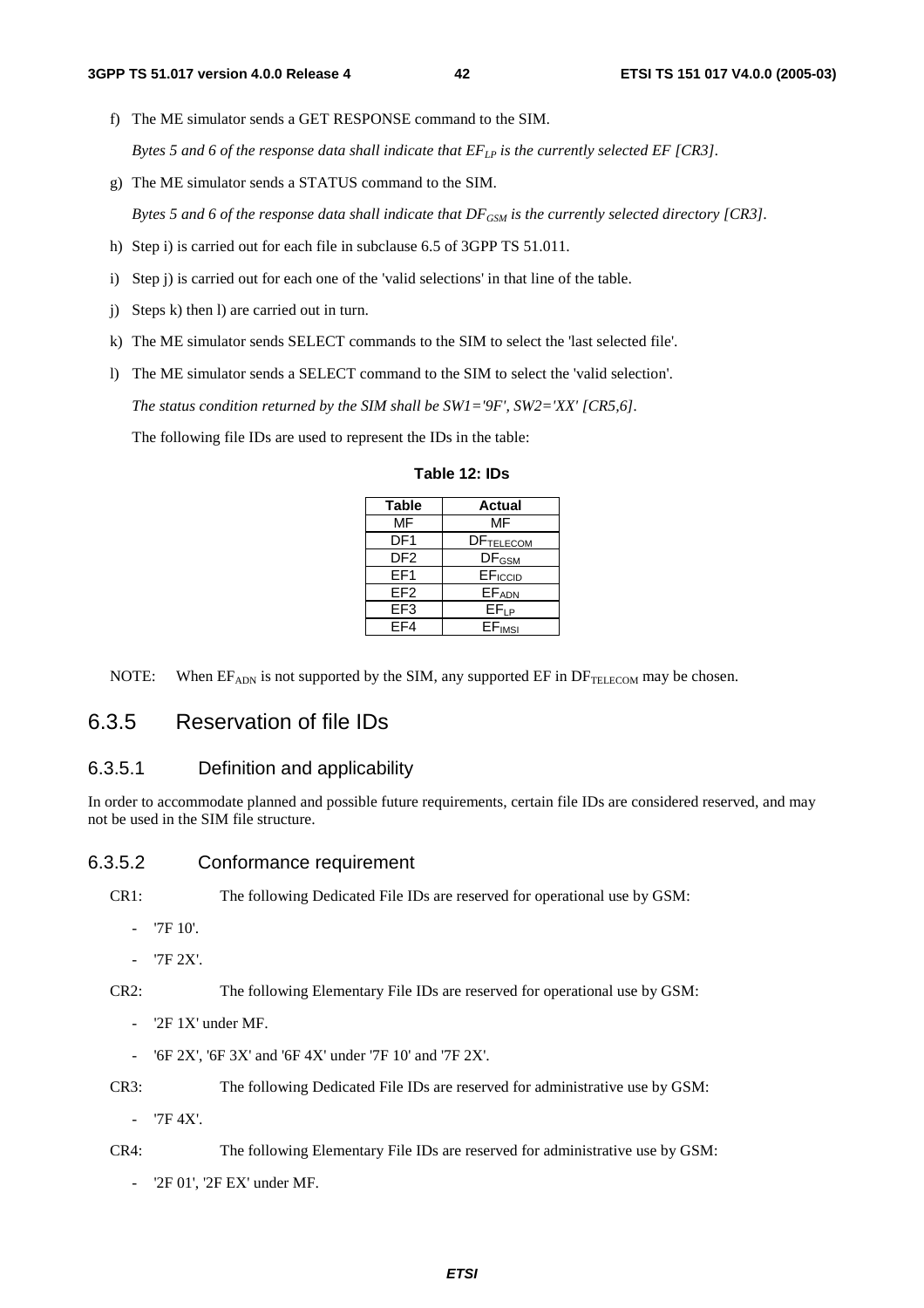- '6F XX' under DFs '7F 4X'.
- '6F 1X' under '7F 10', '7F 20' and '7F 21'.

Reference: 3GPP TS 51.011, clause 6.

Test Group Reference (TGR): TGR\_SIM\_LOG\_ RSVD.

Test Procedure Reference (TPR): TPR\_SIM\_LOG\_RSVD.

# 6.3.5.3 Test purpose

To verify that the SIM conforms to the above requirements.

NOTE: CR3 and CR4 cannot be tested as the administrative functionality is outside the scope of 3GPP TS 51.011.

#### 6.3.5.4 Method of test

#### **Initial conditions**

1) The SIM is connected to an ME simulator.

#### **Test procedure**

- a) The ME simulator resets the SIM.
- b) For all possible EFs on the SIM, the ME simulator sends SELECT commands to the SIM to select each EF in sequence.

 *For all successful selections, the ID of the selected file shall be one of those in clause 10.4 of 3GPP TS 51.011 or shall not be one of those listed as reserved for operational use. [CR1,2]* 

# 6.4 Security features

The tests in this subclause ensure that the IUT conforms with the security aspects which are related to the SIM.

# 6.4.1 Authentication and cipher key generation procedure

The authentication mechanism employed in the GSM system between the network and SIM to authenticate a SIM, results in a finite interaction with the SIM, through the use of the function RUN GSM ALGORITHM. In order to test the behaviour of the SIM during this authentication mechanism, it is sufficient to test the function which operates on the SIM during the authentication mechanism. The test procedure for the function itself shall be executed, as defined in subclause 6.5.16 ("RUN GSM ALGORITHM" function).

# 6.4.2 File access conditions

# 6.4.2.1 Definition and applicability

Every file has its own specific access condition for each command which shall be fulfilled before the command can take place.

### 6.4.2.2 Conformance requirement

| CR1: | For access condition ALWAYS, the command can be performed without any restriction.          |
|------|---------------------------------------------------------------------------------------------|
| CR2: | For access condition CHV1, the command shall only be possible if one of the following three |
|      | conditions is fulfilled:                                                                    |

- a) A correct CHV1 value has already been presented to the SIM during the current session.
- b) The CHV1 enabled/disabled indicator is set to "disabled".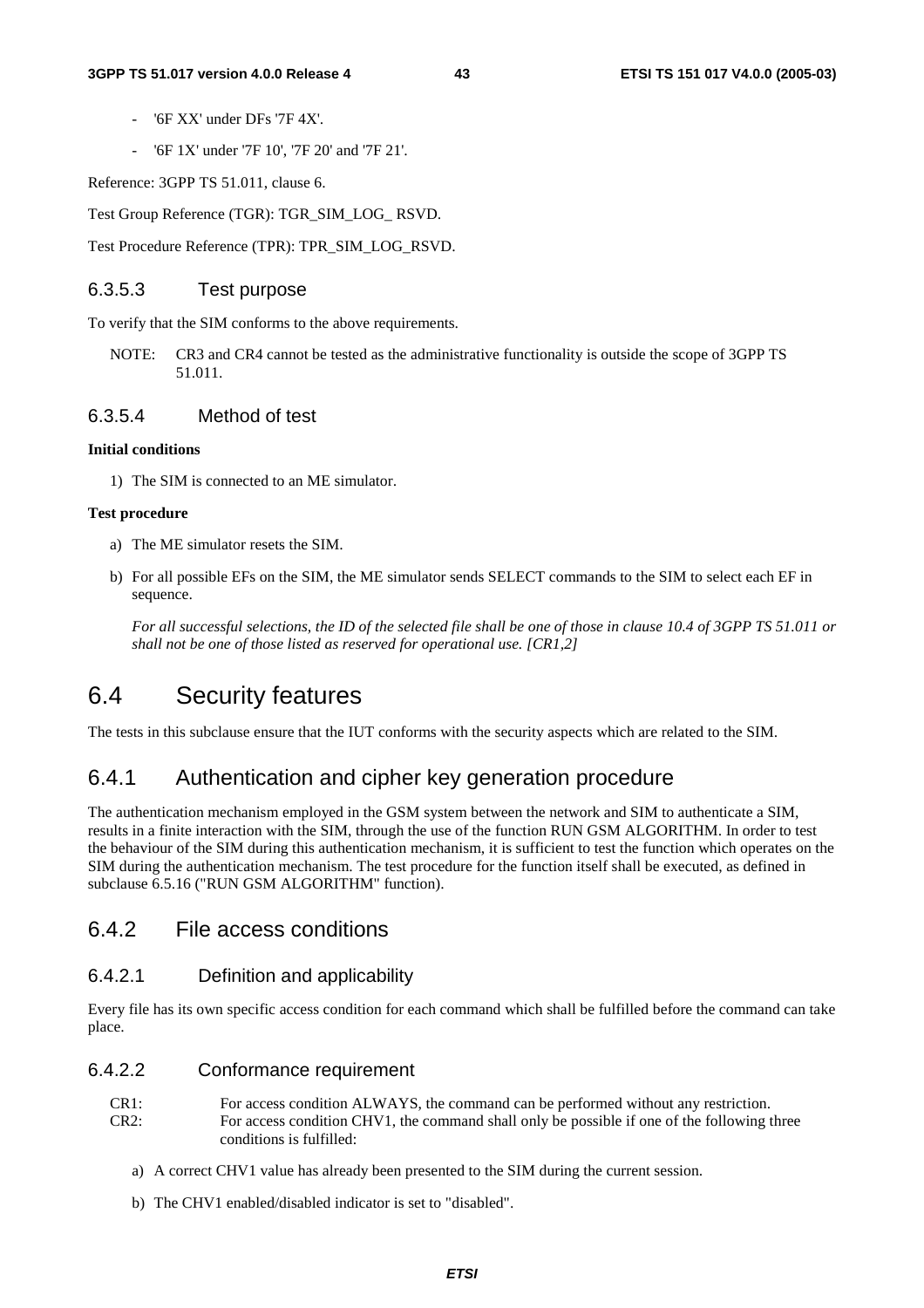- c) UNBLOCK CHV1 has been successfully performed during the current session.
- CR3: For access condition CHV2, the command shall only be possible if one of the following two conditions is fulfilled:
	- a) a correct CHV2 value has already been presented to the SIM during the current session.
	- b) UNBLOCK CHV2 has been successfully performed during the current session.
- CR4: For access condition NEVER, the command shall not be possible over the SIM/ME interface.

Reference: 3GPP TS 51.011, subclause 7.3.

Test Group Reference (TGR): TGR\_SIM\_SEC\_FAC.

Test Procedure Reference (TPR): TPR\_SIM\_SEC\_FAC.

# 6.4.2.3 Test purpose

To verify that the SIM conforms to the above requirements.

- NOTE 1: Allocation of ADM levels and the respective requirements for their fulfilment are the responsibility of the appropriate administrative authority.
- NOTE 2: CR2b and CR2c are tested in subclauses 6.6.2.11, 6.6.2.12 and 6.6.2.13.
- NOTE 3: CR3b is not tested here although the UNBLOCK CHV function in subclause 6.6.2.13 intrinsically tests for CHV2.

# 6.4.2.4 Method of test

#### **Initial conditions**

- 1) The SIM is connected to an ME simulator.
- 2)  $EF<sub>ADN</sub>$  is present and not invalidated.

## **Test procedure**

- a) The ME simulator resets the SIM.
- b) The ME simulator sends a SELECT command to the SIM to select  $EF_{\text{ICCD}}$ .
- c) The ME simulator sends a READ BINARY command to the SIM to read the first 1 byte in  $EF_{\text{ICCD}}$ .

 *The status condition returned by the SIM shall be SW1='90', SW2='00' - normal ending of command [CR1].* 

- d) The ME simulator sends SELECT commands to the SIM to select  $EF_{ADN}$  under  $DF_{TELECOM}$ .
- e) The ME simulator sends a READ RECORD command to the SIM to read the first record in  $EF_{ADN}$ .

 *The status condition returned by the SIM shall be SW1='98', SW2='04' - access condition not fulfilled [CR2a].* 

- f) The ME simulator gains CHV1 security access.
- g) The ME simulator sends a READ RECORD command to the SIM to read the first record in EFADN.  *The status condition returned by the SIM shall be SW1='90', SW2='00' - normal ending of command [CR2a].*
- h) The ME simulator sends an INVALIDATE command to the SIM to invalidate  $E_{ADN}$ .  *The status condition returned by the SIM shall be SW1='98', SW2='04' - access condition not fulfilled [CR3a].*
- i) The ME simulator gains CHV2 security access.
- j) The ME simulator sends an INVALIDATE command to the SIM to invalidate  $EF_{ADN}$ .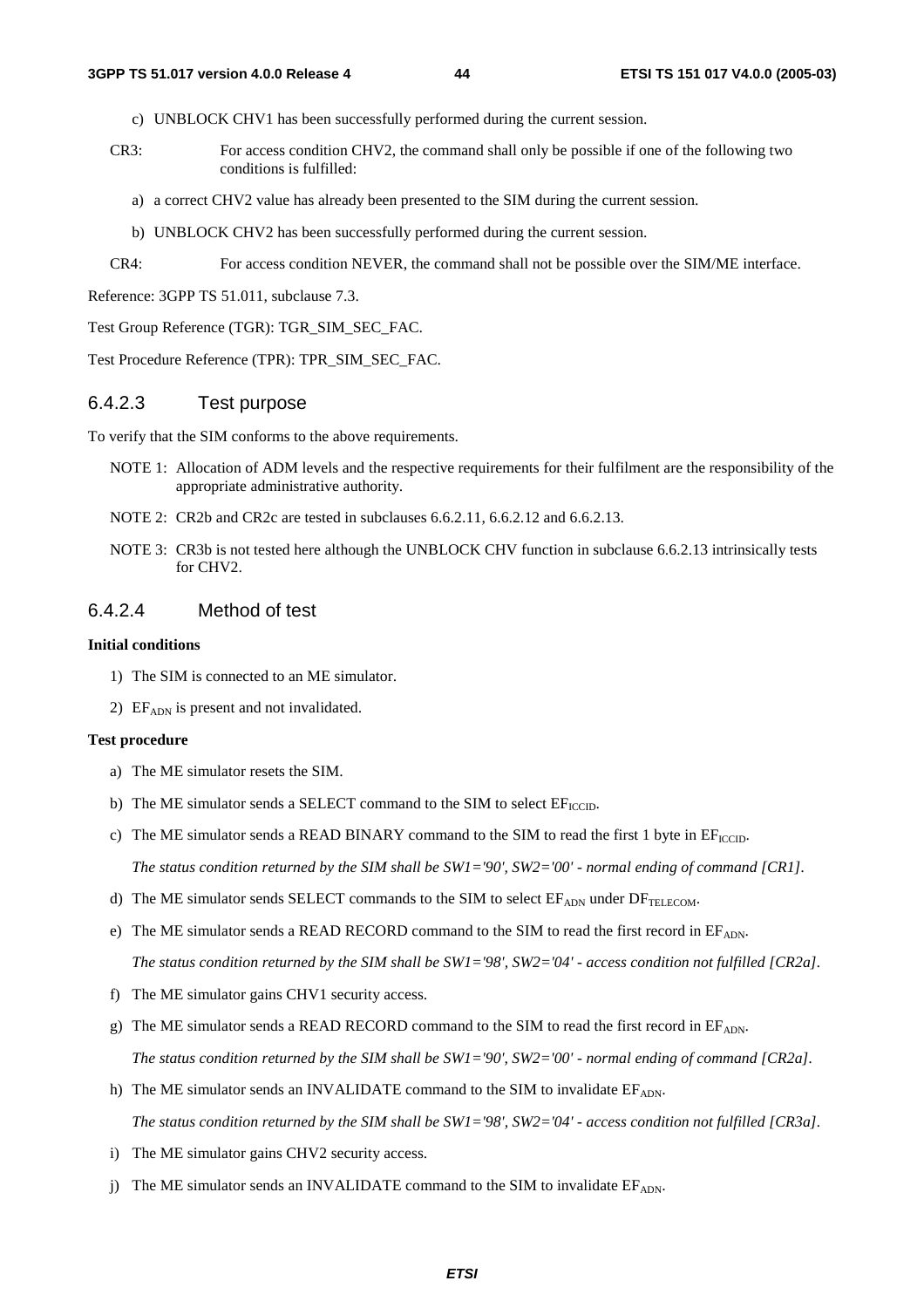*The status condition returned by the SIM shall be SW1='90', SW2='00' - normal ending of command [CR3a].* 

- k) The ME simulator sends SELECT commands to the SIM to select  $EF_{\text{ICCD}}$  under MF.
- l) The ME simulator sends an UPDATE BINARY command to the SIM to update the byte in  $E_{\text{ICCID}}$  with the byte read in step c).

 *The status condition returned by the SIM shall be SW1='98', SW2='04' - access condition not fulfilled [CR4].* 

# 6.5 Void

# 6.6 Description of the commands

The tests in this subclause ensure that the IUT conforms to the specification for the mapping of functions onto Application Protocol Data Units (APDUs) which are used by the transmission protocol.

# 6.6.1 Mapping principles

## 6.6.1.1 Definition and applicability

The transmission protocol requires that the command and response Application Protocol Data Units (APDUs) are mapped using certain principles, in order to ensure correct operation in the GSM environment.

## 6.6.1.2 Conformance requirement

| CR1: | The command APDU shall have format (CLA, INS, P1, P2, P3 {, data}). |
|------|---------------------------------------------------------------------|
|------|---------------------------------------------------------------------|

- CR2: The response APDU shall have format ({data,} SW1, SW2).
- CR3: The class 'A0' shall be accepted by the SIM.

Reference: 3GPP TS 51.011, subclause 9.1.

Test Group Reference (TGR): TGR\_SIM\_CMD\_MAP.

Test Procedure Reference (TPR): TPR\_SIM\_CMD\_MAP.

## 6.6.1.3 Test purpose

To verify that the SIM conforms to the above requirements.

# 6.6.1.4 Method of test

## **Initial conditions**

1) The SIM is connected to an ME simulator.

#### **Test procedure**

- a) The ME simulator resets the SIM.
- b) The ME simulator gains the security access condition(s) specified by the administrative authority for both INVALIDATE and REHABILITATE on EFLOCI.
- c) The ME simulator sends SELECT commands to the SIM to select  $DF_{GSM}$ .
- d) The ME simulator sends a VERIFY CHV command to the SIM.
- e) The ME simulator sends a SELECT command to the SIM to select  $EF_{LOCI}$ .
	- [Bytes sent: CLA='A0', INS='A4', P1='00', P2='00', P3='02', data='6F 7E'].
	- [Bytes received: SW1, SW2<sub>1</sub>].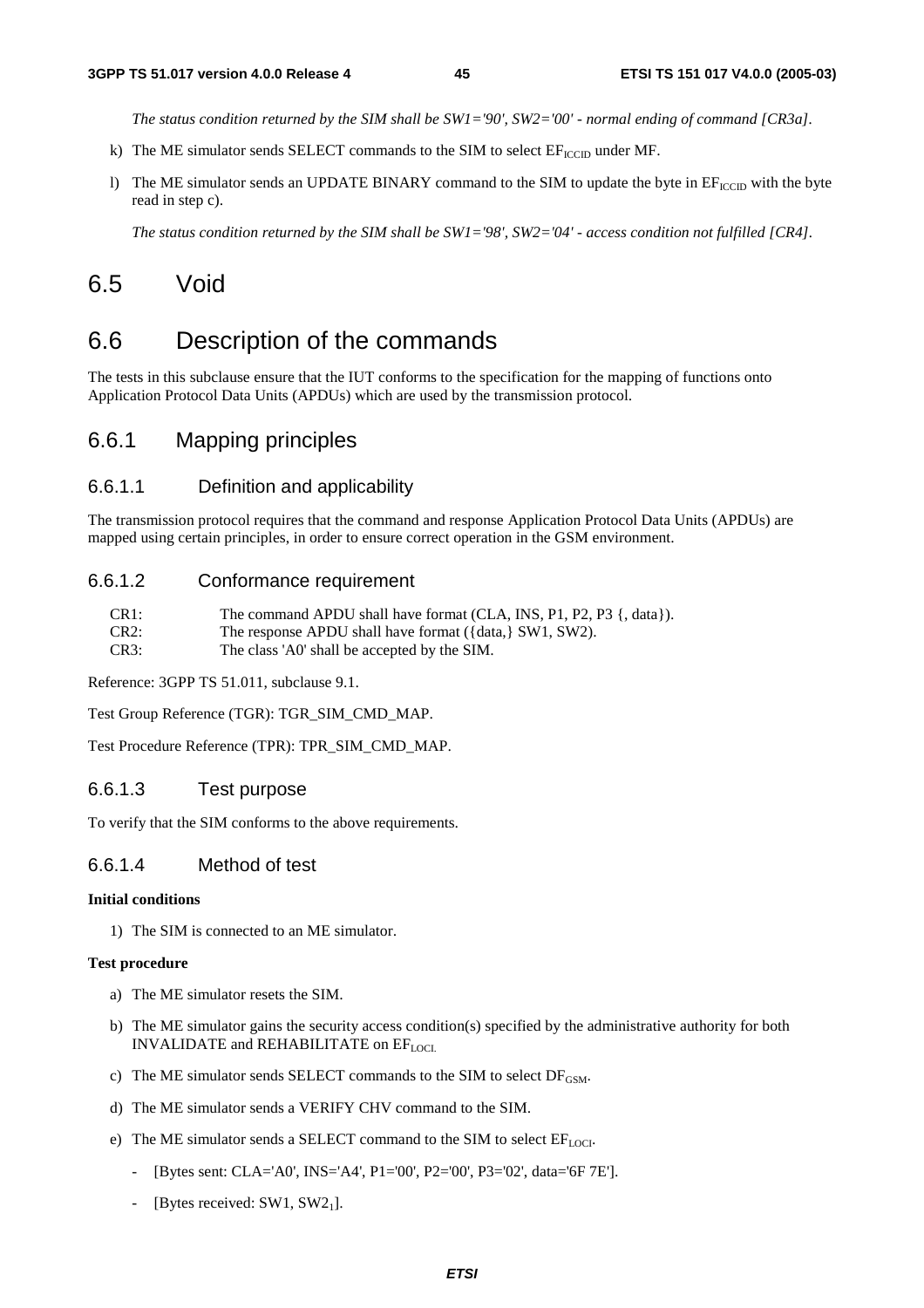*The SIM shall have sent SW1='9F' and SW2='lgth' [CR1].* 

- f) The ME simulator sends a GET RESPONSE command to the SIM, requesting all of the available response data, as indicated by  $SW2_1$ .
	- [Bytes sent: CLA='A0', INS='C0', P1='00', P2='00', P3=SW21].
	- [Bytes received: data, SW1, SW2].

 *The SIM shall have sent 'lgth' bytes followed by SW1='90' and SW2='00' [CR2].* 

- g) The ME simulator sends a READ BINARY command to the SIM to read both bytes.
	- [Bytes sent: CLA='A0', INS='B0', P1='00', P2='00', P3='02'].
	- [Bytes received: data, SW1, SW2].

 *The SIM shall have sent 2 bytes followed by SW1='90' and SW2='00'.* 

- h) The ME simulator sends an INVALIDATE command to the SIM.
	- [Bytes sent: CLA='A0', INS='04', P1='00', P2='00', P3='00'].
	- [Bytes received: SW1, SW2].

 *The SIM shall have sent SW1='90' and SW2='00'.* 

i) The ME simulator sends a REHABILITATE command to the SIM.

# 6.6.2 Coding of the commands

The test procedures defined in subclause 6.5 of the present document, "Descriptions of the functions", intrinsically test most the coding of the associated commands. Therefore, test purposes exist in this subclause only to cover areas of testing not already covered by subclause 6.5.

# 6.6.2.1 SELECT command

# 6.6.2.1.1 Definition and applicability

It shall be mandatory for all cards complying with 3GPP TS 51.011 to support all functions described therein.

6.6.2.1.2 Conformance requirement

| CR1:    | The SELECT function shall select a file according to the methods described in clause 6.5 of 3GPP<br>TS 51.011.                                                                                                             |
|---------|----------------------------------------------------------------------------------------------------------------------------------------------------------------------------------------------------------------------------|
| CR2:    | The function shall accept as an input, a file ID.                                                                                                                                                                          |
| CR3:    | If the selected file is the MF or a DF, then the function shall output the file ID, total memory space<br>available, CHV enabled/disabled indicator and CHV status.                                                        |
| $CR4$ : | If the selected file is an EF, then the function shall output the file ID, access conditions,<br>invalidation indicator, structure of EF and the length of the records in the case of linear fixed or<br>cyclic structure. |
| CR5:    | The record pointer in a cyclic file shall address the last record which has been updated or<br>increased.                                                                                                                  |

Reference: 3GPP TS 51.011, subclause 9.2.1.

Test Group Reference (TGR): TGR\_SIM\_FN.

Test Procedure Reference (TPR): TPR\_SIM\_FN\_SEL.

# 6.6.2.1.3 Test purpose

To verify that the SELECT function conforms to the above requirements for the different file types available.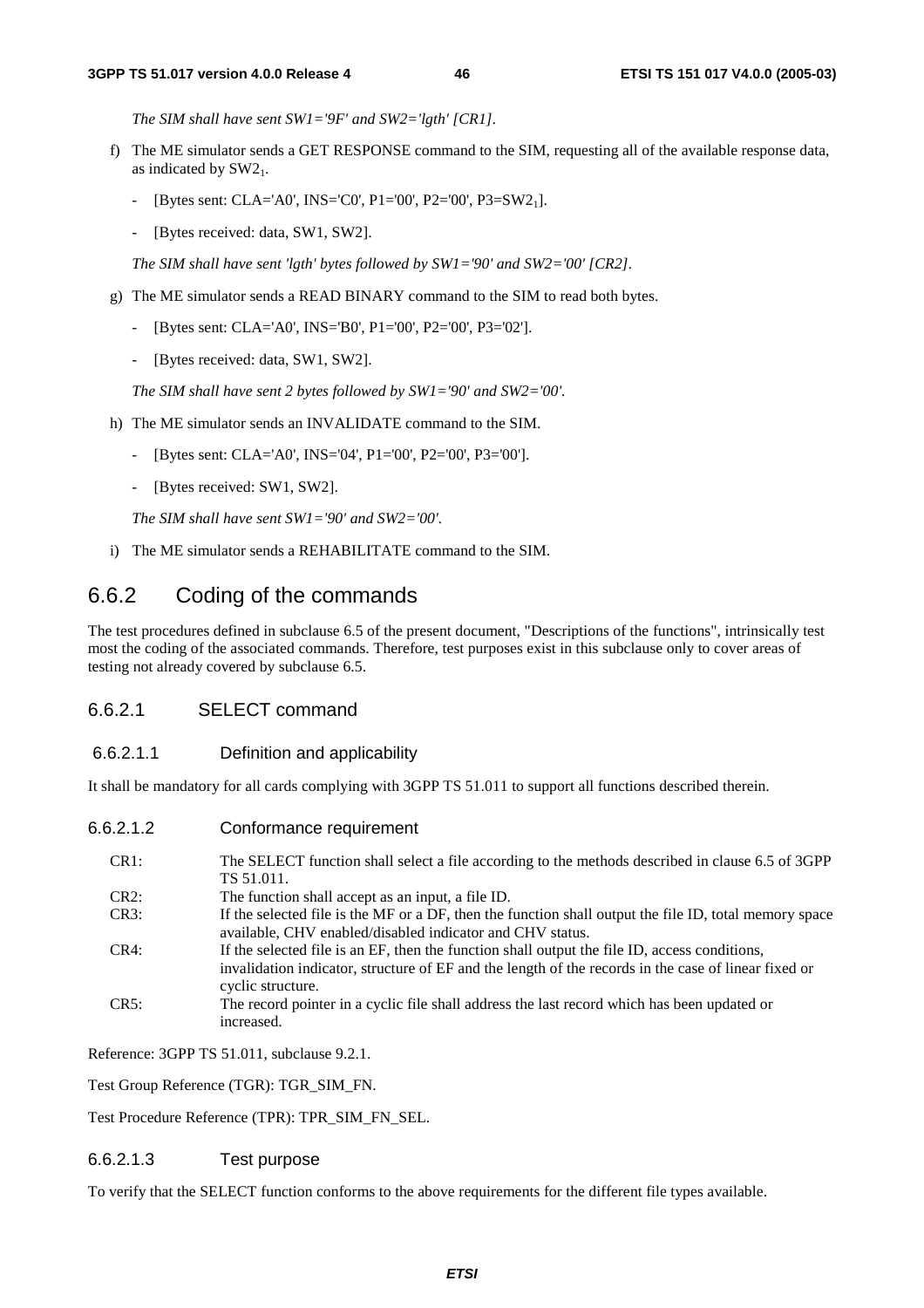#### **3GPP TS 51.017 version 4.0.0 Release 4 47 ETSI TS 151 017 V4.0.0 (2005-03)**

NOTE: CR1 is tested in subclause 6.3.5.

## 6.6.2.1.4 Method of test

#### **Initial conditions**

- 1) The SIM is connected to an ME simulator.
- 2) The records in  $EF_{ACM}$  contain the following data:
	- Record 1: '11 11 11' (last updated record).
	- Record 2: '22 22 22'.
	- Record 3: '33 33 33'.
- 3) The record length of  $EF_{ADN}$  is known.

#### **Test procedure and Requirements**

- a) The ME simulator resets the SIM.
- b) The ME simulator sends a SELECT command to select  $DF_{GSM}$ .

*The status returned by the SIM shall be SW1='9F', SW2='XX' - length 'XX' of the response data [CR2].* 

c) The ME simulator sends a GET RESPONSE command to the SIM.

 *The following shall be true of the response data [CR3]:* 

- *Bytes 5 and 6 shall indicate that DF<sub>GSM</sub> is the currently selected file.*
- *Byte 7 shall be '02' indicating a DF.*
- *Byte 13 shall be less than or equal to SW2 from step b) minus 13.*
- *Bit 8 of byte 14 shall be 0 indicating that CHV1 is enabled.*
- *Byte 15 shall indicate the correct number of DFs which are a direct child of*  $DF_{GSM}$ *.*
- <sup>-</sup> Byte 16 shall indicate the correct number of EFs which are a direct child of DF<sub>GSM</sub>.
- *Bits 1 through 4 of byte 19 shall indicate three VERIFY CHV1 attempts remaining.*
- *Bits 1 through 4 of byte 21 shall indicate three VERIFY CHV2 attempts remaining.*
- Bits 1 through 4 of byte 20 shall indicate ten UNBLOCK CHV1 attempts remaining.
- Bits 1 through 4 of byte 22 shall indicate ten UNBLOCK CHV2 attempts remaining.
- d) The ME simulator sends a SELECT command to the SIM to select the MF.

e) The ME simulator sends a GET RESPONSE command to the SIM.

 *The following shall be true of the response data [CR3]:* 

- *Byte 7 shall be '01' indicating MF.*
- *Byte 15 shall indicate the correct number of DFs which are a direct child of MF.*
- *Byte 16 shall indicate the correct number of EFs which are a direct child of MF.*
- f) The ME simulator sends a VERIFY CHV command with **incorrect** CHV1 to the SIM.
- g) The ME simulator send a SELECT command to the SIM to select  $DF_{GSM}$ .
- h) The ME simulator sends a GET RESPONSE command to the SIM.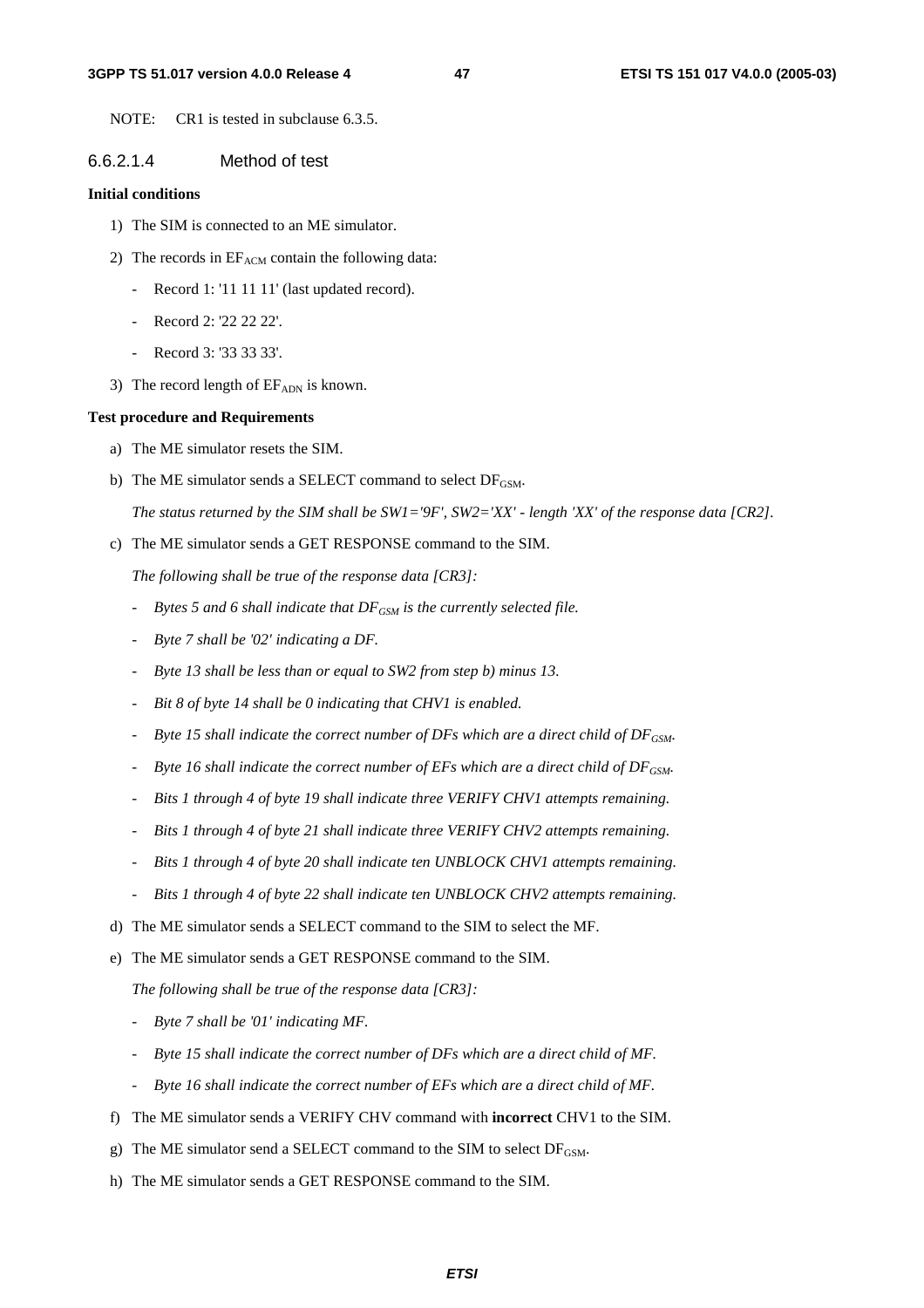*The following shall be true of the response data [CR3]:* 

- *Bits 1 through 4 of byte 19 shall indicate two VERIFY CHV1 attempts remaining.*
- i) The ME simulator sends a DISABLE CHV command to the SIM.
- j) The ME simulator send a SELECT command to the SIM to select  $DF_{GSM}$ .
- k) The ME simulator sends a GET RESPONSE command to the SIM.

 *The following shall be true of the response data [CR3]:* 

- *Bit 8 of byte 14 shall be 1 indicating that CHV1 is disabled.*
- *Bits 1 through 4 of byte 19 shall indicate three VERIFY CHV1 attempts remaining.*
- l) The ME simulator sends a SELECT command to the SIM to select the MF.
- m) The ME simulator sends a SELECT command to the SIM to select  $DF_{TELECOM}$ .
- n) The ME simulator sends a ENABLE CHV command to the SIM.
- o) The ME simulator sends a SELECT command to the SIM to select  $EF_{ADN}$ .
- p) The ME simulator sends a GET RESPONSE command to the SIM.

 *The following shall be true of the response data [CR4]:* 

- *-* Bytes 5 and 6 shall indicate that  $EF_{ADN}$  is the currently selected file.
- *Bytes 9 through 11 shall state the access conditions in subclause 10 of 3GPP TS 51.011.*
- *Bit 1 of byte 12 shall be 1 indicating that the file is not invalidated.*
- *Byte 14 shall be '01' indicating linear fixed structure.*
- *Byte 15 shall indicate the length of the records.*
- q) The ME simulator sends a VERIFY CHV command to the SIM with **correct** CHV2.
- r) The ME simulator sends an INVALIDATE command to the SIM.
- s) The ME simulator sends a SELECT command to the SIM to re-select  $EF_{ADN}$ .
- t) The ME simulator sends a GET RESPONSE command to the SIM.

 *The response data shall indicate the following [CR4]:* 

- *Bit 1 of byte 12 shall be 0 indicating that the file is invalidated.*
- u) The ME simulator sends a REHABILITATE command to the SIM.
- v) The ME simulator sends a SELECT command to the SIM to select  $DF_{GSM}$ .
- w) The ME simulator sends a SELECT command to the SIM to select  $EF_{ACM}$ .
- x) The ME simulator sends a GET RESPONSE command to the SIM.

 *The following shall be true of the response data [CR4]:* 

- *Byte 14 shall be '03' indicating cyclic structure.*
- y) The ME simulator sends a READ RECORD command using CURRENT mode to the SIM.  *The response data shall be '11 11 11' [CR5].*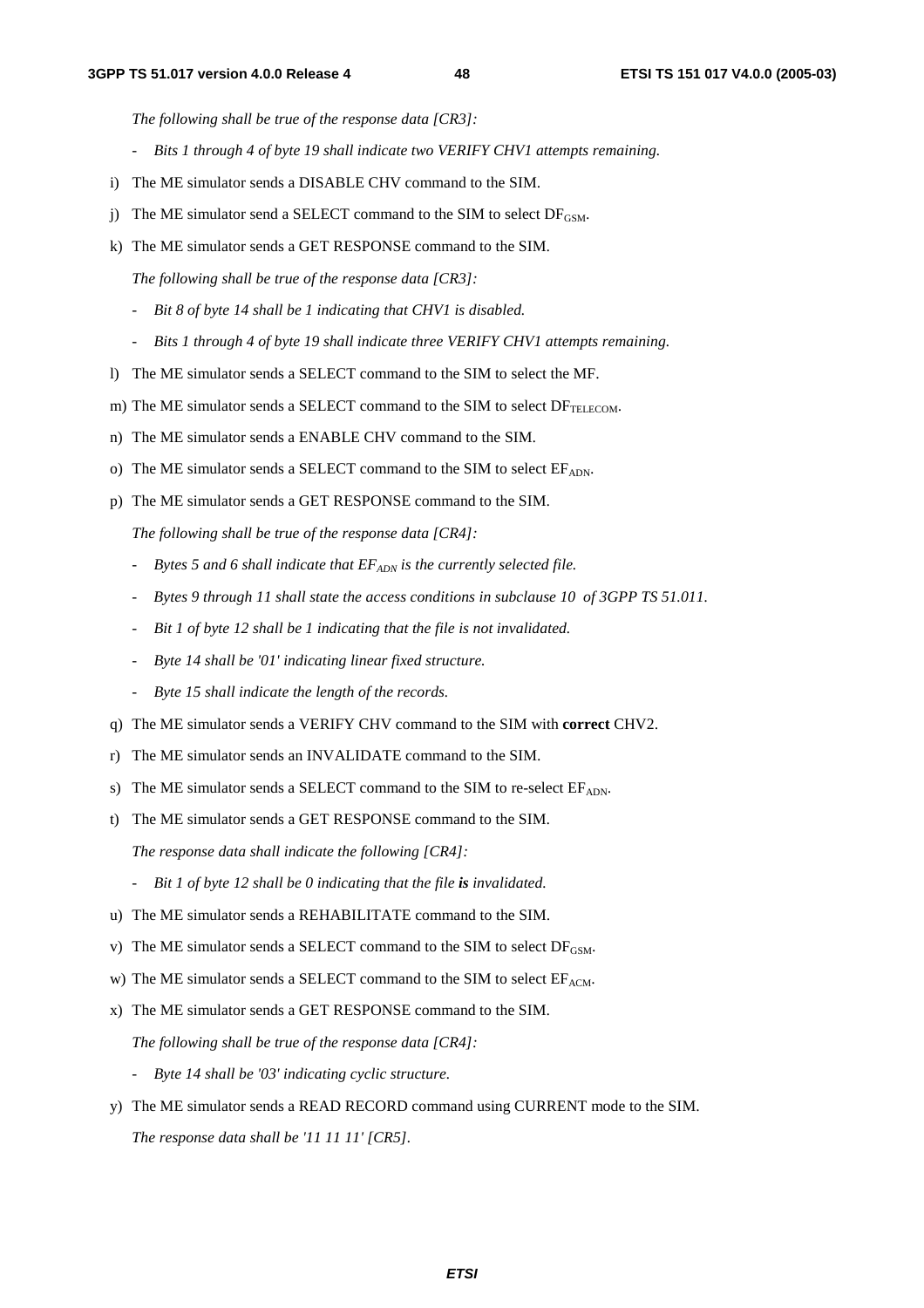# 6.6.2.2 STATUS command

6.6.2.2.1 Definition and applicability

It shall be mandatory for all cards complying with 3GPP TS 51.011 to support all functions described therein.

- 6.6.2.2.2 Conformance requirement
	- CR1: The STATUS function shall output the file ID, total memory space available, CHV enabled/disabled indicator and CHV status of the currently selected MF or DF.

Reference: 3GPP TS 51.011, subclause 9.2.2.

Test Group Reference (TGR): TGR\_SIM\_FN.

Test Procedure Reference (TPR): TPR\_SIM\_FN\_STATUS.

6.6.2.2.3 Test purpose

To verify that the SIM conforms to the above requirements.

## 6.6.2.2.4 Method of test

#### **Initial conditions**

1) The SIM is connected to an ME simulator.

#### **Test procedure and Requirements**

- a) The ME simulator resets the SIM.
- b) The ME simulator sends a SELECT command to select  $DF_{GSM}$ .
- c) The ME simulator sends a STATUS command to the SIM.

 *The following shall be true of the response data [CR1]:* 

- <sup>-</sup> Bytes 5 and 6 shall indicate that DF<sub>GSM</sub> is the currently selected file.
- *Byte 7 shall be '02' indicating a DF.*
- *Byte 13 shall be less than or equal to SW2 from step b) minus 13.*
- *Bit 8 of byte 14 shall be 0 indicating that CHV1 is enabled.*
- Byte 15 shall indicate the correct number of DFs which are a direct child of DF<sub>GSM</sub>.
- *Byte 16 shall indicate the correct number of EFs which are a direct child of DF<sub>GSM</sub>.*
- *Bits 1 through 4 of byte 19 shall indicate three VERIFY CHV1 attempts remaining if CHV1 is initialized.*
- *Bits 1 through 4 of byte 21 shall indicate three VERIFY CHV2 attempts remaining if CHV2 is initialized.*
- *Bits 1 through 4 of byte 20 shall indicate ten UNBLOCK CHV1 attempts remaining if CHV1 is initialized.*
- *Bits 1 through 4 of byte 22 shall indicate ten UNBLOCK CHV2 attempts remaining if CHV2 is initialized.*
- d) The ME simulator sends a SELECT command to the SIM to select the MF.
- e) The ME simulator sends a STATUS command to the SIM.

 *The following shall be true of the response data [CR1]:* 

- *Byte 7 shall be '01' indicating MF.*
- *Byte 15 shall indicate the correct number of DFs which are a direct child of MF.*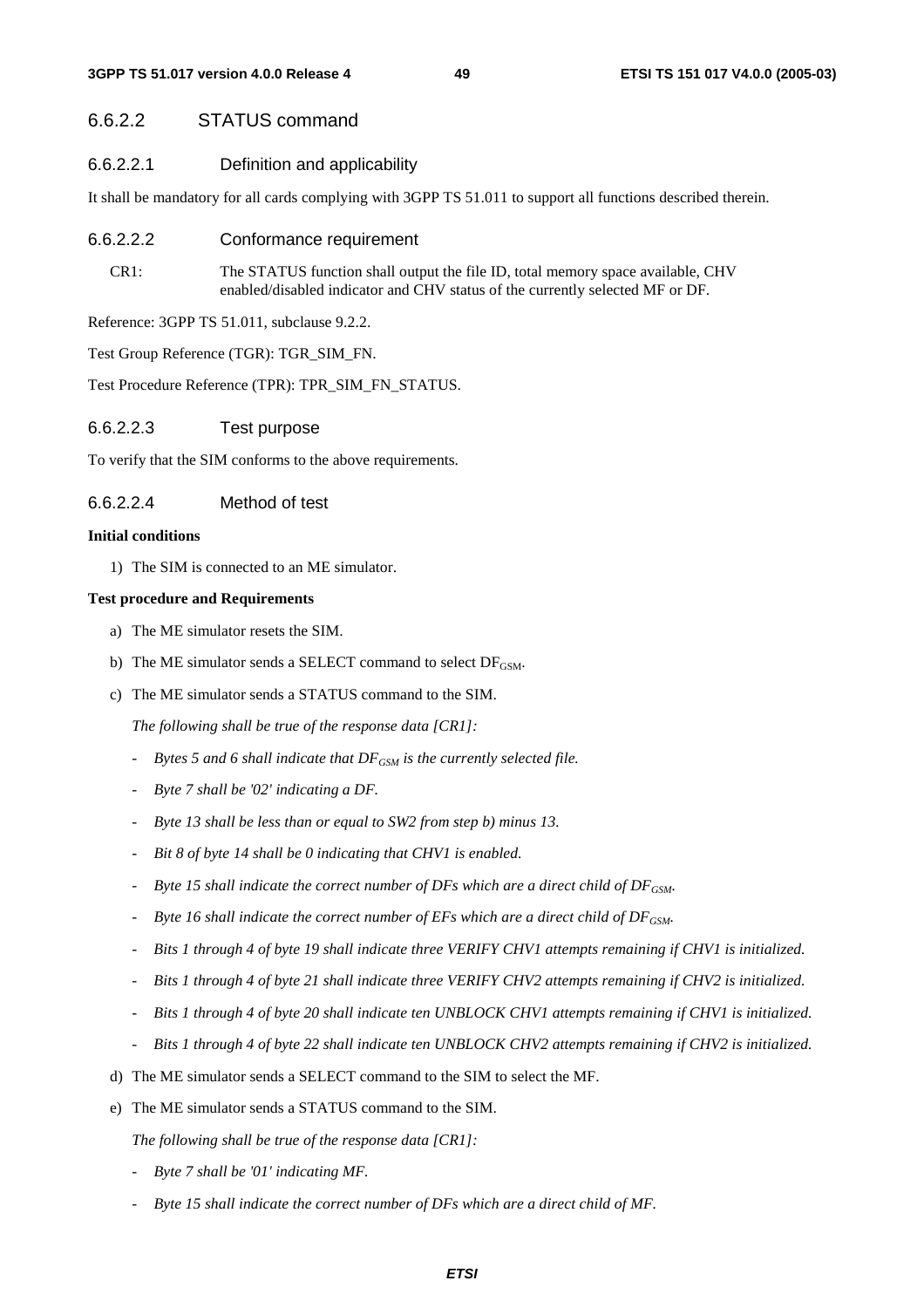- *Byte 16 shall indicate the correct number of EFs which are a direct child of MF.*
- f) The ME simulator sends a VERIFY CHV command with **incorrect** CHV1 to the SIM.
- g) The ME simulator send a SELECT command to the SIM to select  $DF_{GSM}$ .
- h) The ME simulator sends a STATUS command to the SIM.

 *The following shall be true of the response data [CR1]:* 

- *Bits 1 through 4 of byte 19 shall indicate two VERIFY CHV1 attempts remaining.*
- i) The ME simulator sends a DISABLE CHV command to the SIM.
- j) The ME simulator send a SELECT command to the SIM to select  $DF_{GSM}$ .
- k) The ME simulator sends a STATUS command to the SIM.

 *The following shall be true of the response data [CR1]:* 

- *Bit 8 of byte 14 shall be 1 indicating that CHV1 is disabled.*
- *Bits 1 through 4 of byte 19 shall indicate three VERIFY CHV1 attempts remaining.*

## 6.6.2.3 READ BINARY command

#### 6.6.2.3.1 Definition and applicability

It shall be mandatory for all cards complying with 3GPP TS 51.011 to support all functions described therein.

| 6.6.2.3.2 | Conformance requirement |  |
|-----------|-------------------------|--|
|-----------|-------------------------|--|

| CR1: | The READ BINARY function shall read a string of bytes from the current transparent EF.                |
|------|-------------------------------------------------------------------------------------------------------|
| CR2: | The function shall accept as an input, the relative address (offset) and the length (in bytes) of the |
|      | string.                                                                                               |
| CR3: | The function shall output the string of bytes.                                                        |
| CR4: | The function shall only be performed if the READ access condition for the current EF is satisfied.    |

Reference: 3GPP TS 51.011, subclause 9.2.3.

Test Group Reference (TGR): TGR\_SIM\_FN.

Test Procedure Reference (TPR): TPR\_SIM\_FN\_RDBIN.

6.6.2.3.3 Test purpose

To verify that the READ BINARY function conforms to the above requirements.

#### 6.6.2.3.4 Method of test

#### **Initial conditions**

- 1) The SIM is connected to an ME simulator.
- 2)  $EF_{Kc}$  contains the data string: 'A1 A2 A3 A4 A5 A6 A7 A8 A9'.

#### **Test procedure**

- a) The ME simulator resets the SIM.
- b) The ME simulator sends SELECT commands to the SIM to select  $EF_{Kc}$  under  $DF_{GSM}$ .
- c) The ME simulator sends a READ BINARY command using a length of 9 bytes to the SIM.

*The status condition returned by the SIM shall be SW1='98', SW2='04' - access condition not fulfilled [CR4].*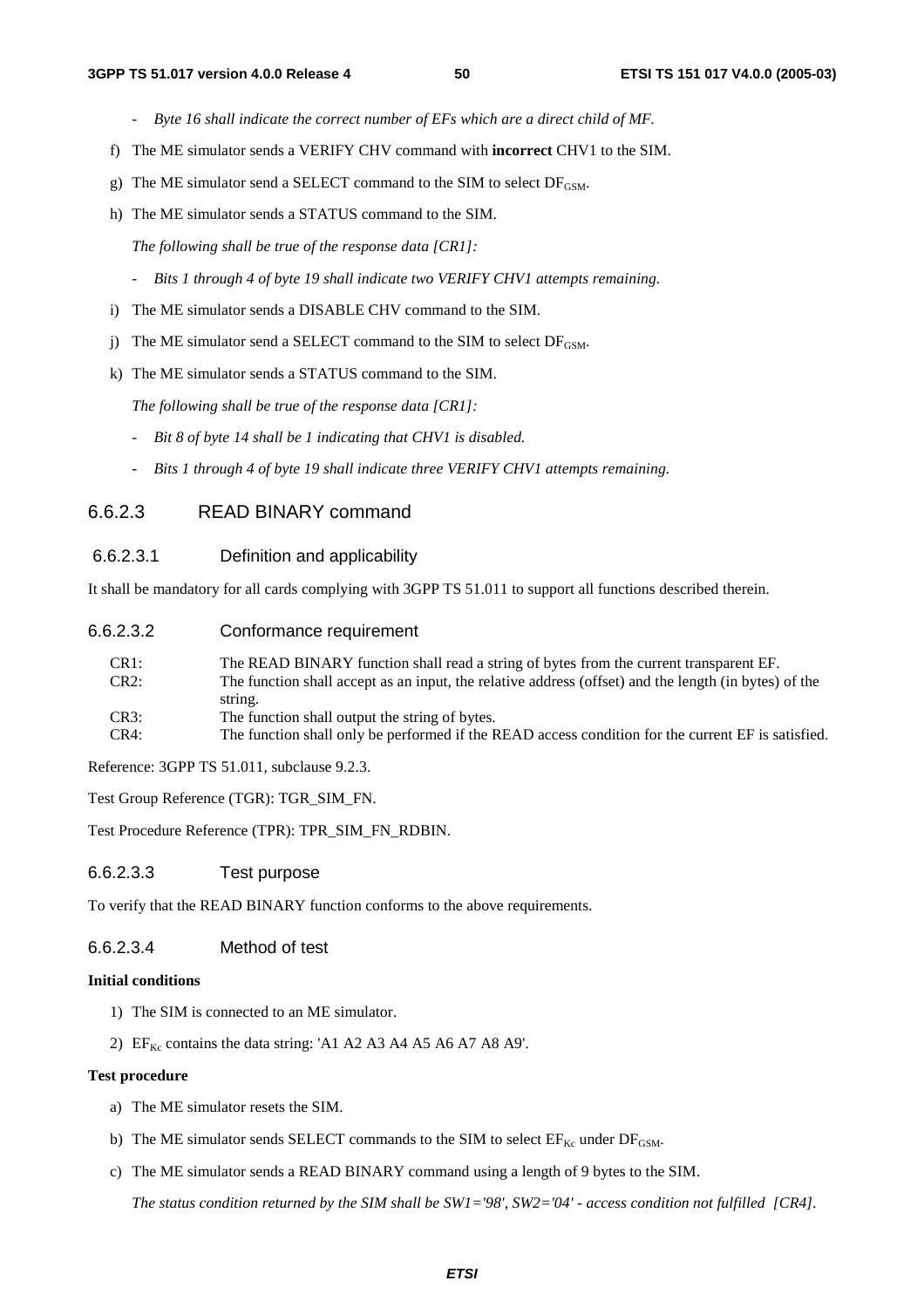- d) The ME simulator sends a VERIFY CHV command to the SIM.
- e) The ME simulator sends a READ BINARY command using a length of 9 bytes to the SIM.  *The status condition returned by the SIM shall be SW1='90', SW2='00' - normal ending of command [CR1-4]. The data string returned shall be 'A1 A2 A3 A4 A5 A6 A7 A8 A9' [CR1-4].*
- f) The ME simulator sends a READ BINARY command using a length of 1 byte to the SIM.  *The data string returned shall be 'A1'.*
- g) The ME simulator sends a READ BINARY command using an offset of '00 01' and length 8 byte to the SIM.  *The data string returned shall be 'A2 A3 A4 A5 A6 A7 A8 A9' [CR1-4].*
- h) The ME simulator sends a READ BINARY command using a length of 10 bytes to the SIM.  *The status condition returned by the SIM shall be SW1='67', SW2='09' or '00' - incorrect parameter P3.*
- i) The ME simulator sends a READ BINARY command using an offset of '00 0A' and length 1 byte to the SIM.  *The status condition returned by the SIM shall be SW1='6B', SW2='XX' - incorrect parameter P1 or P2.*
- j) The ME simulator sends a READ BINARY command using an offset of '00 05' and length 5 bytes to the SIM.  *An error status condition shall be returned by the SIM.*

# 6.6.2.4 UPDATE BINARY command

#### 6.6.2.4.1 Definition and applicability

It shall be mandatory for all cards complying with 3GPP TS 51.011 to support all functions described therein.

# 6.6.2.4.2 Conformance requirement

- 1) The UPDATE BINARY function shall update the current transparent EF with a string of bytes.
- 2) The function shall accept as an input, the relative address (offset), the length (in bytes) of the string, and the string of bytes.
- 3) The function shall only be performed if the UPDATE access condition for the current EF is satisfied.

Reference: 3GPP TS 51.011, subclause 9.2.4.

Test Group Reference (TGR): TGR\_SIM\_FN.

Test Procedure Reference (TPR): TPR\_SIM\_FN\_UPBIN.

## 6.6.2.4.3 Test purpose

To verify that the UPDATE BINARY function conforms to the above requirements.

#### 6.6.2.4.4 Method of test

#### **Initial conditions**

- 1) The SIM is connected to an ME simulator.
- 2)  $EF_{Kc}$  contains the data string: 'FF FF FF FF FF FF FF FF FF'.

#### **Test procedure**

a) The ME simulator resets the SIM.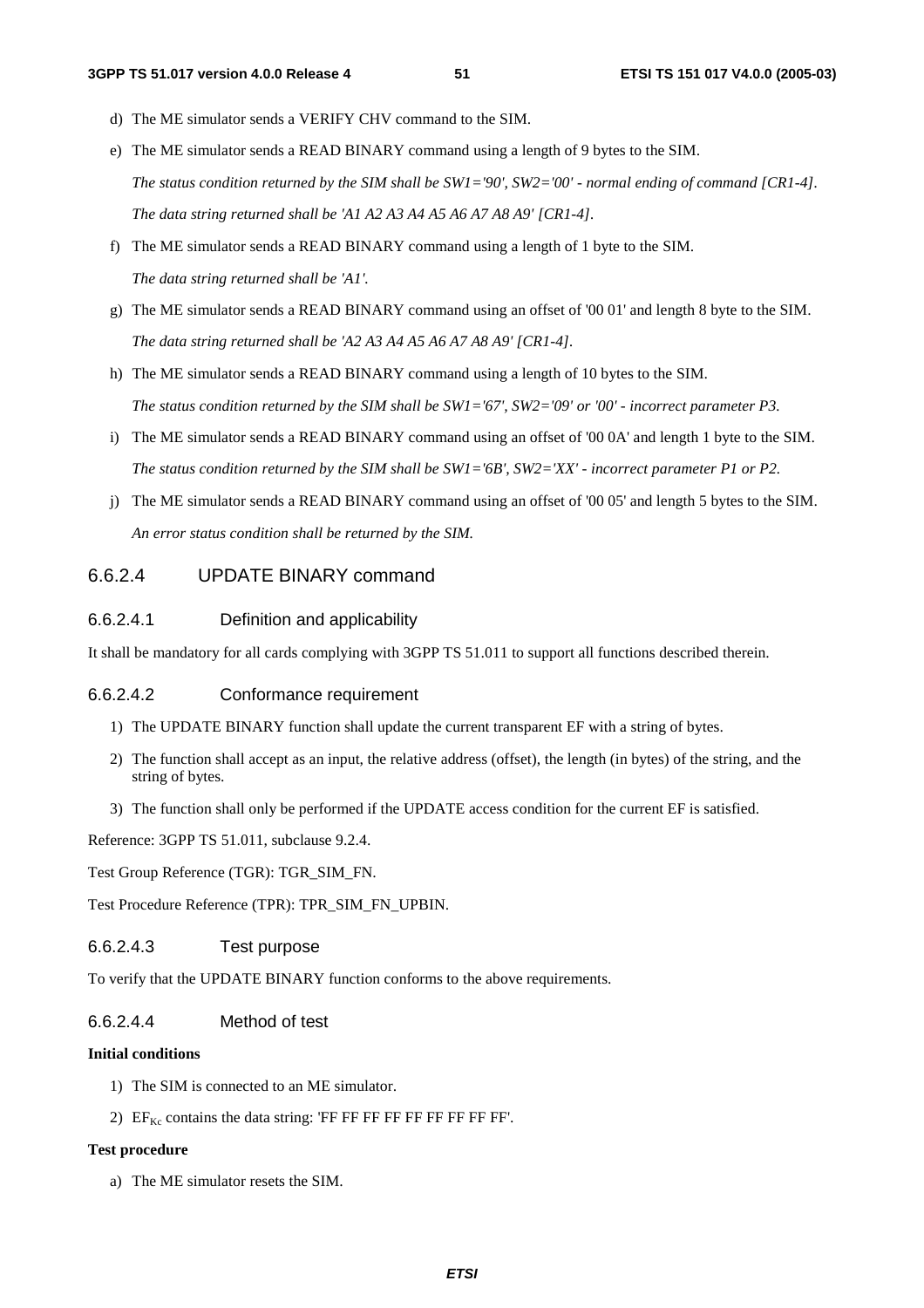- b) The ME simulator sends SELECT commands to the SIM to select  $EF_{Kc}$  under  $DF_{GSM}$ .
- c) The ME simulator sends an UPDATE BINARY command using a length of 9 bytes, and data string 'A1 A2 A3 A4 A5 A6 A7 A8 A9' to the SIM.

 *The status condition returned by the SIM shall be SW1='98', SW2='04' - access condition not fulfilled [CR3].* 

- d) The ME simulator sends a VERIFY CHV command to the SIM.
- e) The ME simulator sends a READ BINARY command using a length of 9 bytes to the SIM.

The data string returned shall be 'FF FF FF FF FF FF FF FF FF'.

f) The ME simulator sends an UPDATE BINARY command using a length of 9 bytes, and data string 'A1 A2 A3 A4 A5 A6 A7 A8 A9' to the SIM.

 *The status condition returned by the SIM shall be SW1='90', SW2='00' [CR3].* 

g) The ME simulator sends a READ BINARY command using a length of 9 bytes to the SIM.

*The data string returned shall be 'A1 A2 A3 A4 A5 A6 A7 A8 A9' [CR1].* 

- h) The ME simulator sends an UPDATE BINARY command using a length of 1 byte, and data string 'E4' to the SIM.
- i) The ME simulator sends a READ BINARY command using a length of 9 bytes to the SIM.

 *The data string returned shall be 'E4 A2 A3 A3 A4 A5 A6 A7 A8 A9' [CR1].* 

- j) The ME simulator sends an UPDATE BINARY command using an offset of '00 01', a length 1 byte, and data string 'E5' to the SIM.
- k) The ME simulator sends a READ BINARY command using a length of 9 bytes to the SIM.

 *The data string returned shall be 'E4 E5 A3 A3 A4 A5 A6 A7 A8 A9' [CR1].*

# 6.6.2.5 READ RECORD command

# 6.6.2.5.1 Definition and applicability

It shall be mandatory for all cards complying with 3GPP TS 51.011 to support all functions described therein.

6.6.2.5.2 Conformance requirement

| CR1:               | The READ RECORD function shall read one complete record in the current linear fixed or cyclic<br>EF.                                                                              |
|--------------------|-----------------------------------------------------------------------------------------------------------------------------------------------------------------------------------|
| $CR2$ :            | The function shall accept as an input, the mode, record number if absolute mode, and the length of<br>the record.                                                                 |
| CR3:               | The function shall output the record specified by the mode.                                                                                                                       |
| $CR4$ :            | The function shall only be performed if the READ access condition for the current EF is satisfied.                                                                                |
| CR5:               | If the mode is CURRENT, the current record is read.                                                                                                                               |
| $CR6$ :            | If the mode is CURRENT, the record pointer is not affected.                                                                                                                       |
| CR7:               | If the mode is ABSOLUTE, the record given by the record number is read.                                                                                                           |
| CR8:               | If the mode is ABSOLUTE, the record pointer is not affected.                                                                                                                      |
| CR9:               | If the mode is NEXT, the record pointer is incremented before the function is performed and the<br>pointed record is read.                                                        |
| CR <sub>10</sub> : | If the mode is NEXT, and the record pointer has not been previously been set within the selected<br>EF, the first record shall be read and the record pointer set to this record. |
| CR11:              | If the mode is NEXT, and the record pointer addresses the last record in a linear fixed EF, the<br>record pointer shall not change and no data shall be read.                     |
| CR12:              | If the mode is NEXT, and the record pointer addresses the last record in a cyclic EF, the first<br>record shall be read and the record pointer set to this record.                |
| CR13:              | If the mode is PREVIOUS, the record pointer is decremented before the function is performed and<br>the pointed record is read.                                                    |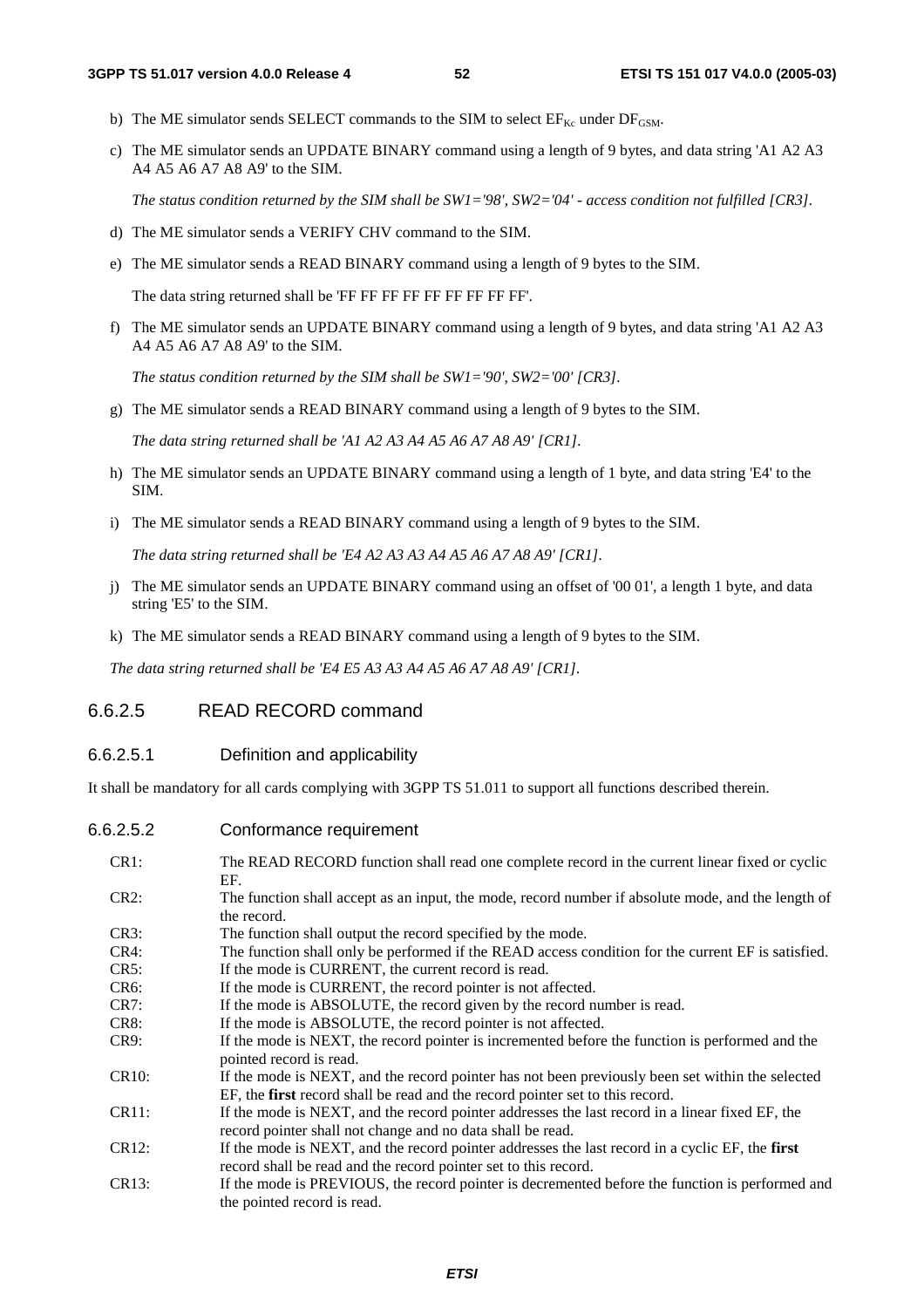| CR14:              | If the mode is PREVIOUS, and the record pointer has not been previously been set within the         |
|--------------------|-----------------------------------------------------------------------------------------------------|
|                    | selected EF, the last record shall be read and the record pointer set to this record.               |
| CR15:              | If the mode is PREVIOUS, and the record pointer addresses the first record in a linear fixed EF,    |
|                    | the record pointer shall not change and no data shall be read.                                      |
| CR <sub>16</sub> : | If the mode is PREVIOUS, and the record pointer addresses the first record in a cyclic EF, the last |
|                    | record shall be read and the record pointer set to this record.                                     |
| CR17:              | The record pointer shall not be changed if the function is unsuccessful.                            |
| CR <sub>18</sub> : | For modes NEXT and PREVIOUS, P1 has no significance and shall not be interpreted by the             |
|                    | SIM.                                                                                                |

Reference: 3GPP TS 51.011, subclause 9.2.5.

Test Group Reference (TGR): TGR\_SIM\_FN.

Test Procedure Reference (TPR): TPR\_SIM\_FN\_RDREC.

# 6.6.2.5.3 Test purpose

To verify that the READ RECORD function conforms to the above requirements using two test procedures.

NOTE: CR12 and CR16 can only be tested if  $EF_{ACM}$  is present.

# 6.6.2.5.4 Method of test

# **Initial conditions**

- 1) The SIM is connected to an ME simulator.
- 2) The records in  $EF<sub>ADN</sub>$  contain the following data for the first 16 bytes:
	- First record: '10 11 12 13 14 15 16 17 18 19 1A 1B 1C 1D 1E 1F'.
	- Second record: '20 21 22 23 24 25 26 27 28 29 2A 2B 2C 2D 2E 2F'.
	- Second last record: 'E0 E1 E2 E3 E4 E5 E6 E7 E8 E9 EA EB EC ED EE EF'.
	- Last record: 'F0 F1 F2 F3 F4 F5 F6 F7 F8 F9 FA FB FC FD FE FF'.
	- The data for the remainder of these two records and for all other records (if any) is 'FF'.
- 3) The records in  $EF_{ACM}$  contain the following data:
	- Record 1: '01 01 01' (last updated record).
	- Record 2: '02 02 02'.
	- Record 3: '03 03 03'.
	- …and so on for all records…
	- Record X: '0X 0X 0X' (first updated record).

# **Test procedure 1 and Requirements**

- a) The ME simulator resets the SIM.
- b) The ME simulator sends SELECT commands to the SIM to select  $EF_{ADN}$  under  $DF_{TELECOM}$ .
- c) The ME simulator sends a READ RECORD command using ABSOLUTE mode with record 1 to the SIM. *The status condition returned by the SIM shall be SW1='98', SW2='04' - access condition not fulfilled [CR4].*
- d) The ME simulator sends a VERIFY CHV command to the SIM.
- e) The ME simulator sends a READ RECORD command using ABSOLUTE mode with record 1 to the SIM. *The status condition returned by the SIM shall be SW1='90', SW2='00' - normal ending of command [CR4].*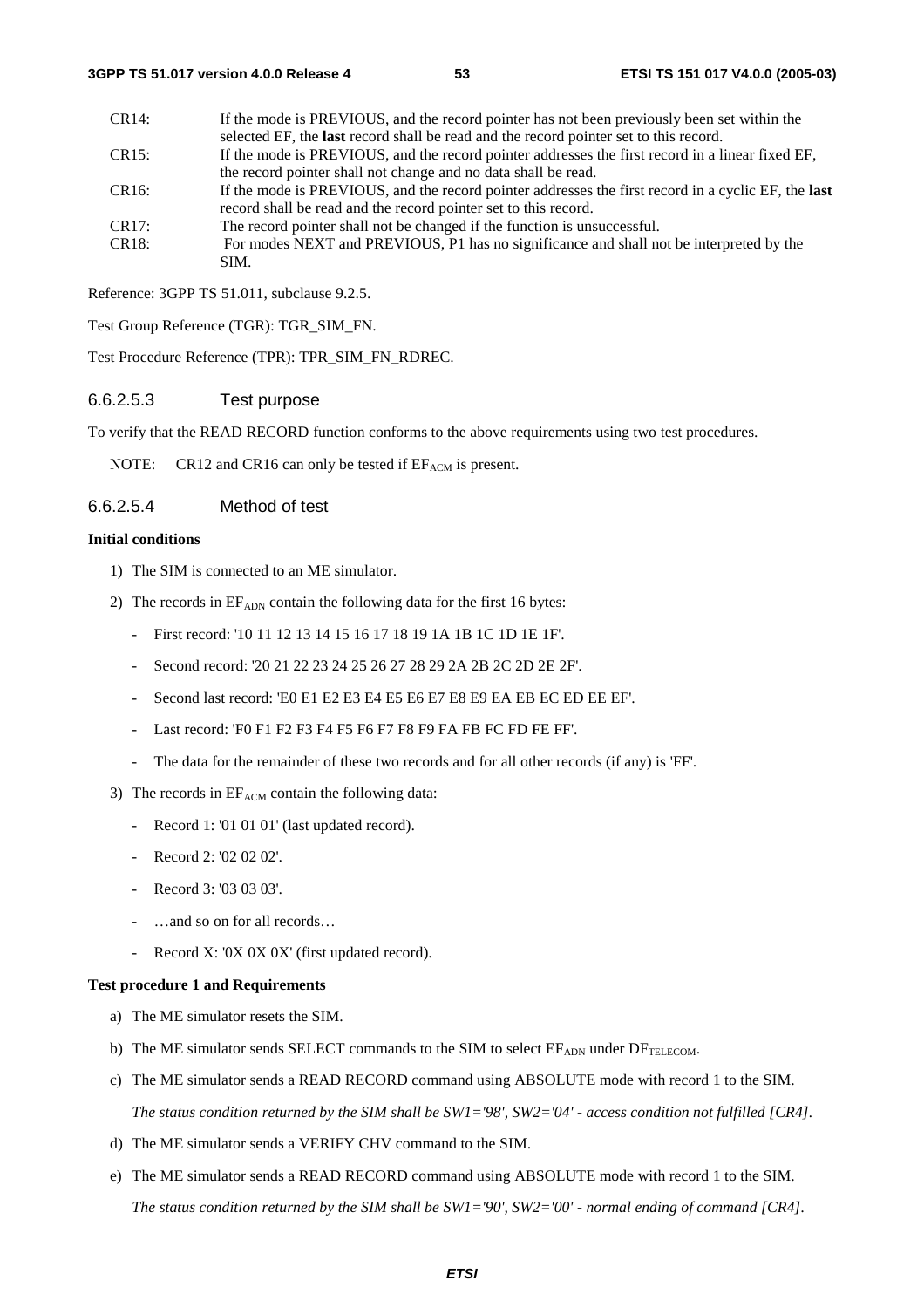The record data returned shall be that of the first record in EF<sub>ADN</sub> [CR1-4,7].

- f) The ME simulator sends SELECT commands to the SIM to select  $EF_{ADN}$  under  $DF_{TELECOM}$ .
- g) The ME simulator sends a READ RECORD command using NEXT mode to the SIM.
- h) The ME simulator sends a READ RECORD command using ABSOLUTE mode with record 2 to the SIM. The record data returned shall be that of the second record in  $EF_{ADN}$  [CR7].
- i) The ME simulator sends a READ RECORD command using CURRENT mode to the SIM. *The record data returned shall be that of the first record in*  $EF_{ADM}$  *[CR5,8].*
- j) The ME simulator sends a READ RECORD command using NEXT mode to the SIM. *The record data returned shall be that of the second record in*  $EF_{ADN}$  *[CR6].*
- k) The ME simulator sends a READ RECORD command using ABSOLUTE mode with the last record to the SIM. *The record data returned shall be that of the last record in*  $EF_{ADN}$  *[CR7].*
- l) The ME simulator sends a READ RECORD command using ABSOLUTE mode with the last record + 1 to the SIM.

*The status condition returned by the SIM shall be SW1='94', SW2='02' - out of range.* 

m) The ME simulator sends a READ RECORD command using CURRENT mode to the SIM.

The record data returned shall be that of the second record in  $EF_{ADN}$  [CR17].

- n) The ME simulator sends SELECT commands to the SIM to select  $E_{ACM}$  under  $DF_{GSM}$ .
- o) The ME simulator sends a READ RECORD command using CURRENT mode to the SIM. The record data returned shall be that of the first record in  $EF_{ACM}$  [CR1,5].
- p) The ME simulator sends a READ RECORD command using ABSOLUTE mode with record 3 to the SIM. The record data returned shall be that of the record 3 in  $EF_{ACM}$  [CR1,7].
- q) The ME simulator sends a READ RECORD command using ABSOLUTE mode with the last record  $+1$  to the SIM.

*The status condition returned by the SIM shall be SW1='94', SW2='02' - out of range.* 

r) The ME simulator sends a READ RECORD command using CURRENT mode to the SIM. The record data returned shall be that of the first record in  $EF_{ACM}$  [CR17].

#### **Test procedure 2 and Requirements**

- a) The ME simulator resets the SIM.
- b) The ME simulator sends a VERIFY CHV command to the SIM.
- c) The ME simulator sends SELECT commands to the SIM to select  $EF_{ADN}$  under  $DF_{TELFGOM}$ .
- d) The ME simulator sends a READ RECORD command using NEXT mode to the SIM. The record data returned shall be that of the first record in EF<sub>ADN</sub> [CR10].
- e) The ME simulator sends a READ RECORD command using CURRENT mode to the SIM. The record data returned shall be that of the first record in  $EF_{ADN}$  [CR10].
- f) The ME simulator sends a READ RECORD command using NEXT mode to the SIM with  $P1 = 'FF'.$ *The status condition returned by the SIM shall be SW1='90', SW2='00' - normal ending of command [CR18].*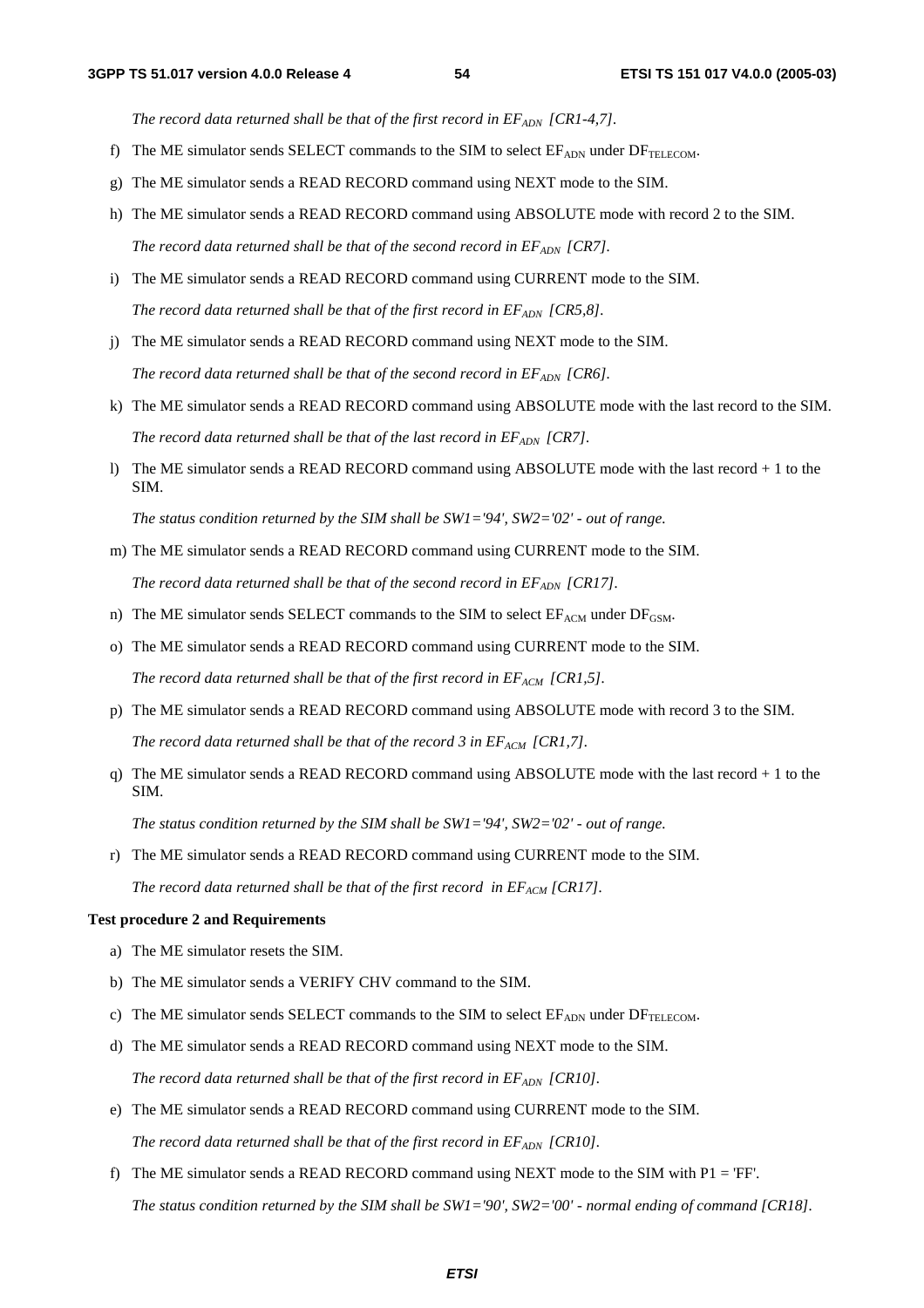The record data returned shall be that of the second record in EF<sub>ADN</sub> [CR9].

- g) The ME simulator sends a READ RECORD command using CURRENT mode to the SIM. *The record data returned shall be that of the second record in*  $EF_{ADN}$  *[CR9].*
- h) The ME simulator sends a SELECT command to the SIM to select  $EF_{ADN}$ .
- i) The ME simulator sends a READ RECORD command using PREVIOUS mode to the SIM. The record data returned shall be that of the last record in  $EF_{ADN}$  [CR14].
- j) The ME simulator sends a READ RECORD command using NEXT mode to the SIM. *The status condition returned by the SIM shall be SW1='94', SW2='02' - out of range [CR11].*
- k) The ME simulator sends a READ RECORD command using CURRENT mode to the SIM. *The record data returned shall be that of the last record in*  $EF_{ADN}$  *[CR11].*
- l) The ME simulator sends a READ RECORD command using PREVIOUS mode with  $P1 = 'FF'$  to the SIM. *The status condition returned by the SIM shall be SW1='90', SW2='00' - normal ending of command [CR18].*  The record data returned shall be that of the second last record in  $EF_{ADN}$  [CR13].
- m) The ME simulator sends a SELECT command to the SIM to select  $EF_{ADN}$ .
- n) The ME simulator sends a READ RECORD command using NEXT mode to the SIM.
- o) The ME simulator sends a READ RECORD command using PREVIOUS mode to the SIM. *The status condition returned by the SIM shall be SW1='94', SW2='02' - out of range [CR15].*
- p) The ME simulator sends a READ RECORD command using CURRENT mode to the SIM. *The record data returned shall be that of the first record in EF<sub>ADN</sub> [CR15].*
- q) The ME simulator sends SELECT commands to the SIM to select  $EF_{ACM}$ .
- r) The ME simulator sends a READ RECORD command using PREVIOUS mode to the SIM. *The record data returned shall be that of the last record (record X) in*  $EF_{ACM}$  *[CR16].*
- s) The ME simulator sends a READ RECORD command using CURRENT mode to the SIM. The record data returned shall be that of the last record (record X) in  $EF_{ACM}$  [CR16].
- t) The ME simulator sends a READ RECORD command using NEXT mode to the SIM. The record data returned shall be that of the first record (record 1) in  $EF_{ACM}$  [CR12].
- u) The ME simulator sends a READ RECORD command using CURRENT mode to the SIM. *The record data returned shall be that of the first record (record 1) in*  $EF_{ACM}$  *[CR12].*

# 6.6.2.6 UPDATE RECORD command

# 6.6.2.6.1 Definition and applicability

It shall be mandatory for all cards complying with 3GPP TS 51.011 to support all functions described therein.

- 6.6.2.6.2 Conformance requirement
	- CR1: The UPDATE RECORD function shall update one complete record in the current linear fixed or cyclic EF.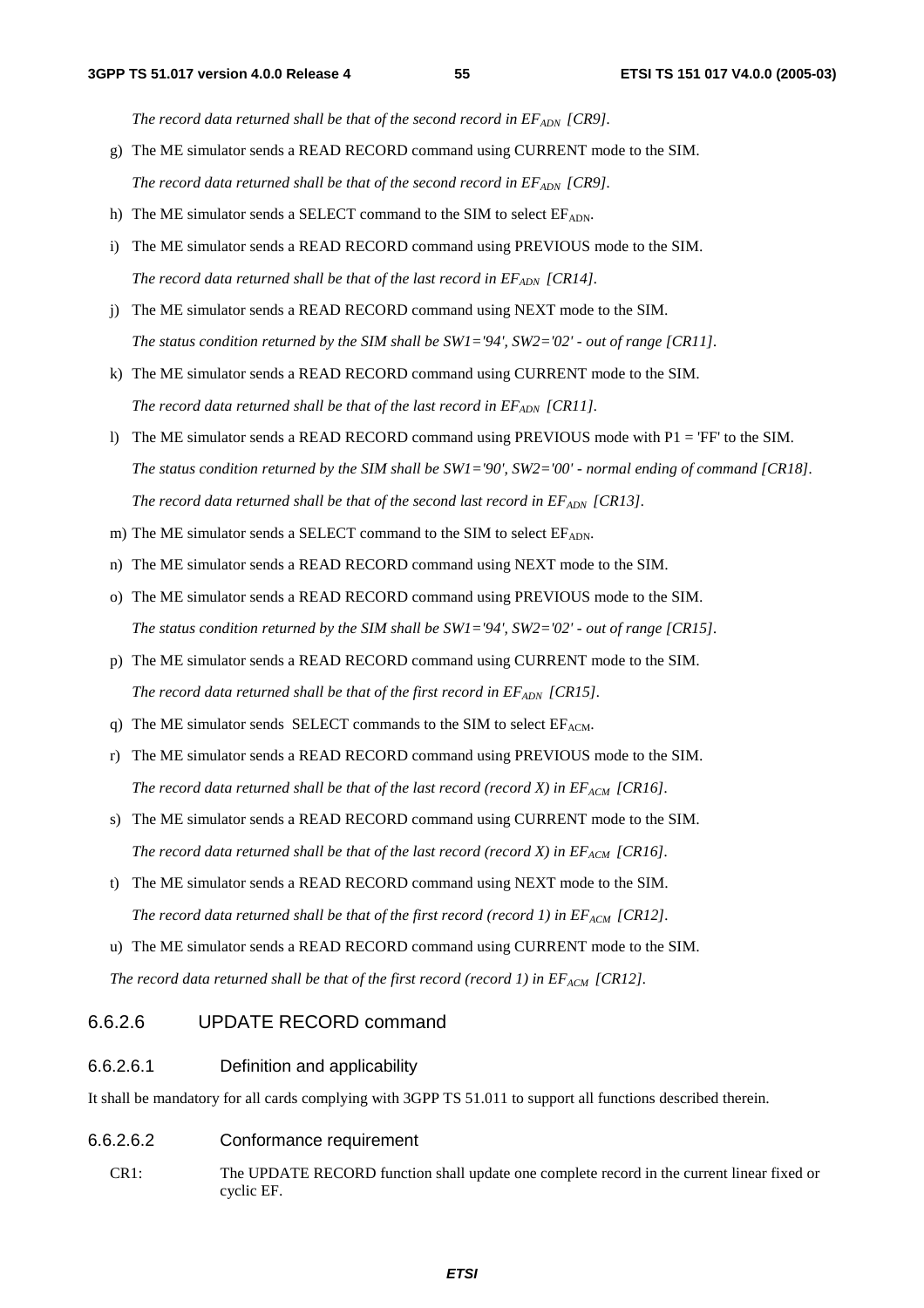| $CR2$ :            | The function shall accept as an input, the mode, record number if absolute mode, the length of the<br>record, and the data used for updating the record.                           |
|--------------------|------------------------------------------------------------------------------------------------------------------------------------------------------------------------------------|
| CR3:               | The function shall only be performed if the UPDATE access condition for the current EF is<br>satisfied.                                                                            |
| $CR4$ :            | For cyclic files, only PREVIOUS mode is allowed.                                                                                                                                   |
| CR5:               | If the mode is CURRENT, the current record is updated                                                                                                                              |
| $CR6$ :            | If the mode is CURRENT, the record pointer is not affected.                                                                                                                        |
| CR7:               | If the mode is ABSOLUTE, the record given by the record number is updated.                                                                                                         |
| CR8:               | If the mode is ABSOLUTE, the record pointer is not affected.                                                                                                                       |
| CR9:               | If the mode is NEXT, the record pointer is incremented before the function is performed and the<br>pointed record is updated.                                                      |
| CR <sub>10</sub> : | If the mode is NEXT, and the record pointer has not previously been set within the selected EF,                                                                                    |
|                    | the first record shall be updated and the record pointer set to this record.                                                                                                       |
| CR11:              | If the mode is NEXT, and the record pointer addresses the last record, the record pointer shall not<br>change and no record shall be updated.                                      |
| CR12:              | If the mode is PREVIOUS, the record pointer is decremented before the function is performed and<br>the pointed record is updated.                                                  |
| CR13:              | If the mode is PREVIOUS, and the record pointer has not previously been set within the selected<br>EF, the last record shall be updated and the record pointer set to this record. |
| CR14:              | If the mode is PREVIOUS, and the record pointer addresses the first record, the record pointer<br>shall not change and no record shall be updated.                                 |
| CR15:              | If the mode is PREVIOUS and the EF is a cyclic file, the oldest record is updated, the record<br>pointer set to this record, and this record shall become the first record.        |
| CR16:              | The record pointer shall not be changed if the function is unsuccessful.                                                                                                           |
| CR17:              | For modes NEXT and PREVIOUS, P1 has no significance and shall not be interpreted by the SIM.                                                                                       |

Reference: 3GPP TS 51.011, subclause 9.2.6.

Test Group Reference (TGR): TGR\_SIM\_FN.

Test Procedure Reference (TPR): TPR\_SIM\_FN\_UPREC.

#### 6.6.2.6.3 Test purpose

To verify that the UPDATE RECORD function conforms to the above requirements for the different modes available.

NOTE: CR4 and CR13 can only be tested if  $EF_{ACM}$  is present.

# 6.6.2.6.4 Method of test

## **Initial conditions**

- 1) The SIM is connected to an ME simulator.
- 2) The records in  $EF_{\text{ADN}}$  contain the following data for the first 16 bytes:
	- First record: '10 11 12 13 14 15 16 17 18 19 1A 1B 1C 1D 1E 1F'.
	- Second record: '20 21 22 23 24 25 26 27 28 29 2A 2B 2C 2D 2E 2F'.
	- Second last record: 'E0 E1 E2 E3 E4 E5 E6 E7 E8 E9 EA EB EC ED EE EF'.
	- Last record: 'F0 F1 F2 F3 F4 F5 F6 F7 F8 F9 FA FB FC FD FE FF'.
	- The data for the remainder of these two records and for all other records (if any) is 'FF'.
- 3) The records in  $EF_{ACM}$  contain the following data:
	- Record 1: '01 01 01' (last updated record).
	- Record 2: '02 02 02'.
	- Record 3: '03 03 03'.
	- ...and so on for all records...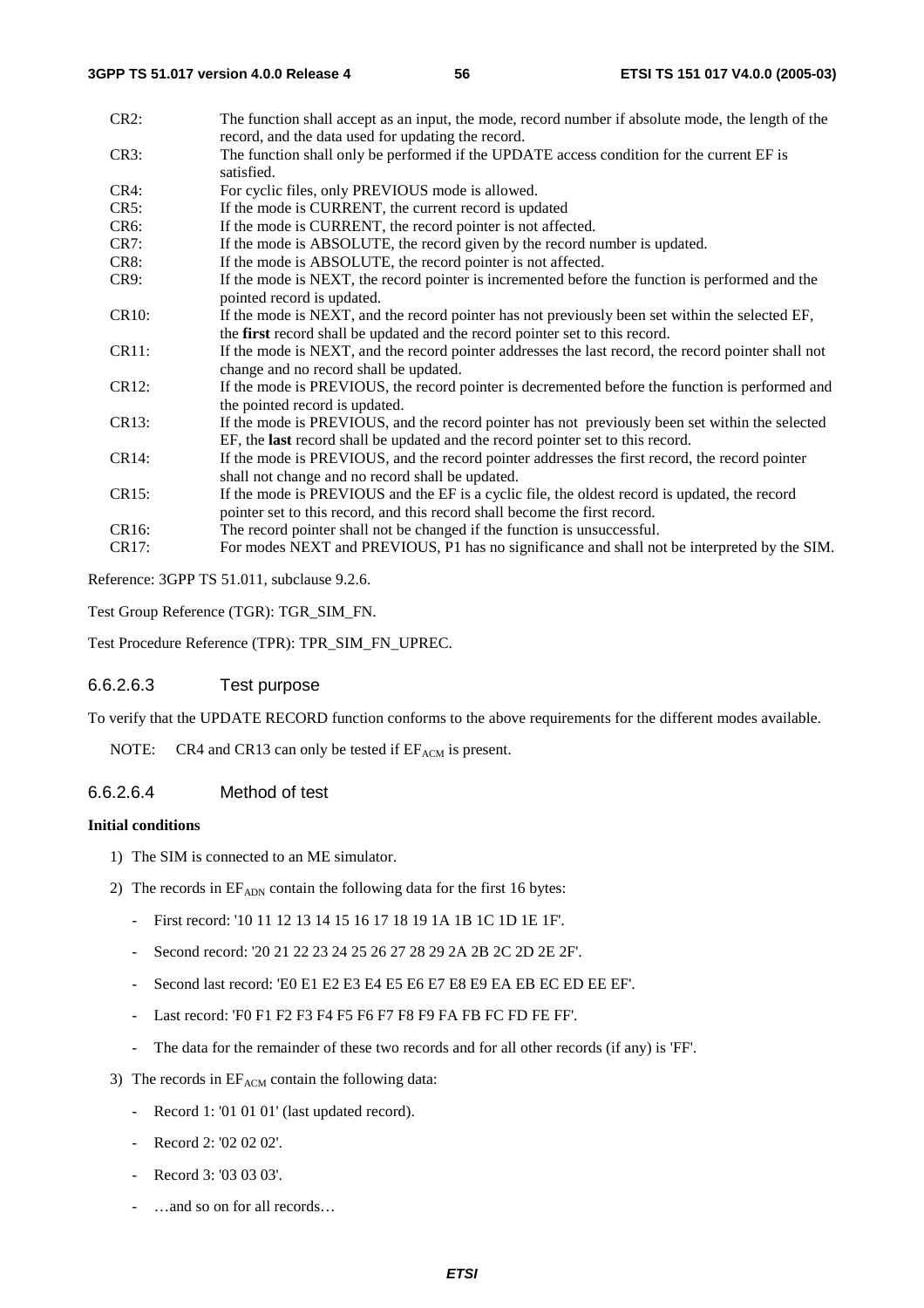Record X: '0X 0X 0X' (first updated record).

#### **Test procedure 1 and Requirements**

- a) The ME simulator resets the SIM.
- b) The ME simulator sends SELECT commands to the SIM to select  $EF_{ADN}$  under  $DF_{TELECOM}$ .
- c) The ME simulator sends an UPDATE RECORD command using ABSOLUTE mode with record 1 to the SIM. The data used is 'C1' for all bytes.

*The status condition returned by the SIM shall be SW1='98', SW2='04' - access condition not fulfilled [CR3].* 

- d) The ME simulator sends a VERIFY CHV command to the SIM.
- e) The ME simulator sends an UPDATE RECORD command using ABSOLUTE mode with record 1 to the SIM. The data used is 'C2' for all bytes.

*The status condition returned by the SIM shall be SW1='90', SW2='00' - normal ending of command [CR3].* 

f) The ME simulator sends a READ RECORD command using ABSOLUTE mode with record 1 to the SIM.

*The record data returned shall be 'C2' for all bytes [CR1-3,7].* 

- g) The ME simulator sends SELECT commands to the SIM to select  $EF_{ADN}$  under  $DF_{TEEFCOM}$ .
- h) The ME simulator sends an UPDATE RECORD command using NEXT mode to the SIM. The data used is 'D0' for all bytes.
- i) The ME simulator sends an UPDATE RECORD command using ABSOLUTE mode with record 2 to the SIM. The data used is 'C3' for all bytes.
- j) The ME simulator sends a READ RECORD command using ABSOLUTE mode with record 2 to the SIM.

*The record data returned shall be 'C3' for all bytes[CR7].* 

- k) The ME simulator sends an UPDATE RECORD command using CURRENT mode to the SIM. The data used is 'C4' for all bytes.
- l) The ME simulator sends a READ RECORD command using ABSOLUTE mode with record 1 to the SIM.

*The record data returned shall be 'C4' for all bytes [CR5,8].* 

- m) The ME simulator sends an UPDATE RECORD command using NEXT mode to the SIM. The data used is 'C5' for all bytes.
- n) The ME simulator sends a READ RECORD command using ABSOLUTE mode with record 2 to the SIM.

*The record data returned shall be 'C5' for all bytes [CR8].* 

- o) The ME simulator sends an UPDATE RECORD command using ABSOLUTE mode with the last record to the SIM. The data used is 'C7' for all bytes.
- p) The ME simulator sends a READ RECORD command using ABSOLUTE mode with the last record to the SIM. *The record data returned shall be 'C7' for all bytes [CR7].*
- q) The ME simulator sends an UPDATE RECORD command using ABSOLUTE mode with the last record + 1 to the SIM. The data used is 'C8' for all bytes.

*The status condition returned by the SIM shall be SW1='94', SW2='02' - out of range.* 

- r) The ME simulator sends an UPDATE RECORD command using CURRENT mode to the SIM. The data used is 'C9' for all bytes.
- s) The ME simulator sends a READ RECORD command using ABSOLUTE mode with record 2 to the SIM.

*The record data returned shall be 'C9' for all bytes [CR16].*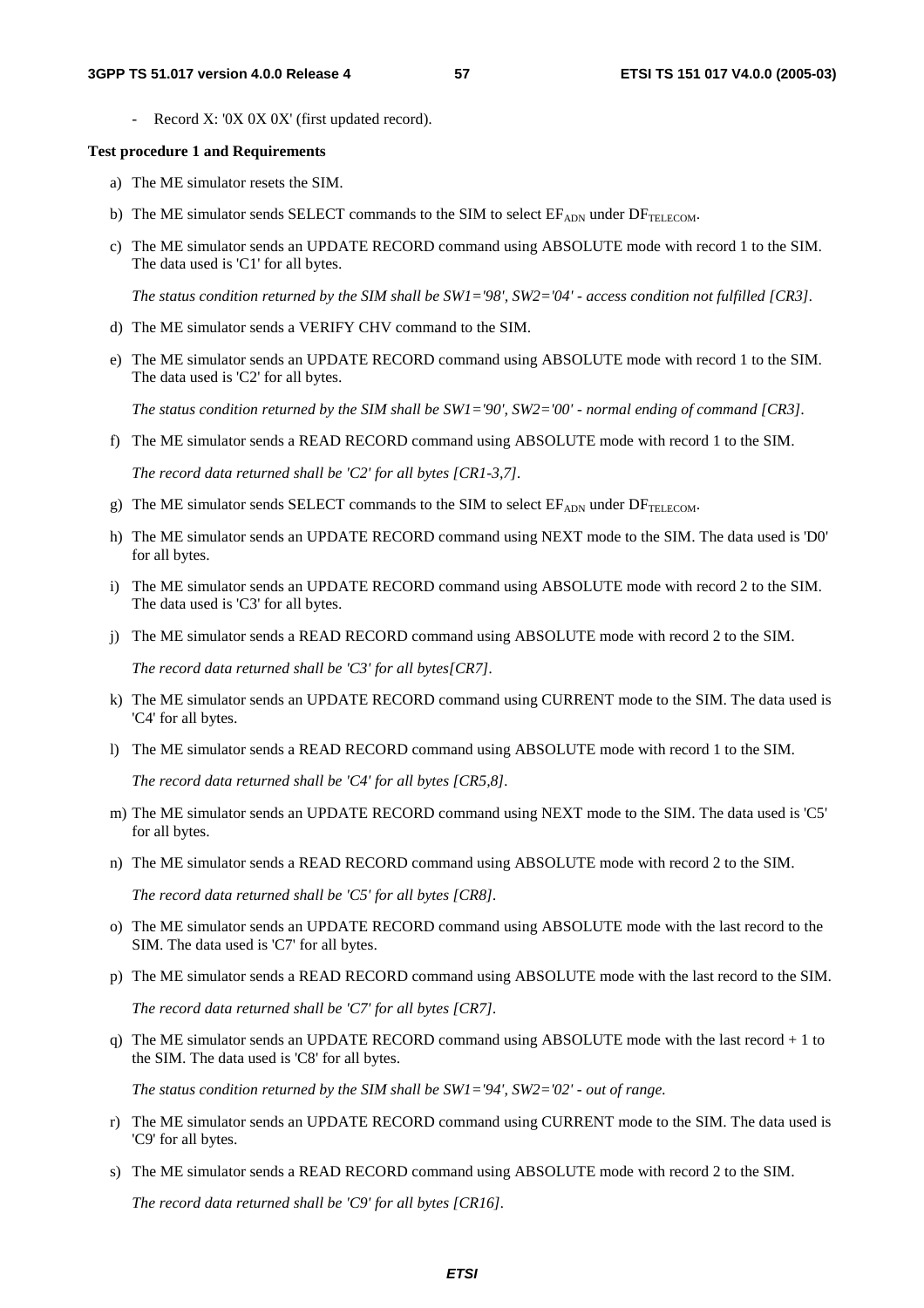- t) The ME simulator sends SELECT commands to the SIM to select  $EF_{ACM}$  under  $DF_{GSM}$ .
- u) The ME simulator sends an UPDATE RECORD command using CURRENT mode to the SIM. The data used is 'CA' for all bytes.

*The status condition returned by the SIM shall be SW1='6B', SW2='XX' - file is inconsistent with the command [CR4].* 

v) The ME simulator sends an UPDATE RECORD command using ABSOLUTE mode with record 3 to the SIM. The data used is 'CB' for all bytes.

*The status condition returned by the SIM shall be SW1='6B', SW2='XX' - file is inconsistent with the command [CR4].* 

#### **Test procedure 2 and Requirements**

- a) The ME simulator resets the SIM.
- b) The ME simulator sends a VERIFY CHV command to the SIM.
- c) The ME simulator sends SELECT commands to the SIM to select  $EF_{\text{ADN}}$  under  $DF_{\text{TELECOM}}$ .
- d) The ME simulator sends an UPDATE RECORD command using NEXT mode to the SIM. The data used is 'C2' for all bytes.
- e) The ME simulator sends a READ RECORD command using ABSOLUTE mode with record 1 to the SIM.

*The record data returned shall be 'C2' for all bytes [CR10].* 

- f) The ME simulator sends an UPDATE RECORD command using CURRENT mode to the SIM. The data used is 'C3' for all bytes.
- g) The ME simulator sends a READ RECORD command using ABSOLUTE mode with record 1 to the SIM. *The record data returned shall be 'C3' for all bytes [CR10].*
- h) The ME simulator sends an UPDATE RECORD command using NEXT mode to the SIM with P1 = 'FF'. The data used is 'C4' for all bytes.

*The status condition returned by the SIM shall be SW1='90', SW2='00' - normal ending of command [CR17].* 

- i) The ME simulator sends a READ RECORD command using ABSOLUTE mode with record 2 to the SIM. *The record data returned shall be 'C4' for all bytes [CR9,17].*
- j) The ME simulator sends an UPDATE RECORD command using CURRENT mode to the SIM. The data used is 'C5' for all bytes.
- k) The ME simulator sends a READ RECORD command using ABSOLUTE mode with record 2 to the SIM.

*The record data returned shall be 'C5' for all bytes [CR9].* 

- l) The ME simulator sends a SELECT command to the SIM to select  $EF_{ADN}$ .
- m) The ME simulator sends an UPDATE RECORD command using PREVIOUS mode to the SIM. The data used is 'C6' for all bytes.
- n) The ME simulator sends a READ RECORD command using ABSOLUTE mode with the last record to the SIM. *The record data returned shall be 'C6' for all bytes [CR13].*
- o) The ME simulator sends an UPDATE RECORD command using NEXT mode to the SIM. The data used is 'C7' for all bytes.

*The status condition returned by the SIM shall be SW1='94', SW2='02' - out of range [CR11].* 

p) The ME simulator sends an UPDATE RECORD command using CURRENT mode to the SIM. The data used is 'C8' for all bytes.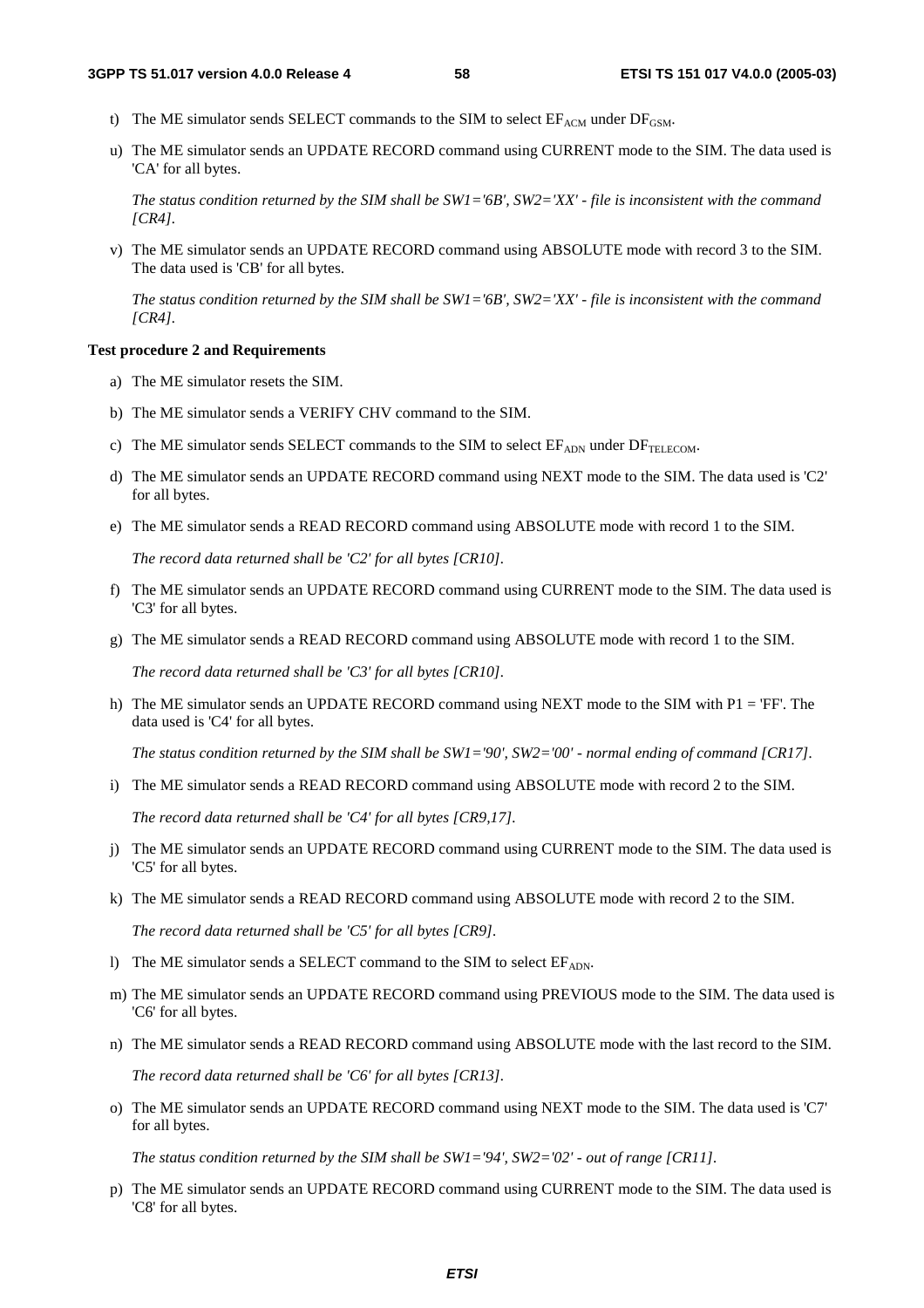q) The ME simulator sends a READ RECORD command using ABSOLUTE mode with the last record to the SIM.

*The record data returned shall be 'C8' for all bytes [CR16].* 

r) The ME simulator sends an UPDATE RECORD command using PREVIOUS mode with  $P1 = 'FF'$  to the SIM. The data used is 'C9' for all bytes.

*The status condition returned by the SIM shall be SW1='90', SW2='00' - normal ending of command [CR17].* 

s) The ME simulator sends a READ RECORD command using ABSOLUTE mode with the second last record to the SIM.

*The record data returned shall be 'C9' for all bytes [CR12,17].* 

- t) The ME simulator sends a SELECT command to the SIM to select  $EF_{ADN}$ .
- u) The ME simulator sends an UPDATE RECORD command using NEXT mode to the SIM. The data used is 'CA' for all bytes.
- v) The ME simulator sends an UPDATE RECORD command using PREVIOUS mode to the SIM. The data used is 'CB' for all bytes.

*The status condition returned by the SIM shall be SW1='94', SW2='02' - out of range [CR13].* 

- w) The ME simulator sends an UPDATE RECORD command using CURRENT mode to the SIM. The data used is 'CC' for all bytes.
- x) The ME simulator sends a READ RECORD command using ABSOLUTE mode with record 1 to the SIM.

*The record data returned shall be 'CC' for all bytes [CR16].* 

- y) The ME simulator sends SELECT commands to the SIM to select  $E_{ACM}$  under  $DF_{GSM}$ .
- z) The ME simulator sends an UPDATE RECORD command using PREVIOUS mode to the SIM. The data used is 'CD' for all bytes.
- aa) The ME simulator sends a READ RECORD command using ABSOLUTE mode with the first record (record 1) to the SIM.

*The record data returned shall be 'CD' for all bytes [CR15].* 

ab) The ME simulator sends an UPDATE RECORD command using NEXT mode to the SIM. The data used is 'C2' for all bytes.

 *The status condition returned by the SIM shall be SW1='6B', SW2='XX' - file is inconsistent with the command [CR4].* 

# 6.6.2.7 SEEK command

# 6.6.2.7.1 Definition and applicability

It shall be mandatory for all cards complying with 3GPP TS 51.011 to support all functions described therein.

- 6.6.2.7.2 Conformance requirement
	- CR1: The SEEK function shall search through the current linear fixed EF to find a record starting with the given pattern.
	- CR2: The function shall accept as an input, the type and mode, pattern and length of pattern.
	- CR3: The SEEK function shall support both type 1 and type 2.
	- CR4: For a type 2 SEEK, the function shall output the record number.
	- CR5: The SEEK function shall support the following modes:
		- a) from the beginning forwards;
		- b) from the end backwards;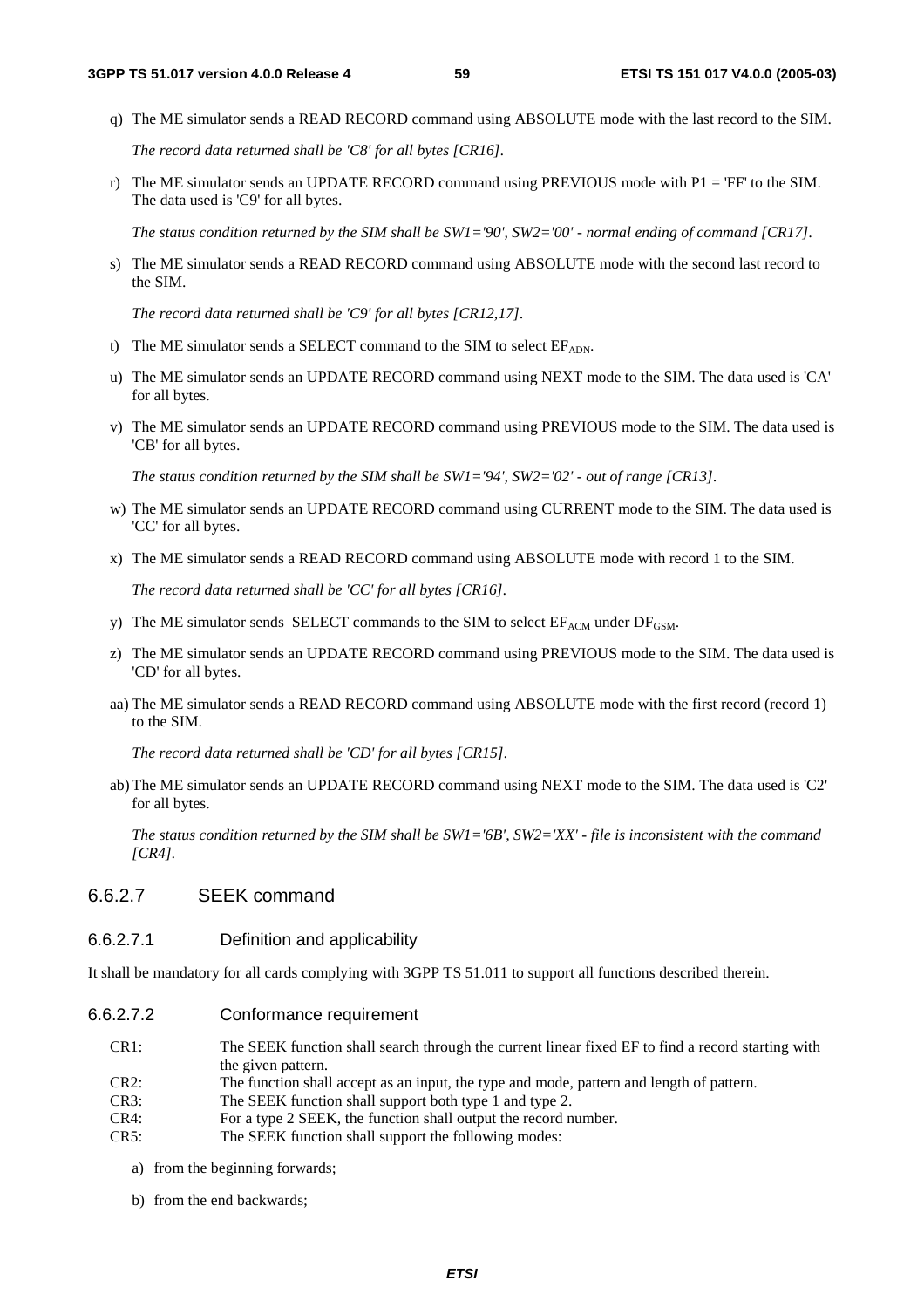- c) from the next location forwards;
- d) from the previous location backwards.

| $CR6$ : | The function shall only be performed if the READ access condition for the current EF is satisfied.    |
|---------|-------------------------------------------------------------------------------------------------------|
| CR7:    | If the parameter P3 indicates a pattern-length greater than the record length, the SIM shall send the |
|         | status information 'incorrect parameter P3'.                                                          |

- CR8: The SIM shall be able to accept any pattern length from 1 to 16 bytes inclusive.
- CR9: For a SEEK function of next location forwards, if the record pointer has not been previously set within the selected linear fixed EF, the search begins with the **first** record.
- CR10: For a SEEK function of previous location backwards, if the record pointer has not been previously set within the selected linear fixed EF, the search begins with the **last** record.
- CR11: After a successful SEEK function, the record pointer shall be set to the record in which the pattern was found.
- CR12: The record pointer shall not be changed by an unsuccessful SEEK function.

Reference: 3GPP TS 51.011, subclause 9.2.7.

Test Group Reference (TGR): TGR\_SIM\_FN.

Test Procedure Reference (TPR): TPR\_SIM\_FN\_SEEK.

## 6.6.2.7.3 Test purpose

To verify that the SEEK function conforms to the above requirements for the different modes available.

# 6.6.2.7.4 Method of test

#### **Initial conditions**

- 1) The SIM is connected to an ME simulator.
- 2) The records in  $EF_{ADN}$  contain the following data for the first 16 bytes:
	- record 1: 'A0 A1 A2 11 12 13 14 15 16 17 18 19 1A 1B 1C 1D'.
	- record 2: 'A0 A1 A2 21 22 23 24 25 26 27 28 29 2A 2B 2C 2D'.
	- The data for the remainder of these two records and for all other records is 'FF'.

#### **Test procedure**

- a) The ME simulator resets the SIM.
- b) The ME simulator sends SELECT commands to the SIM to select  $EF_{ADN}$  under  $DF_{TELECOM}$ .
- c) The ME simulator sends a type 1 SEEK command using the 'from the beginning forwards' mode, a patternlength of 1, and pattern 'A0' to the SIM.

*The status condition returned by the SIM shall be SW1='98', SW2='04' - access condition not fulfilled [CR6].* 

- d) The ME simulator sends a VERIFY CHV command to the SIM.
- e) The ME simulator sends a type 1 SEEK command using the 'from the beginning forwards' mode, a patternlength of 1, and pattern 'A0' to the SIM.

*The status condition returned by the SIM shall be SW1='90', SW2='00' - normal ending of command [CR1-3,6].* 

- f) The ME simulator sends SELECT commands to the SIM to select  $EF_{ADN}$  under  $DF_{TELECOM}$ .
- g) The ME simulator sends a type 2 SEEK command using the 'from the beginning forwards' mode, a patternlength of 1, and pattern 'A0' to the SIM.

*The status condition returned by the SIM shall be SW1='9F', SW2='01' [CR1-3,8].* 

h) The ME simulator sends a GET RESPONSE command to the SIM.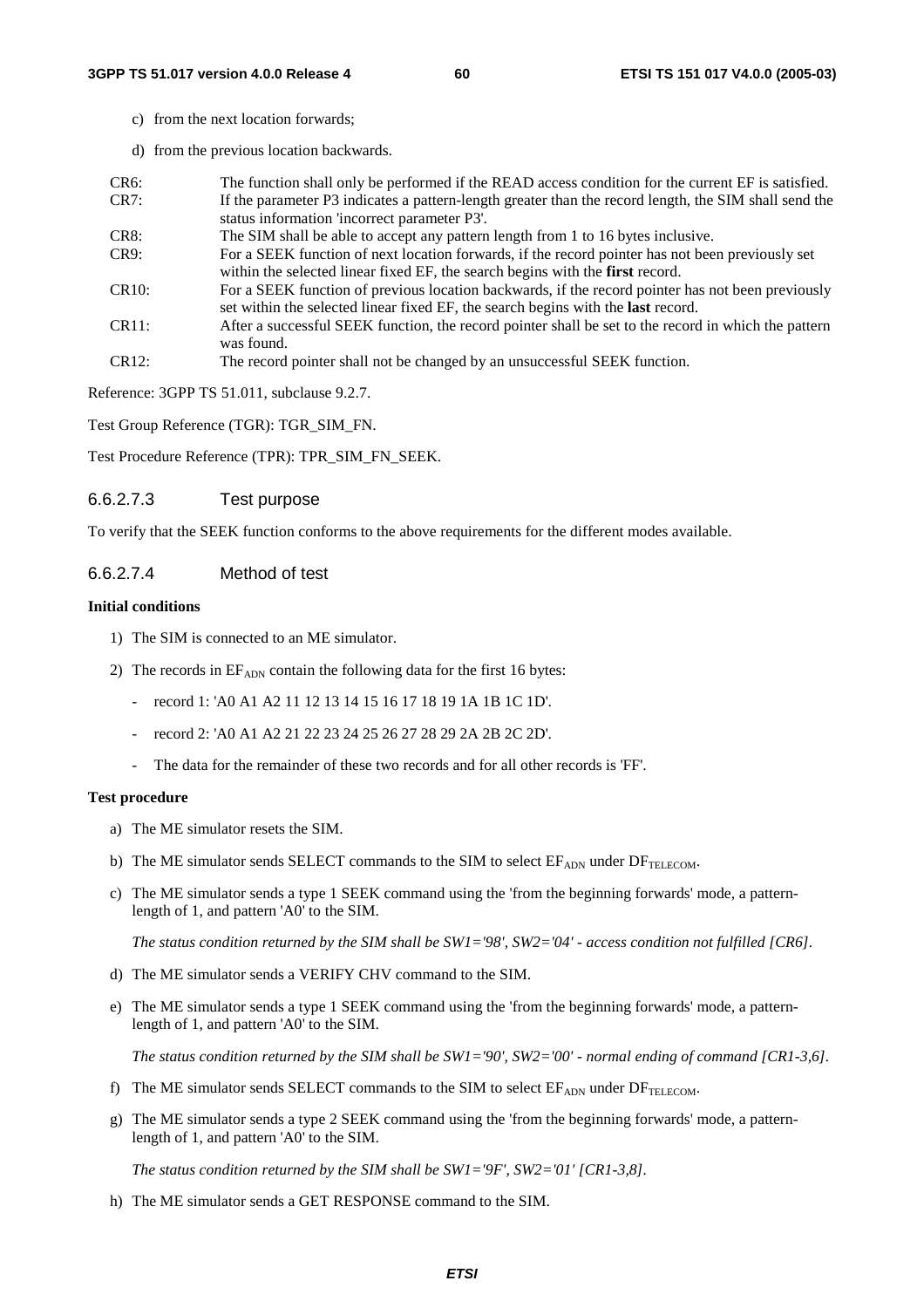*The response data shall be '01' indicating that the first record has been found [CR4].* 

- i) The ME simulator sends a type 2 SEEK command using the 'from the beginning forwards' mode, a patternlength of 3, and pattern 'A0 A1 A2' to the SIM.
- j) The ME simulator sends a GET RESPONSE command to the SIM.

 *The response data shall be '01' indicating that the first record has been found [CR5a].* 

- k) The ME simulator sends a type 2 SEEK command using the 'from the end backwards' mode, a pattern-length of 3, and pattern 'A0 A1 A2' to the SIM.
- l) The ME simulator sends a GET RESPONSE command to the SIM.

 *The response data shall be '02' indicating that the second record has been found [CR5b].* 

m) The ME simulator sends a type 2 SEEK command using the 'from the previous location backwards' mode, a pattern-length of 16, and the following pattern to the SIM:

'A0 A1 A2 11 12 13 14 15 16 17 18 19 1A 1B 1C 1D'

*The status condition returned by the SIM shall be SW1='9F', SW2='01' [CR8].* 

n) The ME simulator sends a GET RESPONSE command to the SIM.

 *The response data shall be '01' indicating that the first record has been found [CR5d].* 

- o) The ME simulator sends a type 2 SEEK command using the 'from the next location forwards' mode, a patternlength of 3, and pattern 'A0 A1 A2' to the SIM.
- p) The ME simulator sends a GET RESPONSE command to the SIM.

 *The response data shall be '02' indicating that the second record has been found [CR5c].* 

- q) The ME simulator sends a SELECT command to the SIM to select  $EF_{ADN}$  again.
- r) The ME simulator sends a type 2 SEEK command using the 'from the next location forwards' mode, a patternlength of 3, and pattern 'A0 A1 A2' to the SIM.
- s) The ME simulator sends a GET RESPONSE command to the SIM to retrieve the single byte of response data.

 *The response data shall be '01' indicating that the first record has been found [CR9].* 

- t) The ME simulator sends a SELECT command to the SIM to select  $EF_{ADN}$  again.
- u) The ME simulator sends a type 2 SEEK command using the 'from the previous location backwards' mode, a pattern-length of 3, and pattern 'A0 A1 A2' to the SIM.
- v) The ME simulator sends a GET RESPONSE command to the SIM.

 *The response data shall be '02' indicating that the second record has been found [CR10].* 

w) The ME simulator sends a READ RECORD command using CURRENT mode to the SIM.

The record data returned shall be that of the second record in  $EF_{ADM}$  [CR11].

x) The ME simulator sends a type 2 SEEK command using the 'from the beginning forwards' mode, a patternlength of 5, and pattern 'A1 A2 11 12 13' to the SIM.

The status condition returned by the SIM shall be SW1='94', SW2='04' - pattern not found [CR1].

y) The ME simulator sends a READ RECORD command using CURRENT mode to the SIM.

*The record data returned shall be that of the second record in*  $EF_{ADN}$  *[CR12].* 

z) The ME simulator sends SELECT commands to the SIM to select  $E_{\text{ADM}}$  under  $DF_{\text{TELECOM}}$ .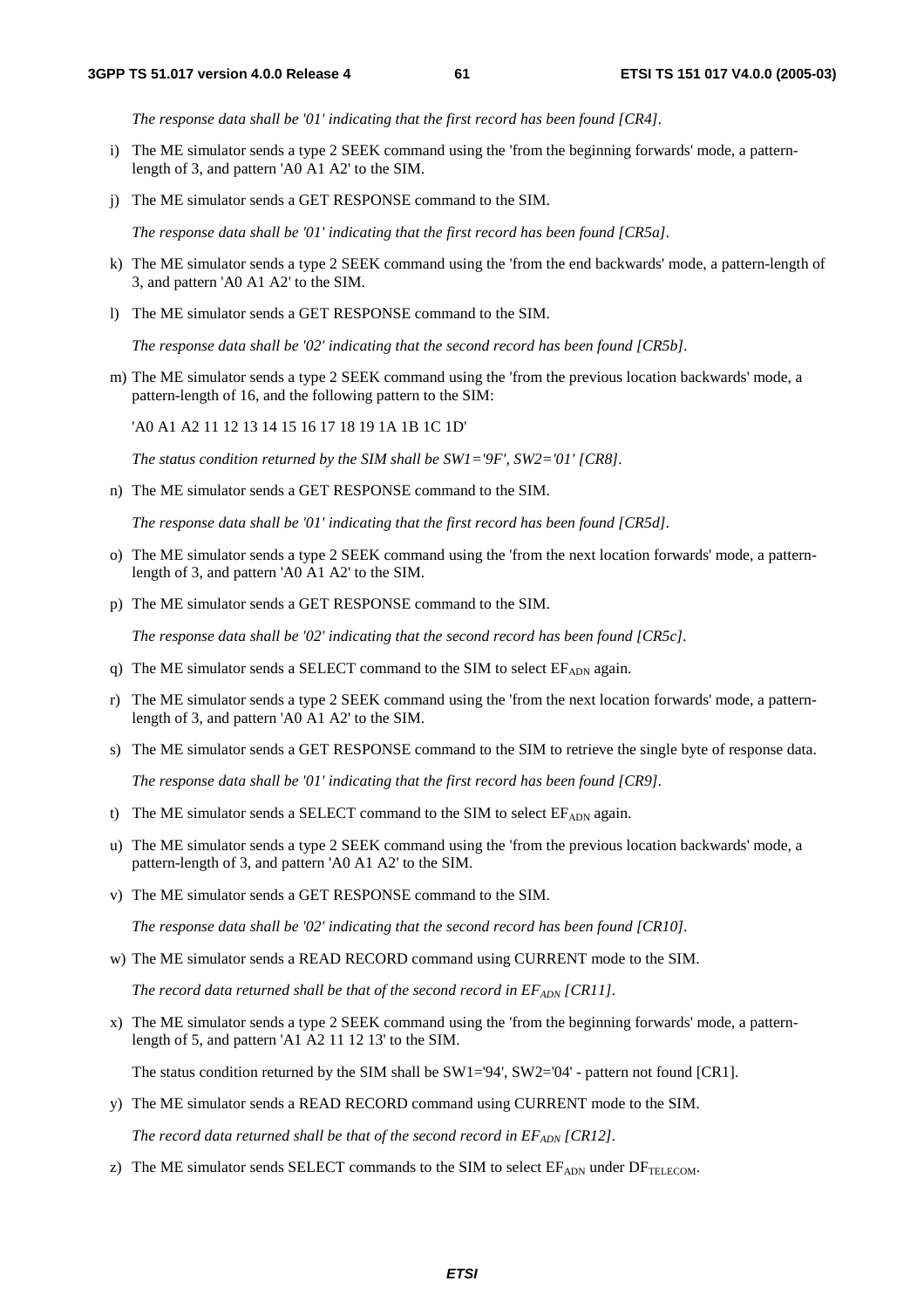#### **3GPP TS 51.017 version 4.0.0 Release 4 62 ETSI TS 151 017 V4.0.0 (2005-03)**

aa) The ME simulator sends a type 2 SEEK command using the 'from the beginning forwards' mode, a patternlength of one more than the record size of EFADN, and 'FF' for all pattern bytes to the SIM.

 *The status condition returned by the SIM shall be SW1='67', SW2='XX' - incorrect parameter P3 [CR7]*

#### 6.6.2.8 INCREASE command

#### 6.6.2.8.1 Definition and applicability

It shall be mandatory for all cards complying with 3GPP TS 51.011 and containing  $EF_{ACM}$  and  $EF_{ACMMAX}$  to support all functions described therein.

#### 6.6.2.8.2 Conformance requirement

| CR <sub>1</sub> : | This function shall add the value given to the value of the last increased/updated record of the<br>current cyclic EF and store the result into the oldest record. |
|-------------------|--------------------------------------------------------------------------------------------------------------------------------------------------------------------|
| CR2:              | The record pointer shall be set to this record and this record becomes the first record.                                                                           |
| CR3:              | The function shall only be used if the INCREASE access condition is fulfilled.                                                                                     |
| CR4:              | The function shall accept as an input, the value to be added.                                                                                                      |
| CR5:              | The function shall output the value of the increased record and the value which has been added.                                                                    |
| $CR6$ :           | The SIM shall not perform the INCREASE if the result would exceed the maximum value of the                                                                         |
|                   | record (represented by all bytes set to 'FF).                                                                                                                      |

Reference: 3GPP TS 51.011, subclause 9.2.8.

Test Group Reference (TGR): TGR\_SIM\_FN.

Test Procedure Reference (TPR): TPR\_SIM\_FN\_INC.

## 6.6.2.8.3 Test purpose

To verify that the INCREASE function conforms to the above requirements.

#### 6.6.2.8.4 Method of test

#### **Initial conditions**

- 1) The SIM is connected to an ME simulator.
- 2) Each record in  $EF_{ACM}$  contains the data '00 00 01'.

#### **Test procedure**

- a) The ME simulator resets the SIM.
- b) The ME simulator sends SELECT commands to the SIM to select  $EF_{ACM}$  under  $DF_{GSM}$ .
- c) The ME simulator sends an INCREASE command with value '00 00 02' to the SIM.

 *The status condition returned by the SIM shall be SW1='98', SW2='04' - access condition not fulfilled [CR3].* 

- d) The ME simulator sends a VERIFY CHV command to the SIM.
- e) The ME simulator sends an INCREASE command with value '00 00 03' to the SIM. *The status condition returned by the SIM shall be SW1='9F', SW2='06' [CR4].*
- f) The ME simulator sends a GET RESPONSE command to the SIM.  *The response data shall be '00 00 04 00 00 03' [CR1,5].*
- g) The ME simulator sends an INCREASE command with value '01 02 00' to the SIM.
- h) The ME simulator sends a GET RESPONSE command to the SIM.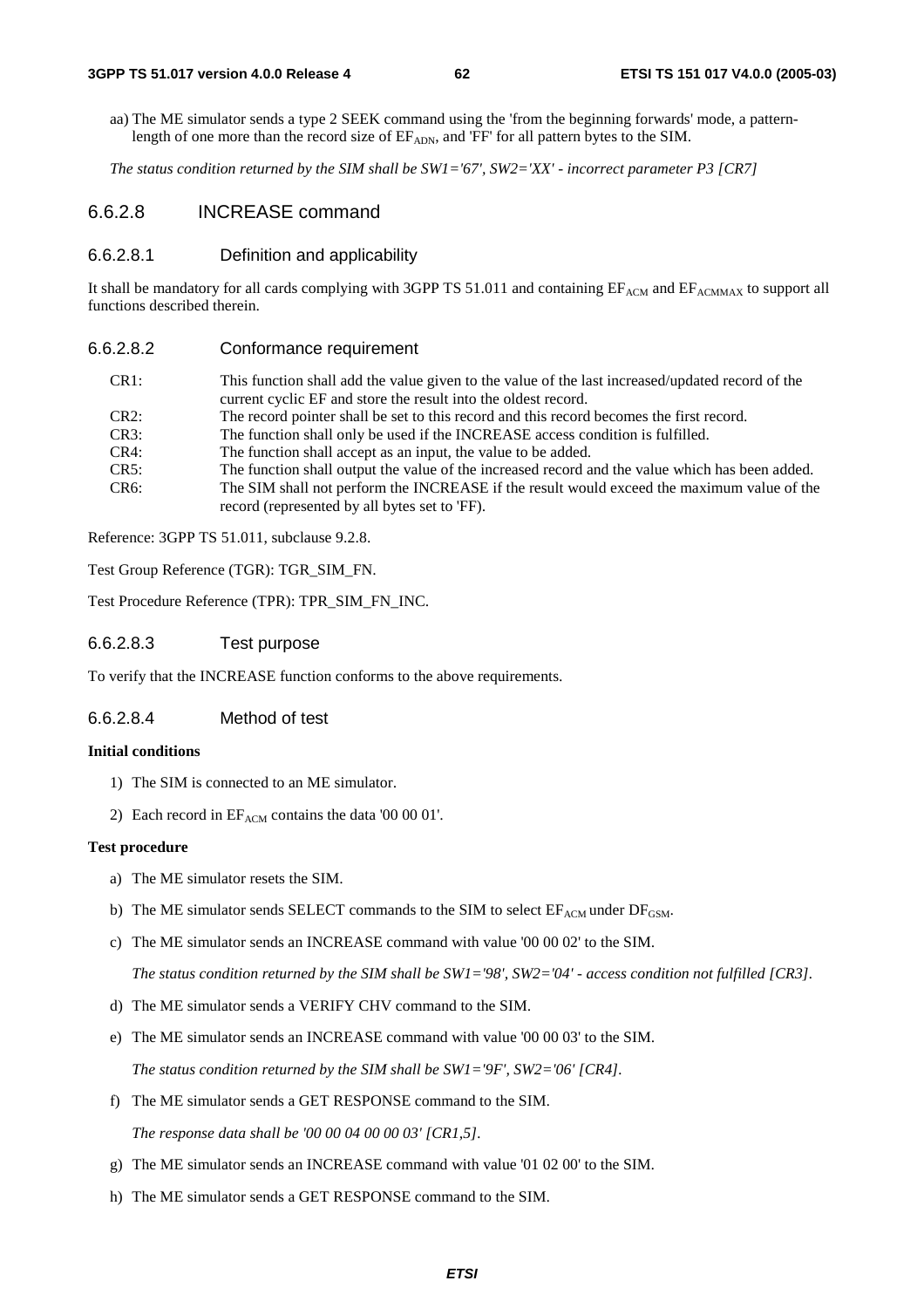*The response data shall be '01 02 04 01 02 00' [CR1].* 

- i) The ME simulator sends a READ RECORD command using ABSOLUTE mode with record 1 to the SIM.  *The data read shall be '01 02 04' [CR2].*
- j) The ME simulator sends an INCREASE command with value ' FF 00 00' to the SIM.

 *The status condition returned by the SIM shall be SW1='98', SW2='50' - increase cannot be performed - Max value reached [CR6].* 

- k) The ME simulator sends an INCREASE command with value '00 FF FD' to the SIM.
- l) The ME simulator sends a GET RESPONSE command to the SIM.

 *The response data shall be '02 02 01 00 FF FD' [CR5].* 

# 6.6.2.9 VERIFY CHV command

#### 6.6.2.9.1 Definition and applicability

It shall be mandatory for all cards complying with 3GPP TS 51.011 to support all functions described therein.

| CR1: | This function shall verify the CHV presented by comparing it with the one stored in the SIM. |
|------|----------------------------------------------------------------------------------------------|
| CR2: | The function shall accept as input, an indication of CHV1/CHV2 and the CHV.                  |
| CR3: | The verification process shall be subject to the following conditions being fulfilled:       |

- a) CHV is not disabled;
- b) CHV is not blocked.
- CR4: If the access condition for a function to be performed on a file is CHV1 or CHV2, then a successful verification of the relevant CHV shall be required prior to the use of the function on this file unless the CHV is disabled.
- CR5: If the CHV presented is correct, the number of remaining CHV attempts for that CHV shall be reset to its initial value 3.
- CR6: If the CHV presented is false, the number of remaining CHV attempts for that CHV shall be decremented.
- CR7: After 3 consecutive false CHV attempts, not necessarily in the same card session, the respective CHV shall be blocked and the access condition never fulfilled until the UNBLOCK CHV function has been successfully performed on the respective CHV.

Reference: 3GPP TS 51.011, subclause 9.2.9.

Test Group Reference (TGR): TGR\_SIM\_FN.

Test Procedure Reference (TPR): TPR\_SIM\_FN\_VERCHV.

# 6.6.2.9.3 Test purpose

To verify that the VERIFY CHV function conforms to the above requirements.

NOTE: This function is only tested for CHV1. It is assumed that if the function operates correctly for CHV1, it will also operate correctly for CHV2 or other CHV.

## 6.6.2.9.4 Method of test

#### **Initial conditions**

- 1) The SIM is connected to an ME simulator.
- 2) CHV1 on the SIM is set to '00000000'.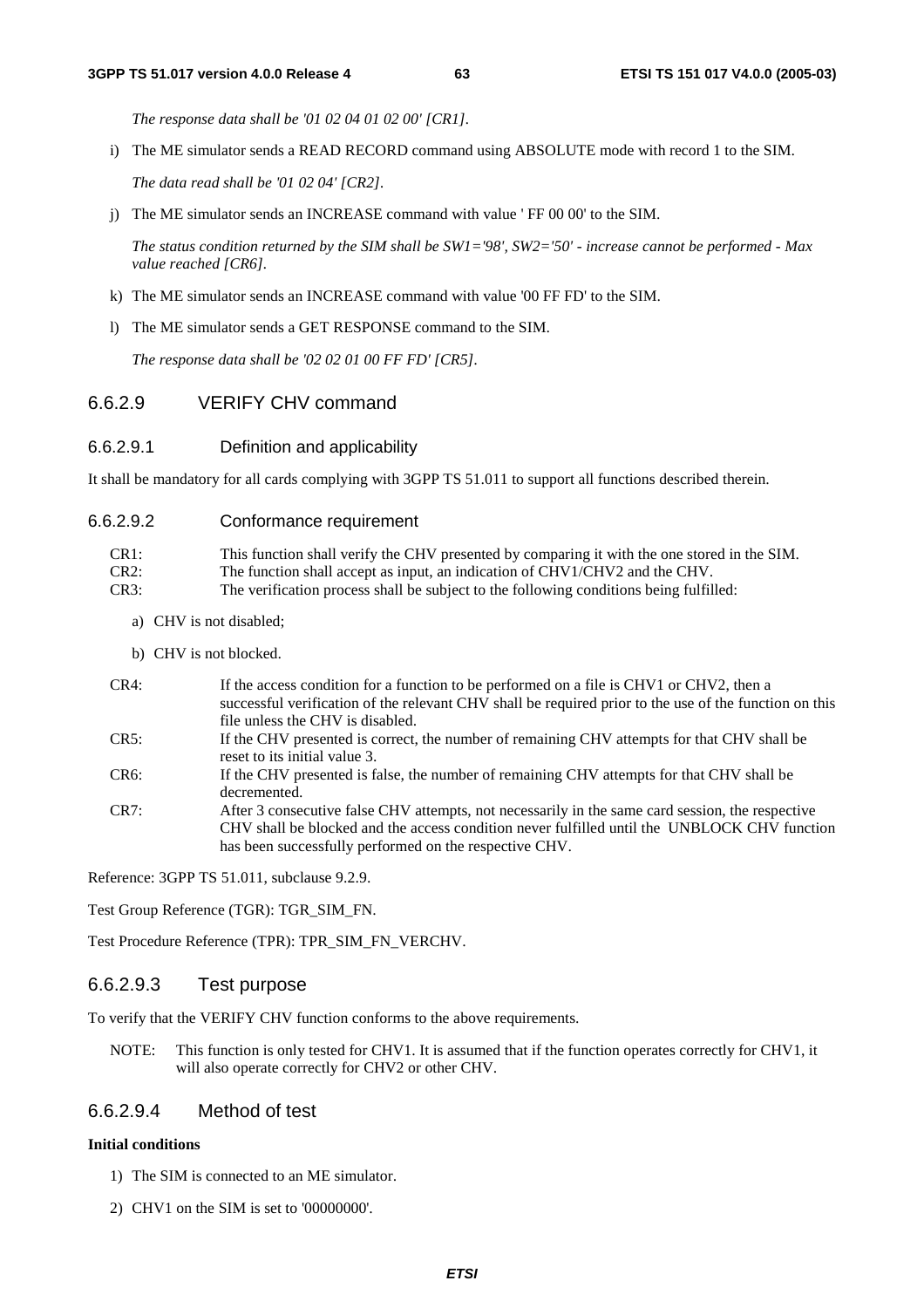#### **Test procedure**

- a) The ME simulator resets the SIM.
- b) The ME simulator sends SELECT commands to the SIM to select  $EF_{Kc}$  under  $DF_{GSM}$ .
- c) The ME simulator sends a READ BINARY command using a length of 2 bytes to the SIM.

 *The status condition returned by the SIM shall be SW1='98', SW2='04' - access condition not fulfilled [CR4].* 

d) The ME simulator sends a VERIFY CHV command to the SIM.

 *The status condition returned by the SIM shall be SW1='90', SW2='00' - normal ending of command [CR1,2].* 

e) The ME simulator sends a READ BINARY command using a length of 2 bytes to the SIM.

 *The status condition returned by the SIM shall be SW1='90', SW2='00' - normal ending of command [CR4].* 

f) The ME simulator sends a VERIFY CHV command with **incorrect** CHV1 to the SIM.

 *The status condition returned by the SIM shall be SW1='98', SW2='04' -unsuccessful CHV verification, at least one attempt left.* 

g) The ME simulator sends a STATUS command to the SIM.

 *The following shall be true of the response data [CR6]:* 

- *Bits 1 through 4 of byte 19 shall indicate two VERIFY CHV1 attempts remaining.*
- h) The ME simulator sends a VERIFY CHV command to the SIM.
- i) The ME simulator sends a STATUS command to the SIM.

 *The following shall be true of the response data [CR5]:* 

- *Bits 1 through 4 of byte 19 shall indicate three VERIFY CHV1 attempts remaining.*
- j) The ME simulator sends a VERIFY CHV command with **incorrect** CHV1 to the SIM.

 *The status condition returned by the SIM shall be SW1='98', SW2='04' -unsuccessful CHV verification, at least one attempt left.* 

k) The ME simulator sends a VERIFY CHV command with **incorrect** CHV1 to the SIM.

 *The status condition returned by the SIM shall be SW1='98', SW2='04' -unsuccessful CHV verification, at least one attempt left.* 

- l) The ME simulator resets the SIM.
- m) The ME simulator sends a VERIFY CHV command with **incorrect** CHV1 to the SIM.

 *The status condition returned by the SIM shall be SW1='98', SW2='40' - unsuccessful CHV verification, no attempt left[CR7].* 

- n) The ME simulator resets the SIM.
- o) The ME simulator sends a VERIFY CHV command to the SIM.

 *The status condition returned by the SIM shall be SW1='98', SW2='40' - CHV blocked [CR3b,7].* 

- p) The ME simulator sends SELECT commands to the SIM to select  $EF_{Kc}$  under  $DF_{GSM}$ .
- q) The ME simulator sends a READ BINARY command using a length of 2 bytes to the SIM.

 *The status condition returned by the SIM shall be SW1='98', SW2='04' - CHV blocked [CR7].* 

r) The ME simulator sends an UNBLOCK CHV command to the SIM.

 *The status condition returned by the SIM shall be SW1='90', SW2='00' - normal ending of command [CR7].*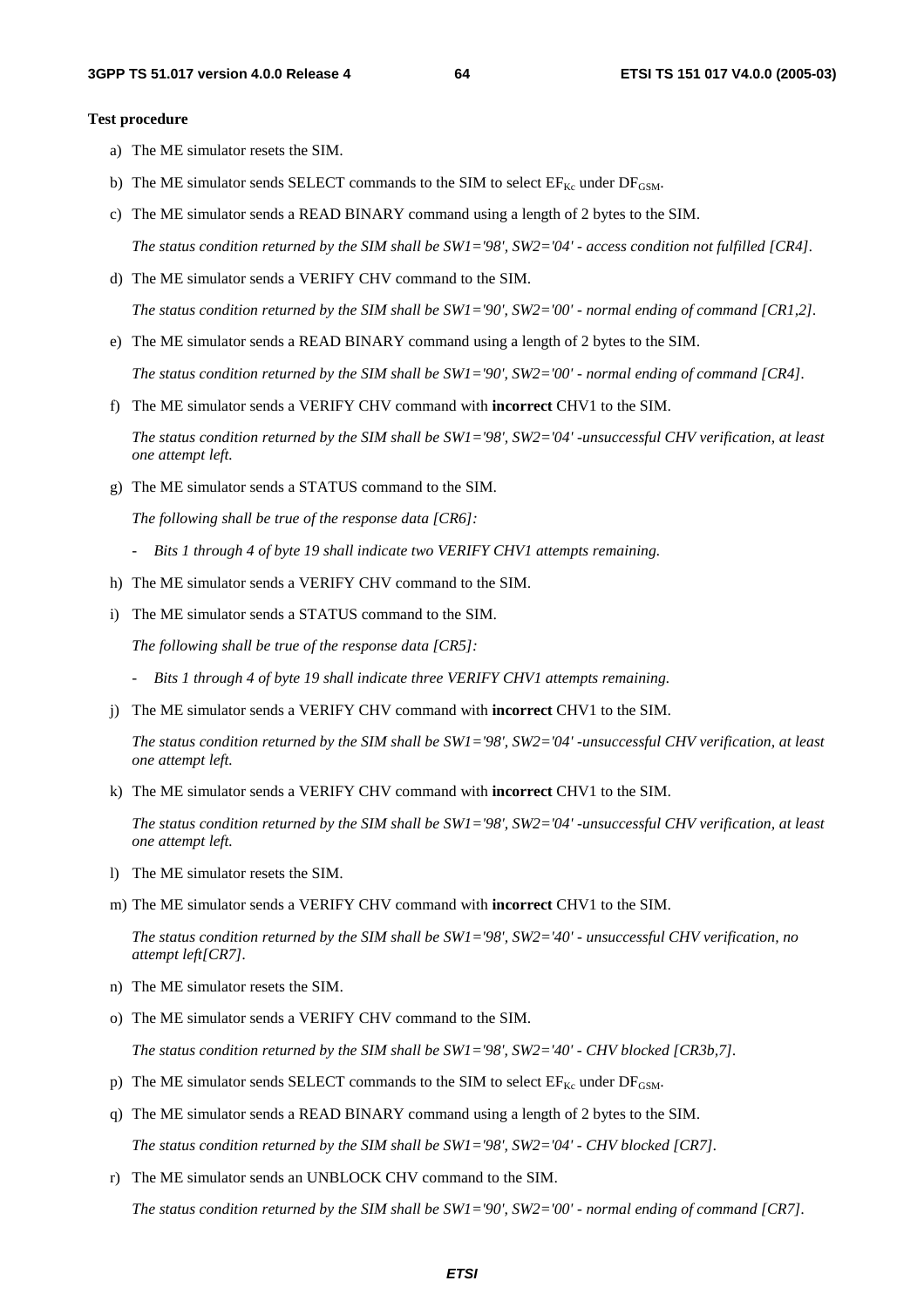- s) The ME simulator sends a DISABLE CHV command to the SIM.
- t) The ME simulator resets the SIM.
- u) The ME simulator sends SELECT commands to the SIM to select  $EF_{Kc}$  under  $DF_{GSM}$ .
- v) The ME simulator sends a READ BINARY command using a length of 2 bytes to the SIM.

 *The status condition returned by the SIM shall be SW1='90', SW2='00' - normal ending of command [CR4].* 

w) The ME simulator sends a VERIFY CHV command to the SIM.

 *The status condition returned by the SIM shall be SW1='98', SW2='08' - in contradiction with CHV status [CR3].* 

# 6.6.2.10 CHANGE CHV command

#### 6.6.2.10.1 Definition and applicability

It shall be mandatory for all cards complying with 3GPP TS 51.011 to support all functions described therein.

- 6.6.2.10.2 Conformance requirement
	- CR1: This function shall assign a new value to the relevant CHV, subject to the following conditions being fulfilled:
		- a) CHV is not disabled;
		- b) CHV is not blocked.

| $CR2$ : | The function shall accept as input, an indication of CHV1/CHV2 and the old and new CHV.         |
|---------|-------------------------------------------------------------------------------------------------|
| CR3:    | If the old CHV presented is correct, the number of remaining CHV attempts for that CHV shall be |
|         | reset to its initial value 3 and the new value for the CHV shall become valid.                  |
| CR4:    | If the old CHV presented is false, the number of remaining CHV attempts for that CHV shall be   |
|         | decremented and the value of the CHV shall remain unchanged.                                    |
| CR5:    | After 3 consecutive false CHV presentations, not necessarily in the same card session, the      |
|         | respective CHV shall be blocked and the access condition never fulfilled until the UNBLOCK      |
|         | CHV function has been successfully performed on the respective CHV.                             |

Reference: 3GPP TS 51.011, subclause 9.2.10.

Test Group Reference (TGR): TGR\_SIM\_FN.

Test Procedure Reference (TPR): TPR\_SIM\_FN\_CHCHV.

#### 6.6.2.10.3 Test purpose

To verify that the CHANGE CHV function conforms to the above requirements.

NOTE: This function is only tested for CHV1. It is assumed that if the function operates correctly for CHV1, it will also operate correctly for CHV2 or other CHV.

#### 6.6.2.10.4 Method of test

#### **Initial conditions**

- 1) The SIM is connected to an ME simulator.
- 2) CHV1 on the SIM is set to '00000000'.

## **Test procedure**

a) The ME simulator resets the SIM.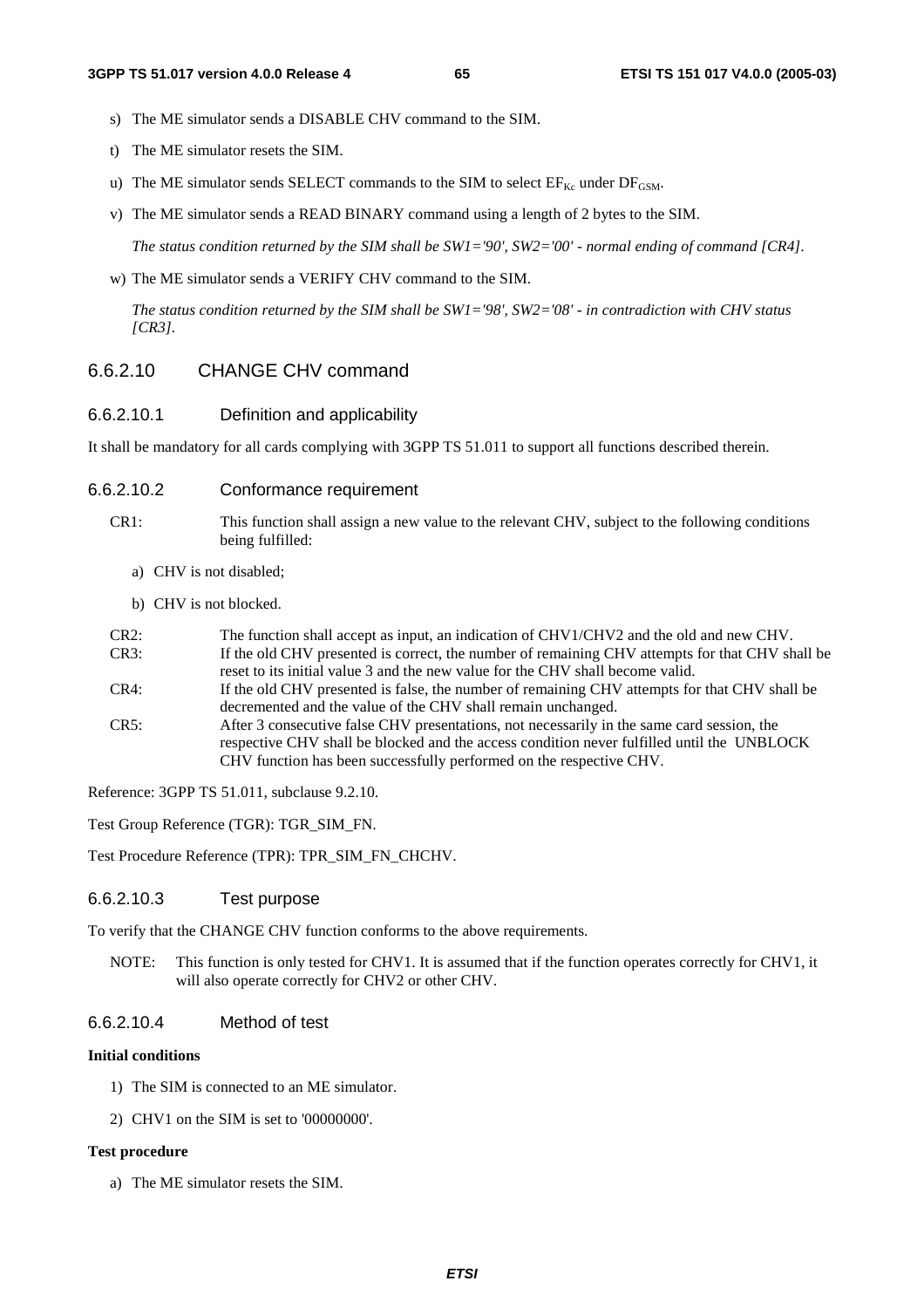b) The ME simulator sends a CHANGE CHV command with an **incorrect** old CHV1 of '11111111' and new CHV1 of '33333333' to the SIM.

 *The status condition returned by the SIM shall be SW1='98', SW2='04' - unsuccessful CHV verification, at least one attempt left.* 

c) The ME simulator sends a STATUS command to the SIM.

 *The following shall be true of the response data [CR4]:* 

- *Bits 1 through 4 of byte 19 shall indicate two VERIFY CHV1 attempts remaining.*
- d) The ME simulator sends a CHANGE CHV command with an old CHV1 of '00000000' and new CHV1 of '33333333' to the SIM.

 *The status condition returned by the SIM shall be SW1='90', SW2='00' - normal ending of command [CR2].* 

e) The ME simulator sends a STATUS command to the SIM.

 *The following shall be true of the response data [CR3]:* 

- *Bits 1 through 4 of byte 19 shall indicate three VERIFY CHV1 attempts remaining.*
- f) The ME simulator sends a CHANGE CHV command with an **incorrect** old CHV1 of '00000000' and new CHV1 of '55555555' to the SIM.

 *The status condition returned by the SIM shall be SW1='98', SW2='04' - unsuccessful CHV verification, at least one attempt left.* 

g) The ME simulator sends a CHANGE CHV command with an **incorrect** old CHV1 of '55555555' and new CHV1 of '33333333' to the SIM.

 *The status condition returned by the SIM shall be SW1='98', SW2='04' - unsuccessful CHV verification, at least one attempt left.* 

- h) The ME simulator resets the SIM.
- i) The ME simulator sends a CHANGE CHV command with an **incorrect** old CHV1 of '00000000' and new CHV1 of '55555555' to the SIM.

 *The status condition returned by the SIM shall be SW1='98', SW2='40' - unsuccessful CHV verification, no attempt left [CR5].* 

- j) The ME simulator resets the SIM.
- k) The ME simulator sends a CHANGE CHV command with an old CHV1 of '33333333' and new CHV1 of '55555555' to the SIM.

 *The status condition returned by the SIM shall be SW1='98', SW2='40' - CHV blocked [CR1b,5].* 

l) The ME simulator sends an UNBLOCK CHV command with new CHV1 of '55555555' to the SIM.

 *The status condition returned by the SIM shall be SW1='90', SW2='00' - normal ending of command [CR5].* 

- m) The ME simulator sends a DISABLE CHV command to the SIM.
- n) The ME simulator resets the SIM.
- o) The ME simulator sends a CHANGE CHV command with an old CHV1 '55555555' and new CHV1 of '77777777' to the SIM.

 *The status condition returned by the SIM shall be SW1='98', SW2='08' - in contradiction with CHV status [CR1a].* 

p) The ME simulator sends an ENABLE CHV command to the SIM with CHV1 '55555555'.

 *The status condition returned by the SIM shall be SW1='90', SW2='00' - normal ending of command [CR1a].*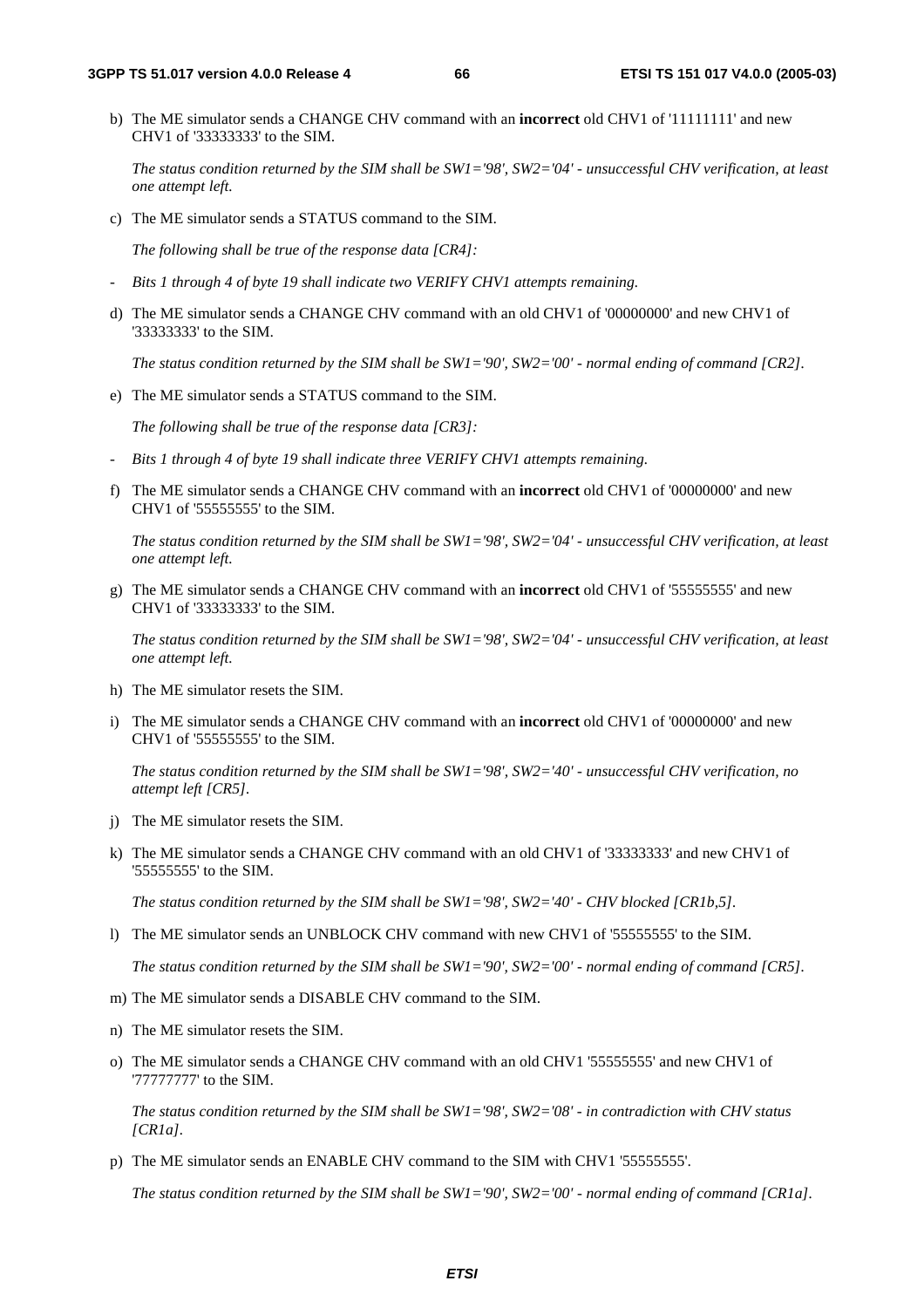# 6.6.2.11 DISABLE CHV command

# 6.6.2.11.1 Definition and applicability

It shall be mandatory for all cards complying with 3GPP TS 51.011 to support all functions described therein.

6.6.2.11.2 Conformance requirement

| CR1:              | The successful execution of this function shall have the effect that files protected by CHV1 are                                                                                                                                     |
|-------------------|--------------------------------------------------------------------------------------------------------------------------------------------------------------------------------------------------------------------------------------|
|                   | now accessible as if they were marked 'ALWAYS'.                                                                                                                                                                                      |
| CR2:              | The function shall accept as input, CHV1.                                                                                                                                                                                            |
| CR3:              | This function shall not be executed by the SIM when CHV1 is already disabled or blocked.                                                                                                                                             |
| $CR4$ :           | If the CHV1 presented is correct, the number of remaining CHV1 attempts shall be reset to its<br>initial value 3 and CHV1 shall be disabled.                                                                                         |
| CR5:              | If the CHV1 presented is false, the number of remaining CHV1 attempts shall be decremented and<br>CHV1 shall remain enabled.                                                                                                         |
| CR <sub>6</sub> : | After 3 consecutive false CHV1 presentations, not necessarily in the same card session, CHV1<br>shall be blocked and the access condition never fulfilled until the UNBLOCK CHV function has<br>been successfully performed on CHV1. |

Reference: 3GPP TS 51.011, subclause 9.2.11.

Test Group Reference (TGR): TGR\_SIM\_FN.

Test Procedure Reference (TPR): TPR\_SIM\_FN\_DISCHV.

# 6.6.2.11.3 Test purpose

To verify that the DISABLE CHV function conforms to the above requirements.

#### 6.6.2.11.4 Method of test

#### **Initial conditions**

1) The SIM is connected to an ME simulator.

#### **Test procedure**

- a) The ME simulator resets the SIM.
- b) The ME simulator sends SELECT commands to the SIM to select  $EF_{LOCI}$  under  $DF_{GSM}$ .
- c) The ME simulator sends a READ BINARY command using a length of 2 bytes to the SIM.

 *The status condition returned by the SIM shall be SW1='98', SW2='04' - access condition not fulfilled.* 

d) The ME simulator sends a DISABLE CHV command with **incorrect** CHV1 to the SIM.

 *The status condition returned by the SIM shall be SW1='98', SW2='04' - unsuccessful CHV verification, at least one attempt left [CR5].* 

e) The ME simulator sends a READ BINARY command using a length of 2 bytes to the SIM.

 *The status condition returned by the SIM shall be SW1='98', SW2='04' - access condition not fulfilled [CR5].* 

f) The ME simulator sends a STATUS command to the SIM.

 *The following shall be true of the response data [CR5]:* 

- *Bit 8 of byte 14 shall be 0 indicating that CHV1 is still enabled.*
- *Bits 1 through 4 of byte 19 shall indicate two VERIFY CHV1 attempts remaining.*
- g) The ME simulator sends a DISABLE CHV command to the SIM.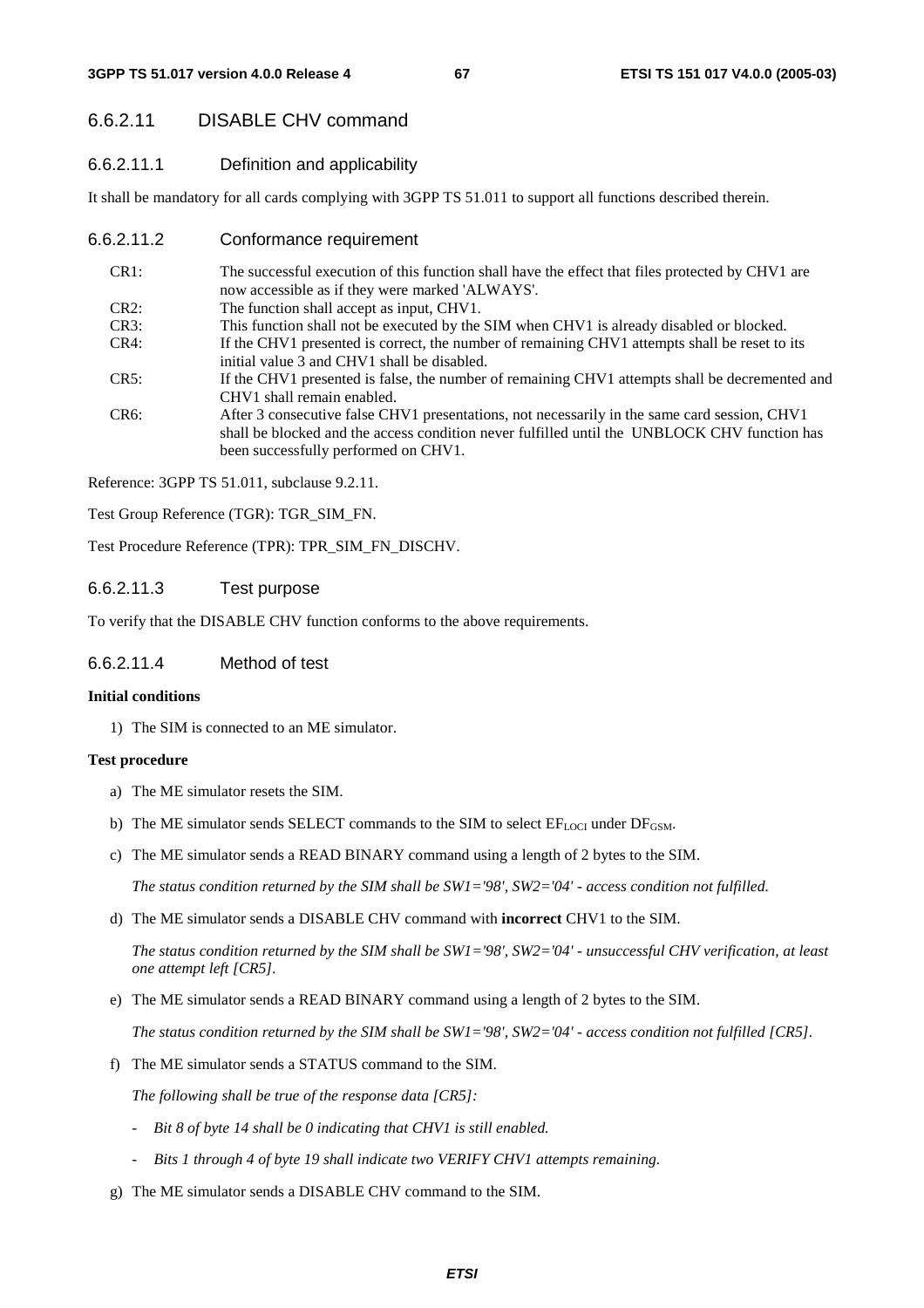*The status condition returned by the SIM shall be SW1='90', SW2='00' - normal ending of command [CR2].* 

h) The ME simulator sends a STATUS command to the SIM.

 *The following shall be true of the response data [CR4]:* 

- *Bit 8 of byte 14 shall be 1 indicating that CHV1 is now disabled.*
- *Bits 1 through 4 of byte 19 shall indicate three VERIFY CHV1 attempts remaining.*
- i) The ME simulator sends an ENABLE CHV command to the SIM.

 *The status condition returned by the SIM shall be SW1='90', SW2='00' - normal ending of command.* 

j) The ME simulator sends a READ BINARY command using a length of 2 bytes to the SIM.

 *The status condition returned by the SIM shall be SW1='90', SW2='00' - normal ending of command [CR1].* 

k) The ME simulator sends a DISABLE CHV command with **incorrect** CHV1 to the SIM.

 *The status condition returned by the SIM shall be SW1='98', SW2='04' - unsuccessful CHV verification, at least one attempt left.* 

l) The ME simulator sends a DISABLE CHV command with **incorrect** CHV1 to the SIM.

 *The status condition returned by the SIM shall be SW1='98', SW2='04' - unsuccessful CHV verification, at least one attempt left.* 

- m) The ME simulator resets the SIM.
- n) The ME simulator sends a DISABLE CHV command with **incorrect** CHV1 to the SIM.

 *The status condition returned by the SIM shall be SW1='98', SW2='40' - unsuccessful CHV verification, no attempt left [CR6].* 

- o) The ME simulator resets the SIM.
- p) The ME simulator sends a DISABLE CHV command to the SIM.

 *The status condition returned by the SIM shall be SW1='98', SW2='40' - CHV blocked [CR3,6].* 

q) The ME simulator sends an UNBLOCK CHV command to the SIM.

 *The status condition returned by the SIM shall be SW1='90', SW2='00' - normal ending of command [CR6].* 

- r) The ME simulator sends a DISABLE CHV command to the SIM.
- s) The ME simulator sends a DISABLE CHV command to the SIM.

 *The status condition returned by the SIM shall be SW1='98', SW2='08' - in contradiction with CHV status [CR3].* 

# 6.6.2.12 ENABLE CHV command

#### 6.6.2.12.1 Definition and applicability

It shall be mandatory for all cards complying with 3GPP TS 51.011 to support all functions described therein.

- 6.6.2.12.2 Conformance requirement
	- CR1: The successful execution of this function shall have the effect that files accessible as if they were marked 'ALWAYS' due to CHV1 being disabled are now protected by CHV1. CR2: The function shall accept as input, CHV1. CR3: This function shall not be executed by the SIM when CHV1 is already enabled or blocked. CR4: If the CHV1 presented is correct, the number of remaining CHV1 attempts shall be reset to its initial value 3 and CHV1 shall be enabled.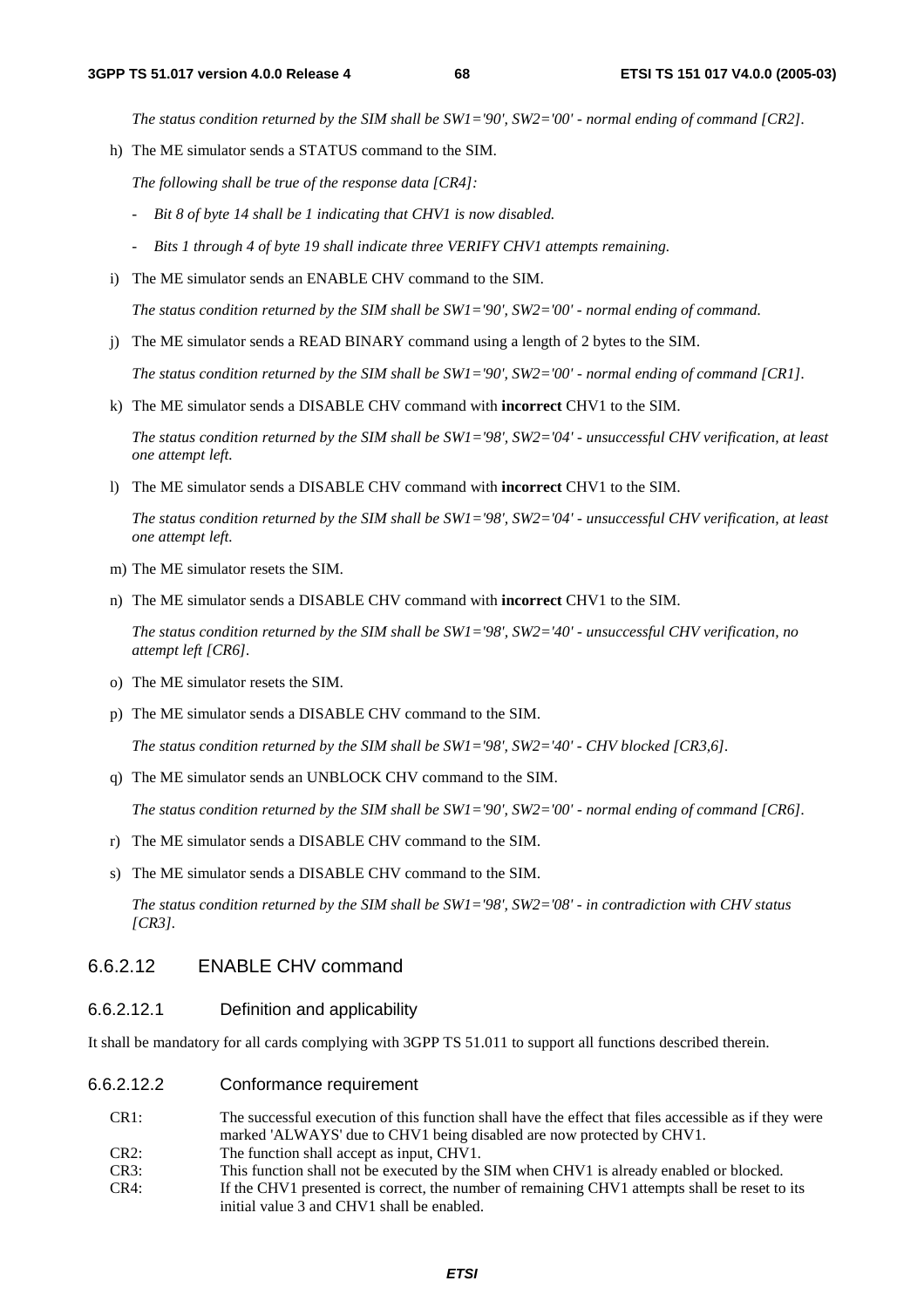CR5: If the CHV1 presented is false, the number of remaining CHV1 attempts shall be decremented and CHV1 shall remain disabled. CR6: After 3 consecutive false CHV1 presentations, not necessarily in the same card session, CHV1 shall be blocked and the access condition never fulfilled until the UNBLOCK CHV function has

been successfully performed on CHV1.

Reference: 3GPP TS 51.011, subclause 9.2.12.

Test Group Reference (TGR): TGR\_SIM\_FN.

Test Procedure Reference (TPR): TPR\_SIM\_FN\_ENCHV.

## 6.6.2.12.3 Test purpose

To verify that the ENABLE CHV function conforms to the above requirements.

#### 6.6.2.12.4 Method of test

#### **Initial conditions**

- 1) The SIM is connected to an ME simulator.
- 2) CHV1 on the SIM is disabled.

#### **Test procedure**

- a) The ME simulator resets the SIM.
- b) The ME simulator sends SELECT commands to the SIM to select  $EF_{LOCI}$  under  $DF_{GSM}$ .
- c) The ME simulator sends a READ BINARY command using a length of 2 bytes to the SIM.

 *The status condition returned by the SIM shall be SW1='90', SW2='00' - normal ending of command.* 

d) The ME simulator sends an ENABLE CHV command with **incorrect** CHV1 to the SIM.

 *The status condition returned by the SIM shall be SW1='98', SW2='04' - unsuccessful CHV verification, at least one attempt left.* 

e) The ME simulator sends a READ BINARY command using a length of 2 bytes to the SIM.

 *The status condition returned by the SIM shall be SW1='90', SW2='00' - access condition not fulfilled [CR1].* 

f) The ME simulator sends a STATUS command to the SIM.

 *The following shall be true of the response data [CR5]:* 

- *Bit 8 of byte 14 shall be 1 indicating that CHV1 is still disabled.*
- *Bits 1 through 4 of byte 19 shall indicate two VERIFY CHV1 attempts remaining.*
- g) The ME simulator sends an ENABLE CHV command to the SIM.

 *The status condition returned by the SIM shall be SW1='90', SW2='00' - normal ending of command [CR2].* 

h) The ME simulator sends a STATUS command to the SIM.

 *The following shall be true of the response data [CR4]:* 

- *Bit 8 of byte 14 shall be 0 indicating that CHV1 is now enabled.*
- *Bits 1 through 4 of byte 19 shall indicate three VERIFY CHV1 attempts remaining.*
- i) The ME simulator resets the SIM.
- j) The ME simulator sends SELECT commands to the SIM to select  $EF_{LOCI}$  under  $DF_{GSM}$ .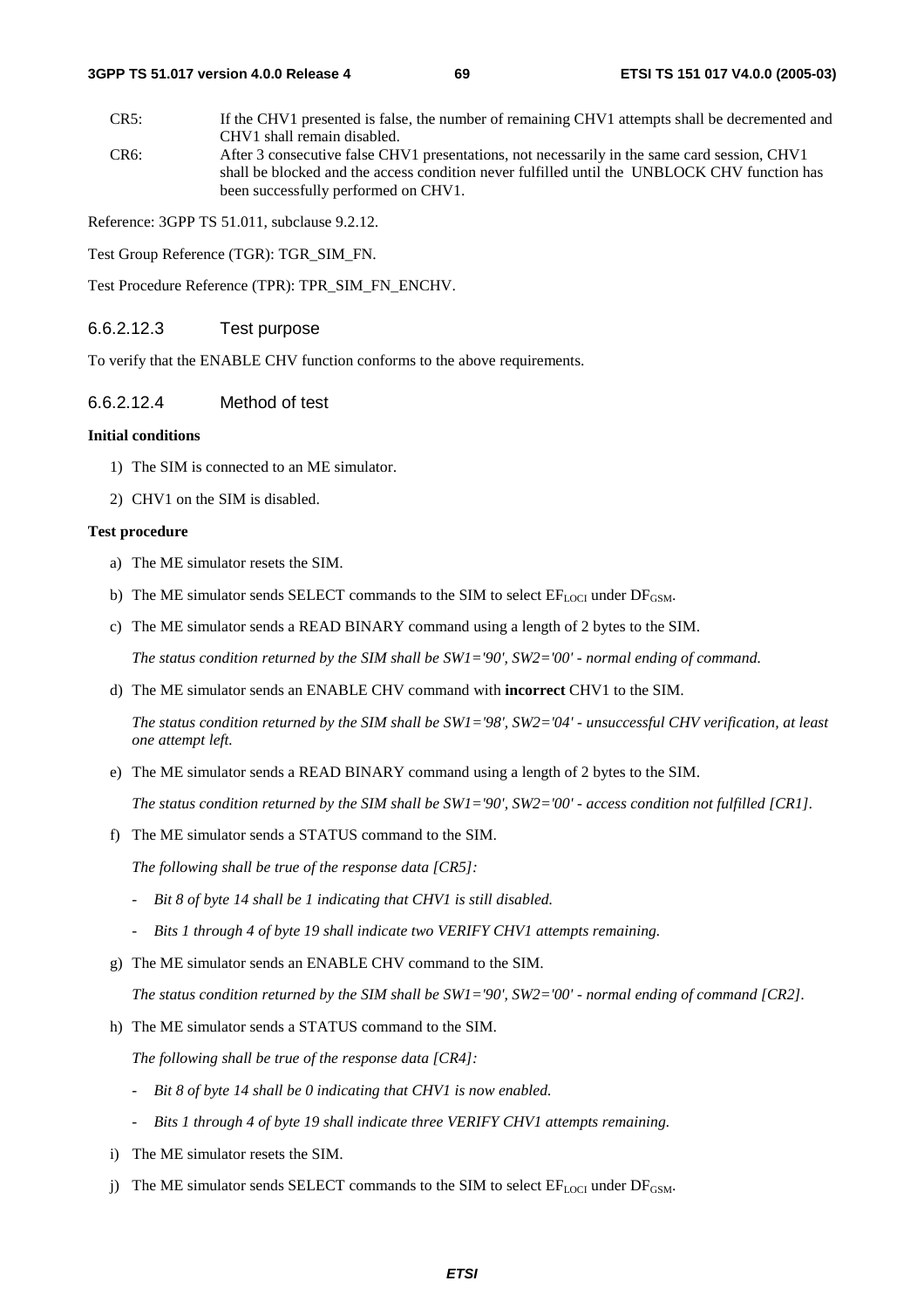k) The ME simulator sends a READ BINARY command using a length of 2 bytes to the SIM.

 *The status condition returned by the SIM shall be SW1='98', SW2='04' - access condition not fulfilled [CR1].* 

- l) The ME simulator sends a DISABLE CHV command to the SIM.
- m) The ME simulator sends an ENABLE CHV command with **incorrect** CHV1 to the SIM.

 *The status condition returned by the SIM shall be SW1='98', SW2='04' - unsuccessful CHV verification, at least one attempt left.* 

n) The ME simulator sends an ENABLE CHV command with **incorrect** CHV1 to the SIM.

 *The status condition returned by the SIM shall be SW1='98', SW2='04' - unsuccessful CHV verification, at least one attempt left.* 

- o) The ME simulator resets the SIM.
- p) The ME simulator sends an ENABLE CHV command with **incorrect** CHV1 to the SIM.

 *The status condition returned by the SIM shall be SW1='98', SW2='40' - unsuccessful CHV verification, no attempt left [CR6].* 

- q) The ME simulator resets the SIM.
- r) The ME simulator sends an ENABLE CHV command to the SIM.

 *The status condition returned by the SIM shall be SW1='98', SW2='40' orSW1='98', SW2='08' -CHV blocked [CR3,6].* 

s) The ME simulator sends an UNBLOCK CHV command to the SIM.

 *The status condition returned by the SIM shall be SW1='90', SW2='00' - normal ending of command [CR6].* 

t) The ME simulator sends ENABLE CHV command to the SIM.

 *The status condition returned by the SIM shall be SW1='98', SW2='08' - in contradiction with CHV status [CR3].*

# 6.6.2.13 UNBLOCK CHV command

#### 6.6.2.13.1 Definition and applicability

It shall be mandatory for all cards complying with 3GPP TS 51.011 to support all functions described therein.

CR1: This function shall unblock a CHV which has been blocked by 3 consecutive wrong CHV presentations. CR2: The function shall accept as input, an indication of CHV1/CHV2, the UNBLOCK CHV and the new CHV. CR3: This function shall be performed regardless of whether or not the relevant CHV is blocked. CR4: If the UNBLOCK CHV presented is correct, the new CHV value, presented together with the UNBLOCK CHV is stored in the relevant EFCHV, the number of remaining UNBLOCK CHV attempts for that UNBLOCK CHV is reset to its initial value 10 and the number of remaining CHV attempts for that CHV is reset to its initial value 3. CR5: After a successful unblocking attempt, the CHV shall be enabled, and the relevant access condition level satisfied. CR6: If the presented UNBLOCK CHV is false, the number of remaining UNBLOCK CHV attempts for that UNBLOCK CHV shall be decremented. CR7: After 10 consecutive false UNBLOCK CHV presentations, not necessarily in the same card session, the respective UNBLOCK CHV shall be blocked. CR8: A false UNBLOCK CHV shall have no effect on the status of the respective CHV itself.

Reference: 3GPP TS 51.011, subclause 9.2.13.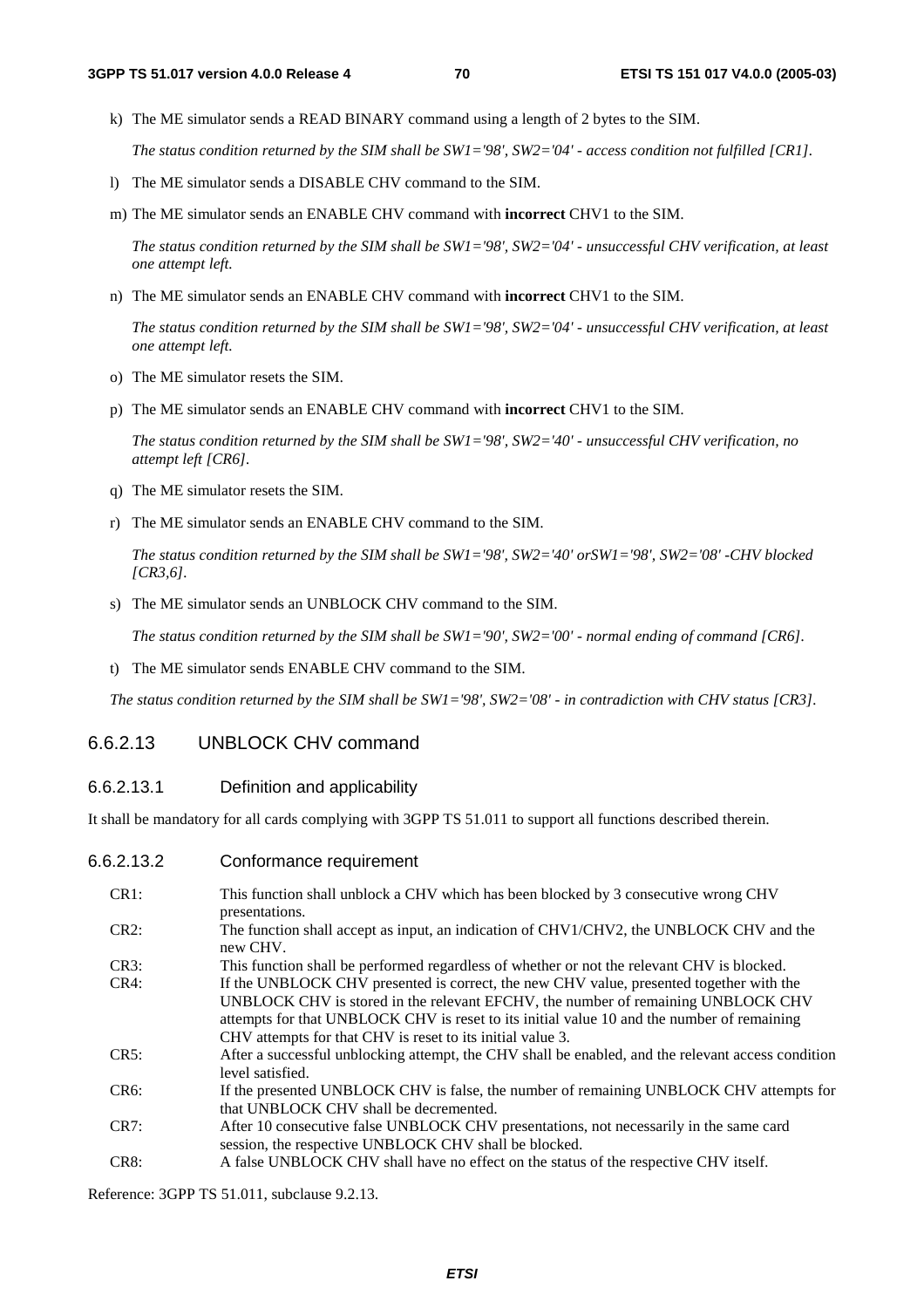Test Group Reference (TGR): TGR\_SIM\_FN.

Test Procedure Reference (TPR): TPR\_SIM\_FN\_UNCHV.

#### 6.6.2.13.3 Test purpose

To verify that the UNBLOCK CHV function conforms to the above requirements.

- NOTE 1: CR1 is tested in subclauses 6.6.2.9, 6.6.2.10, 6.6.2.11 and 6.6.2.12.
- NOTE 2: This function is only tested for CHV1. It is assumed that if the function operates correctly for CHV1, it will also operate correctly for CHV2 or other CHV.

#### 6.6.2.13.4 Method of test

#### **Initial conditions**

1) The SIM is connected to an ME simulator.

#### **Test procedure 1**

- a) The ME simulator resets the SIM.
- b) The ME simulator sends SELECT commands to the SIM to select  $EF_{Kc}$  under  $DF_{GSM}$ .
- c) The ME simulator sends a VERIFY CHV command to the SIM.
- d) The ME simulator sends an UNBLOCK CHV command with **incorrect** UNBLOCK CHV1 to the SIM.

 *The status condition returned by the SIM shall be SW1='98', SW2='04' - unsuccessful UNBLOCK CHV verification, at least one attempt left.* 

e) The ME simulator sends a STATUS command to the SIM.

 *The following shall be true of the response data [CR6,8]:* 

- *Bit 8 of byte 14 shall be 0 indicating that CHV1 is enabled.*
- *Bits 1 through 4 of byte 19 shall indicate three VERIFY CHV1 attempts remaining.*
- *Bits 1 through 4 of byte 20 shall indicate nine UNBLOCK CHV1 attempts remaining.*
- f) The ME simulator sends a DISABLE CHV command to the SIM.
- g) The ME simulator sends an UNBLOCK CHV command with **incorrect** UNBLOCK CHV1 to the SIM.

 *The status condition returned by the SIM shall be SW1='98', SW2='04' - unsuccessful UNBLOCK CHV verification, at least one attempt left.* 

h) The ME simulator sends a STATUS command to the SIM.

 *The following shall be true of the response data [CR6,8]:* 

- *Bit 8 of byte 14 shall be 1 indicating that CHV1 is still disabled.*
- *Bits 1 through 4 of byte 19 shall indicate three VERIFY CHV1 attempts remaining.*
- *Bits 1 through 4 of byte 20 shall indicate eight UNBLOCK CHV1 attempts remaining.*
- i) The ME simulator sends an UNBLOCK CHV command to the SIM.

 *The status condition returned by the SIM shall be SW1='90', SW2='00' - normal ending of command [CR2].* 

j) The ME simulator sends a STATUS command to the SIM.

 *The following shall be true of the response data [CR4,5]:*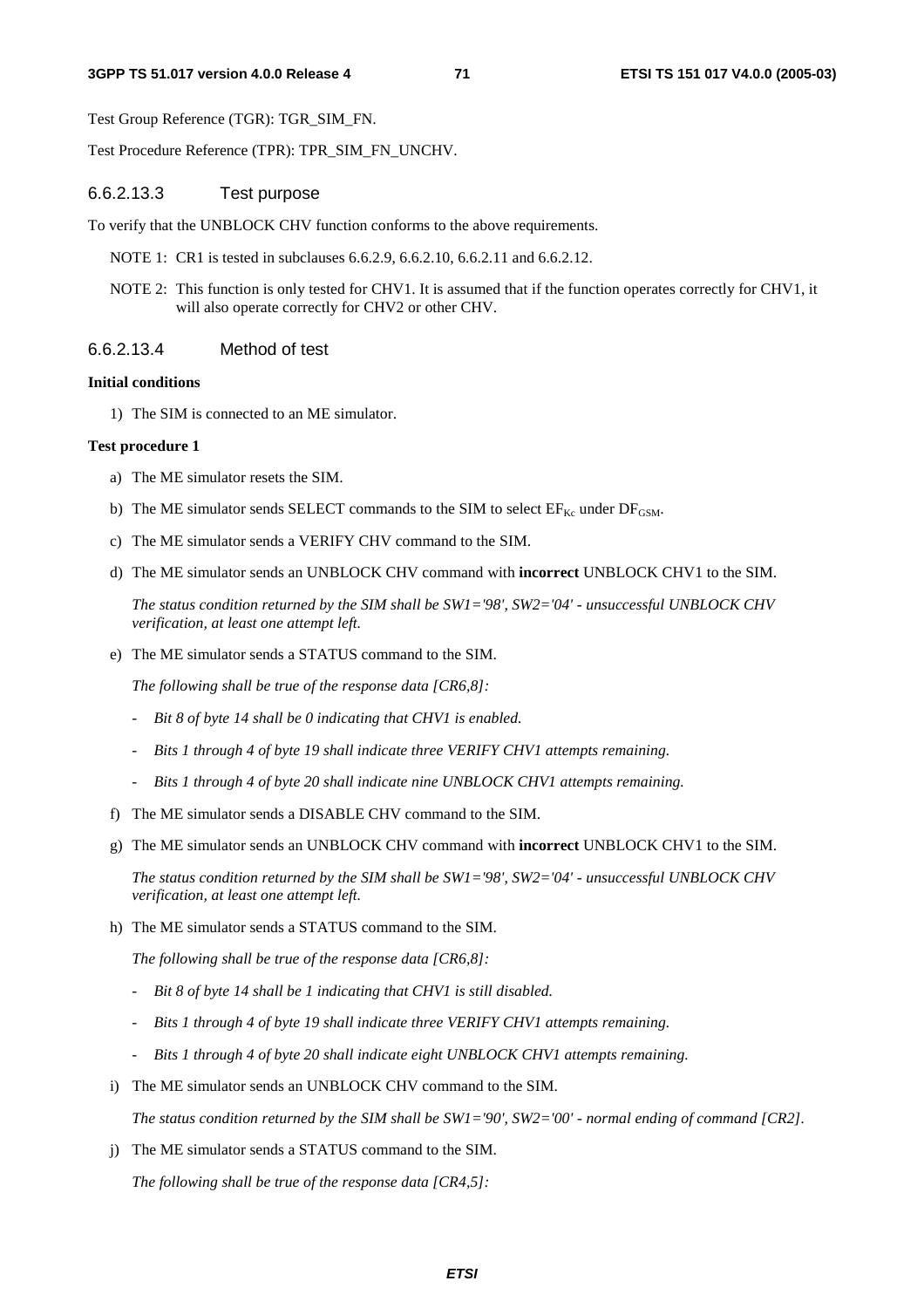- *Bit 8 of byte 14 shall be 0 indicating that CHV1 is enabled*
- *Bits 1 through 4 of byte 19 shall indicate three VERIFY CHV1 attempts remaining.*
- *Bits 1 through 4 of byte 20 shall indicate ten UNBLOCK CHV1 attempts remaining.*
- k) The ME simulator sends a VERIFY CHV command with **incorrect** CHV1 to the SIM.

 *The status condition returned by the SIM shall be SW1='98', SW2='04' - unsuccessful CHV verification, at least one attempt left.* 

- l) The ME simulator resets the SIM.
- m) The ME simulator sends an UNBLOCK CHV command to the SIM.
- n) The ME simulator sends a STATUS command to the SIM.

 *The following shall be true of the response data [CR4]:* 

- *Bits 1 through 4 of byte 19 shall indicate three VERIFY CHV1 attempts remaining.*
- o) The ME simulator sends SELECT commands to the SIM to select  $EF_{Kc}$  under  $DF_{GSM}$ .
- p) The ME simulator sends a READ BINARY command using a length of 2 bytes to the SIM.

 *The status condition returned by the SIM shall be SW1='90', SW2='00' - normal ending of command [CR5].* 

#### **Test procedure 2 - \*\*\* Destructive test \*\*\***

- a) The ME simulator resets the SIM.
- b) The ME simulator sends nine UNBLOCK CHV command with **incorrect** UNBLOCK CHV1 to the SIM.

 *The status condition returned by the SIM each time shall be SW1='98', SW2='04' - unsuccessful UNBLOCK CHV verification, at least one attempt left.* 

- c) The ME simulator resets the SIM.
- d) The ME simulator sends an UNBLOCK CHV command with **incorrect** UNBLOCK CHV1 to the SIM.

 *The status condition returned by the SIM shall be SW1='98', SW2='40' - unsuccessful UNBLOCK CHV verification, no attempt left.* 

e) The ME simulator sends an UNBLOCK CHV command to the SIM.

 *The status condition returned by the SIM shall be SW1='98', SW2='40' - UNBLOCK CHV blocked.*

# 6.6.2.14 INVALIDATE command

6.6.2.14.1 Definition and applicability

It shall be mandatory for all cards complying with 3GPP TS 51.011 to support all functions described therein.

- 6.6.2.14.2 Conformance requirement
	- CR1: This function shall invalidate the current EF.
	- CR2: After an INVALIDATE function the respective flag in the file status shall be changed accordingly. CR3: The function shall only be performed if the INVALIDATE access condition for the current EF is satisfied.
	- CR4: An invalidated file shall no longer be available within the application for any function except for the SELECT and REHABILITATE functions.

Reference: 3GPP TS 51.011, subclause 9.2.14.

Test Group Reference (TGR): TGR\_SIM\_FN.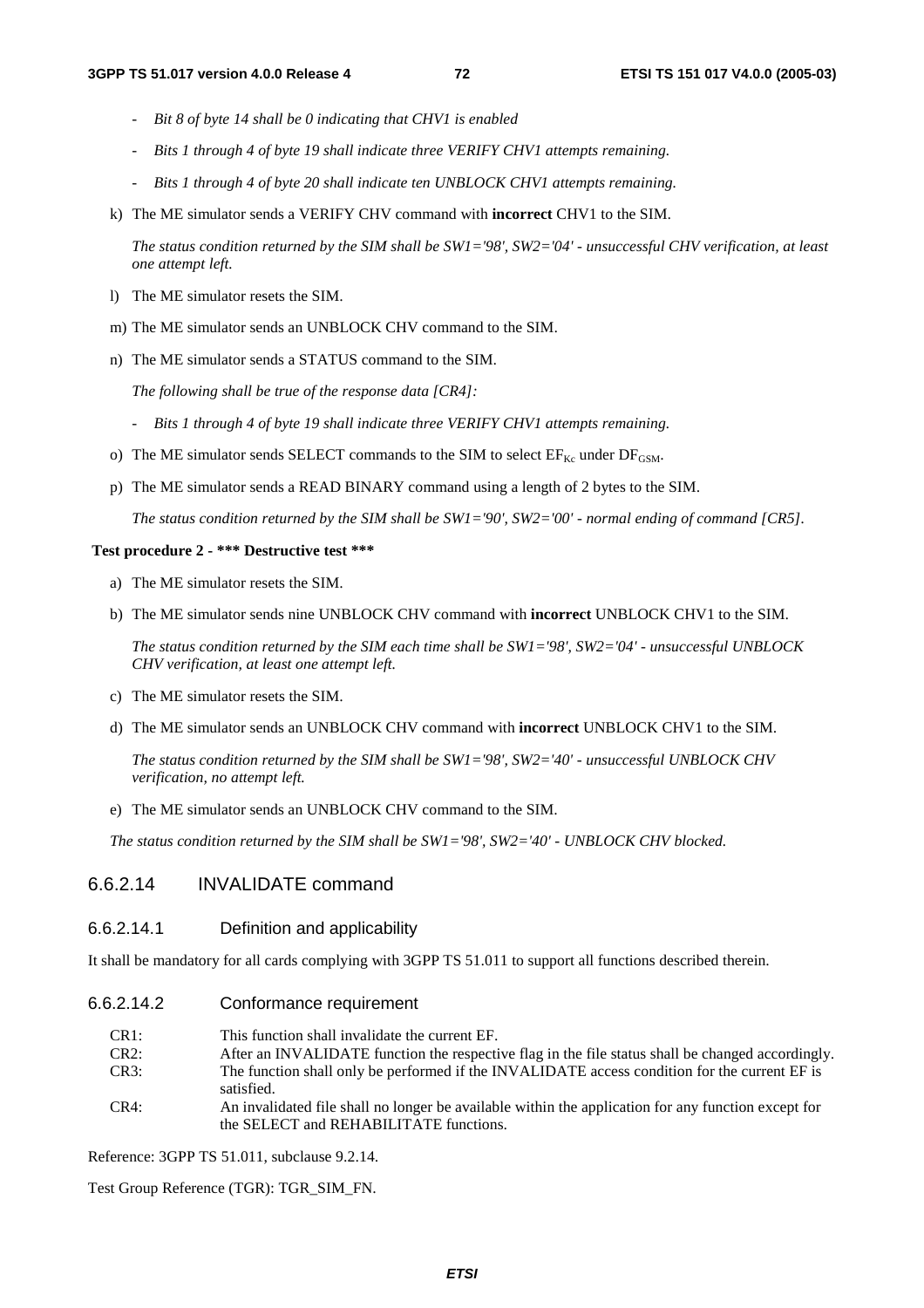Test Procedure Reference (TPR): TPR\_SIM\_FN\_INVAL.

# 6.6.2.14.3 Test purpose

To verify that the INVALIDATE function conforms to the above requirements.

# 6.6.2.14.4 Method of test

### **Initial conditions**

- 1) The SIM is connected to an ME simulator.
- 2)  $EF_{LOCI}$  on the SIM is not invalidated.

## **Test procedure**

- a) The ME simulator resets the SIM.
- b) The ME simulator sends SELECT commands to the SIM to select  $EF_{\text{LOCI}}$  under  $DF_{\text{GSM}}$ .
- c) The ME simulator sends an INVALIDATE command to the SIM.

 *The status condition returned by the SIM shall be SW1='98', SW2='04' - access condition not fulfilled [CR3].* 

- d) The ME simulator gains the security access condition(s) specified for both INVALIDATE and REHABILITATE on EFLOCI.
- e) The ME simulator sends a SELECT command to the SIM to select  $EF_{LOCI}$  once more.
- f) The ME simulator sends a GET RESPONSE command to the SIM.

 *The following shall be true of the response data:* 

- *-* Bit 1 of byte 12 shall be 1 indicating that the file is **not** invalidated.
- g) The ME simulator sends an INVALIDATE command to the SIM.

 *The status condition returned by the SIM shall be SW1='90', SW2='00' - normal ending of command [CR3].* 

h) The ME simulator sends a SELECT command to the SIM to select  $EF_{\text{LOCI}}$  again.

 *The status condition returned by the SIM shall be SW1='9F', SW2='XX' - length 'XX' of the response data [CR4].* 

i) The ME simulator sends a GET RESPONSE command to the SIM.

 *The following shall be true of the response data [CR1,2]:* 

- *Bit 1 of byte 12 shall be 0 indicating that the file is invalidated.*
- j) The ME simulator sends a VERIFY CHV command to the SIM.
- k) The ME simulator sends a UPDATE BINARY command using a length of 1 byte and data 'C1' to the SIM.

 *The status condition returned by the SIM shall be SW1='98', SW2='10' - in contradiction with invalidation status [CR4].* 

l) The ME simulator sends a READ BINARY command to the SIM.

 *The status condition returned by the SIM shall be SW1='98', SW2='10' - in contradiction with invalidation status [CR4].* 

m) The ME simulator sends a REHABILITATE command to the SIM.

 *The status condition returned by the SIM shall be SW1='90', SW2='00' - normal ending of command [CR4].*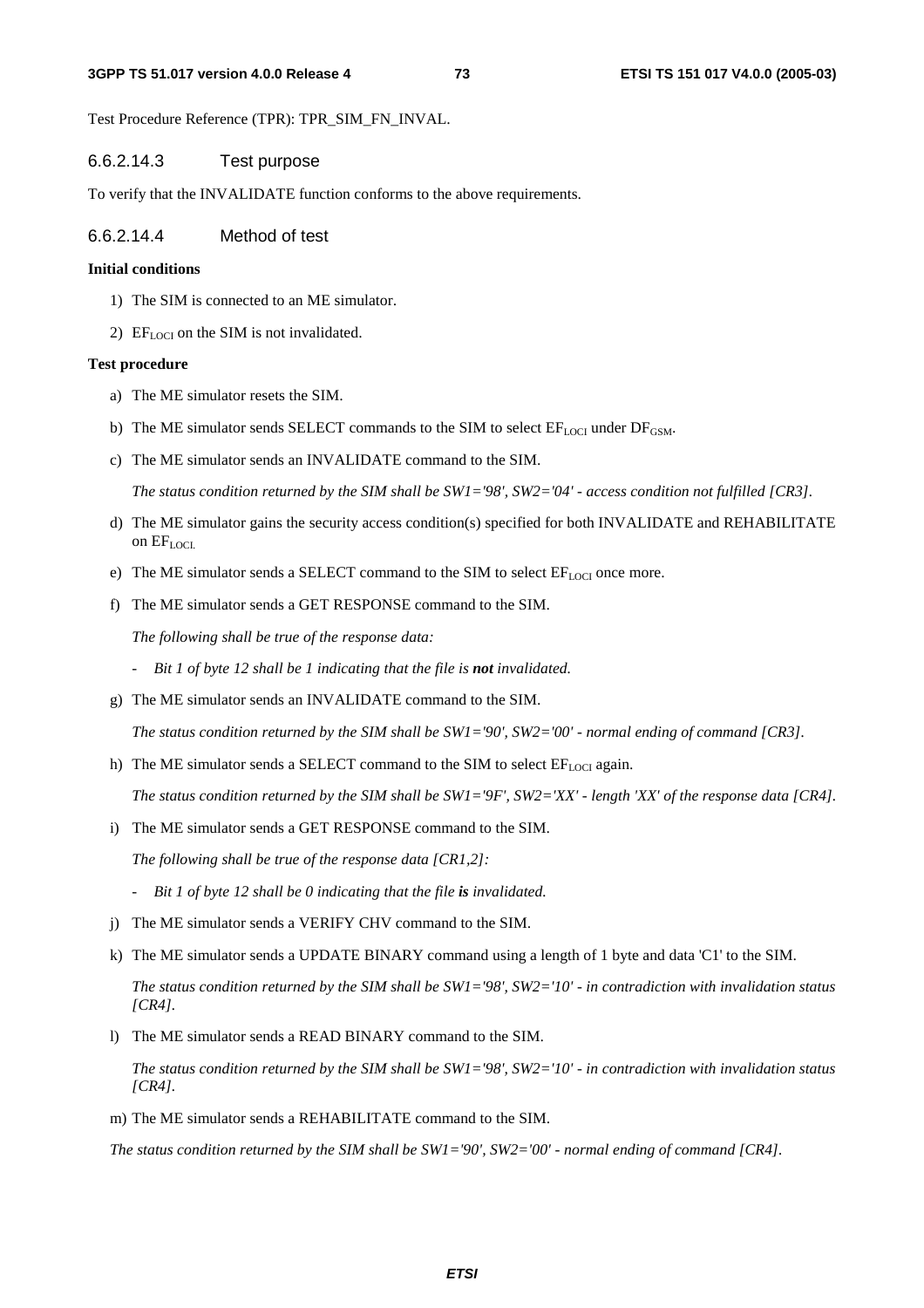# 6.6.2.15 REHABILITATE command

#### 6.6.2.15.1 Definition and applicability

It shall be mandatory for all cards complying with 3GPP TS 51.011 to support all functions described therein.

6.6.2.15.2 Conformance requirement

| CR1: | This function shall rehabilitate an invalidated current EF.                                                |
|------|------------------------------------------------------------------------------------------------------------|
| CR2: | After a REHABILITATE function the respective flag in the file status byte shall be changed<br>accordingly. |
| CR3: | The function shall only be performed if the REHABILITATE access condition for the current EF               |
|      | is satisfied.                                                                                              |

Reference: 3GPP TS 51.011, subclause 9.2.15.

Test Group Reference (TGR): TGR\_SIM\_FN.

Test Procedure Reference (TPR): TPR\_SIM\_FN\_REHAB.

#### 6.6.2.15.3 Test purpose

To verify that the REHABILITATE function conforms to the above requirements.

#### 6.6.2.15.4 Method of test

#### **Initial conditions**

- 1) The SIM is connected to an ME simulator.
- 2) EF $_{\text{LOCI}}$  on the SIM is invalidated.

#### **Test procedure**

- a) The ME simulator resets the SIM.
- b) The ME simulator sends SELECT commands to the SIM to select  $EF_{LOCI}$  under  $DF_{GSM}$ .
- c) The ME simulator sends a REHABILITATE command to the SIM.

 *The status condition returned by the SIM shall be SW1='98', SW2='04' - access condition not fulfilled [CR3].* 

- d) The ME simulator gains the security access condition(s) specified for both INVALIDATE and REHABILITATE on  $EF_{LOCL}$
- e) The ME simulator sends a SELECT command to the SIM to select  $EF_{\text{LOCI}}$  once more.
- f) The ME simulator sends a GET RESPONSE command to the SIM.

 *The following shall be true of the response data:* 

- *-* Bit 1 of byte 12 shall be 0 indicating that the file is invalidated.
- g) The ME simulator sends a REHABILITATE command to the SIM.

 *The status condition returned by the SIM shall be SW1='90', SW2='00' - normal ending of command [CR1,3].* 

- h) The ME simulator sends a SELECT command to the SIM to select  $EF_{LOCI}$  again.
- i) The ME simulator sends a GET RESPONSE command to the SIM.

 *The following shall be true of the response data [CR1,2]:* 

 *- Bit 1 of byte 12 shall be 1 indicating that the file is no longer invalidated.*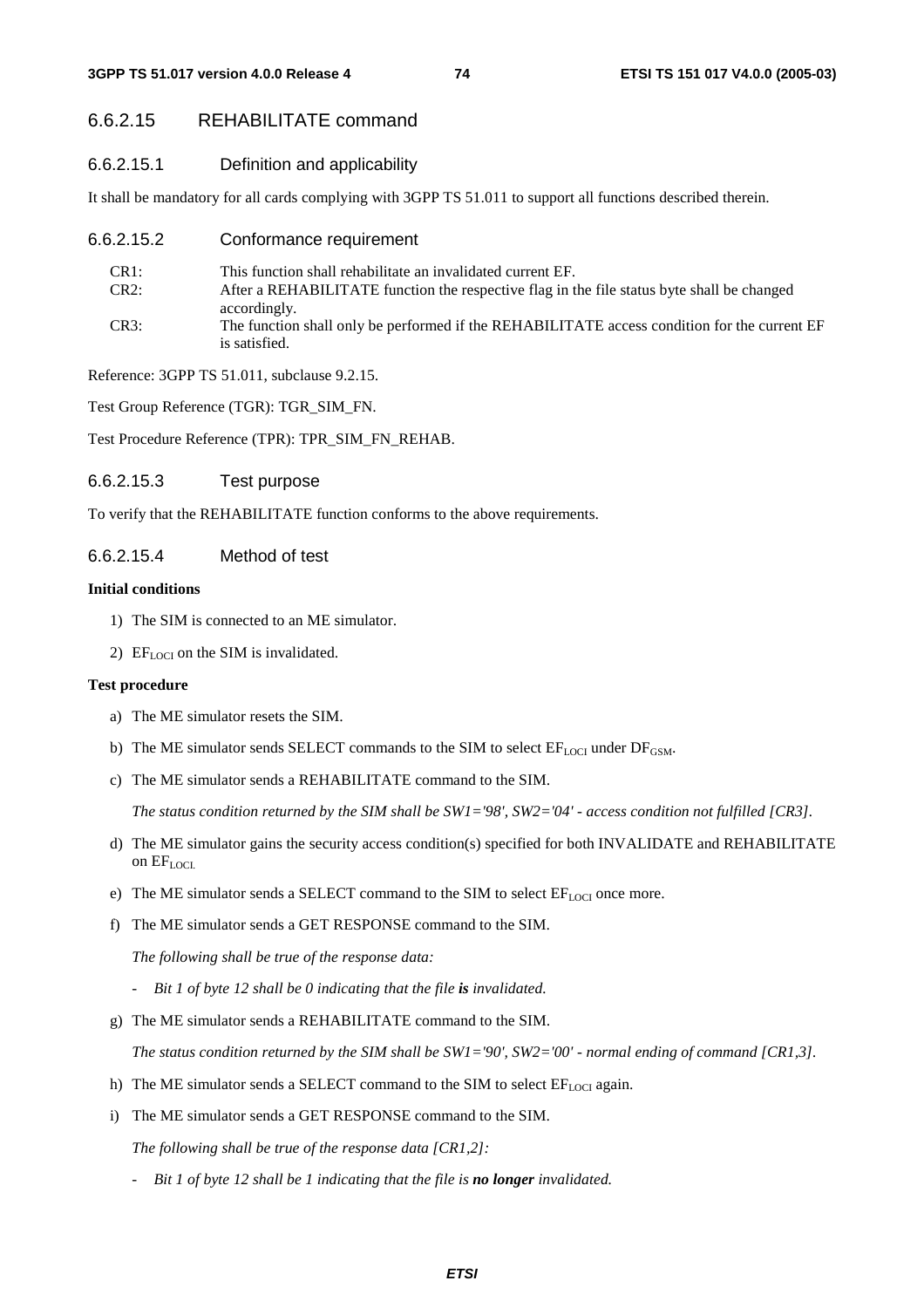- j) The ME simulator sends a VERIFY CHV command to the SIM.
- k) The ME simulator sends a UPDATE BINARY command using a length of 1 byte and data 'D1' to the SIM.

 *The status condition returned by the SIM shall be SW1='90', SW2='00' - normal ending of command [CR1].* 

# 6.6.2.16 RUN GSM ALGORITHM command

#### 6.6.2.16.1 Definition and applicability

It shall be mandatory for all cards complying with 3GPP TS 51.011 to support all functions described therein.

6.6.2.16.2 Conformance requirement

| CR <sub>1</sub> : | This function shall cause the SIM to run the A3 and A8 algorithms using a 16 byte random number    |
|-------------------|----------------------------------------------------------------------------------------------------|
|                   | and the subscriber authentication key Ki stored in the SIM.                                        |
| $CR2$ :           | The function shall return the signed response SRES and cipher key Kc.                              |
| CR3:              | The function shall not be executable unless $DF_{GSM}$ has been selected as the current directory. |
| CR4:              | The function shall not be executable unless a successful CHV1 verification procedure has been      |
|                   | performed.                                                                                         |

Reference: 3GPP TS 51.011, subclause 9.2.16.

Test Group Reference (TGR): TGR\_SIM\_FN.

Test Procedure Reference (TPR): TPR\_SIM\_FN\_RUNGSM.

#### 6.6.2.16.3 Test purpose

To verify that the SIM conforms to the above requirements.

# 6.6.2.16.4 Method of test

#### **Initial conditions**

1) The SIM is connected to an ME simulator.

#### **Test procedure**

- a) The ME simulator resets the SIM.
- b) The ME simulator sends a SELECT command to the SIM to select  $DF_{\text{GSM}}$ .
- c) The ME simulator sends a RUN GSM ALGORITHM command to the SIM with random number:
	- '00 01 02 03 04 05 06 07 08 09 0A 0B 0C 0D 0E 0F'.

 *The status condition returned by the SIM shall be SW1='98', SW2='04' - access condition not fulfilled [CR4].* 

- d) The ME simulator resets the SIM.
- e) The ME simulator sends a VERIFY CHV command to the SIM.
- f) The ME simulator sends a RUN GSM ALGORITHM command to the SIM with random number:
	- '00 01 02 03 04 05 06 07 08 09 0A 0B 0C 0D 0E 0F'.

 *The status condition returned by the SIM shall be SW1='94, SW2='08' - file inconsistent with command [CR3].* 

- g) The ME simulator sends a SELECT command to the SIM to select  $DF_{\text{GSM}}$ .
- h) The ME simulator sends a RUN GSM ALGORITHM command to the SIM with random number:
	- '00 01 02 03 04 05 06 07 08 09 0A 0B 0C 0D 0E 0F'.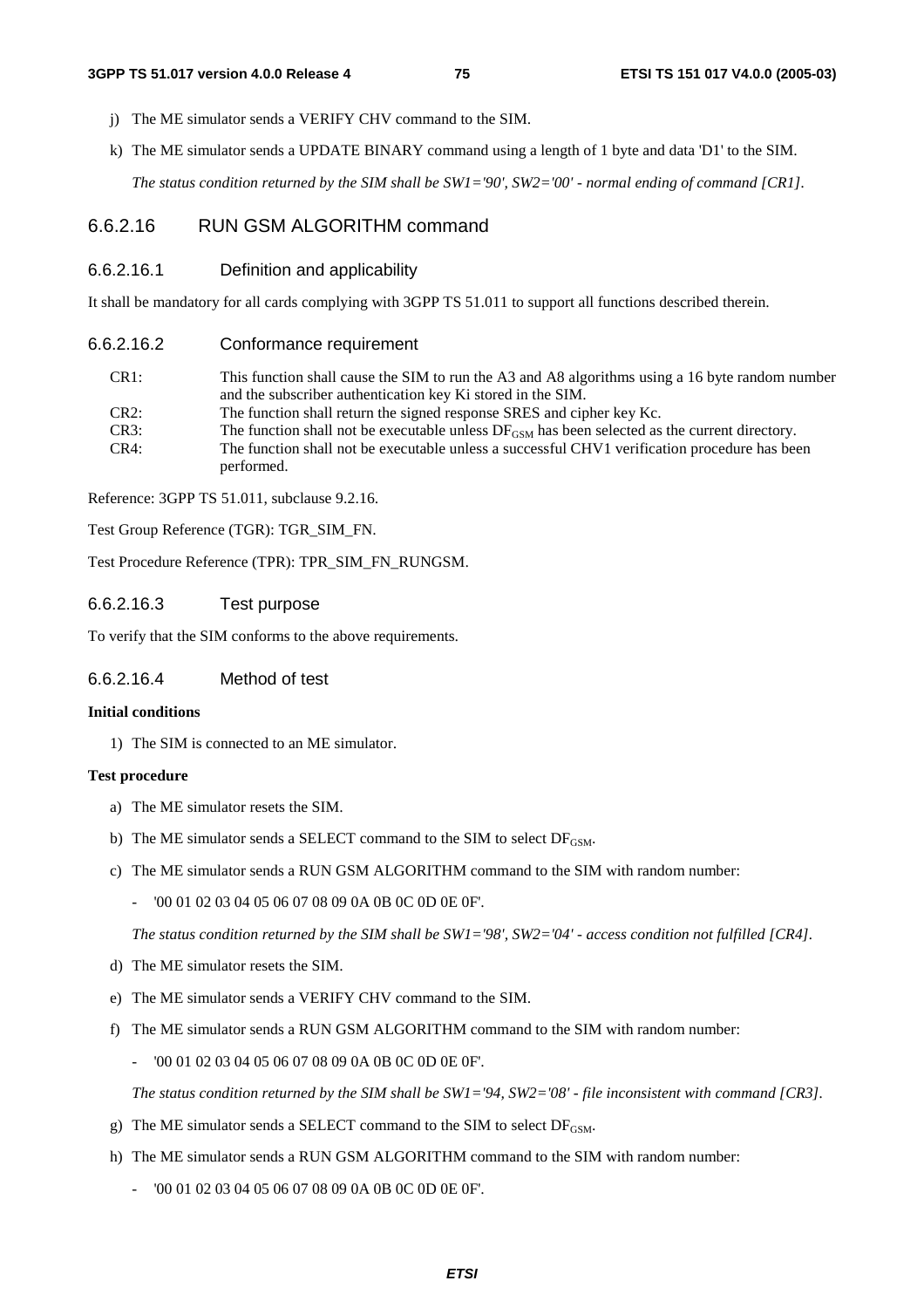*The status condition returned by the SIM shall be SW1='9F', SW2='0C' - length 'XX' of the response data [CR3,4].* 

i) The ME simulator sends a GET RESPONSE command to the SIM.

 *The data returned shall be correct for the given A3 and A8 algorithms and Ki stored in the SIM [CR1,2].* 

#### 6.6.2.17 SLEEP command

#### 6.6.2.17.1 Definition and applicability

It shall be mandatory for all cards complying with 3GPP TS 51.011 to support all functions described therein.

This function is an obsolete GSM function which was issued by Phase 1 MEs.

#### 6.6.2.17.2 Conformance requirement

CR1: The function shall always return a good status.

Reference: 3GPP TS 51.011, subclause 9.2.17.

Test Group Reference (TGR): TGR\_SIM\_FN.

Test Procedure Reference (TPR): TPR\_SIM\_FN\_SLEEP.

#### 6.6.2.17.3 Test purpose

To verify that the SLEEP function conforms to the above requirement.

## 6.6.2.17.4 Method of test

#### **Initial conditions**

1) The SIM is connected to an ME simulator.

#### **Test procedure**

- a) The ME simulator resets the SIM.
- b) The ME simulator sends a SLEEP command to the SIM.

 *The status condition returned by the SIM shall be SW1='90', SW2='00' - normal ending of command [CR1].*

# 6.6.2.18 GET RESPONSE command

#### 6.6.2.18.1 Definition and applicability

It shall be mandatory for all cards complying with 3GPP TS 51.011 to support all functions described therein.

#### 6.6.2.18.2 Conformance requirement

CR1: The GET RESPONSE command shall provide response data after the execution of commands RUN GSM ALGORITHM, SEEK (type 2), SELECT, and INCREASE.

CR2: It is required that the GET RESPONSE command is executed immediately after the command it is related to (no other command shall come between the command/response pair and the command GET RESPONSE). If this sequence is not respected, the SIM shall send the Status Information "technical problem with no diagnostic given" as a reaction to the GET RESPONSE. CR3: Since the MF is implicitly selected after the activation of the SIM, GET RESPONSE shall be allowed as the first command after activation.

Reference: 3GPP TS 51.011, subclause 9.2.18.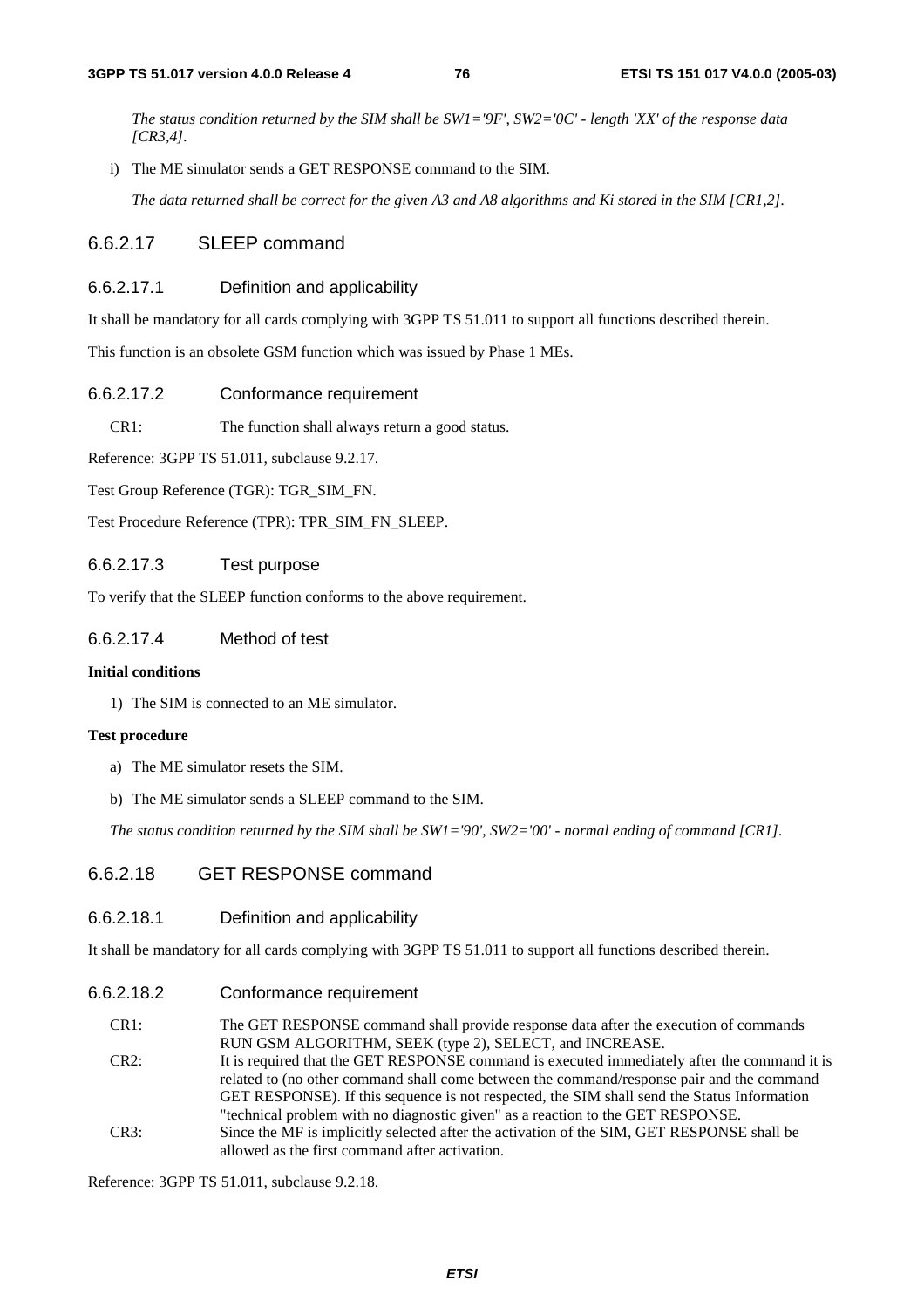#### **3GPP TS 51.017 version 4.0.0 Release 4 77 ETSI TS 151 017 V4.0.0 (2005-03)**

Test Group Reference (TGR): TGR\_SIM\_CMD.

Test Procedure Reference (TPR): TPR\_SIM\_CMD\_GET.

### 6.6.2.18.3 Test purpose

To verify that the coding of the GET RESPONSE command conforms to the above requirements.

NOTE: CR1 is tested in subclauses 6.6.2.1, 6. 6.2.7, 6. 6.2.8, 6. 6.2.16 and 6. 6.2.17.

6.6.2.18.4 Method of test

#### **Initial conditions**

1) The SIM is connected to an ME simulator.

#### **Test procedure**

- a) The ME simulator resets the SIM.
- b) The ME simulator sends a GET RESPONSE command to the SIM.
	- [Bytes sent: CLA='A0', INS='C0', P1='00', P2='00', P3='08'].
	- [Bytes received: P3 bytes of data, SW1, SW2].

 *Bytes 5 and 6 of the response data shall indicate that MF is the currently selected file [CR3].* 

- c) The ME simulator sends a STATUS command to the SIM with correct P3.
- d) The ME simulator sends a GET RESPONSE command to the SIM.
	- [Bytes sent: CLA='A0', INS='C0', P1='00', P2='00', P3='05'].
	- [Bytes received: SW1, SW2].

 *The status condition returned by the SIM shall be SW1='6F', SW2='XX' - technical problem with no diagnostic given [CR2].* 

# 6.6.3 Definitions and coding

# 6.6.3.1 Definition and applicability

Certain definitions and coding are used in the response parameters/data of the commands.

#### 6.6.3.2 Conformance requirement

- CR1: The file structure indicator byte shall be one of the following values within the specified range: '00', '01' or '03'.
- CR2: The file type indicator byte shall be one of the following values within the specified range: '00', '01', '02' or '04'.

Reference: 3GPP TS 51.011, subclause 9.3.

Test Group Reference (TGR): TGR\_SIM\_CMD\_DEF.

Test Procedure Reference (TPR): TPR\_SIM\_CMD\_DEF.

### 6.6.3.3 Test purpose

To verify that the response parameters/data conform to the above requirements for all file IDs on the SIM.

NOTE: CR2 is covered in subclause 6.3.1.1.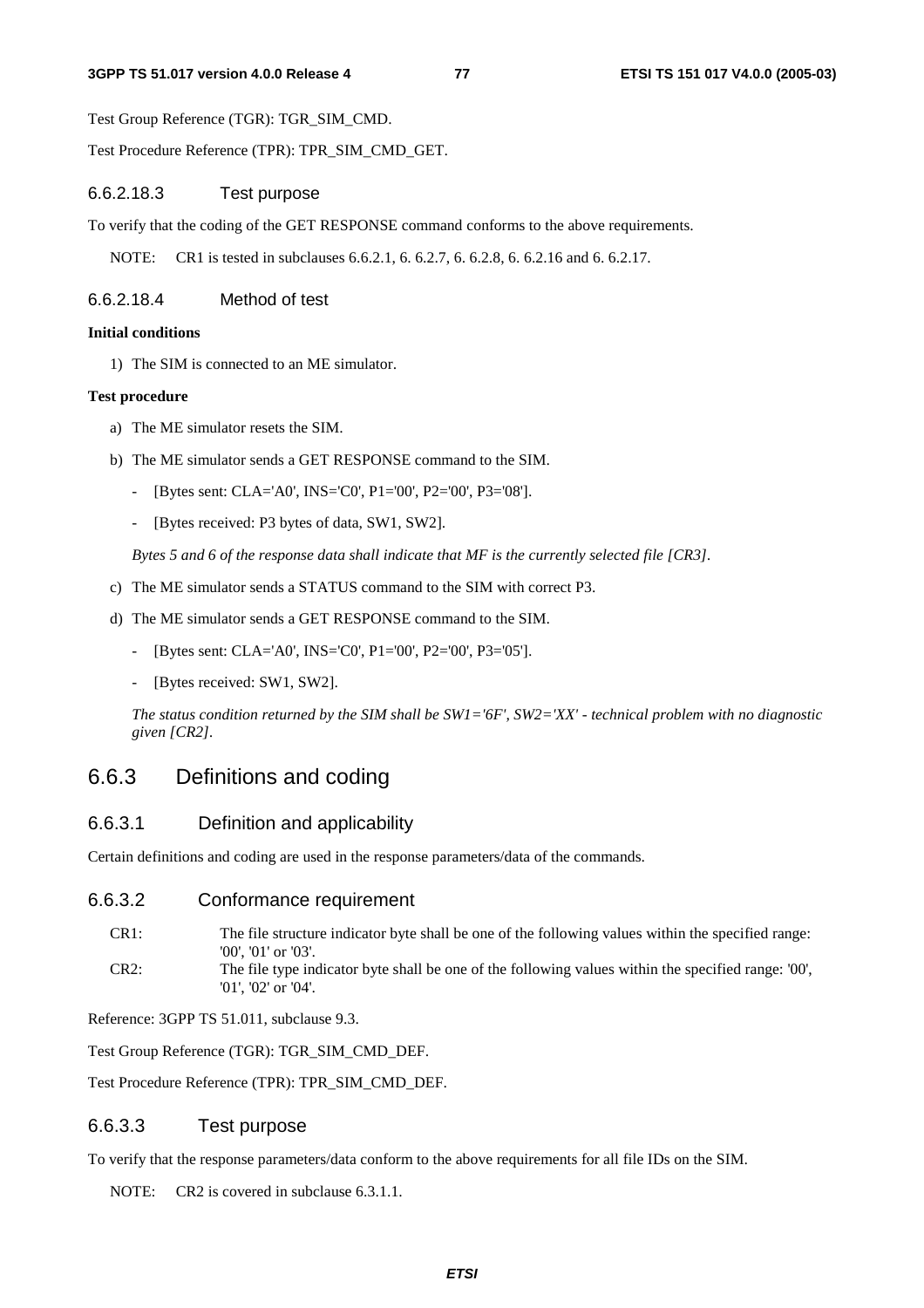## 6.6.3.4 Method of test

#### **Initial conditions**

1) The SIM is connected to an ME simulator.

#### **Test procedure**

- a) The ME simulator resets the SIM.
- b) For every possible selectable file ID in the file structure, the ME simulator sends SELECT commands to select the file ID. When a file is selected successfully, the ME simulator sends a GET RESPONSE command to the SIM.

 *For all EFs found, the following shall be true of the response data:* 

 *- Byte 15 shall be '00' if the EF is Transparent.* 

 *The file structure indicator byte shall be coded as follows, according to the specification in clause 10 of 3GPP TS 51.011 [CR1]:* 

- *'00' = Transparent*
- *'01' = Linear Fixed*
- *'03' = Cyclic*

# 6.6.4 Status conditions returned by the SIM

### 6.6.4.1 Coding of the status words

#### 6.6.4.1.1 Definition and applicability

The status words SW1 and SW2 provide the method with which the SIM can respond to the ME after executing a command.

6.6.4.1.2 Conformance requirement

| $CR1$ :<br>The SIM shall respond with the correct SW1 and SW2 status words for commands which are<br>correctly executed. |  |
|--------------------------------------------------------------------------------------------------------------------------|--|
| The SIM shall respond with the correct SW1 and SW2 status words for commands which produce<br>CR2:                       |  |
| memory management errors.                                                                                                |  |
| The SIM shall respond with the correct SW1 and SW2 status words for commands which produce<br>CR3:                       |  |
| referencing management errors.                                                                                           |  |
| The SIM shall respond with the correct SW1 and SW2 status words for commands which produce<br>CR4:                       |  |
| security management errors.                                                                                              |  |
| The SIM shall respond with the correct SW1 and SW2 status words for commands which produce<br>CR5:                       |  |
| application independent errors.                                                                                          |  |

Reference: 3GPP TS 51.011, subclause 9.4.

Test Group Reference (TGR): TGR\_SIM\_CMD\_SC\_SW.

Test Procedure Reference (TPR): TPR\_SIM\_CMD\_SC\_SW.

#### 6.6.4.1.3 Test purpose

To verify that the SIM conforms to the above requirements when issuing SW1 and SW2 status words.

NOTE 1: CR2 cannot be tested as there is no mechanism to force the SIM to produce memory errors.

NOTE 2: CR4 is already tested in subclause 6. 6.2.8.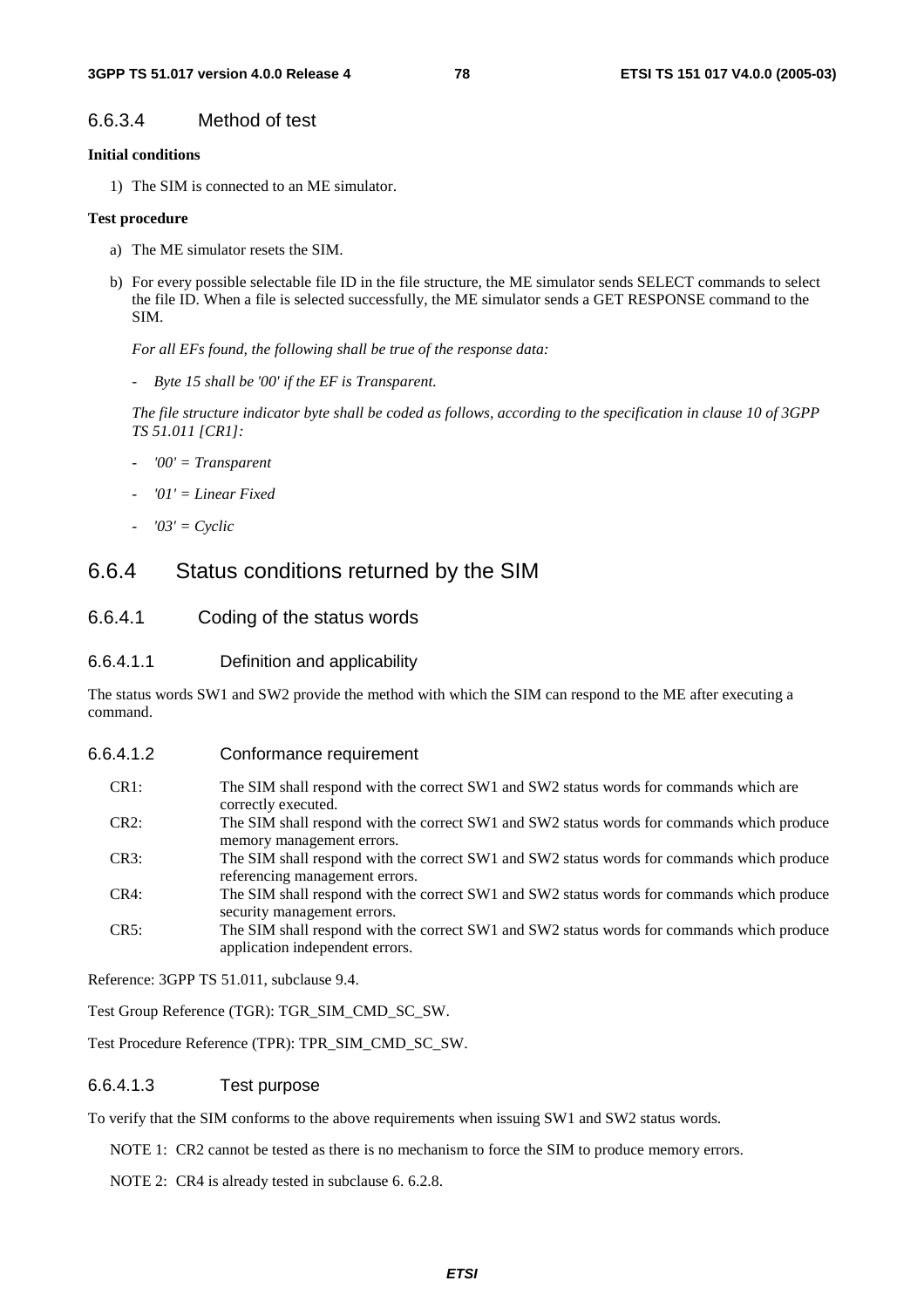#### 6.6.4.1.4 Method of test

#### **Initial conditions**

- 1) The SIM is connected to an ME simulator.
- 2)  $EF<sub>ADN</sub>$  on the SIM is not invalidated.

#### **Test procedure**

- a) The ME simulator resets the SIM.
- b) The ME simulator sends a VERIFY CHV command to the SIM.
- c) The ME simulator sends SELECT commands to the SIM to select  $DF_{GSM}$ .

*The status condition returned by the SIM shall be SW1='9F', SW2='XX' - length 'XX' of the response data [CR1].* 

d) The ME simulator sends a GET RESPONSE command to the SIM.

 *The status condition returned by the SIM shall be SW1='90', SW2='00' - normal ending of command [CR1].* 

e) The ME simulator sends a READ BINARY command using a length of 1 byte to the SIM.

 *The status condition returned by the SIM shall be SW1='94', SW2='00' - no EF selected [CR3].* 

- f) The ME simulator sends SELECT commands to the SIM to select  $EF_{ADN}$ .
- g) The ME simulator sends an UPDATE RECORD command using PREVIOUS mode to the SIM. The data used is 'E1' for all bytes.
- h) The ME simulator sends an UPDATE RECORD command using NEXT mode to the SIM. The data used is 'E2' for all bytes.

 *The status condition returned by the SIM shall be SW1='94', SW2='02' - out of range (invalid address) [CR3].* 

i) The ME simulator sends a READ BINARY command using a length of 1 byte to the SIM.

 *The status condition returned by the SIM shall be SW1='94', SW2='08' - file type inconsistent with the command [CR3].* 

j) The ME simulator sends a VERIFY CHV command with **incorrect** CHV1 to the SIM.

 *The status condition returned by the SIM shall be SW1='98', SW2='04' - unsuccessful CHV verification, at least one attempt left.* 

k) The ME simulator sends an ENABLE CHV command to the SIM.

 *The status condition returned by the SIM shall be SW1='98', SW2='08' - in contradiction with CHV status [CR3].* 

- l) The ME simulator sends VERIFY CHV command with **incorrect** CHV1 to the SIM.
- m) The ME simulator sends VERIFY CHV command with **incorrect** CHV1 to the SIM.

 *The status condition returned by the SIM shall be SW1='98', SW2='40' - unsuccessful CHV verification, no attempt left.* 

n) The ME simulator sends an UPDATE RECORD command using ABSOLUTE mode with record 1 to the SIM. Parameter P3 is set to 1 and the data used is 'E3'.

 *The status condition returned by the SIM shall be SW1='67', SW2='XX' or SW1='98', SW2='04' - incorrect parameter P3 [CR3].* 

o) The ME simulator sends an UPDATE RECORD command using mode '44' to the SIM. The data used is 'E4' for all bytes.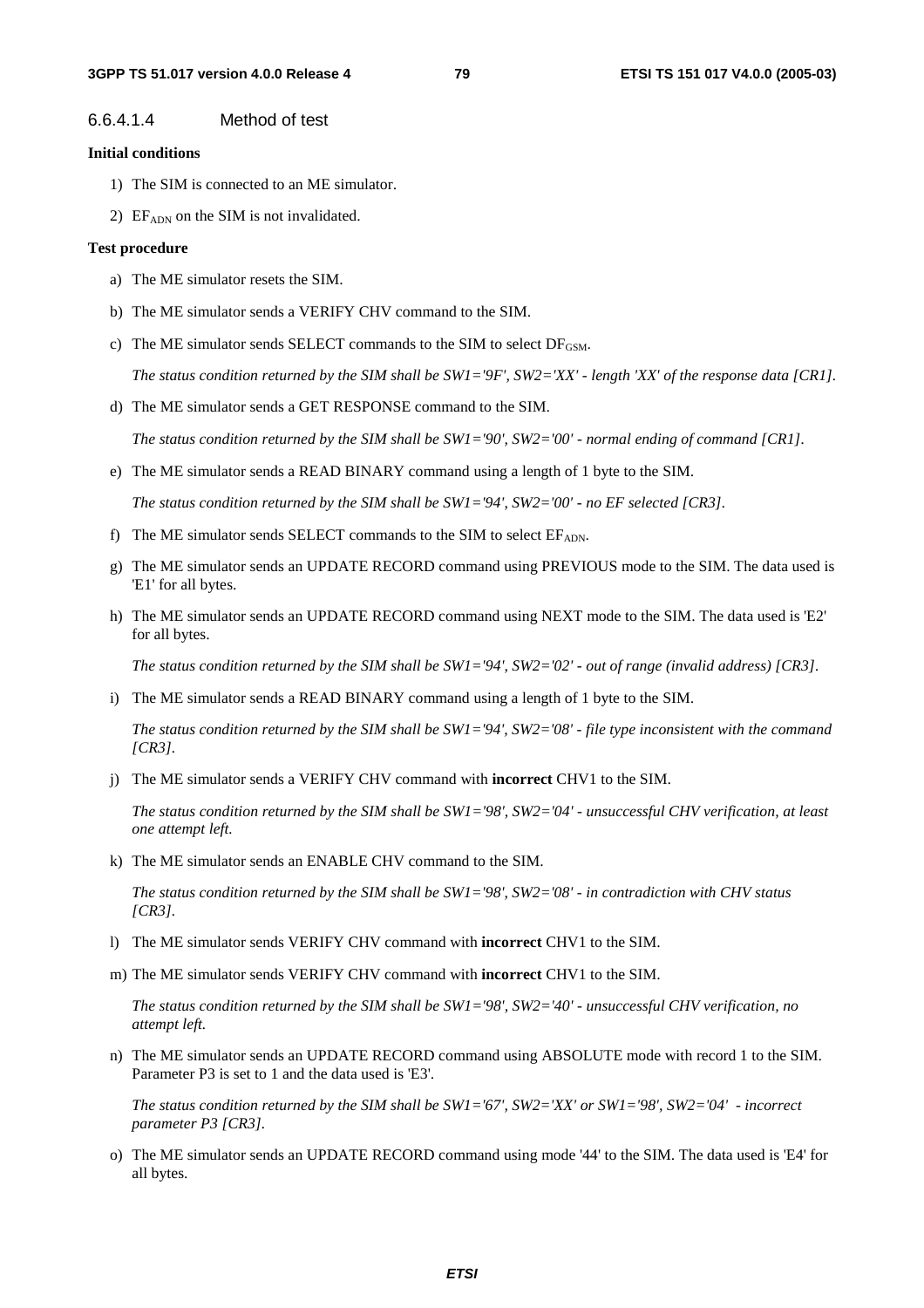*The status condition returned by the SIM shall be SW1='6B', SW2='00' or SW1='98', SW2='04' - incorrect parameter P1 or P2 [CR3].* 

p) The ME simulator sends the following APDU to the SIM.

[Bytes sent: CLA='A0', INS='1E', P1='00', P2='00', P3='00']

 *The status condition returned by the SIM shall be SW1='6D', SW2='00' - unknown instruction code given in the command [CR5].* 

s) The ME simulator sends a GET RESPONSE command to the SIM.

 *The status condition returned by the SIM shall be SW1='6F', SW2='XX' - technical problem with no diagnostic given [CR5].* 

### 6.6.4.2 Commands versus possible status responses

#### 6.6.4.2.1 Definition and applicability

Limiting the status conditions for each command to a defined set allows the ME to efficiently manage the handling of the status condition.

#### 6.6.4.2.2 Conformance requirement

CR1: Table 10 in 3GPP TS 51.011, subclause 9.4.6 shows for each command the possible status conditions returned (marked by an asterisk \*). The SIM shall not generate status conditions other than those allowed for each command.

Reference: 3GPP TS 51.011, subclause 9.4.6.

Test Group Reference (TGR): TGR\_SIM\_CMD\_SC\_CSR.

Test Procedure Reference (TPR): TPR\_SIM\_CMD\_SC\_CSR.

#### 6.6.4.2.3 Test purpose

To verify for each command that the SIM will only generate the allowed status conditions.

NOTE: CR1 cannot be tested as it is not possible to force the SIM to generate all of the allowed status conditions for each command and there is no way of forcing the SIM to generate disallowed status conditions for each command.

#### 6.6.4.2.4 Method of test

#### **Initial conditions**

N/A

**Test procedure** 

N/A

6.6.4.2.5 Test requirement

N/A

# 6.7 Contents of the elementary files

The subclause provides tests to ensure that the IUT contains all of the EFs need for a GSM session.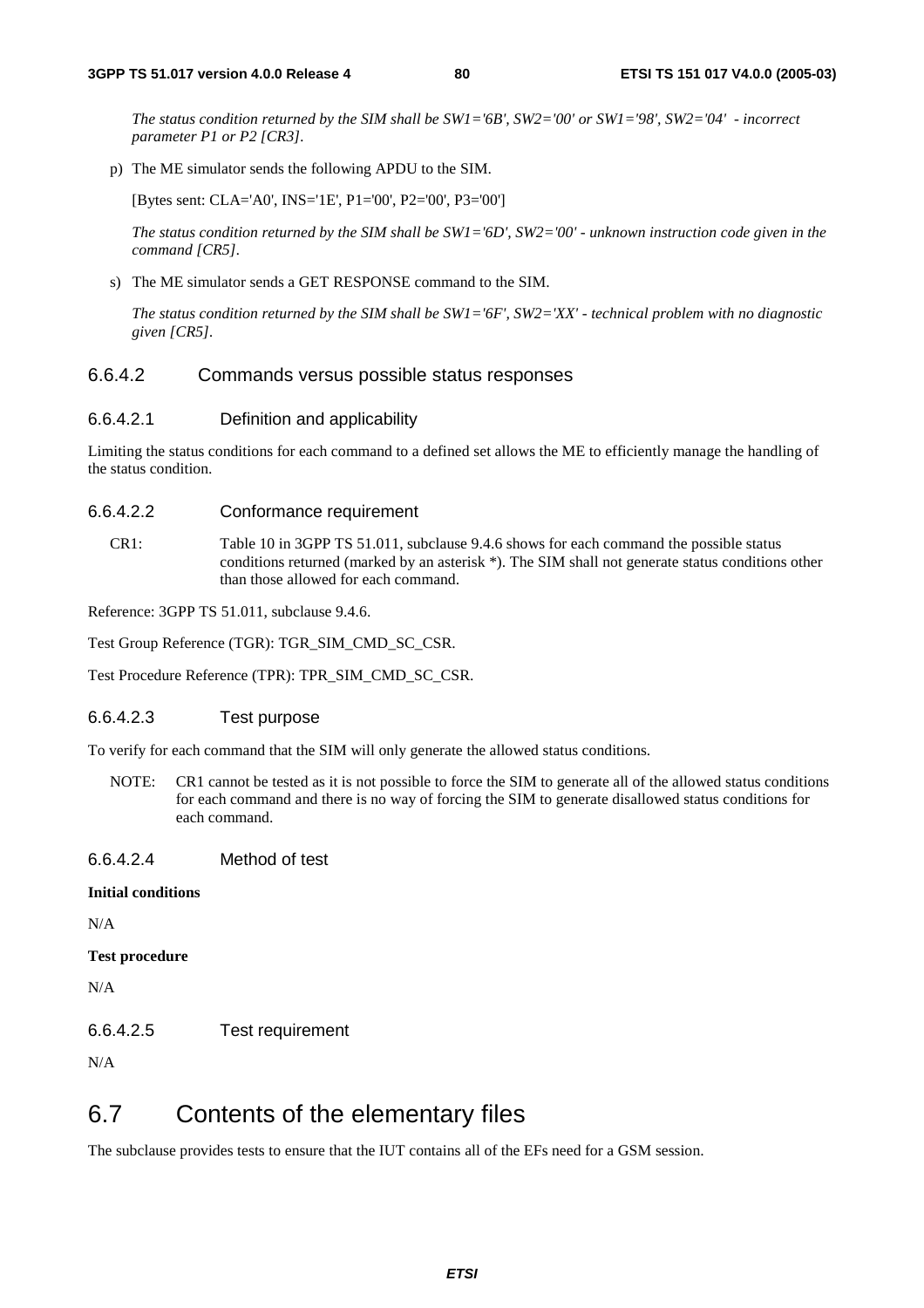# 6.7.1 Definition and applicability

The Elementary Files described in clause 10 of 3GPP TS 51.011 are required on the SIM card in order for a GSM session to be carried out.

The contents of these files are not tested as they are card/personalization specific.

# 6.7.2 Conformance requirement

The following conformance requirements refer to the tables for each EF in clause 10 of 3GPP TS 51.011.

| CR <sub>1</sub> : | Each existing EF shall be selectable under the respective DF using the identifier given in the table |                        |
|-------------------|------------------------------------------------------------------------------------------------------|------------------------|
|                   | for that EF.                                                                                         |                        |
| CR2:              | All mandatory EFs shall exist on the SIM card.                                                       |                        |
| CR3:              | The identifier of the EF shall be that given in the table for that EF.CR4                            | The type and structure |
|                   | of the EF shall be that given in the table for that EF.                                              |                        |
| CR5:              | The file size shall be at least that given in the table for that EF.                                 |                        |
|                   |                                                                                                      |                        |

CR6: The access conditions shall be those given in the table for that EF.

Reference: 3GPP TS 51.011, clause 10.

Test Group Reference (TGR): TGR\_SIM\_CEF.

Test Procedure Reference (TPR): TPR\_SIM\_CEF.

# 6.7.3 Test purpose

To verify that the SIM conforms to the above requirements.

NOTE: The contents and coding of the data within the files are not tested, but shall conform to the respective contents and coding of the data given for each file in clause 10 of 3GPP TS 51.011.

# 6.7.4 Method of test

## **Initial conditions**

1) The SIM is connected to an ME simulator.

## **Test procedure**

- a) The ME simulator resets the SIM.
- b) The ME simulator sends SELECT commands to the SIM to select the respective DF for the first EF in clause 10 of 3GPP TS 51.011.

*The status condition returned by the SIM shall be SW1='9F', SW2='XX' - length 'XX' of the response data [CR1].* 

c) The ME simulator sends a SELECT command to the SIM to select the first EF in clause 10 of 3GPP TS 51.011.

*The status condition returned by the SIM shall be SW1='9F', SW2='XX' - length 'XX' of the response data [CR1,2].* 

d) The ME simulator sends a GET RESPONSE command to the SIM.

*The following shall be true of the response data:* 

- *Bytes 5 and 6 shall indicate the identifier of the file selected. [CR3].*
- *Byte 7 shall be '04' indicating EF [CR4].*
- *Byte 14 shall indicate the structure given in the table for the file in clause 10 of 3GPP TS 51.011 [CR4].*

 *- Bytes 3 and 4 shall be at least the minimum file size given in the table for the file in clause 10 of 3GPP TS 51.011 if the EF is transparent [CR5].*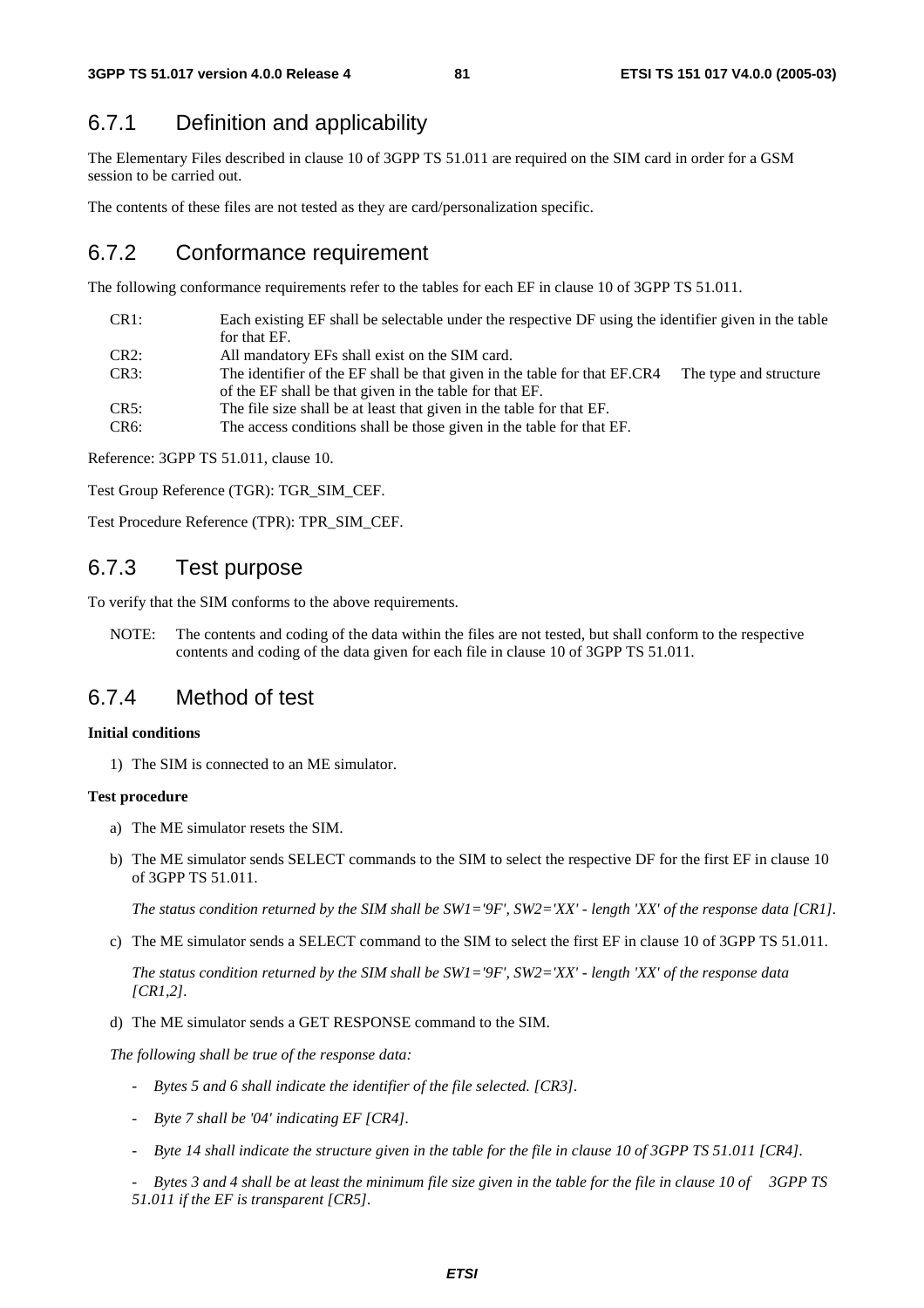- *Byte 15 shall be in accordance with the record length given in the table for the file in clause 10 of 3GPP TS 51.011 if the EF is linear fixed or cyclic [CR5].*
- *Bytes 3 and 4 shall be an integer multiple of the record length if the EF is linear fixed or cyclic [CR5].*
- *Bytes 9, 10 and 11 shall indicate the access conditions given in the table for the file in clause 10 of 3GPP TS 51.011 [CR6].*
- e) Steps a) to d) are repeated for the remaining mandatory EFs in clause 10 of *3GPP TS 51.011.*
- f) Steps a) to d) are repeated for the existing optional EFs in clause 10 of *3GPP TS 51.011.*

# 6.8 Application Protocol

The tests in this subclause ensure that the IUT conforms to the functional specification for application protocol - in particular the internal management of AND/FDN switching in the SIM.

# 6.8.1 FDN Procedure

# 6.8.1.1 Definition and applicability

It shall be mandatory for all cards complying with 3GPP TS 51.011 to support all internal management processing required for the GSM application.

## 6.8.1.2 Conformance requirement

CR1: If FDN is enabled, the SIM shall invalidate both  $EF_{IMSI}$  and  $EF_{LOCI}$  once during each GSM session at least before the next command following selection of either EF.

Reference: 3GPP TS 51.011, subclause 10 and 11.

Test Group Reference (TGR): TGR\_SIM\_APP.

Test Procedure Reference (TPR): TPR\_SIM\_APP\_FDN.

## 6.8.1.3 Test purpose

To verify that the FDN feature conforms to the above requirements.

# 6.8.1.4 Method of test

#### **Initial conditions**

- 1) FDN feature is allocated and activated.
- 2) ADN feature is allocated and activated.
- 3)  $EF_{\text{ADN}}$  is invalidated.

#### **Test procedure**

- a) The ME simulator resets the SIM.
- b) The ME simulator sends a VERIFY CHV1 to the SIM.
- c) The ME simulator sends SELECT commands to the SIM to select  $EF_{MST}$  under  $DF_{GSM}$ .
- d) The ME simulator sends a GET RESPONSE command to the SIM.

*Bit 1 of byte 12 of the data returned shall be 0 indicating that*  $EF_{MSI}$  *is invalidated [CR1].* 

e) The ME simulator sends a REHABILITATE command to the SIM.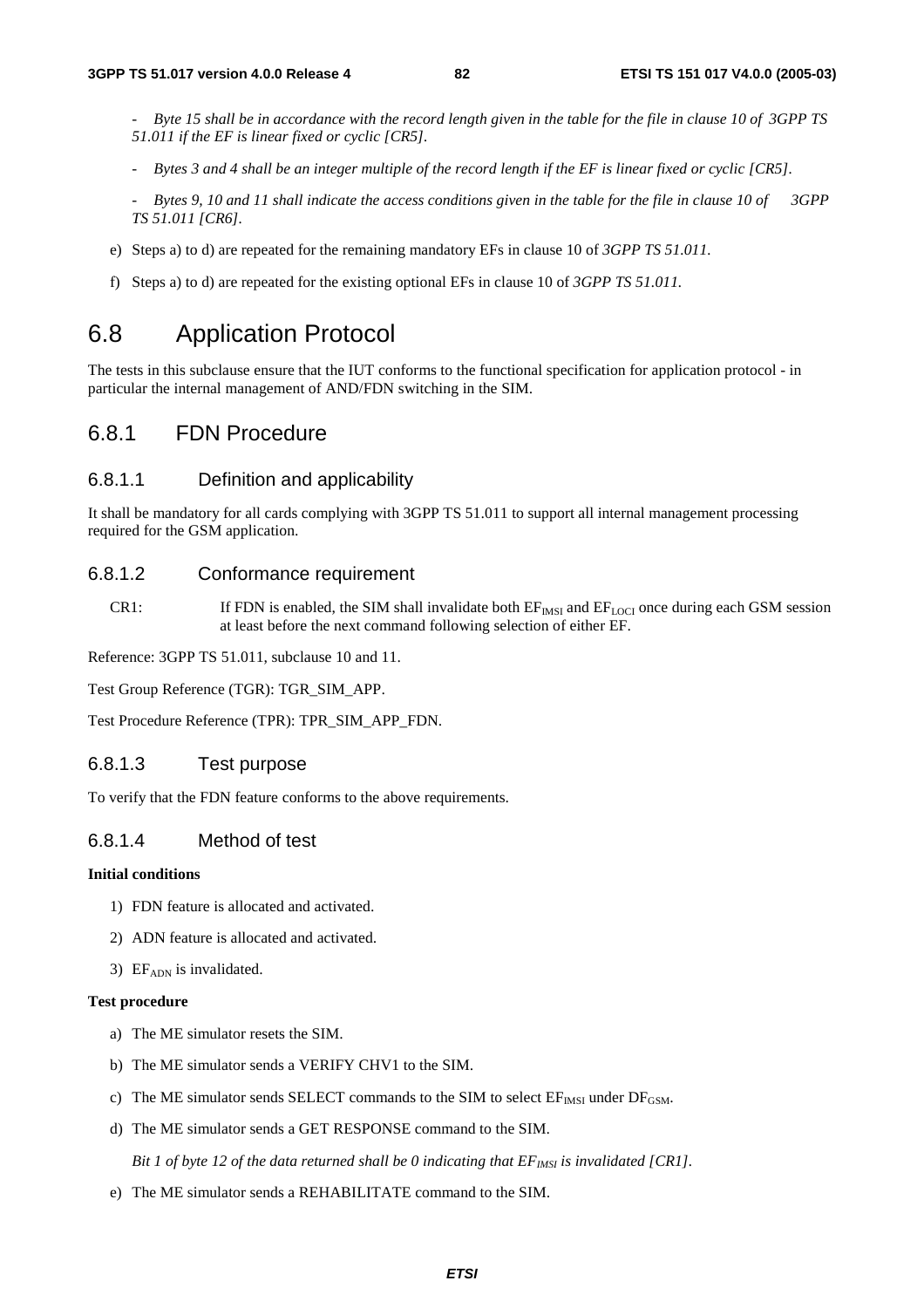- f) The ME simulator sends a SELECT command to the SIM to select  $EF_{LOCI}$ .
- g) The ME simulator sends a GET RESPONSE command to the SIM.

*Bit 1 of byte 12 of the data returned shall be 0 indicating that*  $EF_{LOCI}$  *is invalidated [CR1].* 

- h) The ME simulator sends a REHABILITATE command to the SIM.
- i) The ME simulator sends SELECT commands to the SIM to select  $E_{ADN}$  under  $DF_{TELECOM}$ .
- j) The ME simulator sends a VERIFY CHV2 to the SIM.
- k) The ME simulator sends a REHABILITATE command to the SIM.
- 1) The ME simulator sends a SELECT command to the SIM to select  $E_{SST}$ .
- m) The ME simulator gains the access condition for UPDATE policy.
- n) The ME simulator sends an UPDATE BINARY command to the SIM to deactivate the ADN service.
- o) The ME simulator resets the SIM.
- p) The ME simulator sends a VERIFY CHV1 to the SIM.
- q) The ME simulator sends SELECT commands to the SIM to select  $EF_{\text{LOC}}$  under  $DF_{\text{GSM}}$ .
- r) The ME simulator sends a GET RESPONSE command to the SIM. *Bit 1 of byte 12 of the data returned shall be 0 indicating that*  $EF_{LOC}$  *is invalidated [CR1].*
- s) The ME simulator sends a REHABILITATE command to the SIM.
- t) The ME simulator sends a SELECT command to the SIM to select  $EF_{MSI}$ .
- u) The ME simulator sends a GET RESPONSE command to the SIM.

*Bit 1 of byte 12 of the data returned shall be 0 indicating that*  $EF_{IMSI}$  *is invalidated [CR1].* 

- v) The ME simulator sends a REHABILITATE command to the SIM.
- w) The ME simulator sends a SELECT command to the SIM to select  $E_{SST}$ .
- x) The ME simulator gains the access condition for UPDATE policy.
- y) The ME simulator sends an UPDATE BINARY command to the SIM to deallocate the ADN service.
- z) The ME simulator resets the SIM.
- aa) The ME simulator sends a VERIFY CHV1 to the SIM.
- ab) The ME simulator sends SELECT commands to the SIM to select  $EF_{\text{LOCI}}$  under  $DF_{\text{GSM}}$ .
- ac) The ME simulator sends a GET RESPONSE command to the SIM.

*Bit 1 of byte 12 of the data returned shall be 0 indicating that*  $EF_{LOC}$  *is invalidated [CR1].* 

- ad) The ME simulator sends a REHABILITATE command to the SIM.
- ae) The ME simulator sends a SELECT command to the SIM to select  $EF_{MSI}$ .
- af) The ME simulator sends a GET RESPONSE command to the SIM.

*Bit 1 of byte 12 of the data returned shall be 0 indicating that*  $EF_{MSI}$  *is invalidated [CR1].* 

- ag) The ME simulator sends a REHABILITATE command to the SIM.
- ah) The ME simulator sends a SELECT command to the SIM to select  $E_{SST}$ .
- ai) The ME simulator sends an UPDATE BINARY command to the SIM to allocate and activate the ADN service.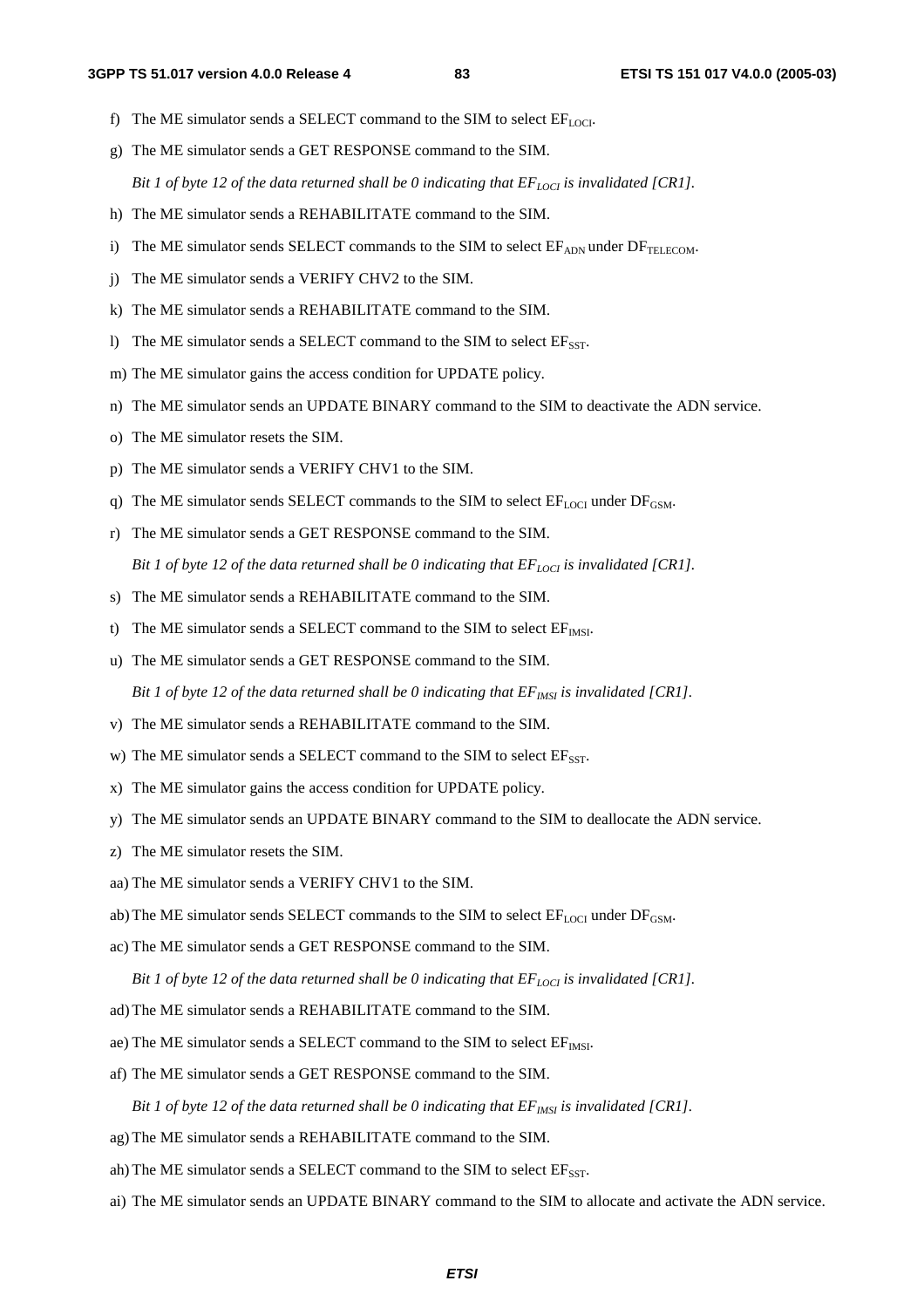- aj) The ME simulator resets the SIM.
- ak) The ME simulator sends a SELECT command to the SIM to select  $EF_{LOCI}$ .
- al) The ME simulator sends a GET RESPONSE command to the SIM.
	- *Bit 1 of byte 12 of the data returned shall be 1 indicating that*  $EF_{LOC}$  *is not invalidated [CR1].*
- am) The ME simulator sends a SELECT command to the SIM to select  $EF_{MSE}$ .
- an) The ME simulator sends a GET RESPONSE command to the SIM.

*Bit 1 of byte 12 of the data returned shall be 1 indicating that*  $EF_{IMSI}$  *is not invalidated [CR1].* 

- ao) The ME simulator sends a SELECT command to the SIM to select  $EF_{SST}$ .
- ap) The ME simulator gains the access condition for UPDATE policy.
- aq) The ME simulator sends an UPDATE BINARY command to the SIM to deactivate the FDN service.
- ar) The ME simulator sends SELECT commands to the SIM to select  $E_{ADN}$  under  $DF_{TELECOM}$ .
- as) The ME simulator sends a VERIFY CHV2 to the SIM.
- at) The ME simulator sends a INVALIDATE command to the SIM.
- au) The ME simulator resets the SIM.
- av) The ME simulator sends a SELECT command to the SIM to select  $EF_{LOCI}$ .
- aw) The ME simulator sends a GET RESPONSE command to the SIM.

*Bit 1 of byte 12 of the data returned shall be 1 indicating that*  $EF_{LOCI}$  *is not invalidated [CR1].* 

ax) The ME simulator sends a SELECT command to the SIM to select  $EF_{MSI}$ .

ay) The ME simulator sends a GET RESPONSE command to the SIM.

*Bit 1 of byte 12 of the data returned shall be 1 indicating that*  $EF_{MSI}$  *is not invalidated [CR1].*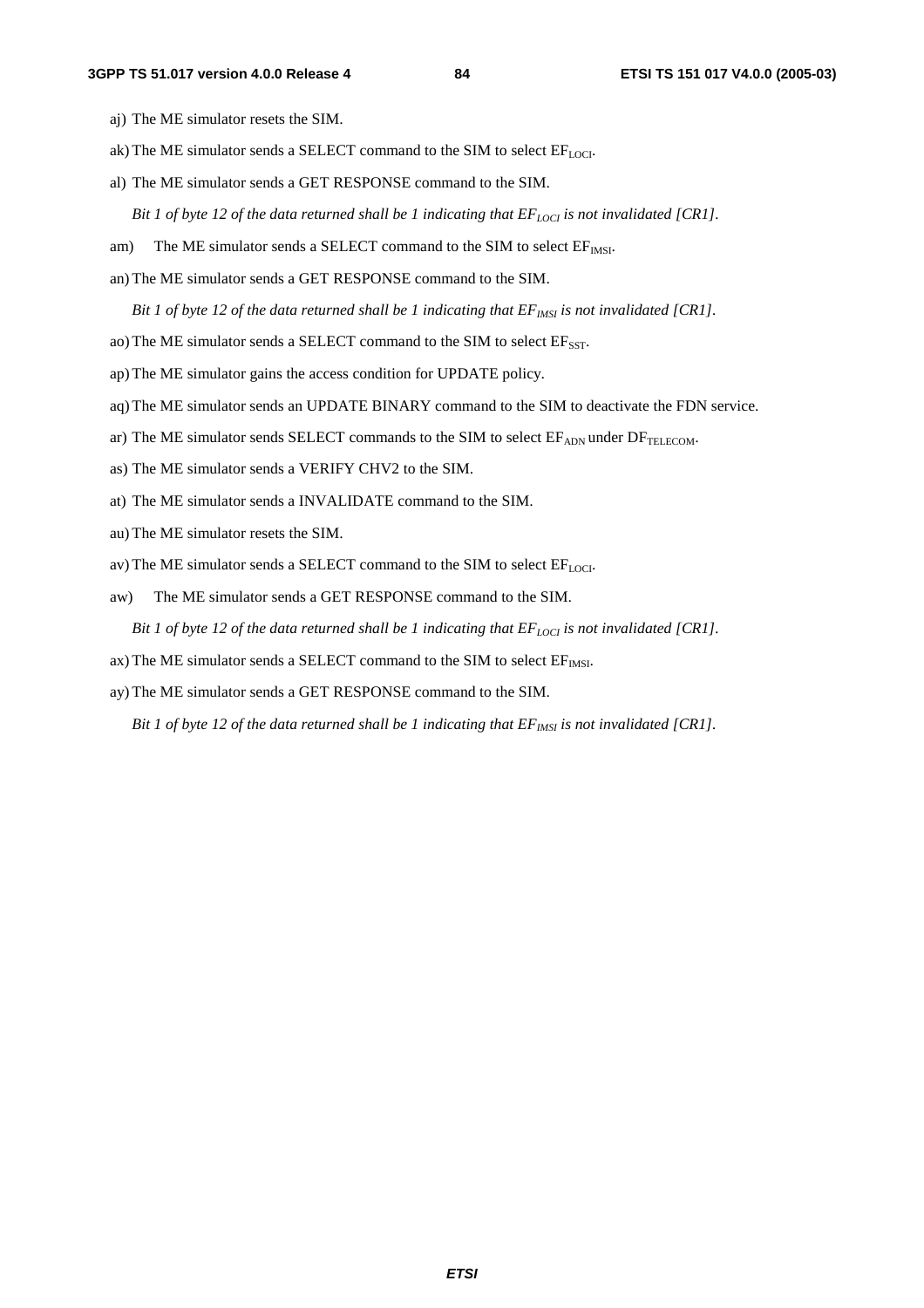# Annex A (informative): Change History

This annex lists all change requests approved for the present document since the present document was approved by 3GPP.

| <b>Date</b>   | Meeting / Plenary doc | WG doc    | CR.  | <b>Revication</b> | <b>Subject</b>                  | <b>New Ver</b> |
|---------------|-----------------------|-----------|------|-------------------|---------------------------------|----------------|
| <b>ITP-27</b> | TP-050027             | T3-050120 | A002 |                   | Release 4 based on 11.17 v8.1.0 | 4.0.0          |